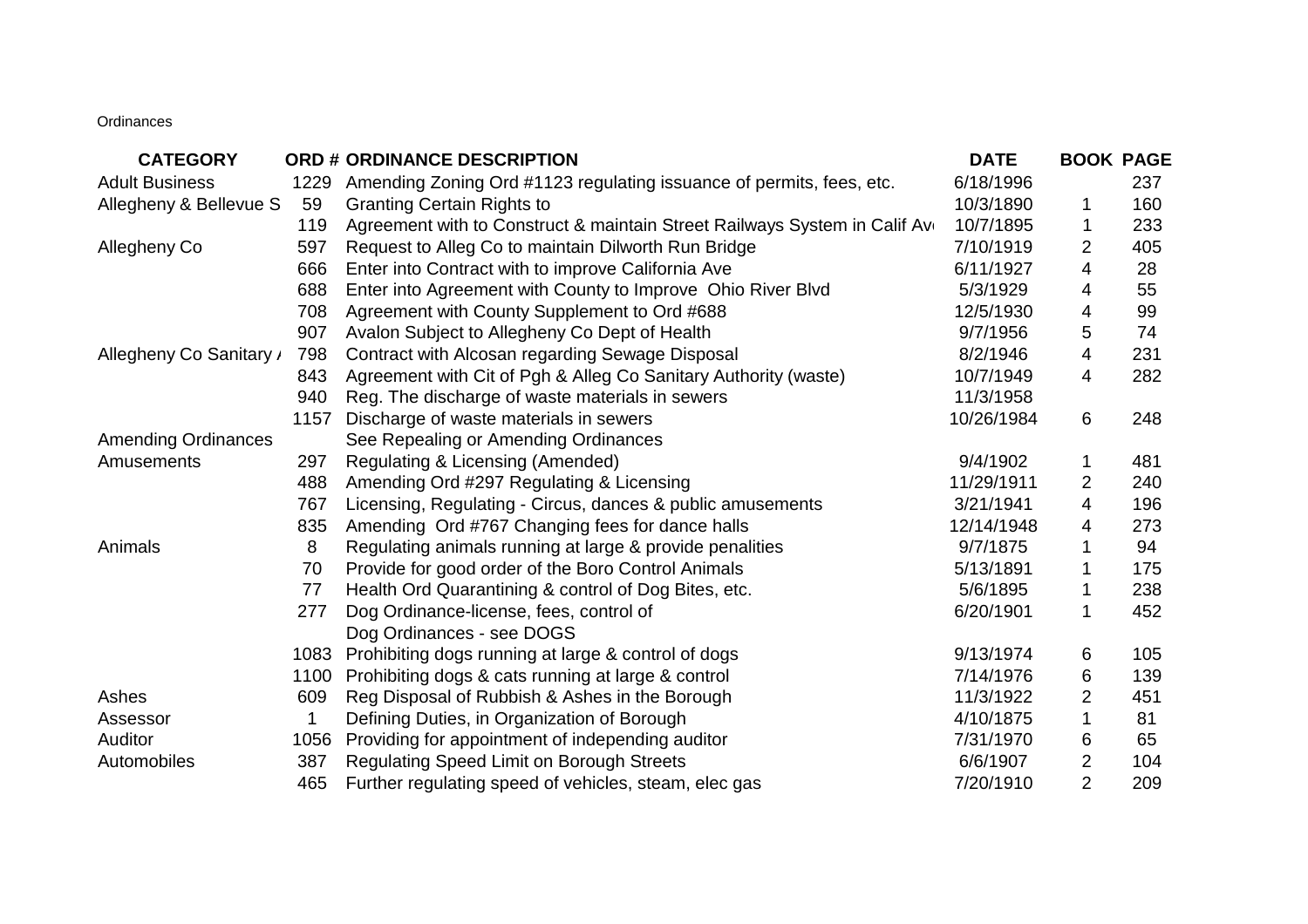| <b>CATEGORY</b>                 |      | <b>ORD # ORDINANCE DESCRIPTION</b>                                                 | <b>DATE</b> | <b>BOOK PAGE</b> |     |  |
|---------------------------------|------|------------------------------------------------------------------------------------|-------------|------------------|-----|--|
|                                 | 569  | Regulating Speed and controlling accessories on autos                              | 11/2/1916   | $\overline{2}$   | 348 |  |
|                                 | 623  | Regulating movement of vehicles in the borough                                     | 7/7/1924    | 3                | 65  |  |
|                                 | 842  | Towing & impounding wrecked or abandoned or illegally parked vehicles              | 7/8/1949    | 4                | 280 |  |
|                                 | 973  | Regulating repairs to vehicles, use of same without valid PA state inspection      | 10/12/1962  | 5                | 209 |  |
|                                 | 973  | <b>Emergency Parking regulation</b>                                                | 10/12/1962  | 5                | 209 |  |
|                                 | 1109 | Removal of illegally abandoned, parked etc. autos                                  | 8/17/1977   | 6                | 153 |  |
|                                 | 1207 | Amending Ord #1109                                                                 | 8/17/1993   | $\overline{7}$   | 149 |  |
|                                 |      | 1274 Abandoned Vehicle Ordinance (new)                                             | 8/20/2002   |                  |     |  |
| <b>Avalon Park</b>              | 730  | <b>Condeming Property for Park Purposes</b>                                        | 10/4/1935   | 4                | 133 |  |
|                                 | 884  | Establish Rules & Regulations for Avalon Park                                      | 7/2/1954    | 5                | 41  |  |
| Avalon Place Plan of Lo         | 88   | Approving & adopting Avalon Place Plan by Leonard Delp                             | 2/1/1894    |                  | 207 |  |
| <b>Avalon Swimming Pool</b>     | 691  | Hold election for Bond Issue \$40K for Pool Purposes                               | 9/6/1929    | 4                | 61  |  |
|                                 | 696  | Increasing Bonded Indebtedness Ord #691                                            | 1/30/1930   | 4                | 77  |  |
|                                 | 702  | Contracts for construction of swimming pool & bath house                           | 4/5/1930    | 4                | 89  |  |
|                                 | 703  | Grant of easement to Pgh Suburban Water Service Co.                                | 5/2/1930    | 4                | 91  |  |
|                                 | 705  | Rules & Regulations for swimming pool use, 7 playgrounds                           | 7/24/1930   | 4                | 96  |  |
|                                 | 766  | Rules governing swimming pool passes & penalties                                   | 1/3/1941    | 4                | 195 |  |
|                                 | 1101 | Repeal Ord #705 regulating the use of the avalon swimming pool and playg           | 7/14/1976   | 6                | 141 |  |
| Baden Gas Co.                   | 34   | Regulating Laying of pipes ect. In boro                                            | 9/10/1886   |                  | 124 |  |
|                                 | 35   | Granting certain rights & privilege to Baden Gas Co.                               | 4/7/1887    |                  | 126 |  |
| Bellevue Borough                | 204  | Sewer agreement-18" sewer in West Bellevue Road                                    | 10/6/1898   |                  | 359 |  |
|                                 | 223  | Sewer agreement-Spruce Run Road                                                    | 1/4/1900    |                  | 383 |  |
|                                 | 494  | Establishing East Boro Line Starr Ave to Railroad Prop                             | 7/11/1912   | $\overline{2}$   | 246 |  |
|                                 | 627  | Sewer agreement jointly-Union Ave to Ross Twp Sewer                                | 6/5/1925    | 3                | 72  |  |
|                                 | 693  | Agreement to Jointly Pave Union Ave                                                | no date     | 4                | 68  |  |
|                                 | 723  | Sewer authorizing Bellevue to construct in Union Ave                               | 11/3/1933   | 4                | 120 |  |
|                                 | 882  | Condemning Right of Way for Bellevue San Sewer (Sela)                              | 6/1/1954    | 5                | 39  |  |
|                                 | 1295 | Intergovernmental agreement with Avalon and Bellevue Boro for Spruce Ru 11/15/2005 |             |                  |     |  |
| <b>Bellevue Electric Railwa</b> | 36   | Agreement with co. to maintain bridge, furnish bond.                               | 06/20/1887  |                  | 128 |  |
| <b>Bellevue Natural Gas C</b>   | 33   | Granting certain Rights and Privileges to                                          | 9/17/1986   |                  | 120 |  |
| Ben Avon & Emsworth             | 342  | Granting certain Rights and Privileges to                                          | 1/12/1904   |                  | 539 |  |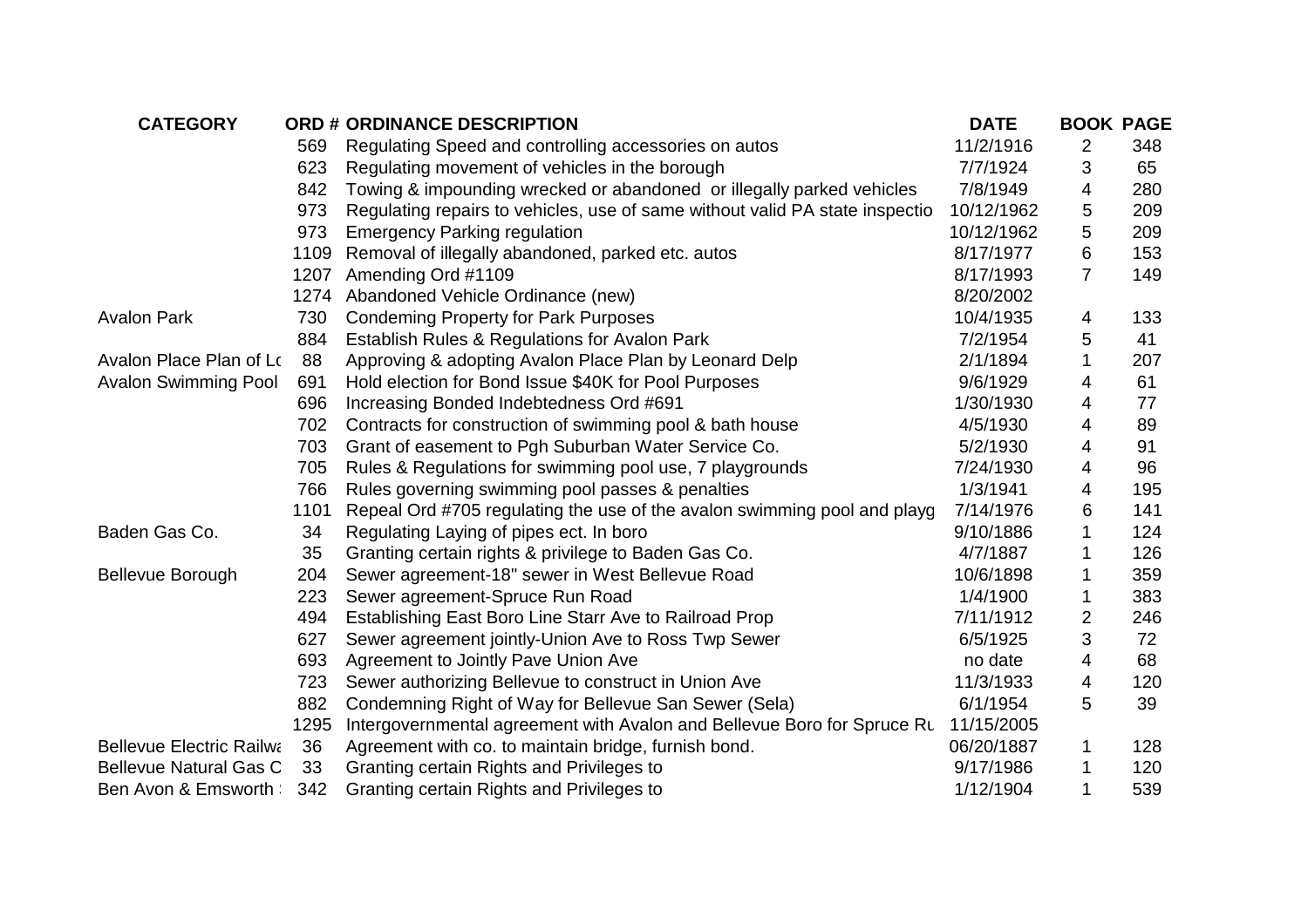| <b>CATEGORY</b>               |      | <b>ORD # ORDINANCE DESCRIPTION</b>                                              | <b>DATE</b>   | <b>BOOK PAGE</b> |                |
|-------------------------------|------|---------------------------------------------------------------------------------|---------------|------------------|----------------|
|                               | 370  | Extension of time to construct street railways                                  | 8/10/1905     | $\overline{2}$   | 68             |
|                               | 470  | Granting certain rights                                                         | <b>VETOED</b> | 2                | 216            |
| <b>Bench Marks</b>            | 72   | Establish a Datum "Bench Marks for the boro                                     | 5/29/1891     | 1                | 178            |
|                               |      | Sale of Conveyance of 737-A Sale of Lot #203 N Avalon Plan to EB Prentice       | 3/29/1937     | 4                | 145            |
|                               | 774  | Sale of property on McKinley Ave to Frank N. Young                              | 6/6/1941      | 4                | 206            |
|                               | 788  | Sale of Part Lot, Wm. Jackman Plan to CC McFarlane                              | 4/6/1945      | 4                | 221            |
|                               | 802  | Conveyance of Property in exchange for property to Jack Rodgers (Howder         | 11/8/1946     | 4                | 236            |
|                               | 805  | Sale of property to Jack & Susan Rodgers Howden St.                             | 2/8/1947      | 4                | 239            |
|                               | 808  | Sale of property Cor N.Birm & Semple to D Kennedy                               | 5/2/1947      | 4                | 243            |
|                               | 809  | Sale of Lots #20 & 21 Wm Jackman Plan to Jack Rodgers                           | 5/2/1947      | 4                | 244            |
|                               | 819  | Sale of property to Frank & Anna Potts (Orchard Ave)                            | 7/11/1947     | 4                | 254            |
|                               | 839  | Sale of Lot #1 Hodgon Plan Erdner Ave to C Calderaro                            | 4/8/1949      | 4                | 277            |
|                               | 844  | Sale of Lots N Avalon Plan to Hanft & Gastor                                    | 10/10/1949    | 4                | 296            |
|                               | 848  | Sale of Property Spruce Run Rd. to Eugene Salzer                                | 3/5/1950      | 4                | 300            |
|                               | 850  | Sale of Property (Howden & Elizabeth) to Maas & Malone                          | 6/2/1950      | 5                | 2              |
|                               | 851  | Sale of Property on Eliz Ave to Geo & E Krill                                   | 7/7/1950      | 5                | 3              |
|                               | 854  | Sale of Property on Clive St. to Edg N. Turner                                  | 8/4/1950      | 5                | 6              |
|                               | 855  | Sale of Property Lot #127 & 132 N Avalon Plan Malone                            | 9/8/1950      | 5                | $\overline{7}$ |
| <b>Bicycles</b>               | 138  | Establish Tax on bicycles and tricycles for over 12 yrs in age                  | 5/20/1897     | 1                | 280            |
|                               | 349  | Issue tags ro license for bicycles                                              | 6/2/1904      | 1                | 554            |
|                               | 1253 | Prohibiting bicycles on sidewalks adjacent to Calif Ave, in Mini-park, tot-parl | 5/19/1999     |                  | 51             |
| Blackouts "War Emerge         | 782  | Rules governing blackouts, air-raids, etc., & penalties                         | 12/4/1942     | 4                | 214            |
| <b>Block System for House</b> | 155  | Establishing a block system for numbering houses                                | 1/20/1898     | $\mathbf{1}$     | 303            |
| Board of Appeals              | 1289 | <b>COG Municipal Board of Appeals</b>                                           | 1/18/2005     |                  |                |
| Board of Health               | 70   | Establish a Board of Health (Organization of the boro)                          | 5/13/1891     | 1                | 175            |
|                               | 77   | Health Ordinance (General)                                                      | 5/9/1895      | 1                | 238            |
|                               | 150  | Requiring Bond of the Secretary of Board of Health                              | 11/4/1897     | 1                | 298            |
|                               | 151  | Requiring Bond of Officers of the Board of Health                               | 11/4/1897     | 1                | 299            |
|                               | 444  | Authority to Divide Boro into Districts to Elect Members to the Board of Hea    | 7/1/1909      | $\overline{2}$   | 186            |
| <b>Bonds</b>                  | 56   | Issue \$8,000 for street improvements                                           | 4/16/1890     | 1                | 157            |
|                               | 64   | Issue \$12,000 for street improvements                                          | 4/3/1891      | 1                | 168            |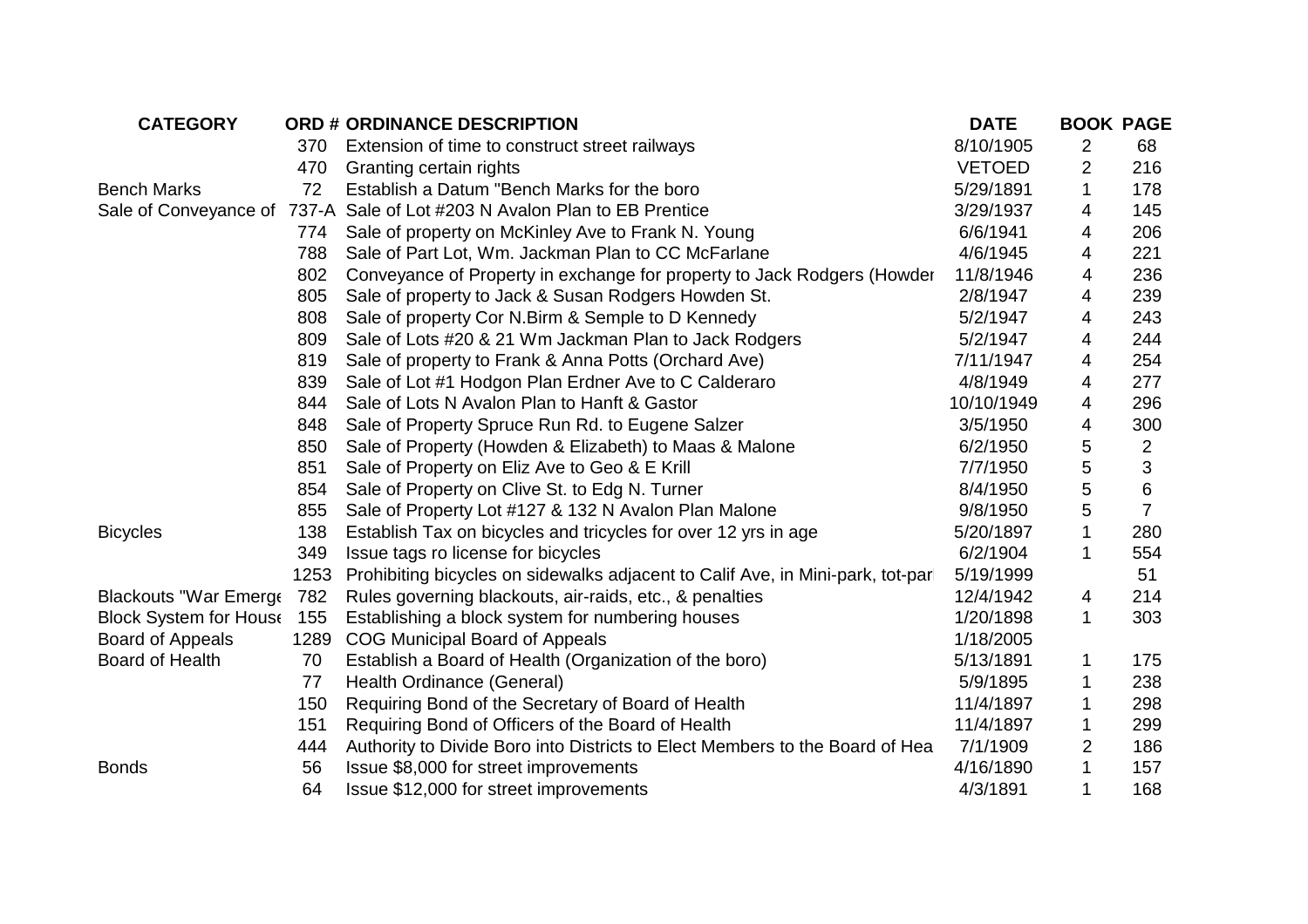| <b>CATEGORY</b> |     | <b>ORD # ORDINANCE DESCRIPTION</b>                                       | <b>DATE</b> |                | <b>BOOK PAGE</b> |
|-----------------|-----|--------------------------------------------------------------------------|-------------|----------------|------------------|
|                 | 79  | Issue \$10,000 for street improvements & sidewalks                       | 2/27/1893   |                | 187              |
|                 | 153 | Submit to Voters-Issue \$26,000 Sewer Improvements                       | 1/6/1898    |                | 301              |
|                 | 178 | Issue Authorization-\$26,000 sewer improvements                          | 6/16/1898   |                | 331              |
|                 | 235 | Submit to Voters-Issue \$20,000 Sewer Improvements                       | 5/3/1900    |                | 399              |
|                 | 248 | Issue Authorization-Issue \$20,000 Sewer Improvements AMENDED            | 1900        |                | 413              |
|                 | 251 | Amending Ord 248 (Change interest)                                       | 12/20/1900  |                | 420              |
|                 | 299 | Submit to Voters Issue \$55,000                                          | 1/2/1903    | 1              | 484              |
|                 | 301 | Amended                                                                  |             |                |                  |
|                 | 302 | Amended                                                                  |             |                |                  |
|                 | 303 | Amended                                                                  |             |                |                  |
|                 | 304 | Amended                                                                  |             |                |                  |
|                 | 333 | Amend Sec 4 #301 \$10,000 street improvements                            | 8/10/1903   |                | 530              |
|                 | 334 | Amend Sec 4 #303 \$25,000 Borough Hall                                   | 8/10/1903   |                | 531              |
|                 | 335 | Amend Sec 4 #304 \$15,000 to Fund Indebtedness                           | 8/10/1903   |                | 532              |
|                 | 336 | Amend Sec 4 #302 \$5,000 for sewer improvements                          | 11/5/1903   |                | 553              |
|                 | 338 | Amend Sec 2 #301 \$10,000 Street Improvements                            | 12/3/1903   |                | 535              |
|                 | 339 | Amend Sec 2 #302 \$5,000 Sewer Improvements                              | 12/3/1903   |                | 536              |
|                 | 340 | Amend Sec 2 #303 \$25,000 Boro Hall Improvement                          | 12/3/1903   |                | 537              |
|                 | 341 | Amend Sec 2 #304 \$15,000 Fund Indebtedness                              | 12/3/1903   |                | 538              |
|                 | 365 | Submit to Voters "Bond Issue" \$40,500                                   | 4/13/1905   | 2              | 52               |
|                 | 369 | Coupon Bonds for \$10,500 to Fund Indebtedness                           | 7/6/1905    | $\overline{2}$ | 64               |
|                 | 376 | Submit to Votors "Bond Issue" \$60,000                                   | repealed    | 2              | 78               |
|                 | 378 | Ord Repealing #376 \$60,000 Bond Issue                                   | 6/18/1906   | $\overline{2}$ | 82               |
|                 | 383 | Submit to Voters "Bond Issue" \$60,000                                   | 9/6/1906    | $\overline{2}$ | 97               |
|                 | 388 | Submit to Voters "Bond Issue" \$75K Street Improvements \$10K Indebtedne | 9/5/1907    | 2              | 105              |
|                 | 389 | Issue Coupon Bonds \$10,000 to Fund Indebtedness                         | 1/9/1908    | 2              | 108              |
|                 | 407 | Issue Bonds \$75K Street Improvements, \$10K Fund Indebtedness           | 4/9/1908    | 2              | 128              |
|                 | 415 | Adopting Form for Funding Indebtedness \$10K Issue                       | 6/11/1908   | $\overline{2}$ | 144              |
|                 | 416 | Adiotubg Firn fir Street Unprovement Bonds \$75K Issue                   | 6/11/1908   | $\overline{2}$ | 148              |
|                 | 546 | Ord Increasing Bond Indebtedness is \$75K                                | 5/8/1916    | 2              | 310              |
|                 | 665 | Ord Increasing Bond Indebtedness is \$60K to Pave Streets                | 6/10/1927   | 4              | 23               |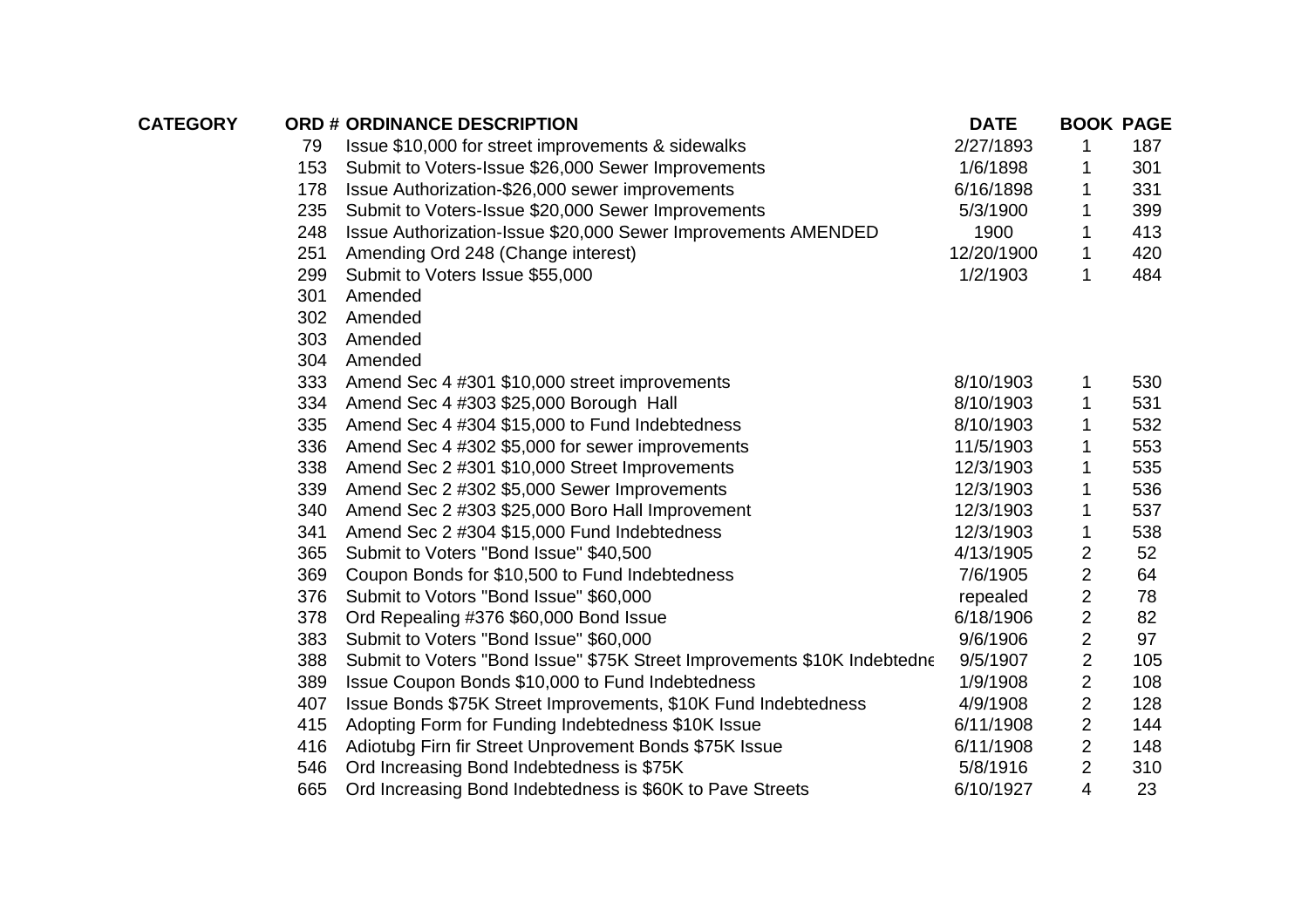| <b>CATEGORY</b>             |      | <b>ORD # ORDINANCE DESCRIPTION</b>                                              | <b>DATE</b>   |                | <b>BOOK PAGE</b> |
|-----------------------------|------|---------------------------------------------------------------------------------|---------------|----------------|------------------|
|                             | 691  | Submit to Votors Bond Issue \$40K to Construct Pool                             | 9/6/1929      | 4              | 61               |
|                             | 696  | Increase Bonded Indebtedness \$40K to Contruct Pool                             | 1/10/1930     | 4              | 77               |
|                             | 734  | Increase Bonded Indebtedness to fund existing Debt.                             | 6/5/1936      | 4              | 138              |
|                             | 739  | Increasing Bond Debt to Fill and Contruct Road and Eliminate Bridge - Birm      | 4/30/1937     | 4              | 147              |
|                             | 964  | Increasing Bond Indebtedness \$30K for Capital Improvements                     | 11/10/1961    | 5              | 190              |
|                             | 1256 | Incurring debt to provide funds for capital projects in the amount of \$1,070,( | 8/12/1999     | 8              | 57               |
|                             | 1281 | General Obligation Bond \$2.140 Million                                         | 7/15/2003     |                |                  |
| <b>Borough Employees</b>    | 913  | <b>Retirement of Employees</b>                                                  | 12/28/1956    | 5              | 84               |
|                             | 925  | <b>Employee Benefits Ordinance</b>                                              | 5/3/1957      | 5              | 95               |
|                             | 927  | Employee Ord Amending Ord #935 (OT)                                             | <b>VETOED</b> | 5              | 99               |
|                             | 972  | Employee Pension & Welfare Plan                                                 | 7/13/1962     | 5              | 203              |
|                             | 980  | Employees Ordinance - Benefits therein                                          | 6/27/1963     | 5              | 223              |
| Borough Manager             | 672  | Creating Office of Borough Manager                                              | 12/29/1927    | 4              | 36               |
|                             | 674  | Fixing Amount of Bond Required by Manager                                       | 2/2/1928      | 4              | 38               |
|                             | 697  | Fixing Salary of Boro Manger                                                    | 2/6/1930      | 4              | 81               |
|                             | 714  | Amending Ord 697 - Fixing Salary                                                | 2/5/1932      | 4              | 109              |
|                             | 784  | Fix Salary of Acting Boro Manager-1943                                          | 5/6/1943      | 4              | 217              |
|                             | 866  | Fixing Salary of Manager-1952                                                   | 7/11/1952     | 5              | 19               |
|                             | 904  | Fixing Salary of Manager-1956                                                   | 5/6/1956      | 5              | 71               |
|                             | 916  | <b>Fixing Salary of Manager-1957</b>                                            | 2/8/1957      | 5              | 87               |
|                             | 960  | Fixing Salary of manager-1960-61                                                |               |                |                  |
|                             | 988  | Creation of Office of Borough Manager                                           | 10/11/1963    | 5              |                  |
|                             |      | 1189 Amending Ord 988, Section II                                               | 6/19/1990     | $\overline{7}$ | 67               |
| <b>Borough Organization</b> |      | Borough Organization under the name "Borough of West Bellevue                   | 4/10/1875     | $\mathbf{1}$   | 81               |
|                             |      | 1-notes In the front of Ord Book #1 is the By-Laws & Rules governing the        |               |                |                  |
|                             |      | Council of the Borough of West Bellevue as adopted by the President and         |               |                |                  |
|                             |      | Members of said Council.                                                        |               |                |                  |
|                             |      | 1-notes All Ordinances in Book #1 numbered 1-79 refer to Ordinance of Council   |               |                |                  |
|                             |      | Borough of West Bellevue. All ordinances #80 and above refer to                 |               |                |                  |
|                             |      | Ordinances of Council after the Borough's name had been changed to "Avalon".    |               |                |                  |
|                             |      | 1-notes The first meetings of the Town Council were held in the Public School.  |               |                |                  |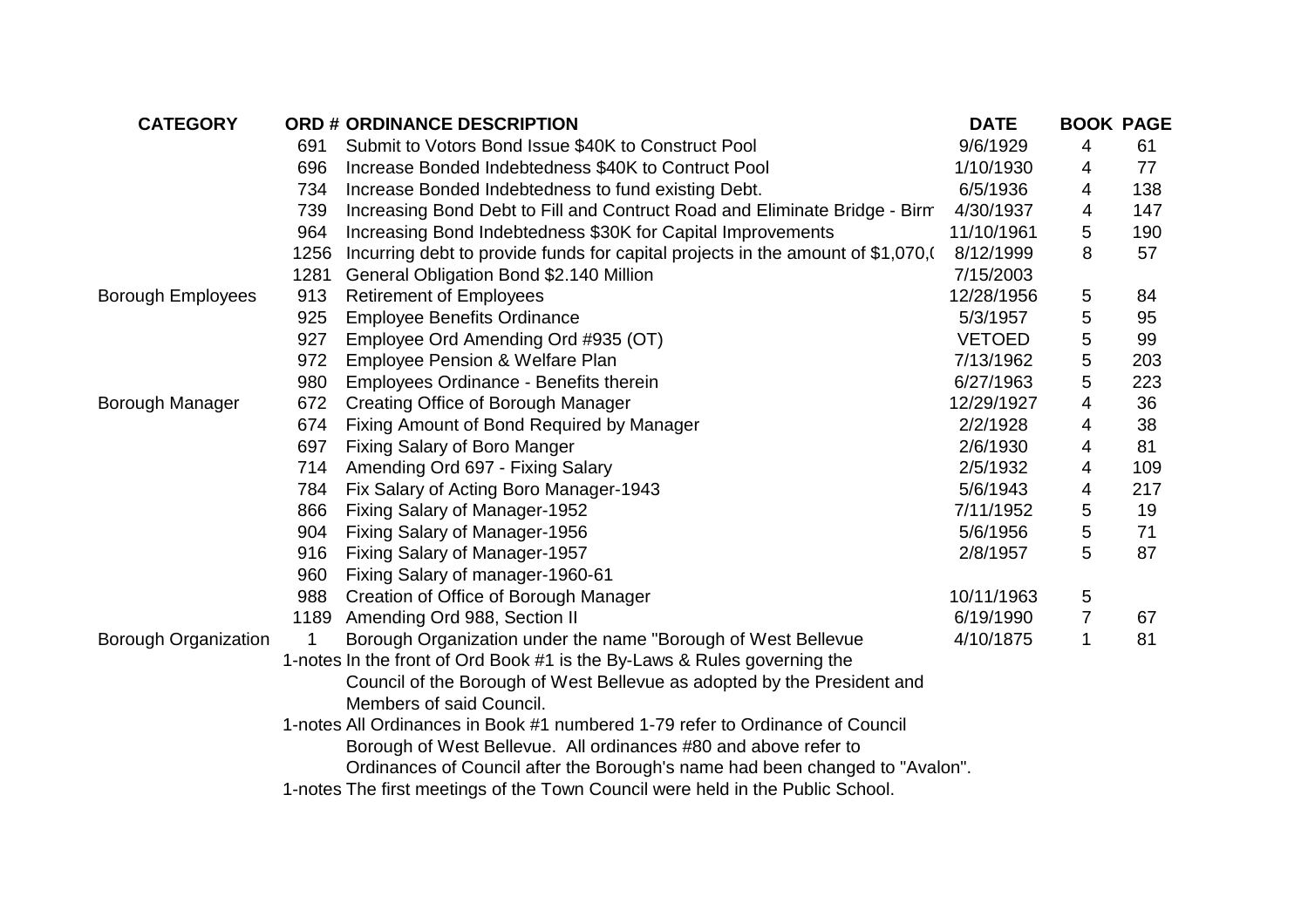| <b>CATEGORY</b>                   |      | <b>ORD # ORDINANCE DESCRIPTION</b>                                                 | <b>DATE</b>   |                | <b>BOOK PAGE</b> |
|-----------------------------------|------|------------------------------------------------------------------------------------|---------------|----------------|------------------|
| <b>Bridges</b>                    | 262  | Grant J.W. Hay & Heirs Right to Contruct & Maintain Bridge (Birmingham A           | 2/7/1901      |                | 432              |
|                                   |      | 264 Auth Payment of \$3K for Bridge to J.W. Hay                                    | 2/21/1901     |                | 435              |
|                                   | 365  | Bond Issue \$5K for Bridge Improvement, Construction                               | 4/13/1905     | 2              | 52               |
|                                   | 538  | Providing for repair of N. Avalon Bridge payment & costs                           | 8/18/1914     | $\overline{2}$ | 299              |
|                                   | 597  | Request to County to maintain Dilworth Run Bridge                                  | 7/10/1919     | $\overline{2}$ | 405              |
|                                   | 616  | Limiting gross wgt & speed on No. Avalon Bridge                                    | 1/10/1924     | $\overline{2}$ | 499              |
|                                   | 740  | Contract with B.H. Swaney for elimination of N. Avalon bridge, fill & construction | 4/30/1937     | 4              | 152              |
|                                   |      | 1148 Imposing a load limit of 21 tons (42K lbs.) Dilworth Bridge                   | 7/21/1982     | 6              | 232              |
| <b>Building Inspector</b>         | 366  | Building Laws & Providing for Bldg Inspector                                       | 4/13/1905     | $\overline{2}$ | 56               |
|                                   | 368  | Amend Sect #7 of Ord 366                                                           | 9/7/1905      | $\overline{2}$ | 62               |
|                                   |      | 1112 Creating position of Asst Building Inspector                                  | 5/17/1978     | 6              | 159              |
| <b>Building Regulations</b>       | 445  | Regulating Burning in Borough                                                      | 7/1/1909      | $\overline{2}$ | 187              |
|                                   | 609  | Regulating Burning of Streets & Alleys & Hours, Penalties                          | 11/3/1922     | $\overline{2}$ | 451              |
|                                   | 971  | Control Air Pollution by Regulation Burning of Combustible Rubbish                 | 6/8/1962      | 5              | 202              |
|                                   | 1054 | Repealing Ord #971 controlling Air Pollution                                       | 7/13/1970     | 6              | 63               |
| <b>Building Regulations &amp;</b> | 62   | Regulation Erection of Bldg Permits, etc.                                          | 12/5/1890     | 1              | 166              |
|                                   | 133  | <b>Building Regulations &amp; Code</b>                                             | 2/4/1897      | 1              | 272              |
|                                   | 155  | System of House Numbering in Boro & Penalties for Non-compliance                   | 1898          | 1              | 303              |
|                                   | 363  | Building Laws & Bldg Inspector                                                     | <b>VETOED</b> |                |                  |
|                                   | 366  | Building Laws & Providing for Bldg Inspector                                       | 4/13/1905     | $\overline{2}$ | 56               |
|                                   | 368  | Amdending Sec 7 Ord 366 (Code & Inspector)                                         | 9/7/1905      | $\overline{2}$ | 62               |
|                                   | 601  | <b>Building Code and Bldg Inspector</b>                                            | 6/3/1921      | $\overline{2}$ | 409              |
|                                   | 611  | Building Laws & Election of Bldg Inspector                                         | 6/22/1923     | $\overline{2}$ | 454              |
|                                   | 641  | Zoning Ord, zoning map, bldg inspector & Brd of Adjustment                         | 8/6/1926      | 3              | 88               |
|                                   | 694  | Amend Art 7 Sec 2 & 3 Ord 641 - Bldg Restrictions                                  | 12/27/0929    | $\overline{4}$ | 75               |
|                                   | 754  | Repealing certain sections of Ord 641 (failed 3rd reading)                         |               |                |                  |
|                                   | 755  | Amending Ord 641 Art 8,9,10                                                        | 4/8/1939      | 4              | 170              |
|                                   | 763  | New Zone Code establishing Brd of Adjustment, Issuance of Permits                  | 8/20/1940     | 4              | 178              |
|                                   | 781  | Amend Ord 763 Art 6 Sec 2 & 3                                                      | 12/4/1942     | 4              | 213              |
|                                   | 826  | Amend Ord 611 Bldg Code of Law (trailers)                                          | 12/9/1947     | 4              | 261              |
|                                   | 932  | Removal of Unsafe Bldgs or Repair of Same & Penalties                              | 4/11/1958     | 5              | 112              |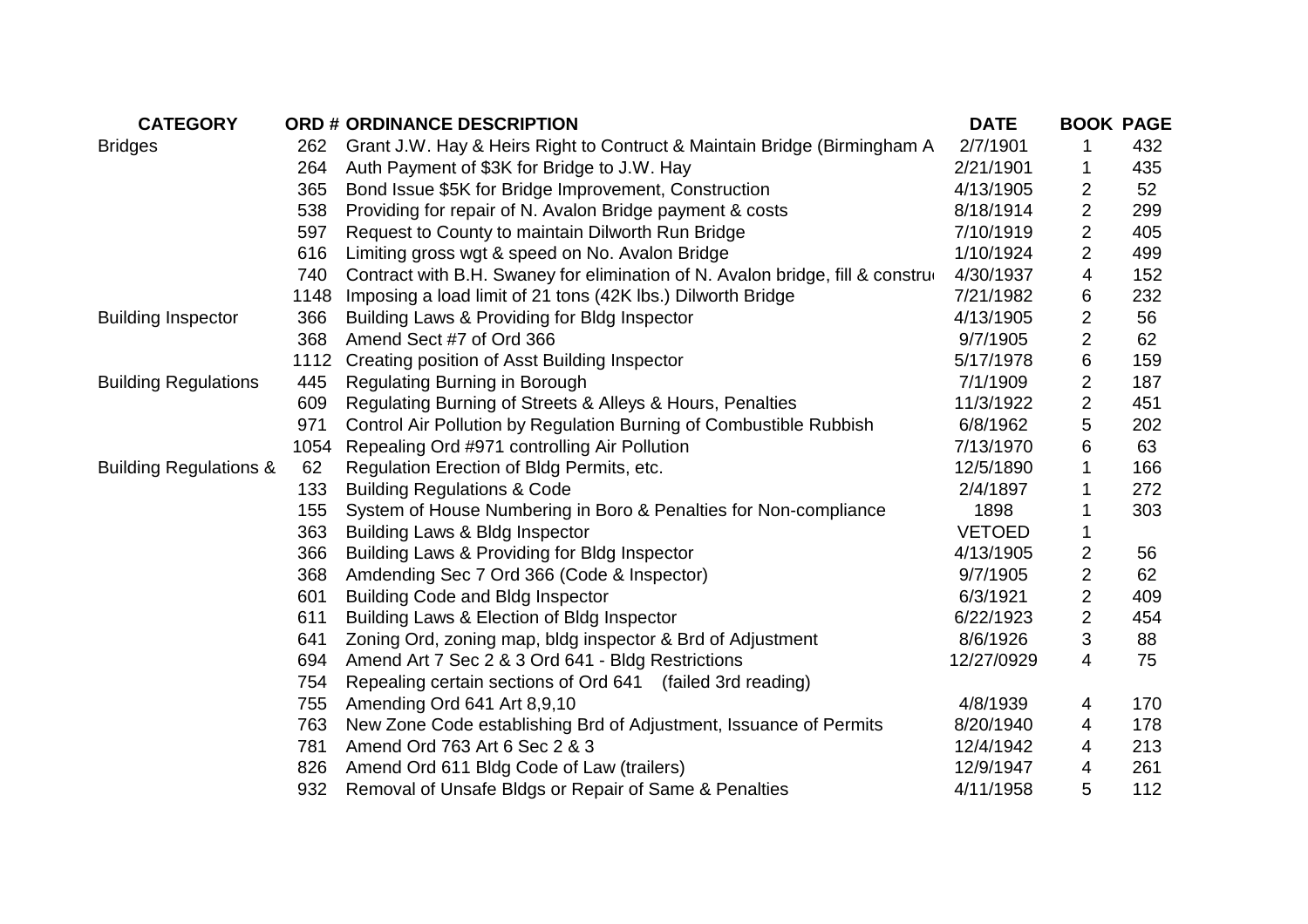| <b>CATEGORY</b>            |      | <b>ORD # ORDINANCE DESCRIPTION</b>                                                                   | <b>DATE</b> | <b>BOOK PAGE</b> |     |
|----------------------------|------|------------------------------------------------------------------------------------------------------|-------------|------------------|-----|
|                            |      | 1033 Adoption of Building Code                                                                       | 5/10/1968   | 6                | 22  |
|                            |      | 1152 Amending Ord 1033 Fees, Cribbing, Deleting Sun. work                                            | 10/20/1982  |                  | 240 |
|                            |      | 1162 Flood Plain Management Act                                                                      | 6/15/1985   |                  | 260 |
|                            | 1206 | Amending Ord 1152 fees, permits                                                                      | 6/15/1993   | 7                | 148 |
|                            | 1222 | BOCA - Building Code repeals Ord 1033 & portion of Ord 1152                                          | 9/21/1995   | 7                | 208 |
|                            | 1223 | BOCA - Maintenance Code repeals Ord 1033                                                             | 9/21/1995   | 7                | 216 |
|                            | 1224 | <b>BOCA - Mechanical Code</b>                                                                        | 9/21/1995   | $\overline{7}$   | 220 |
|                            | 1225 | <b>BOCA - Fire Prevention Code</b>                                                                   | 9/21/1995   | $\overline{7}$   | 226 |
|                            |      | 1257 Obtaining Bldg permit prior to erecting, moving, etc. fees                                      | 10/26/1999  | 8                | 76  |
|                            |      | BOCA - 1996 (See Property Maintenance)                                                               |             |                  |     |
|                            |      | 1282 Adopting International Bldg Code 2000                                                           | 10/21/2003  |                  |     |
|                            |      | California Avenue Park 1113 Establishing Rules & Regulations for users of the California Avenue Park | 7/19/1978   | 6                | 160 |
|                            |      | Capital Improvement Lo 964 Fund Indebtedness-\$30K                                                   | Oct-61      |                  |     |
| Central District & Printir | 222  | Granting CD & PT Co Certain Rights                                                                   | 1/4/1900    | 1                | 380 |
|                            | 507  | Authority given for construction of Equipment in Boro                                                | 4/10/1913   | $\overline{2}$   | 260 |
| Coasting or Sled-Riding    | 78   | <b>Coasting of Sidewalks Illegal</b>                                                                 | 1/6/1893    | 1                | 186 |
| Codification or Digest     | 442  | Ord to Digest all Existing Ordinances & Codify Same                                                  | 6/28/1909   | $\overline{2}$   | 184 |
| Colmer & Co.               | 87   | Granting Wm. H. Colmer Co. (electric co.) certain Rights                                             | 11/11/1893  | 1                | 199 |
| Communications Systel 1230 |      | Authorizing formation of 911 Service                                                                 | 7/16/1996   | 7                | 265 |
| Condemnation of Prope 1275 |      | Condemnation of 700 California Ave                                                                   | 9/17/2002   | 9                |     |
| Constable                  | 1    | <b>Creating Office of Constable</b>                                                                  | 4/10/1875   |                  | 81  |
|                            | 3    | Giving Constable certain powers                                                                      |             |                  |     |
|                            | 8    | Giving Constable certain powers                                                                      |             |                  |     |
|                            | 70   | Giving Constable certain powers                                                                      |             |                  |     |
|                            | 77   | Giving Constable certain powers                                                                      |             |                  |     |
|                            | 78   | Giving Constable certain powers                                                                      |             |                  |     |
| Construction               | 1285 | <b>PA Construction Code</b>                                                                          | 5/18/2004   |                  |     |
| Consumption of Alcoho 1146 |      | Consumption of alcoholic beverges in public                                                          | 5/26/1982   | 6                | 229 |
| Controller                 | 528  | <b>Establishing Office of Boro Controller</b>                                                        | 8/12/1913   | 2                | 288 |
|                            | 725  | Fixing Amount of Bond for Controller                                                                 | 5/4/1934    | 4                | 122 |
|                            | 866  | Fixing Salary of Controller & Manager                                                                | 7/11/1952   | 5                | 19  |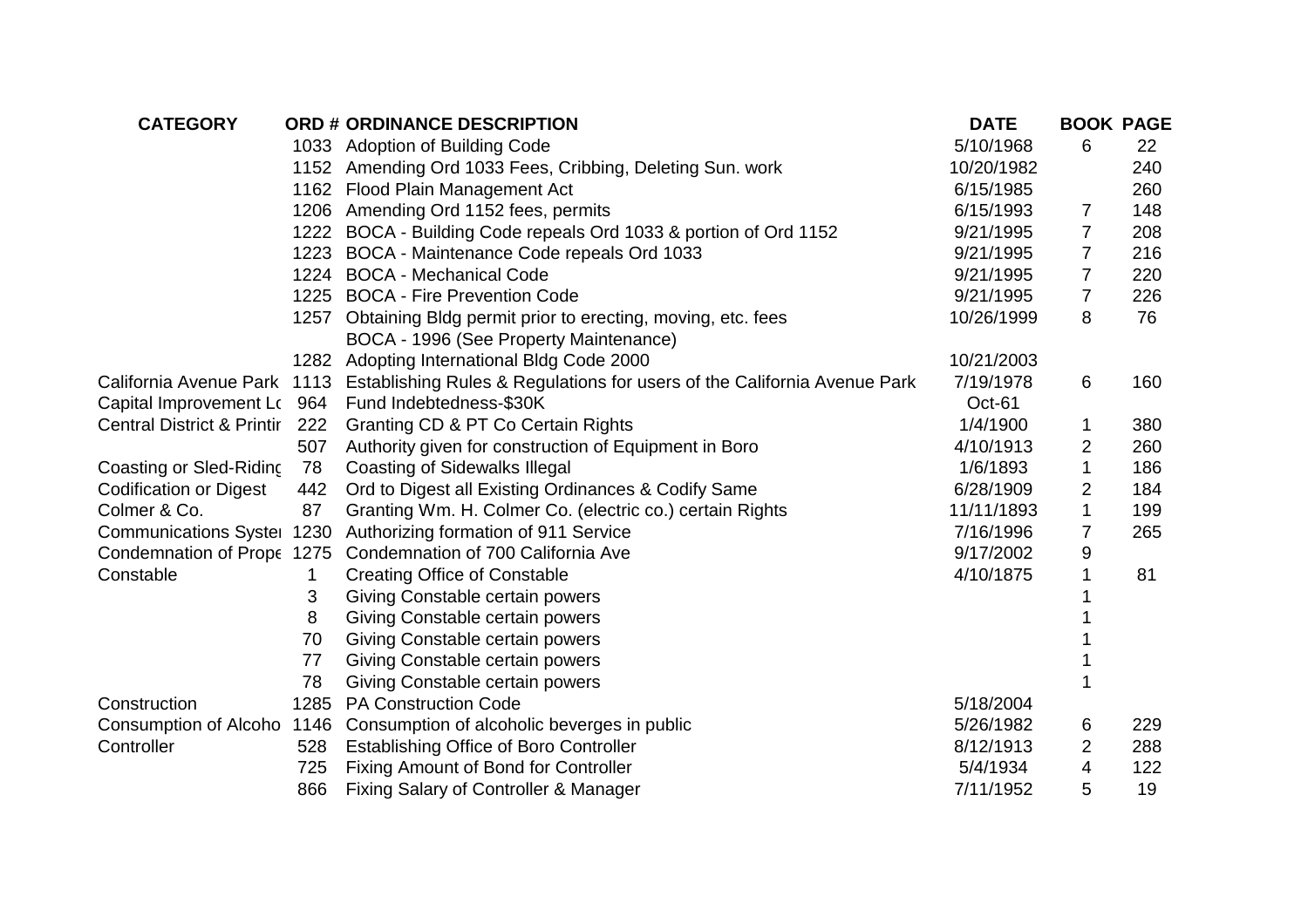| <b>CATEGORY</b>        |      | <b>ORD # ORDINANCE DESCRIPTION</b>                                                   | <b>DATE</b>   |   | <b>BOOK PAGE</b> |  |
|------------------------|------|--------------------------------------------------------------------------------------|---------------|---|------------------|--|
|                        | 876  | Repealing Ord 866 Salary of Controller                                               | 10/23/1953    | 5 | 29               |  |
|                        | 1055 | Repealing Ord 528 & Abolishing Office of Controller                                  | 7/31/1970     | 6 | 64               |  |
|                        | 1056 | Providing Of appoinment of an independent auditor                                    | 7/31/1970     | 6 | 65               |  |
| Cooper & McBride Plan  | 163  | Accepting Plan of Cooper & McBride for General Sewer Plan                            | 5/12/1998     |   | 312              |  |
| County Department of H | 907  | Ord. Making Avalon Subject to the Co. Dept. of Health                                | 9/7/1956      |   | 74               |  |
| Councilmen             | 887  | Fixing Salary of.                                                                    | 12/3/1954     | 5 | 49               |  |
|                        | 996  | Fixing compensation for councilmen @ \$50.00                                         | 4/1/1964      |   |                  |  |
|                        | 1052 | Fixing compensation for councilmen - to \$100.00                                     | 2/13/1970     | 6 | 61               |  |
|                        | 1179 | Fixing compensation for councilmen to \$166.00                                       | 12/29/1988    |   | 31               |  |
| Cable TV- centre video | 1046 | granting Centre Video right to construct, maintain, operate facilities on stree      | 3/14/1969     | 6 |                  |  |
|                        | 1099 | Amending Ord. No. 1046 of Boro. Of Avalon and in particular Section 2 inve 5/19/1976 |               | 6 |                  |  |
|                        | 1119 | Amending Ordinance No. 1046 of Boro of Avalon and in particular section 2            | 5/16/1979     | 6 |                  |  |
|                        | 1163 | Authorizing the granting of a Franchise for a Cable Television system within         | 8/18/1985     |   |                  |  |
| Dance Halls            | 767  | Regulating, & Licencing, & Prohibiting Dance Halls                                   | 3/21/1941     | 4 | 196              |  |
|                        | 835  | Amending Ord. #767- Changing Fees for Dance Halls                                    | 12/14/1948    | 4 | 273              |  |
| Danger Signals         | 372  | Providing for Placing of Danger Signals on Highways near construction for I          | 12/7/2005     |   | 71               |  |
| Datum                  | 72   | Establishing Official Datum (Bench Marks ect.) for Boro.                             | 5/21/1991     |   | 178              |  |
| Dept. of Borough Plann | 695  | Establishing Dept. - Five members to be Appointed                                    | Lost          |   | 73               |  |
| Deed Transfer Tax      | 923  | Establish a Deed Transfer Tax. June 1957                                             | <b>Tabled</b> | 5 | 94               |  |
|                        | 933  | Establish a Deed Transfer Tax eff. July 1958                                         | 5/2/1958      | 5 | 115              |  |
|                        | 945  | Establish a Deed Transfer Tax Year 1959                                              | 5/8/1959      | 5 | 136              |  |
|                        | 955  | Establish a Deed Transfer Tax Year 1960                                              | 11/13/1959    |   | 164              |  |
|                        | 959  | Establish a Deed Transfer Tax Year 1961                                              | 11/11/1960    | 5 | 175              |  |
|                        | 963  | Establish a Deed Transfer Tax Year 1962                                              | 11/10/1961    | 5 | 186              |  |
|                        | 976  | Establish a Deed Transfer Tax Year 1963                                              | 11/9/1962     | 5 | 216              |  |
|                        | 989  | Establish a Deed Transfer Tax Year 1964                                              | 11/8/1963     | 5 | 241              |  |
|                        | 999  | Establish a Deed Transfer Tax Year 1965                                              | 11/13/1964    |   | 263              |  |
|                        | 1010 | Establish a Deed Transfer Tax Year 1966                                              | 11/12/1965    | 5 | 278              |  |
|                        | 1020 | Establish a Deed Transfer Tax Year 1967                                              | 10/14/1966    | 6 | 8                |  |
|                        | 1028 | Establish a Deed Transfer Tax Year 1968                                              | 10/13/1967    | 6 | 17               |  |
|                        | 1038 | Establish a Deed Transfer Tax Year 1969                                              | 11/8/1968     |   |                  |  |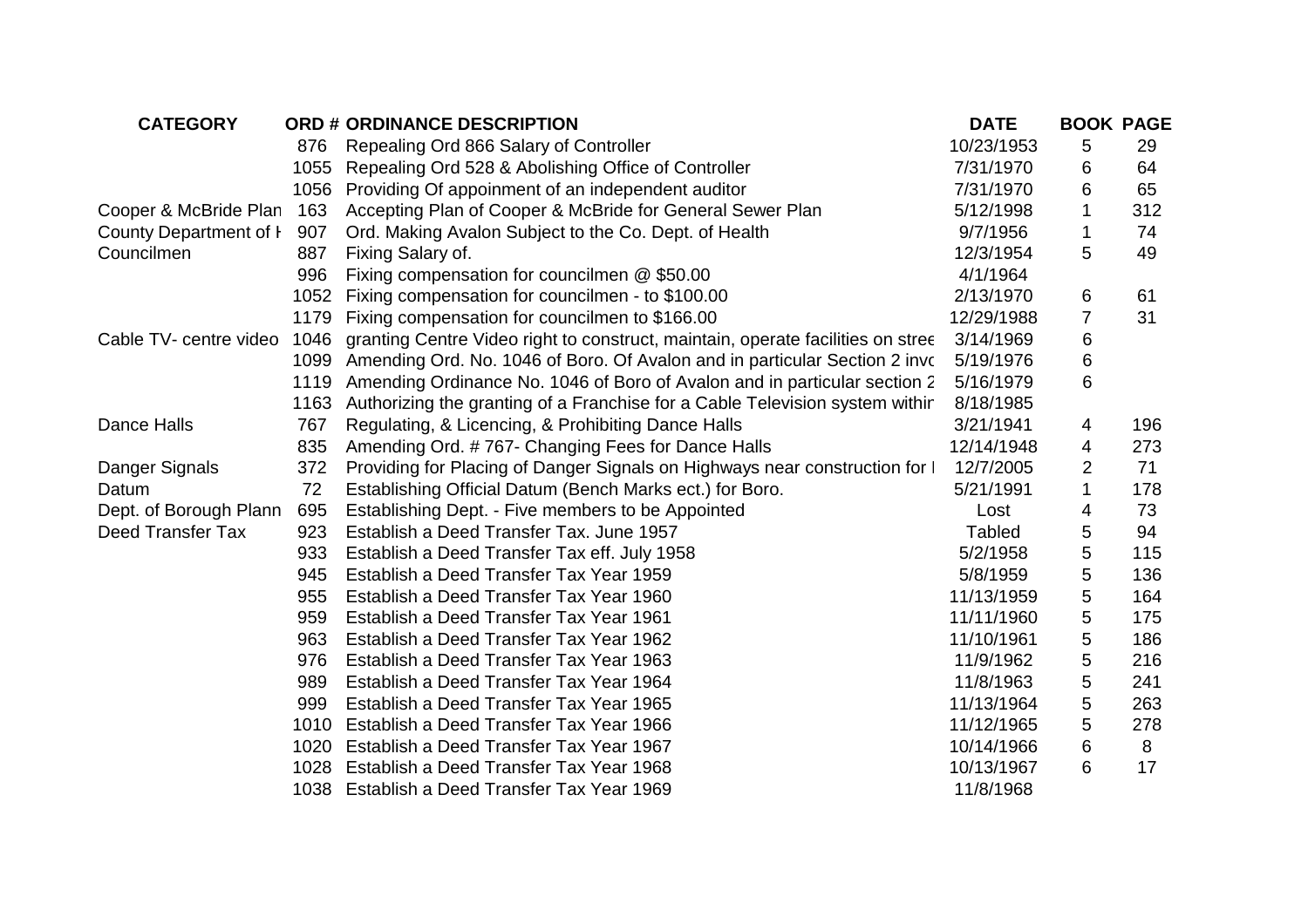| <b>CATEGORY</b>             |      | <b>ORD # ORDINANCE DESCRIPTION</b>                                          | <b>DATE</b> | <b>BOOK PAGE</b> |     |
|-----------------------------|------|-----------------------------------------------------------------------------|-------------|------------------|-----|
|                             |      | 1049 Establish a Deed Transfer Tax Year 1970                                | 1/1/1970    | 6                | 58  |
|                             |      | 1057 Establish a Deed Transfer Tax Year 1971                                | 11/13/1970  | 6                | 66  |
|                             |      | 1064 Establish a Deed Transfer Tax Year 1972                                | 11/12/1971  | 6                | 81  |
|                             | 1071 | Establish a Deed Transfer Tax Year 1973                                     | 11/10/1972  | 6                | 92  |
|                             |      | 1077 Establish a Deed Transfer Tax Year 1974                                | 11/14/1973  | 6                | 99  |
|                             |      | 1084 Establish a Deed Transfer Tax Year 1975                                | 12/13/1974  | 6                | 107 |
|                             |      | 1092 Establish a Deed Transfer Tax Year 1976                                | 11/21/1975  | 6                | 128 |
|                             |      | 1103 Establish a Deed Transfer Tax Year 1977                                | 12/20/1976  | 6                | 144 |
|                             |      | 1110 Establish a Deed Transfer Tax Year 1978                                | 12/21/1977  | 6                | 157 |
|                             | 1117 | Establish a Deed Transfer Tax Year 1979                                     | 1/17/1979   | 6                | 167 |
|                             |      | 1127 Establish a Deed Transfer Tax Year 1980                                | 12/31/1979  | 6                | 206 |
|                             | 1131 | Establish a Deed Transfer Tax Year 1981                                     | 12/30/1980  | 6                | 211 |
|                             | 1136 | Amending Ord. No. 999 (providing additional exemptions)                     | 3/18/1981   | 6                | 218 |
|                             | 1171 | Amending Ordinance #999 and Ordinance No. 1136                              | 11/18/1986  |                  | 21  |
|                             | 1184 | Establishing a Deed Transfer Tax and repealing Ordinance No. 933 and Or     | 8/15/1989   |                  | 38  |
| <b>Derelict Automobiles</b> | 973  | Regulating repairs to vehicles, use of same with no insp. stickers          | 10/12/1962  | 5                | 209 |
|                             | 1143 | Amending Ord. 973 - Increasing Penalties                                    | 4/21/1982   | 6                | 226 |
| <b>Disorderly Conduct</b>   | 467  | Defining Same & Penalities for Disorderly Conduct                           | 10/6/2010   | $\overline{2}$   | 212 |
|                             | 909  | Revising Penalties for and further Defining                                 | 9/7/1956    | 5                | 76  |
|                             | 912  | Repeal Ord. #909 Defining & Penalties for same                              | 11/2/1956   | 5                | 83  |
| Dogs                        | 277  | Licenceing Dogs. (Licence, Control, & Fees)                                 | 6/20/2001   |                  | 452 |
|                             | 349  | Issue Tags for Dogs in Boro.                                                | 6/2/2004    | 1                | 554 |
|                             | 381  | Regulating and Licensing                                                    | 6/5/2006    | $\overline{2}$   | 89  |
|                             | 446  | Amending Ord. #381. & Supplementing                                         | 8/12/2009   | $\overline{2}$   | 188 |
|                             | 849  | Prohibiting Dogs from "Running at Large" in the Boro.                       | 5/5/1950    | 5                | 1   |
|                             | 1000 | Amending Ord. #849, Sec. I                                                  | 12/11/1964  | 5                |     |
|                             | 1016 | Amend. Ord. #849 and Ord. #1000 -adding "cats"                              | 6/10/1966   | 5                | 289 |
|                             | 1083 | Prohibiting dogs and cats running at large & control of dogs and cats       | 9/13/1974   | 6                | 105 |
|                             | 1100 | Prohibiting dogs and cats running at large                                  | 7/14/1976   | 6                | 139 |
|                             |      | 1173 Amending Ord. #1100 (Increasing penalties under section 7)             | 11/17/1987  | 7                | 24  |
|                             |      | 1243 Avalon Dog Ordinance-regulation & maintaince of Dogs. (Void-see Ord.#1 | 6/16/1998   | 8                | 22  |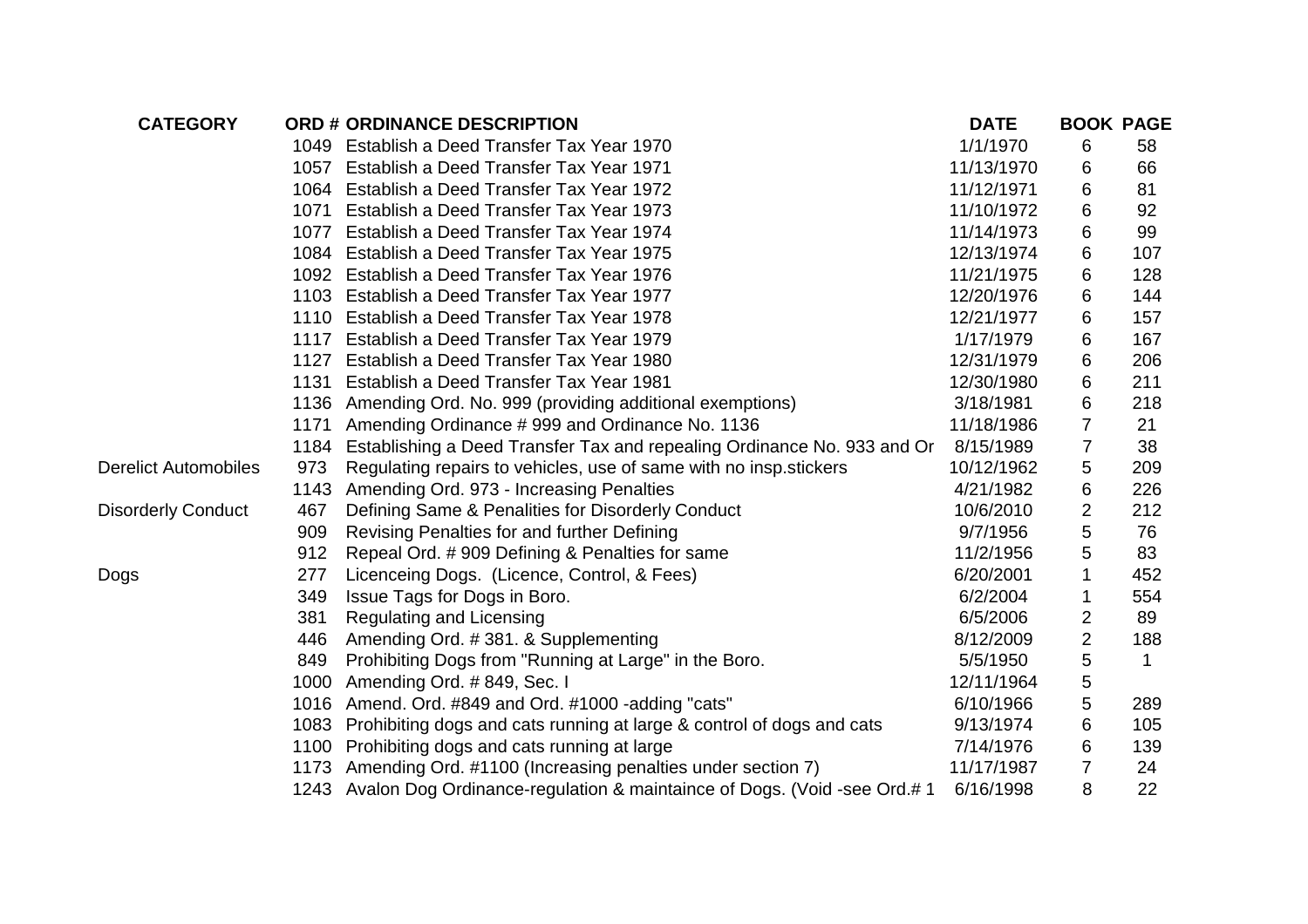| <b>CATEGORY</b>             |      | <b>ORD # ORDINANCE DESCRIPTION</b>                                                  | <b>DATE</b> | <b>BOOK PAGE</b> |     |
|-----------------------------|------|-------------------------------------------------------------------------------------|-------------|------------------|-----|
|                             |      | 1251 Avalon Dog Ordinance- replacing #1243)                                         | 3/16/1999   |                  |     |
| Duquesne Light Co.          |      | 382-719 All Duquense Light Contracts to Furnish Electric Light for Borough Streets. |             |                  |     |
|                             |      | 1027 Duq. Lt. contract                                                              |             | 6                | 15  |
| <b>Dust Control</b>         | 698  | Aggreement with several boroughs to curb Dust from Pgh. Coke & Iron.                | voided      | 4                | 82  |
|                             | 701  | Aggreement (Avalon, Bellevue, Ben Avon, Ben Avon Hghts. To try to elimin            | 3/7/1930    | 4                | 86  |
| <b>Electric Light</b>       | 61   | Granting Ohio Electric Co. certain rights in Boro.                                  |             |                  | 165 |
|                             | 87   | Granting Wm. H. Colmer Co. certain rights                                           | 11/11/1993  |                  | 199 |
|                             |      | 112 Granting Ohio Valley Elec. Co. right to Erect and maintain Light Lines and F    | 1/3/1995    |                  | 227 |
|                             | 130  | Amending Ord. #112 (Ohio Valley Elec. Co.)                                          | Tabled      | -1               | 261 |
| <b>Employee's Ordinance</b> | 980  | Certain benefits provided for employees of Borough                                  | 6/27/1963   | 5                | 223 |
|                             | 972  | <b>Employees Pension and welfare fund</b>                                           | 7/13/1962   | 5                |     |
|                             |      | 1018 Amend. Ord. 980, requiring residence within Borough of Avalon                  | 9/9/1966    | 5                | 292 |
|                             |      | 1035 Amend. Ord. 980, reguarding holidays and unclassified service                  | 6/14/1968   | 6                | 31  |
|                             |      | 1036 Amend Ord. 980, retirement age (65) for secy., Mgr.                            | 10/11/1968  | 6                | 32  |
|                             |      | 1048 Amend. Ord. 980, Amending retirement age (65) for sec.- Mgr.                   | 10/22/1969  | 6                | 57  |
|                             |      | 1042 Amend. Ord. 980, Amending Holidays                                             | 1/10/1969   | 6                | 43  |
|                             |      | 1060 New Employees Ordinance                                                        | 7/9/1971    | 6                | 69  |
|                             |      | 1068 Amend. Ordinances No. 1060 in part. Section 3.A.1                              | 2/11/1972   | 6                | 86  |
|                             |      | 1075 Amend. Ord. No. 1060 in part Section 3.A.3                                     | 4/13/1972   | 6                | 96  |
|                             |      | 1091 Employees Pension and welfare fund                                             | 9/12/1975   | 6                | 122 |
|                             |      | 1124 Amend. Ordinance No. 1060 Section XXI                                          | 7/18/1979   | 6                | 174 |
|                             |      | 1232 Borough Employee's Pension Plan, amending certain provision to the Police      | 9/5/1996    | $\overline{7}$   | 272 |
|                             |      | 1233 Amending Ord. #1188 Placing Police Desk Personnel & Crossing Guards u          | 9/17/1996   | 8                |     |
|                             |      | 1278 Amending Emp. Pension Program                                                  | 12/17/2002  | 9                |     |
|                             |      | 1149 Authorizing Police to utilize and Excessive Speed Prevention                   | 7/21/1982   | 6                | 233 |
|                             |      | 1161 Authorizing Police to utilize and Excessive Speed Prevention and a VASCA       | 6/13/1985   | 6                | 258 |
| Federal Telephone Cor       | 221  | Granting Federal Telephone Co. Certain rights in the Boro.                          | 1/4/1900    | $\mathbf 1$      | 377 |
|                             | 412  | Repealing Ord. #221 (Rights and Privelages to Telephone Co.)                        | 6/11/2008   | $\overline{2}$   | 140 |
| <b>Finances</b>             | 1269 | Joining PLGIT                                                                       | 10/16/2001  | 8                | 144 |
| <b>Fire Department</b>      | 210  | Prohibiting Vehicles from running over fire hose                                    | 2/2/1999    |                  | 365 |
|                             | 345  | Establish Office of Fire Chief. (Duties, Compensation)                              | 3/7/2004    | -1               | 548 |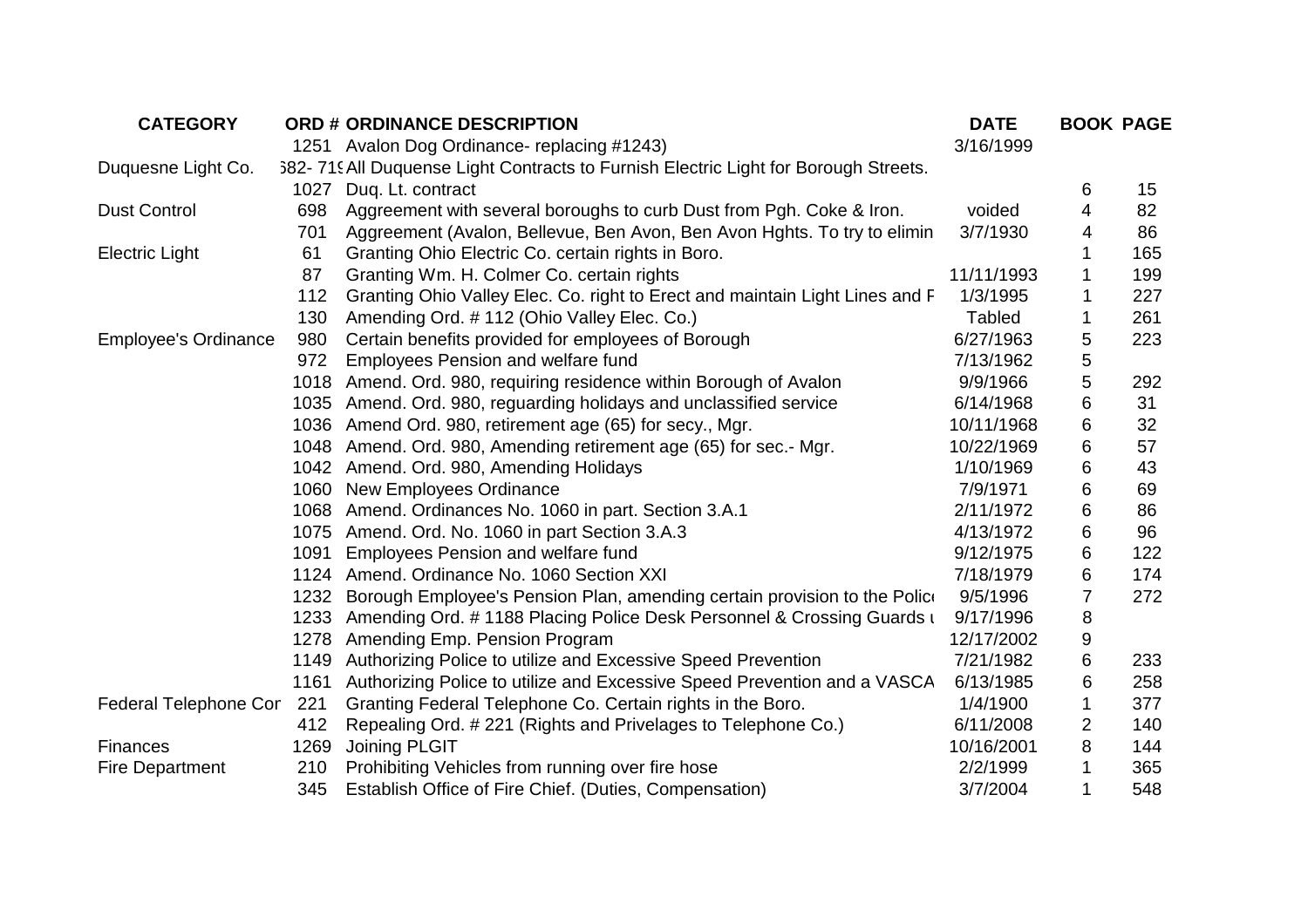| <b>CATEGORY</b>               |      | <b>ORD # ORDINANCE DESCRIPTION</b>                                                | <b>DATE</b> | <b>BOOK PAGE</b> |     |
|-------------------------------|------|-----------------------------------------------------------------------------------|-------------|------------------|-----|
|                               | 385  | Amending Ord. #345 (Fire Chief- Duties and compensation)                          | 3/2/2007    | $\overline{2}$   | 101 |
|                               | 491  | Protection of Fire Co. property, (Fire plugs, Hose ect.)                          | 7/11/2012   | $\overline{c}$   | 243 |
|                               | 512  | Contract with Fabric Fire Hose Co. (New Fire Hose)                                | 5/8/2013    | $\overline{2}$   | 270 |
|                               | 712  | Officially recognizing Avalon Volunteer Relief Assoc.                             | 5/8/1931    | 4                | 106 |
|                               | 1089 | <b>Fire Prevention Ordinance</b>                                                  | 8/8/1975    | 6                | 117 |
|                               | 1147 | <b>False Alarms</b>                                                               | 5/26/1982   | 6                | 231 |
|                               | 1205 | Fire Escrow Account (Insurance)                                                   | 6/15/1993   | $\overline{7}$   | 137 |
|                               | 1216 | Amending Ord. #1205 reguarding Fire Loss Claims                                   | 12/20/1994  | 7                | 174 |
| <b>Firearms and Fireworks</b> | 726  | Regulating Possession, Sale, Use of Fireworks & Firearms                          | 12/7/1934   | 4                | 123 |
|                               | 1122 | Prohibiting the discharge of Firearms and other Weapons                           | 5/16/1979   | 6                | 172 |
| <b>Fire Safety</b>            | 1272 | Tenant Fire Safety Inspection Ord.                                                | 4/16/2002   | 8                |     |
| <b>Flood Plain Manageme</b>   | 1162 | Flood Plain Management Act                                                        | 6/13/1985   | 6                | 260 |
|                               | 1164 | <b>Flood Plan Ordinance</b>                                                       | 9/12/1985   | $\overline{7}$   | 1   |
| Fort Pitt Gas Co.             | 226  | Granting Fort Pitt Gas Co. certain rights                                         | 4/5/1900    | 1                | 387 |
| <b>Funerals</b>               | 77   | <b>Regulating Funerals and Police Duty</b>                                        | 5/6/1995    |                  | 238 |
| Garbage                       | 3    | Prohibiting Dumping of garbage on streets or alleys                               | 4/10/1975   | 1                | 89  |
|                               | 57   | Nusisance- Pohibiting garbage on property not in cans                             | 7/3/1990    | 1                | 158 |
|                               | 77   | General Health Ord. Regulating garbage ect.                                       | 5/6/1995    | 1                | 238 |
|                               | 296  | Regulating disposal of garbage in the Borough                                     | 8/7/2002    | 1                | 479 |
|                               | 1047 | Awarding contract for rubbish and garbage, Floyd Edmonds                          | 4/11/1969   | 6                | 56  |
|                               | 1155 | Charging owners for the collection of garbage and rubbish                         | 1/19/1983   | 6                | 244 |
|                               | 1175 | Amending Ord. No. 1155 increasing fees for collection of garbage and rubb         | 12/29/1987  | 7                | 26  |
|                               | 1181 | Amending Ord. No. 1181 increasing fees for collection of garbage and rubb         | 12/29/1988  | $\overline{7}$   | 33  |
|                               | 1190 | Prohibiting the accumulation, burying, and burning of garbage and other ref       | 9/16/1990   | $\overline{7}$   | 70  |
|                               | 1197 | Amending Ord. #1190 Prohibiting the Accumulation of garbage more than 2           | 10/15/1991  | $\overline{7}$   | 122 |
|                               | 1203 | Amending Ord. #1155, 1175, 1181 increasing payment of removal and disp            | 12/29/1992  | $\overline{7}$   | 132 |
|                               | 1210 | Amending Ordinance #1155 and section I of Ordinance #1203 decreasing              | 12/30/1995  | $\overline{7}$   | 155 |
|                               | 1217 | Amending Ordinance #1210 increasing charges for removal of garbage to             | 12/20/1994  | $\overline{7}$   | 186 |
|                               | 1226 | Amending Ord. #1217 increasing garbage payments for 1996                          | 12/28/1995  | $\overline{7}$   | 229 |
|                               | 1255 | Amending section 9 of Ord. #1190                                                  | 6/15/1999   |                  | 56  |
|                               |      | 1304 Regulating the disposal of rubbish, paper, grass, leaves, garbage etc. on Bo | 3/21/2006   |                  |     |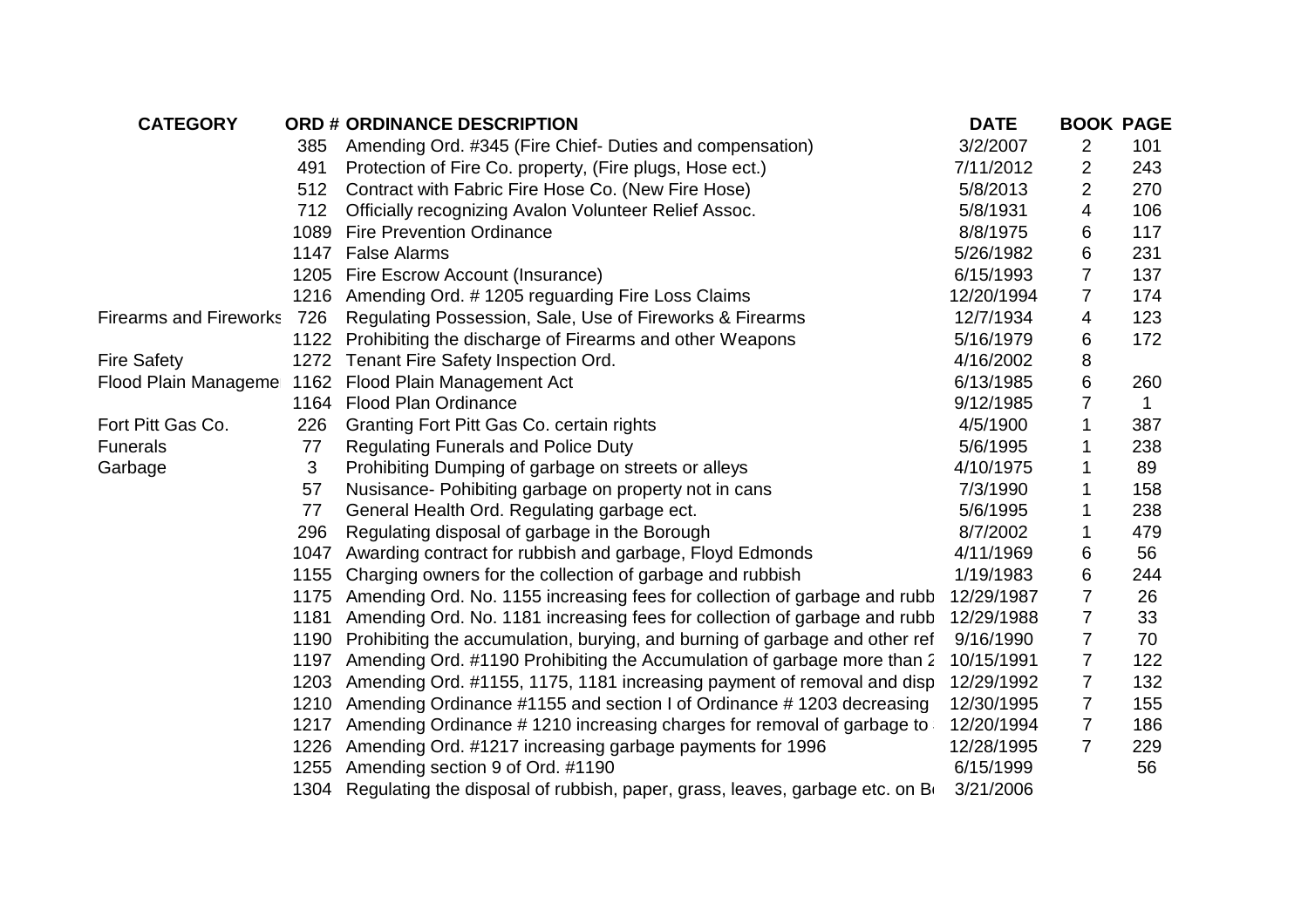| <b>CATEGORY</b>          |      | <b>ORD # ORDINANCE DESCRIPTION</b>                                             | <b>DATE</b>       |                | <b>BOOK PAGE</b> |  |
|--------------------------|------|--------------------------------------------------------------------------------|-------------------|----------------|------------------|--|
| Garages                  | 611  | Building code governing erection ect.                                          | 6/22/2023         | 2              | 454              |  |
|                          | 759  | Amending Ord. #641 (Zoning Ord) to include restrictions on the erection of     | 8/4/1939          | 4              | 174              |  |
| Gas                      | 33   | Granting certain rights to Bellevue Natl. Gas Co.                              | 9/17/1986         |                | 120              |  |
|                          | 34   | Regulating Laying of Pipes in Boro. (Baden Gas Co.)                            | 9/1/1986          |                | 124              |  |
|                          | 35   | Granting certain rights & privilege to Baden Gas Co.                           | 4/7/1987          |                | 126              |  |
|                          | 226  | Granting Fort Pitt Gas Co. certain street opening rights                       | 4/5/1900          |                | 387              |  |
| <b>Gas Wells</b>         | 133  | Rules and regulations for Gas Wells in the Borough                             | 2/4/1997          |                | 272              |  |
|                          |      | General Obligation Bon 1015 Awarding sale of Gen. Obl. Bonds                   | 4/7/1966          | 5              |                  |  |
|                          |      | 1044 Increase indebtedness of Boro, \$110,000 - G.O. bonds                     | 2/20/1969         | 6              | 46               |  |
|                          |      | 1045 Awarding sale of Gen. Obl. Bonds                                          | 2/20/1969         | 6              |                  |  |
|                          |      | 1215 Increasing indebtedness of Borough-\$50,000 for N. Birmingham             | 11/15/1994        | 7              | 168              |  |
| <b>Grading Ordinance</b> | 1259 | Provides minimum grading, excavating etc. Also preventing excess erosion       | 12/7/1999         | 8              | 98               |  |
| Grass                    | 609  | Regulating disposal of Rubbish and Grass on streets in Boro.                   | 11/3/2022         | $\overline{2}$ | 451              |  |
|                          |      | 1304 Regulating disposal of rubbish, paper, grass, and garbage on borough prop | 3/21/2006         |                |                  |  |
| Hedges and Shrub's       | 858  | Regulating and contolling Hedges and Shrubbery                                 | 5/4/1951          | 5              | 10               |  |
|                          | 1067 | Encroachment of trees, hedges, etc. public nuisance                            | 1/14/1972         | 6              | 84               |  |
| <b>Highways</b>          | 769  | Approving plans of Highway Dept.                                               | <b>Not Passed</b> | 4              | 200              |  |
|                          | 771  | Approving plans of State Hgh. Dept.                                            | 4/4/1941          | 4              | 202              |  |
|                          | 828  | Authority for St. Highway Dept. to Issue St. Opening Pts. On Borough Stree     | 1/9/1948          | 4              | 263              |  |
|                          | 899  | Regulating traffic and declaring certain streets thru highways                 | 10/5/1955         | 5              | 62               |  |
|                          | 965  | Regulating traffic in and uses of alleys and highways                          | 12/8/1961         | 5              |                  |  |
| Howden Plan of Lots      | 846  | Ordinance approving Howden Plan of Lots                                        | 1/6/1950          | 4              | 298              |  |
| Hunnings and Wilson      | 38   | Locating certain streets in Borough as located by Hunnings and Wilson Enc      | 12/4/1988         | 1              | 134              |  |
|                          | 72   | Establish a "Datum" for Levels, Grade Plans, and street grade Ord. in the b    | 5/29/1991         | 1              | 178              |  |
| Indebtedness             | 1069 | Authorizing indebtedness of \$125,000                                          | 4/14/1972         | 6              | 87               |  |
|                          |      | 1130 Debt of the Boro. In the aggregate Principal amount of \$150,000.00       | 4/10/1980         | 6              | 209              |  |
|                          |      | 1186 Authorizing indebtedness of \$75,000 for sundry purposes making a covena  | 1/16/1990         | 7              | 58               |  |
| Insurance                |      | 1200 Authorizing participation in the municipal risk management workmen's comp | 7/21/1992         | $\overline{7}$ | $ 27 - 12$       |  |
| Inspections              |      | 1143 Increasing penalties Amending Ord. 973                                    | 4/26/1982         | 6              | 226              |  |
| Irwin Plan of Lots       | 89   | Approving Irwin Plan of Lots                                                   | 2/1/1994          |                | 203              |  |
|                          |      | Issuance of General Ot 1014 Increasing indebtedness of borough of Avalon       | 4/7/1966          | 5              |                  |  |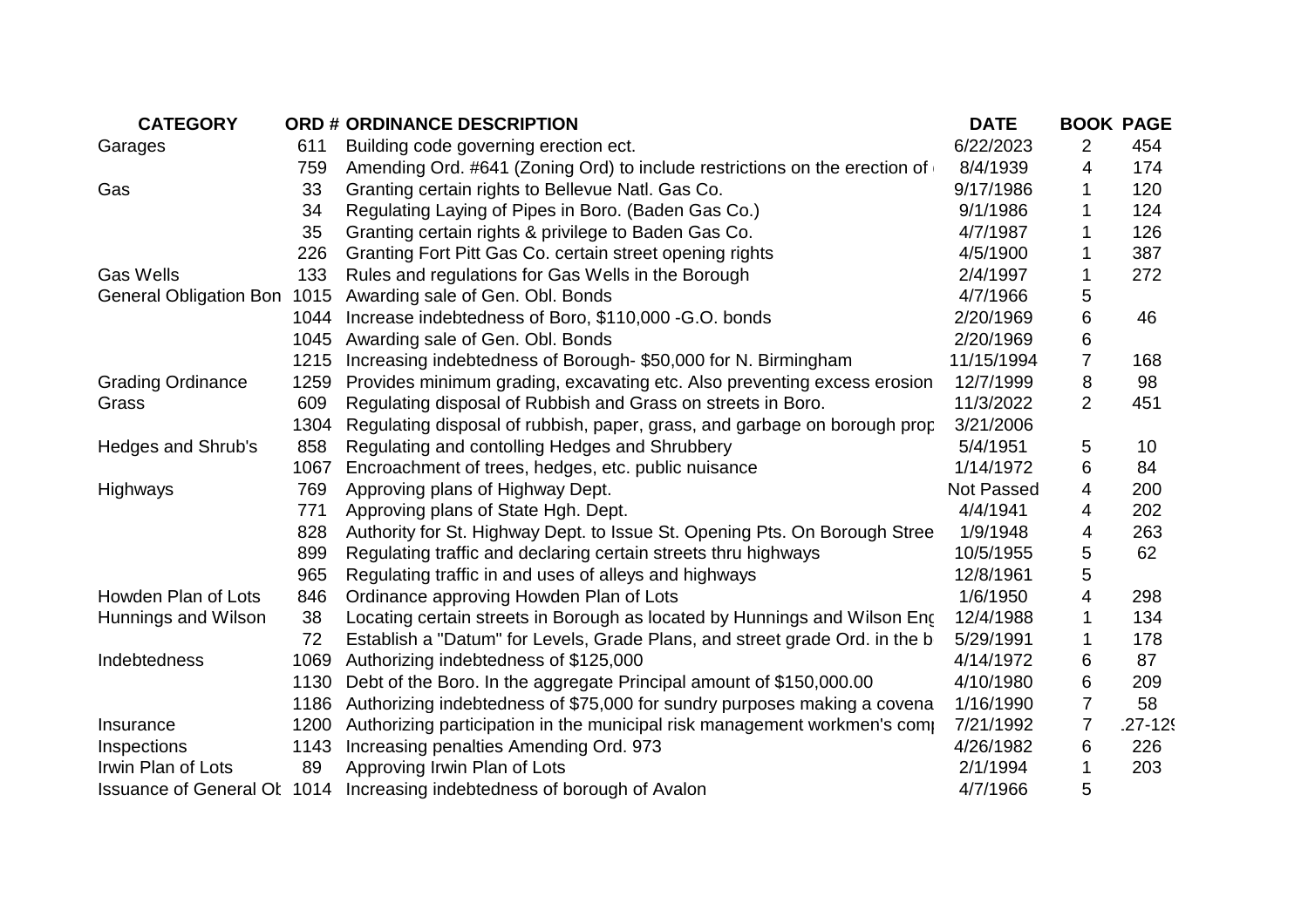| <b>CATEGORY</b>           |                | <b>ORD # ORDINANCE DESCRIPTION</b>                                           | <b>DATE</b> | <b>BOOK PAGE</b> |     |
|---------------------------|----------------|------------------------------------------------------------------------------|-------------|------------------|-----|
| <b>Junk Dealers</b>       | 922            | Regulating and Licensing junk dealers and fees                               | 4/5/1957    | 5                | 93  |
| <b>License Plates</b>     |                | 1143 Increasing penalties Amending Ord. 973                                  | 4/21/1982   | 6                | 226 |
| Licenses                  | 104            | Peddlers                                                                     | 3/1/1994    | 1                | 218 |
|                           | 126            | <b>Foot Peddlers</b>                                                         | 4/2/1996    |                  | 256 |
|                           | 127            | Vehicles                                                                     | 4/2/1996    | 1                | 257 |
|                           | 138            | <b>Bicycles</b>                                                              | 5/20/1997   | 1                | 280 |
|                           | 156            | Pole Tax                                                                     | 2/24/1998   | 1                | 305 |
|                           | 274            | Vehicles                                                                     | 5/17/2001   | 1                | 448 |
|                           | 277            | Dogs                                                                         | 6/20/2001   | 1                | 452 |
|                           | 349            | Providing for Issuing                                                        | 6/2/2004    | 1                | 554 |
|                           | 488            | Amending Ord. #297 Shows etc.                                                | 11/29/2011  | 2                | 240 |
|                           | 767            | Bowling Alleys Pool Rooms ect.                                               | 3/21/1941   | 4                | 196 |
|                           | 768            | Pin-Ball machines and Mech. Games                                            | 3/21/1941   | 4                | 198 |
|                           | 829            | Amending Ord. #767 - Amusements                                              | 3/5/1948    | 4                | 264 |
|                           | 830            | Amending Ord. #768 - Pin-Ball Mchs.                                          | 3/5/1948    | 4                | 265 |
|                           | 835            | Amending Ord. #767 - Amusements. Fees for Dance Halls                        | 12/14/1948  | 4                | 273 |
|                           | 861            | Amending Ord. #104 #126 - Peddlers                                           | 12/7/1951   | 5                | 13  |
|                           | 862            | <b>Licensing Solicitors</b>                                                  | 12/7/1951   | 5                | 14  |
|                           | 922            | <b>Junk Dealers</b>                                                          | 4/5/1957    | 5                | 93  |
|                           | 1141           | Amending Ord. No. 768 (increasing fees)                                      | 2/17/1982   | 6                | 224 |
|                           | 1151           | Amending Ord. No. 768 (increasing fees)                                      | 8/25/1982   | 6                | 239 |
|                           | 1211           | Amending Ord. No. 768 (increasing fees)                                      | 2/15/1994   | $\overline{7}$   | 157 |
| Lien Letters for Closing  | 1305           | Requires that all real estate brokers and closing agents give 48 hours adval | 4/18/2006   |                  |     |
| Litter                    | 1017           | Authorize Mgr. to remove accumulations; prohibiting sweeping or deposit in   | 8/12/1966   | 5                |     |
|                           | 1208           | Amending Ord. 1017 authorizing Manager to remove debris, and increasing      | 9/21/1993   | 7                | 151 |
| <b>Malicious Mischief</b> | $\overline{2}$ | Defining Penalties ect.                                                      | 4/10/1975   | 1                | 88  |
|                           | 70             | Provide for Good Order of Boro.                                              | 5/13/1991   |                  | 175 |
| <b>Mayor Salary</b>       | 62             | Reg. Erection of Wooden Bldgs. (Burgess Control)                             | 12/5/1990   |                  | 166 |
|                           | 104            | License of Peddlers in the Boro.                                             | 3/1/1994    | 1                | 218 |
|                           | 127            | Reg. the granting of Vehicle Licences                                        | 4/2/1996    | 1                | 257 |
|                           | 138            | Est. Tax of Bicycles in Boro.                                                | 5/20/1997   | 1                | 280 |
|                           |                |                                                                              |             |                  |     |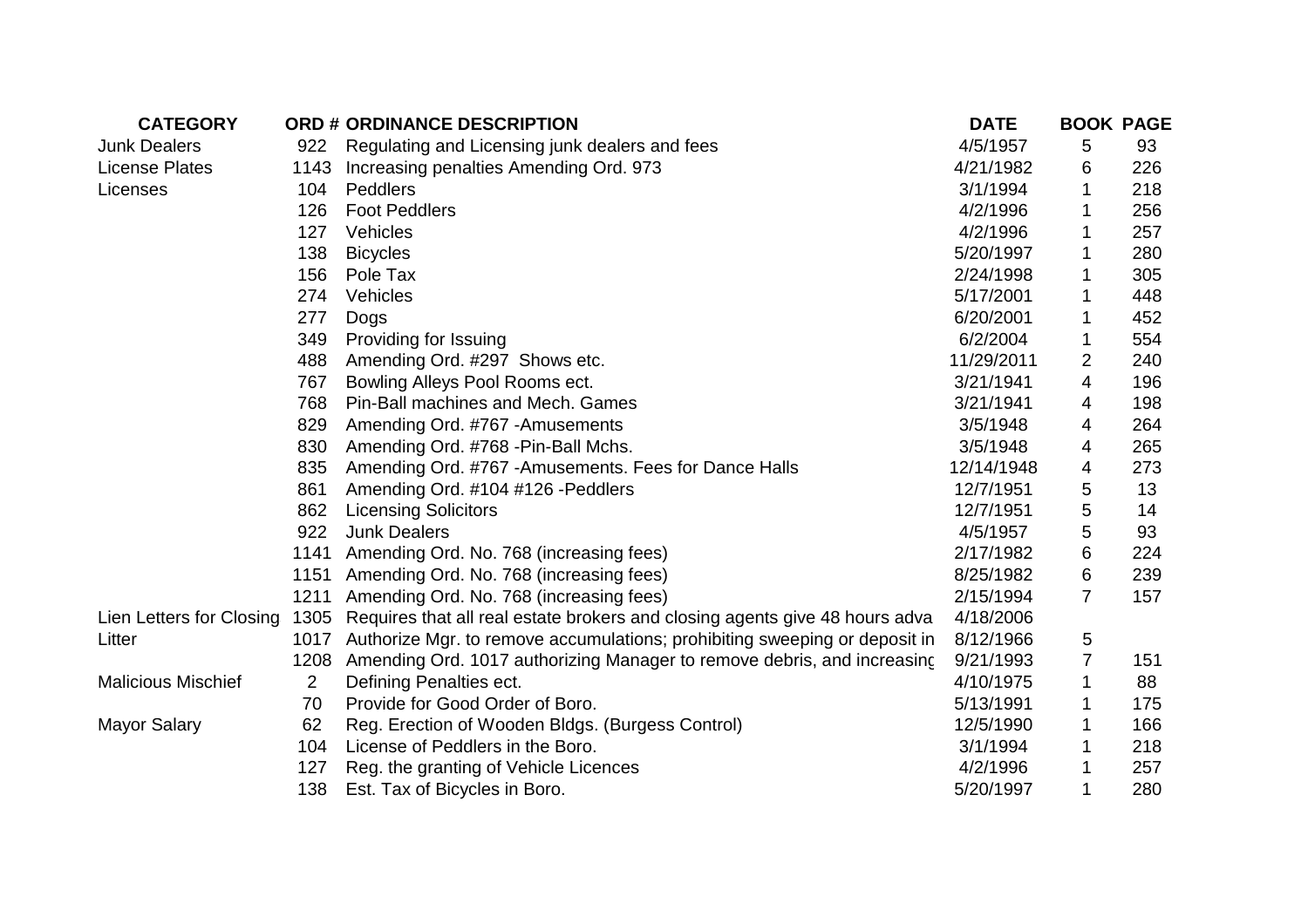| <b>CATEGORY</b>  |      | <b>ORD # ORDINANCE DESCRIPTION</b>                  | <b>DATE</b> |                | <b>BOOK PAGE</b> |
|------------------|------|-----------------------------------------------------|-------------|----------------|------------------|
|                  | 155  | Est. Block System for House Numbering and Penalties | 1/20/1998   | 1              | 303              |
|                  | 274  | Providing for and collection of Vehicle Licence.    | 5/17/2001   |                | 448              |
|                  | 297  | <b>Reg. Public Amusements</b>                       | 9/4/2002    |                | 481              |
|                  | 901  | <b>Fixing Compensation of the Burgess</b>           | 2/3/1956    | 5              | 68               |
|                  | 1022 | Fixing salary of Mayor                              | 3/17/1967   | 6              | 10               |
|                  | 1031 | Fixing salary of Mayor                              | 12/29/1967  | 6              | 20               |
|                  | 1079 | Fixing salary of Mayor                              | 12/27/1973  | 6              | 101              |
|                  | 1094 | Fixing salary of Mayor                              | 12/30/1975  | 6              | 130              |
|                  | 1180 | Fixing salary of Mayor                              | 12/29/1988  | 7              | 34               |
| Mercantile Tax   | 1150 | Impesing a Mercantile Tax beginning 1/1/83          | 8/25/1982   | 6              | 234              |
| Meter AD Company | 859  | Provide revenue from parking Meter rental           | 8/3/1951    | 5              | 11               |
| Millage          | 75   | Fixing tax millage for year 1892 7 miles            | 5/20/1992   |                | 181              |
|                  | 82   | Fixing tax millage for year 1893 7 miles            | 7/6/1993    |                | 190              |
|                  | 111  | Fixing tax millage for year 1894 5 miles            | 10/20/1994  |                | 226              |
|                  | 115  | Fixing tax millage for year 1895 8 1/2 miles        | 6/24/1995   |                | 250              |
|                  | 128  | Fixing tax millage for year 1896 8 miles            | 5/16/1996   |                | 258              |
|                  | 139  | Fixing tax millage for year 1897 8 miles            | 6/3/1997    | 1              | 283              |
|                  | 177  | Fixing tax millage for year 1898 11 miles           | 6/2/1998    | 1              | 320              |
|                  | 215  | Fixing tax millage for year 1899 9 1/2 miles        | 6/1/1999    |                | 371              |
|                  | 234  | Fixing tax millage for year 1900 9 miles            | 4/23/1900   |                | 398              |
|                  | 269  | Fixing tax millage for year 1901 9 miles            | 4/11/2001   |                | 441              |
|                  | 289  | Fixing tax millage for year 1902 9 miles            | 4/17/2002   |                | 468              |
|                  | 300  | Fixing tax millage for year 1903 10 miles           | 4/10/2003   | 1              | 486              |
|                  | 346  | Fixing tax millage for year 1904 11 miles           | 4/13/2004   |                | 550              |
|                  | 364  | Fixing tax millage for year 1905 11 miles           | 4/6/2005    | 2              | 51               |
|                  | 373  | Fixing tax millage for year 1906 11 miles           | 4/5/2006    | $\overline{2}$ | 73               |
|                  | 386  | Fixing tax millage for year 1907 11 miles           | 5/9/2007    | 2              | 103              |
|                  | 411  | Fixing tax millage for year 1908 9 miles            | 5/7/2008    | 2              | 139              |
|                  | 441  | Fixing tax millage for year 1909 9 miles            | 5/12/2009   | 2              | 183              |
|                  | 459  | Fixing tax millage for year 1910 8 1/2 miles        | 5/26/2010   | $\overline{2}$ | 202              |
|                  | 477  | Fixing tax millage for year 1911 8 miles            | 4/6/2011    | $\overline{2}$ | 227              |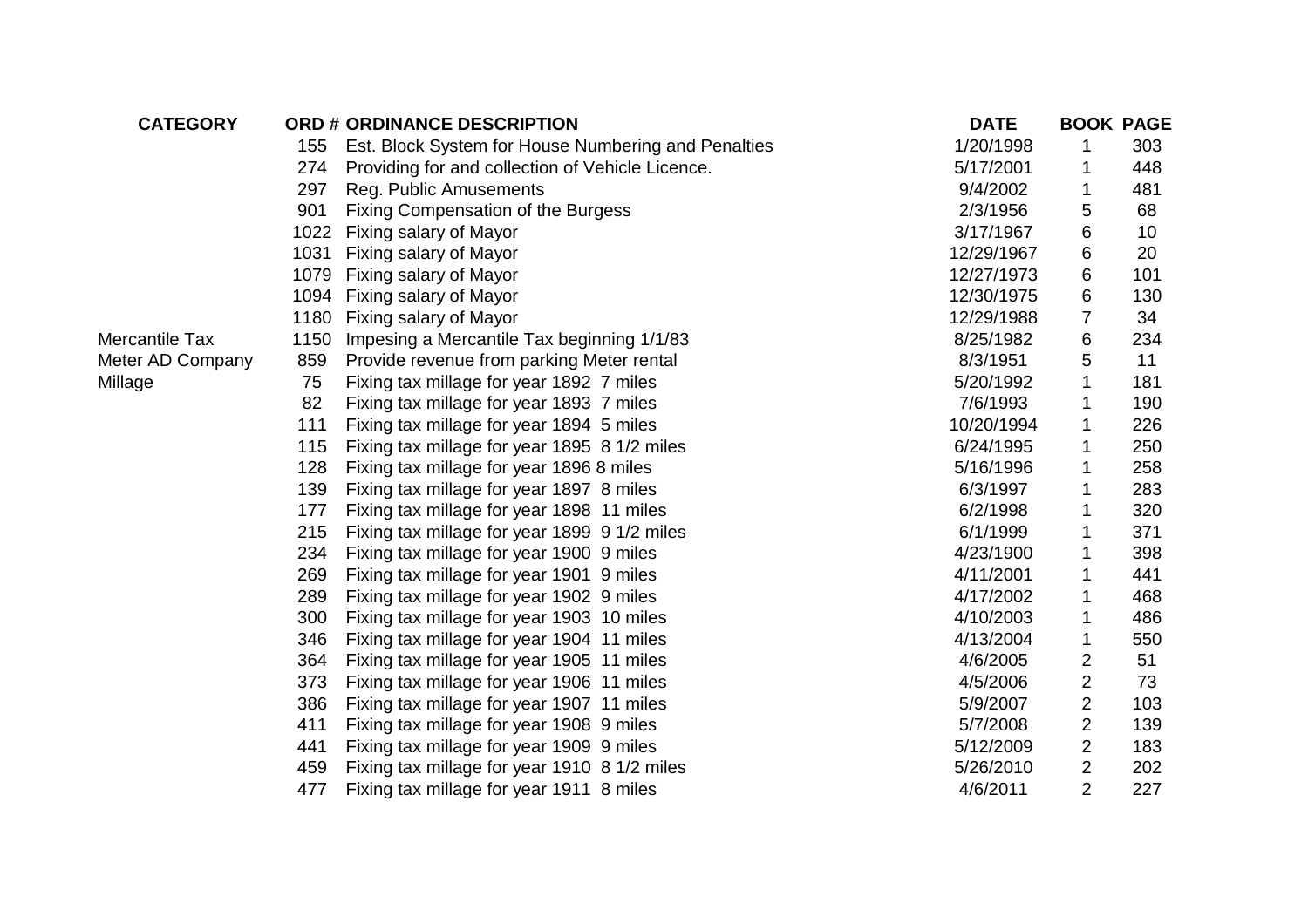| <b>CATEGORY</b> |     | <b>ORD # ORDINANCE DESCRIPTION</b>           | <b>DATE</b> |                | <b>BOOK PAGE</b> |
|-----------------|-----|----------------------------------------------|-------------|----------------|------------------|
|                 | 490 | Fixing tax millage for year 1912 8 1/2 miles | 4/11/2012   | 2              | 242              |
|                 | 511 | Fixing tax millage for year 1913 10 miles    | 5/8/2013    | 2              | 269              |
|                 | 534 | Fixing tax millage for year 1914 10 miles    | 5/7/2014    | 2              | 294              |
|                 | 543 | Fixing tax millage for year 1915 9 1/2 miles | 3/19/2015   | $\overline{2}$ | 307              |
|                 | 545 | Fixing tax millage for year 1916 10 miles    | 5/8/2016    | $\overline{2}$ | 309              |
|                 | 577 | Fixing tax millage for year 1917 10 miles    | 4/9/2017    | $\overline{2}$ | 362              |
|                 | 592 | Fixing tax millage for year 1918 10 miles    | 5/2/2018    | 2              | 398              |
|                 | 596 | Fixing tax millage for year 1919 10 miles    | 4/16/2019   | $\overline{2}$ | 404              |
|                 | 598 | Fixing tax millage for year 1920 11 miles    | 4/8/2020    | $\overline{2}$ | 406              |
|                 | 600 | Fixing tax millage for year 1921 11 miles    | 3/21/2021   | $\overline{2}$ | 408              |
|                 | 604 | Fixing tax millage for year 1922 12 miles    | 5/5/2022    | $\overline{2}$ | 444              |
|                 | 610 | Fixing tax millage for year 1923 12 miles    | 3/22/2023   | $\overline{2}$ | 453              |
|                 | 618 | Fixing tax millage for year 1924 11 miles    | 3/7/2024    | 3              | 56               |
|                 | 624 | Fixing tax millage for year 1925 11 miles    | 3/20/2025   | 3              | 67               |
|                 | 636 | Fixing tax millage for year 1926 11 miles    | 3/19/2026   | 3              | 83               |
|                 | 650 | Fixing tax millage for year 1927 11 miles    | 3/4/2027    | 4              | $\overline{7}$   |
|                 | 675 | Fixing tax millage for year 1928 11 miles    | 3/8/2028    | 4              | 39               |
|                 | 686 | Fixing tax millage for year 1929 11 miles    | 3/8/2029    | 4              | 53               |
|                 | 700 | Fixing tax millage for year 1930 12 miles    | 3/7/1930    | 4              | 85               |
|                 | 711 | Fixing tax millage for year 1931 12 miles    | 3/6/1931    | 4              | 105              |
|                 | 715 | Fixing tax millage for year 1932 12 miles    | 3/17/1932   | 4              | 110              |
|                 | 718 | Fixing tax millage for year 1933 11 miles    | 1/6/1933    | 4              | 113              |
|                 | 724 | Fixing tax millage for year 1934 11 miles    | 4/6/1934    | 4              | 121              |
|                 | 728 | Fixing tax millage for year 1935 11 miles    | 4/5/1935    | 4              | 127              |
|                 | 733 | Fixing tax millage for year 1936 11 miles    | 5/8/1936    | 4              | 137              |
|                 | 738 | Fixing tax millage for year 1937 11 miles    | 4/12/1937   | 4              | 146              |
|                 | 748 | Fixing tax millage for year 1938 11 miles    | 4/8/1938    | 4              | 162              |
|                 | 756 | Fixing tax millage for year 1939 11 miles    | 4/8/1939    | 4              | 171              |
|                 | 762 | Fixing tax millage for year 1940 11 miles    | 3/8/1940    | 4              | 177              |
|                 | 770 | Fixing tax millage for year 1941 11 miles    | 3/24/1941   | 4              | 201              |
|                 | 780 | Fixing tax millage for year 1942 11 miles    | 4/3/1942    | 4              | 212              |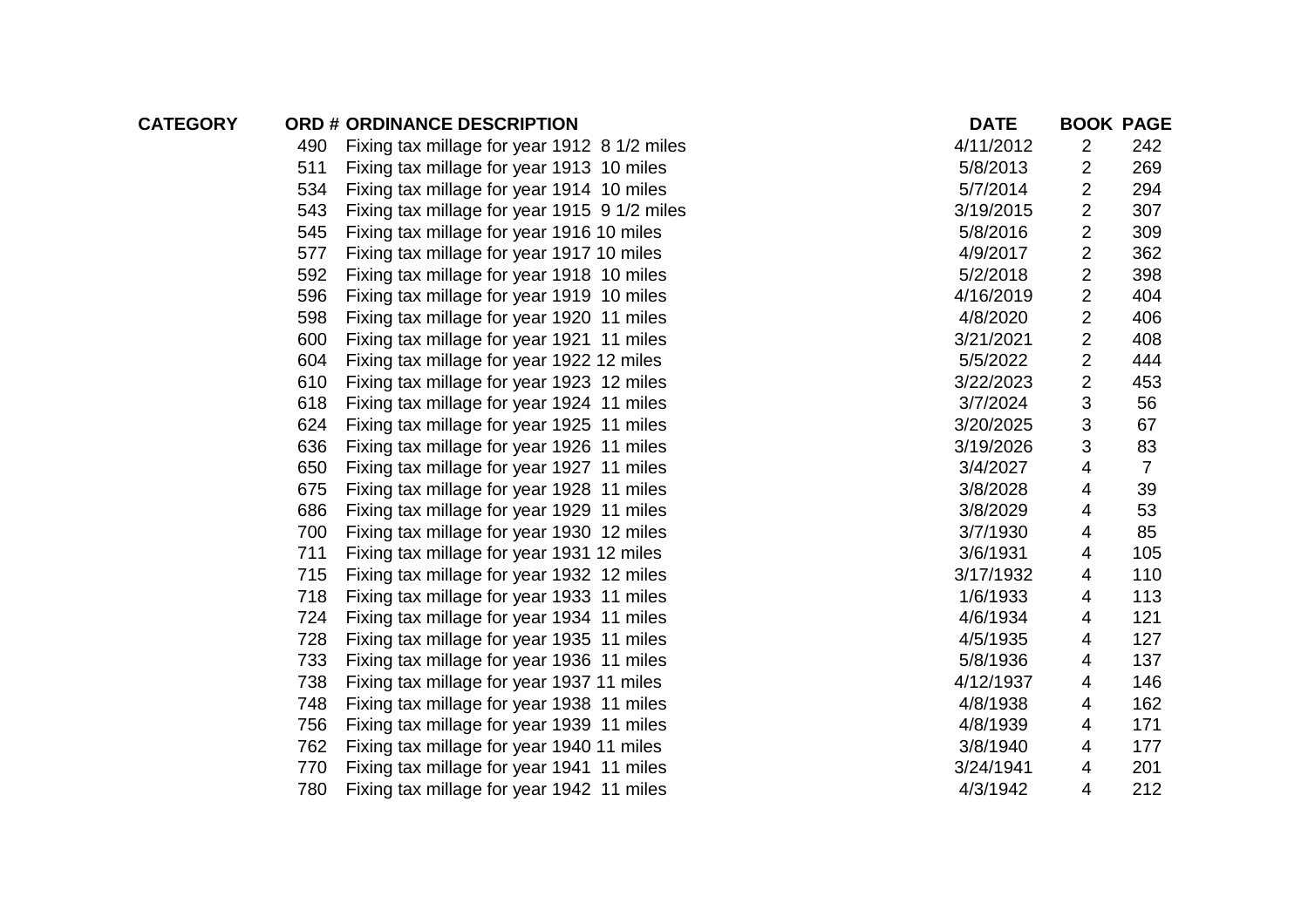| <b>CATEGORY</b> |      | <b>ORD # ORDINANCE DESCRIPTION</b>             | <b>DATE</b> | <b>BOOK PAGE</b> |     |
|-----------------|------|------------------------------------------------|-------------|------------------|-----|
|                 | 783  | Fixing tax millage for year 1943 11 miles      | 4/2/1943    | 4                | 216 |
|                 | 787  | Fixing tax millage for year 1944 11 miles      | 4/7/1944    | 4                | 220 |
|                 | 789  | Fixing tax millage for year 1945 11 miles      | 4/6/1945    | 4                | 222 |
|                 | 795  | Fixing tax millage for year 1946 11 miles      | 4/5/1946    | 4                | 228 |
|                 | 807  | Fixing tax millage for year 1947 11 miles      | 4/5/1947    | 4                | 242 |
|                 | 831  | Fixing tax millage for year 1948 12 miles      | 4/2/1948    | 4                | 266 |
|                 | 838  | Fixing tax millage for year 1949 14 miles      | 3/4/1949    | 4                | 276 |
|                 | 847  | Fixing tax millage for year 1950 14 miles      | 4/4/1950    | 4                | 299 |
|                 | 856  | Fixing tax millage for year 1951 14 miles      | 3/2/1951    | 5                | 8   |
|                 | 865  | Fixing tax millage for year 1952 14 miles      | 3/19/1952   | 5                | 16  |
|                 | 869  | Fixing tax millage for year 1953 14 miles      | 3/6/1953    | 5                | 22  |
|                 | 880  | Fixing tax millage for year 1954 14 miles      | 3/12/1954   | 5                | 37  |
|                 | 892  | Fixing tax millage for year 1955 13 miles      | 4/1/1955    | 5                | 55  |
|                 | 902  | Fixing tax millage for year 1956 13 miles      | 3/2/1956    | 5                | 69  |
|                 | 918  | Fixing tax millage for year 1957 12 miles      | 3/8/1957    | 5                | 89  |
|                 | 930  | Fixing tax millage for year 1958 14 miles      | 3/21/1958   | 5                | 107 |
|                 | 943  | Fixing tax millage for year 1959 14 miles      | 3/13/1959   | 5                | 134 |
|                 | 957  | Fixing tax millage for year 1960 16 miles      | 3/18/1960   | 5                | 169 |
|                 | 961  | Fixing tax millage for year 1961 16 miles      | 3/10/1961   | 5                | 180 |
|                 | 969  | Fixing tax millage for year 1962 16 miles      | 3/29/1962   | 5                | 199 |
|                 | 977  | Fixing tax millage for year 1963 16 miles      | 3/8/1963    | 5                | 219 |
|                 | 994  | Fixing tax millage for year 1964 16 miles      | 4/1/1964    | 5                | 253 |
|                 | 1006 | Fixing tax millage for year 1965 16 miles      | 3/12/1965   | 5                | 272 |
|                 | 1011 | Fixing tax millage for year 1966 16 miles      | 3/11/1966   | 5                | 279 |
|                 | 1021 | Fixing tax millage for year 1967 16 miles      | 3/17/1967   | 6                | 9   |
|                 | 1029 | Fixing tax millage for year 1968 19 miles      | 12/29/1967  | 6                | 17  |
|                 |      | 1039 Fixing tax millage for year 1969 22 miles | 12/27/1968  | 6                | 39  |
|                 | 1051 | Fixing tax millage for year 1970 24 1/2 miles  | 12/29/1969  | 6                | 60  |
|                 | 1053 | Fixing tax millage for year 1970 24 miles      | 2/13/1970   | 6                | 62  |
|                 | 1059 | Fixing tax millage for year 1971 24 miles      | 12/28/1970  | 6                |     |
|                 | 1066 | Fixing tax millage for year 1972 24 miles      | 30-Dec      | 6                | 83  |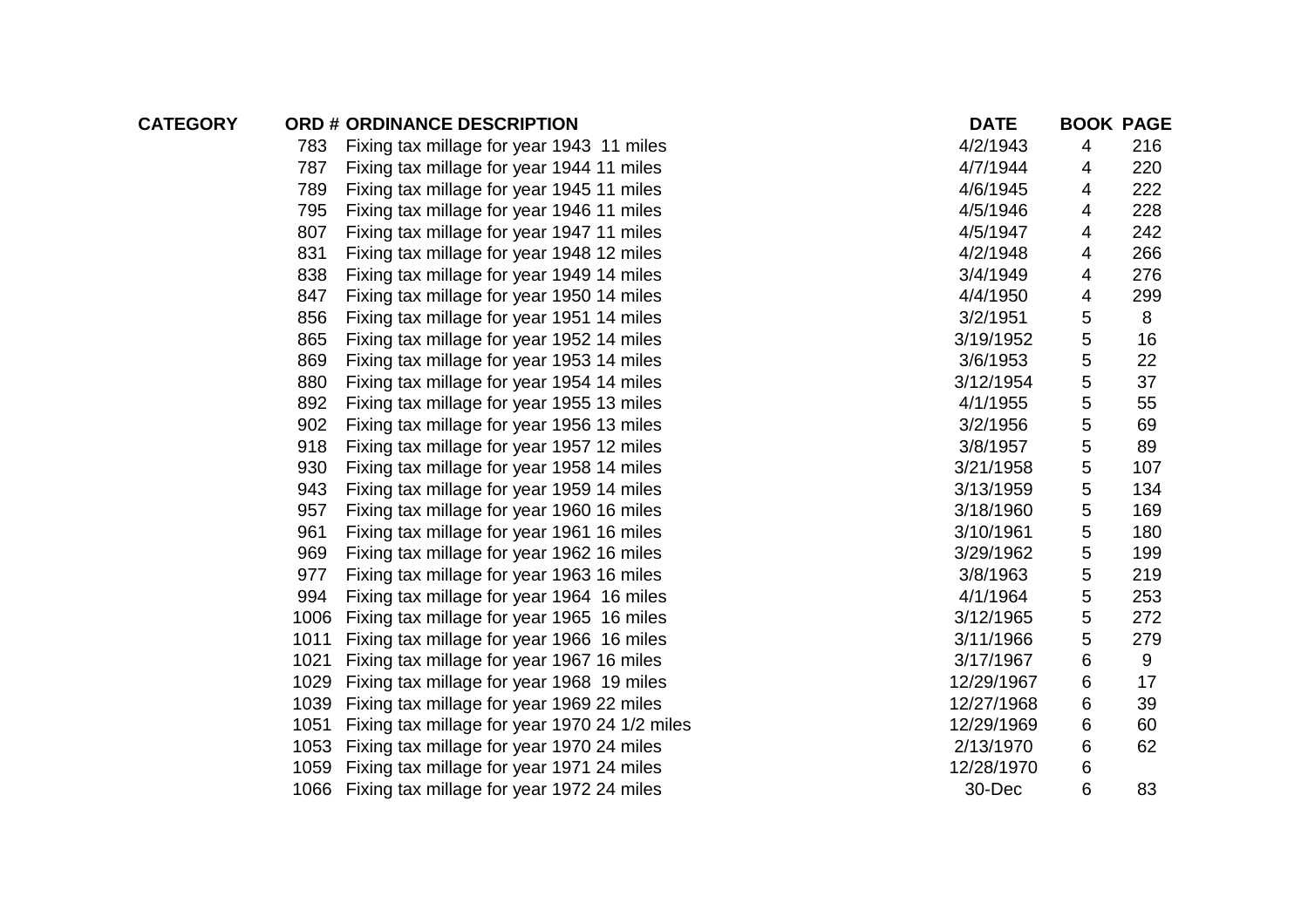| <b>CATEGORY</b>     |      | <b>ORD # ORDINANCE DESCRIPTION</b>                          | <b>DATE</b> | <b>BOOK PAGE</b> |     |
|---------------------|------|-------------------------------------------------------------|-------------|------------------|-----|
|                     | 1073 | Fixing tax millage for year 1973 24 miles                   | 27-Dec      | 6                | 94  |
|                     | 1080 | Fixing tax millage for year 1974 24 miles                   | 12/27/1973  | 6                | 102 |
|                     | 1086 | Fixing tax millage for year 1975 26 miles                   | 12/30/1974  | 6                | 113 |
|                     | 1093 | Fixing tax millage for year 1976 28 miles                   | 12/30/1975  | 6                | 129 |
|                     | 1104 | Fixing tax millage for year 1977 28 miles                   | 12/30/1976  | 6                | 145 |
|                     | 1111 | Fixing tax millage for year 1978 28 miles                   | 1/20/1978   | 6                | 158 |
|                     | 1120 | Fixing tax millage for year 1979 28 miles                   | 1/3/1979    | 6                | 170 |
|                     | 1128 | Fixing tax millage for year 1980 28 miles                   | 12/28/1979  | 6                | 207 |
|                     | 1133 | Fixing tax millage for year 1981 29 miles                   | 1/21/1981   | 6                | 213 |
|                     | 1139 | Fixing tax millage for year 1982 30 miles                   | 1/20/1982   | 6                | 222 |
|                     | 1154 | Fixing tax millage for year 1983 30 miles                   | 1/20/1983   | 6                | 243 |
|                     | 1156 | Fixing tax millage for year 1984 30 miles                   | 12/23/1983  | 6                | 247 |
|                     | 1158 | Fixing tax millage for year 1985 30 miles                   | 12/28/1984  | 6                | 252 |
|                     | 1166 | Fixing tax millage for year 1986 30 miles                   | 12/30/1985  | $\overline{7}$   | 8   |
|                     | 1172 | Fixing tax millage for year 1987 30 miles                   | 12/30/1986  | 7                | 23  |
|                     | 1174 | Fixing tax millage for year 1988 30 miles                   | 11/29/1987  | 7                | 25  |
|                     | 1178 | Fixing tax millage for year 1989 30 miles                   | 11/29/1988  | 7                | 30  |
|                     | 1192 | Fixing the tax rate for fiscal year 1991 30 miles           | 12/27/1990  | $\overline{7}$   |     |
| Noise               | 991  | Prohibiting making of unnecessary and prescribing penalties | 12/13/1963  |                  |     |
| North Avalon Bridge | 262  | Authority to construct                                      | 2/7/2001    | 1                | 432 |
|                     | 264  | Payment to J. W. Hay for bridge construction                | 2/21/2001   |                  | 435 |
|                     | 538  | <b>Bridge Repair</b>                                        | 8/18/2014   | 2                | 299 |
|                     | 616  | Limiting speed and weight on bridge                         | 1/10/2024   | $\overline{2}$   | 499 |
|                     | 740  | Contract to eliminate Bridge and Construct Fill             | 4/30/1937   | 4                | 152 |
| Norwood Avenue      | 310  | Establishing grade- Parkview to Boro line                   | 7/2/2003    |                  | 505 |
|                     | 325  | Sewer- Oakwood to Boro line                                 | 7/2/2003    | 1                | 521 |
|                     | 435  | Establish Grade- Parkview to Oakwood Ave.                   | 12/30/2008  | $\overline{2}$   | 175 |
|                     | 517  | Auth. Construction of North Avalon Steps.                   | 6/26/2013   | $\overline{2}$   | 275 |
|                     | 893  | Re-establish grade- Semple Ave. to Killbuck line            | 5/13/1955   | 5                | 56  |
|                     | 894  | Grading and Paving-Semple to Killbuck line                  | 5/13/1955   | 5                | 57  |
| Nuisances           | 3    | <b>Removal of Garbage</b>                                   | 4/10/1975   | 1                | 89  |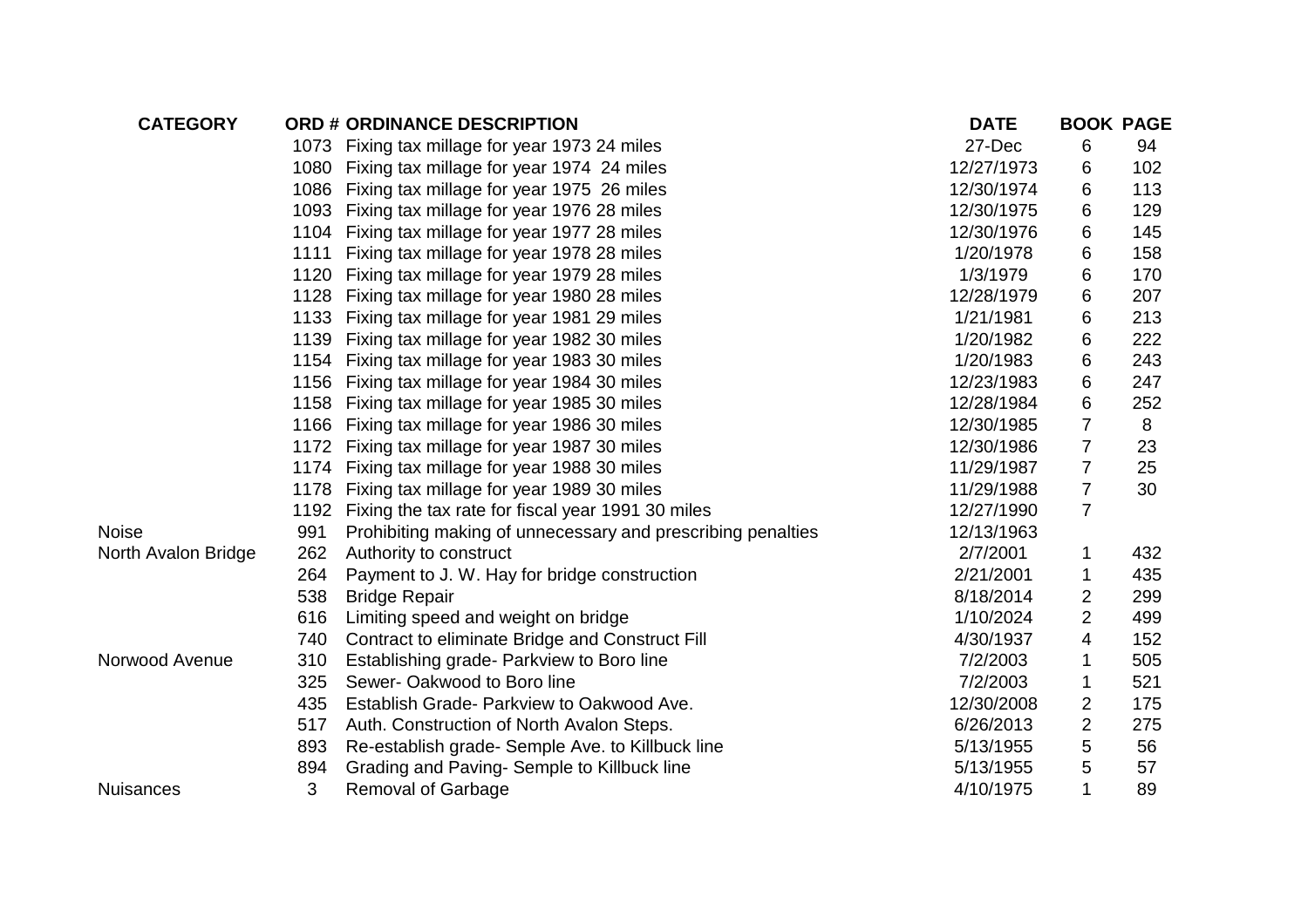| <b>CATEGORY</b>          |      | <b>ORD # ORDINANCE DESCRIPTION</b>                          | <b>DATE</b>   |                | <b>BOOK PAGE</b> |
|--------------------------|------|-------------------------------------------------------------|---------------|----------------|------------------|
|                          | 8    | Animals running at large in the Boro.                       | 9/7/1975      |                | 94               |
|                          | 57   | Garbage, Refuse, Offal left on property. Fines              | 7/3/1990      |                | 158              |
|                          | 77   | <b>General Health Nusianceses</b>                           | 5/6/1995      |                | 238              |
|                          | 78   | Coasting of sidewalks in Boro                               | 1/6/1993      |                | 186              |
|                          | 296  | Disposal of Garbage                                         | 8/7/2002      |                | 479              |
|                          | 332  | Removal of dirt and snow from sidewalks                     | 7/2/2003      |                | 528              |
|                          | 419  | Removal of all North Carolina trees in Boro                 | 8/6/2008      | 2              | 155              |
|                          | 445  | Disposal of Grass, leaves, rubbish on streets. Penalties    | 7/1/2009      | $\overline{2}$ | 187              |
|                          | 676  | Abating-Discharge of waste into sewers ect.                 | 3/8/2028      | 4              | 40               |
|                          | 735  | Prohibiting Boxes, Crates ect. To be dipslayed on sidewalks | 6/12/1936     | 4              | 142              |
|                          | 736  | Amending Ord. #735- Goods on sidewalks                      | 9/4/1936      | 4              | 144              |
|                          | 842  | Towing illegally parked or Abanded autos from streets       | 7/8/1949      | 4              | 280              |
|                          | 849  | Dogs Running at large                                       | 5/5/1950      | 5              | 1                |
|                          | 852  | Amend. Ord. #735- Sidewalk Ordinance                        | 7/7/1950      | 5              | 4                |
| Occupancy                | 1165 | Residential landlord occupancy report                       | 11/14/1985    |                | 3                |
| Ohio Valley Electric Co. | 61   | <b>Granting Ohio Valley certain rights</b>                  |               |                | 165              |
|                          | 112  | Granting Ohio Vallley right to costruct Poles ect.          | 1/3/1995      |                | 227              |
|                          | 130  | Amending Ord. #112 - Certain Rights, Poles ect.             | <b>Tabled</b> |                |                  |
| Ohio Valley Water Co.    | 354  | Contract & Aggreement with - Furnish water ect.             | 9/7/2004      |                | 561              |
| Oil wells                | 133  | Rules & Regulations. Safety and Bldg, and location          | 2/4/1997      |                | 272              |
| Ordinances               | 442  | Codification of all Ordinances Including #442               | 6/28/2009     | $\overline{2}$ | 184              |
| Organization             | 1    | Organization of the Borough of West Bellevue. (Avalon)      | 4/10/1975     | 1              | 81               |
| PA. Construction         | 1285 | PA construction Code Act.                                   | 5/18/2004     |                |                  |
| Parking meters           | 834  | Installing & leasing Parking meters for a Revenue           | 12/3/1948     | 4              | 271              |
|                          | 845  | Amending Ord. #834 Parking Meters                           | 12/30/49      | 4              | 297              |
|                          | 859  | Providing Revenue form Parking meters by renting same       | 8/3/1951      | 5              | 11               |
|                          | 1102 | Amending Ord. #834 Parking Meters                           | 8/23/1976     | 6              | 142              |
|                          | 1142 | Amending Ord #834 and Ord #1908 increasing fines            | 4/21/1982     | 6              | 225              |
|                          | 1167 | Amending Ord. 834 and 1102 Parking hours and fees           | 3/18/1986     | 7              | 9                |
| Parks and Playgrounds    | 730  | <b>Condeming Property for Park Purposes</b>                 | 10/4/1935     | 4              | 133              |
|                          | 801  | Establishing a Public playground (Elizabeth Ave)            | 10/4/1946     | 4              | 235              |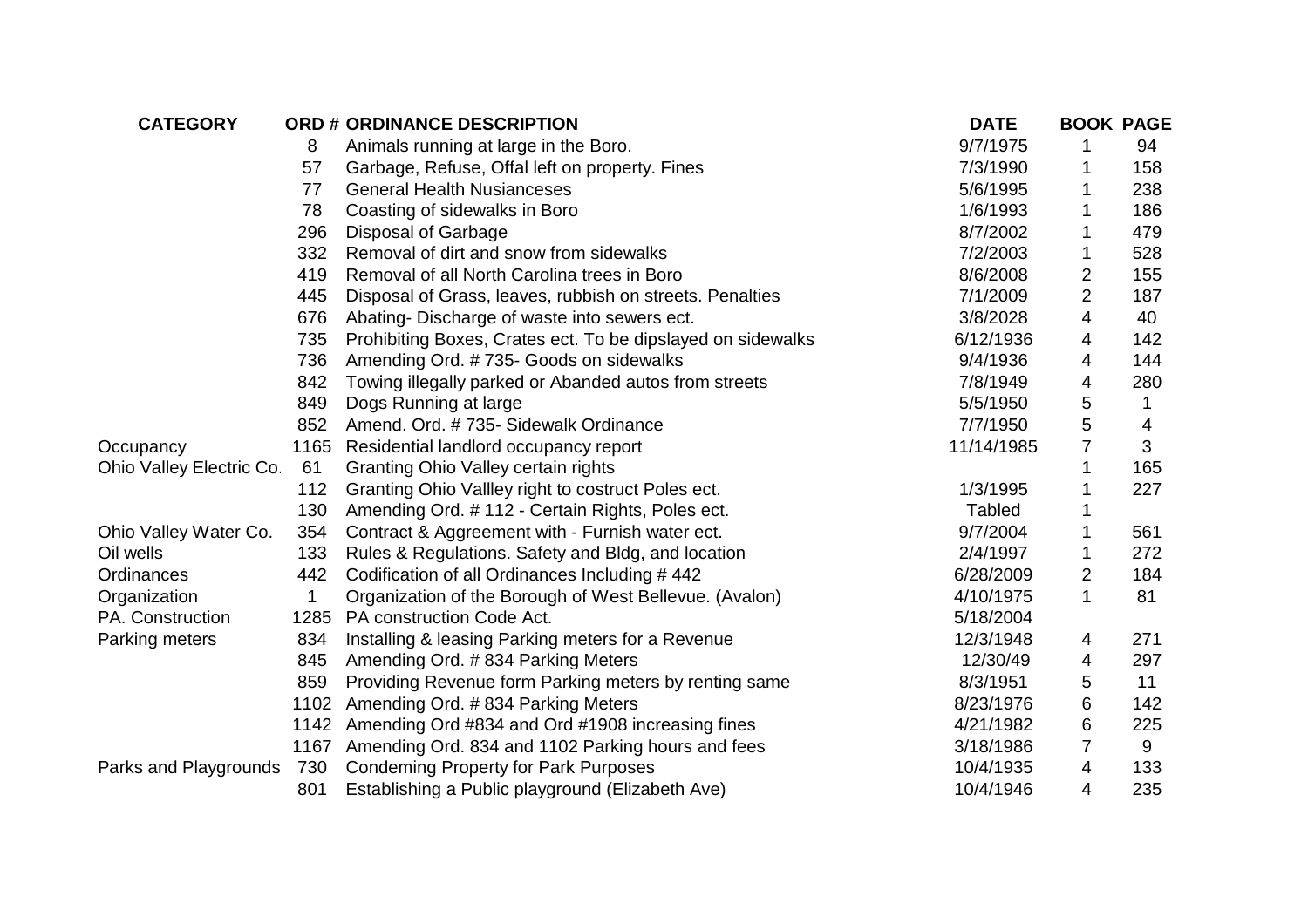| <b>CATEGORY</b>             |      | <b>ORD # ORDINANCE DESCRIPTION</b>                                            | <b>DATE</b> | <b>BOOK PAGE</b> |     |
|-----------------------------|------|-------------------------------------------------------------------------------|-------------|------------------|-----|
|                             | 884  | Rules and regulations for Avalon Park                                         | 7/2/1954    | 5                | 41  |
|                             | 1113 | Establishing rules and regulations for users of the California Ave park       | 7/19/1978   | 6                | 160 |
|                             | 1276 | Establishing Rules & Regulations for users of the California Avenue Park      | 10/15/2002  | 9                |     |
| Peddlers                    | 104  | Provide licences for                                                          | 3/1/1994    |                  | 218 |
|                             | 126  | Licenses for foot peddlers                                                    | 4/2/1996    |                  | 256 |
|                             | 349  | Issue licenses to peddlers- foot or vehicular                                 | 6/2/2004    |                  | 554 |
|                             | 861  | Amend Ord. #126- Peddlers License fees                                        | 12/7/1951   | 5                | 13  |
|                             | 862  | Regulating Solicitors and peddlers in Boro                                    | 12/7/1951   | 5                | 14  |
|                             | 979  | Regulating practice of solicitors going in on prop. Of citizens-no soliciting | 5/27/1963   | 5                | 221 |
| <b>Pin Ball machines</b>    | 768  | Licensing of mechanical games and penalties                                   | 3/21/1941   | 4                | 198 |
|                             | 380  | Amending Ord. #768 Pin Ball Machines                                          | 3/5/1948    | 4                | 265 |
| Pittsburgh Railways Co      | 652  | Aggeement for Damages & Claims (California Ave)                               | 4/8/2027    | 4                | 9   |
|                             | 721  | Aggreement with -Forming Conference Board ect.                                | 9/8/1933    | 3                | 117 |
| City of Pittsburgh          | 843  | Aggreement with city and Alleg. Cty. San Auth.                                | 10/7/1949   | 4                | 282 |
| Pittsburgh & Allegheny      | 250  | Granting Certain rights to - Poles, Cables, ect.                              | 9/20/1900   |                  | 417 |
| Pittsburgh Suburban W       | 703  | <b>Grant of Easement To.</b>                                                  | 5/2/1930    | 4                | 91  |
| Plan of Lots                | 88   | Avalon Place Plan adopted                                                     | 2/6/1994    |                  | 202 |
|                             | 89   | Irwin Plan of Lots adopted                                                    | 2/6/1994    |                  | 203 |
|                             | 825  | <b>Woodland Park Plan</b>                                                     | 12/5/1947   | 4                | 260 |
|                             | 846  | Howden Plan of Lots                                                           | 1/6/1950    | 4                | 298 |
| Plannig commission          | 695  | Creating Dept. of Borough Planning. Powers, Members, ect.                     |             | 4                | 73  |
|                             | 986  | Creating Dept. of Borough Planning.                                           | passed      | 5                | 236 |
| <b>PLGIT</b>                | 1269 | Joining PLGIT                                                                 | 10/16/2001  | 8                | 144 |
| <b>Pluming Inspector</b>    | 745  | Creating Board of Plumbing Examiners and Plumb. Inspector                     | Vetoed      | 4                | 157 |
| <b>Plumbing Regulations</b> | 729  | Duties, Fees, Inspection, ect. "CODE"                                         | 1935        | 4                | 128 |
|                             | 745  | Creating Board of Examiners.                                                  | Vetoed      | 4                | 157 |
|                             | 1032 | Amending Plumb. Ord. as to fees                                               | 4/5/1968    | 6                | 26  |
| Poles                       | 156  | Tax on Uitlity poles in Borough                                               | 2/28/1998   |                  | 305 |
| Police                      | 114  | <b>Fixing Duties &amp; Salaries</b>                                           | 3/7/1995    | 1                | 248 |
|                             | 709  | <b>Fixing Number and Salaries</b>                                             | 1/2/1931    | 4                | 103 |
|                             | 717  | <b>Fixing Number and Salaries 1933</b>                                        | 1/6/1933    | 4                | 112 |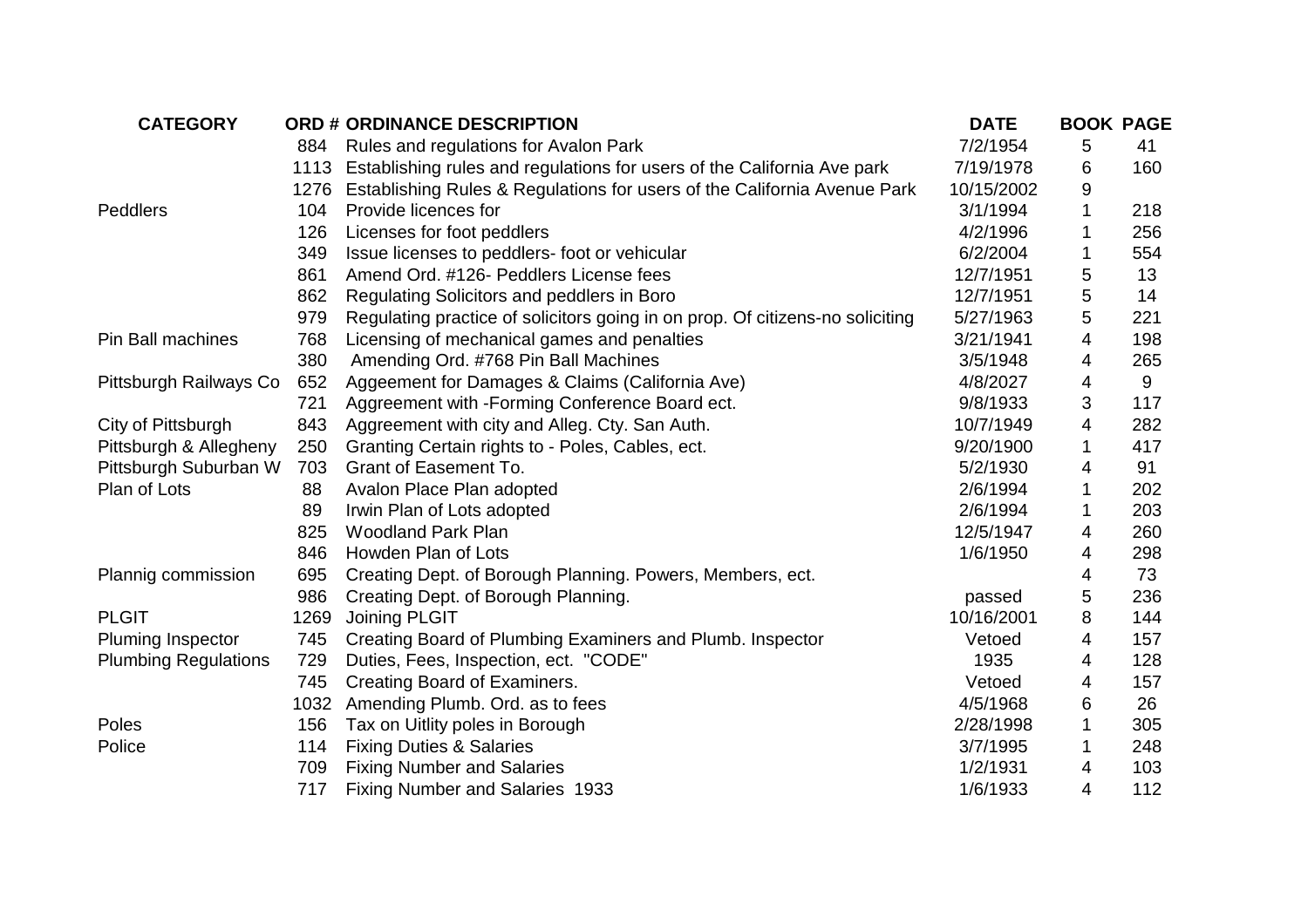| <b>CATEGORY</b> |      | <b>ORD # ORDINANCE DESCRIPTION</b>                                        | <b>DATE</b> |   | <b>BOOK PAGE</b> |
|-----------------|------|---------------------------------------------------------------------------|-------------|---|------------------|
|                 | 731  | <b>Fixing Number and Salaries 1936</b>                                    | 2/7/1936    | 4 | 134              |
|                 | 758  | <b>Fixing Number and Salaries 1939</b>                                    | 7/7/1939    | 4 | 173              |
|                 | 794  | Establishing & Regulating Police Pension Fund                             | 12/7/1945   | 4 | 227              |
|                 | 804  | Fixing Number (4) 1947                                                    | 1/3/1947    | 4 | 238              |
|                 | 868  | Abolishing Police Pension Fund. Est. Pol Dis. & Death                     | 2/6/1953    | 5 | 21               |
|                 | 897  | Repealing Ord. #868. Police Dis & Death Fund                              | 6/3/1955    | 5 | 60               |
|                 | 910  | Fixing Numbers, Duties, Salaries 1956                                     | 10/10/1956  | 5 | 77               |
|                 | 917  | Fixing Numbers, Duties, Salaries 1957                                     | 2/8/1957    | 5 | 88               |
|                 | 931  | Establish Police Pension Fund, Abolish Dis. And Death Fund                | 3/7/1958    | 5 | 108              |
|                 | 942  | Fixing Numbers, Duties, Salaries 1959                                     | 3/13/1959   | 5 | 133              |
|                 | 970  | Fixing Numbers, Duties, Salaries 1962                                     | 3/29/1962   | 5 | 200              |
|                 | 995  | Regulating Number and salaries of police 1964                             | 4/1/1964    | 5 | 254              |
|                 | 1007 | <b>Regulating Salaries of Police -1965</b>                                | 3/12/1965   | 5 | 273              |
|                 |      | 1012 Regulating Salaries of Police - 1966                                 | 3/11/1966   | 5 | 280              |
|                 | 1024 | Regulating Number and salaries of police 1967                             | 3/17/1967   | 6 | 12               |
|                 | 1025 | Apptg. Pos. -- Lt. & St. 1967                                             | 5/12/1967   | 6 | 13               |
|                 | 1026 | Regulating Number and salaries estab. Lieutenant position                 | 8/11/1967   | 6 | 14               |
|                 |      | 1030 Regulating number and salaries 1968                                  | 12/29/1967  | 6 |                  |
|                 |      | 1034 Regulating number and salaries 1968                                  | 5/10/1968   | 6 | 29               |
|                 |      | 1041 Regulating number and salaries 1969                                  | 12/27/1968  | 6 | 41               |
|                 |      | 1050 Regulating number and salaries 1970                                  | 12/29/1969  | 6 | 59               |
|                 |      | 1058 Regulating number and salaries 1971                                  | 12/28/1970  | 6 | 67               |
|                 |      | 1065 Regulating number and salaries 1972                                  | 12/30/1971  | 6 | 82               |
|                 |      | 1072 Regulating number and salaries 1973                                  | 12/27/1972  | 6 | 93               |
|                 |      | 1078 Regulating number and salaries 1974                                  | 12/14/1973  | 6 | 100              |
|                 |      | 1087 Regulating number and salaries 1975                                  | 12/30/1974  | 6 | 114              |
|                 | 1085 | Regulating number and salaries 1975                                       | 1/15/1975   | 6 |                  |
|                 |      | 1095 Regulating number and salaries 1976                                  | 12/30/1976  | 6 | 131              |
|                 |      | 1096 Amending Ordinance No. 1085 1976                                     | 1/21/1976   | 6 | 133              |
|                 | 1097 | Mutual Cooperation and enforcement contract with Kilbuck Twp./Ben Avon    | 5/19/1976   | 6 | 134-35           |
|                 | 1098 | Repeal Ord. No. 845 and amend Ord. No. 834 increasing the penalties for v | 3/17/1976   | 6 | 136              |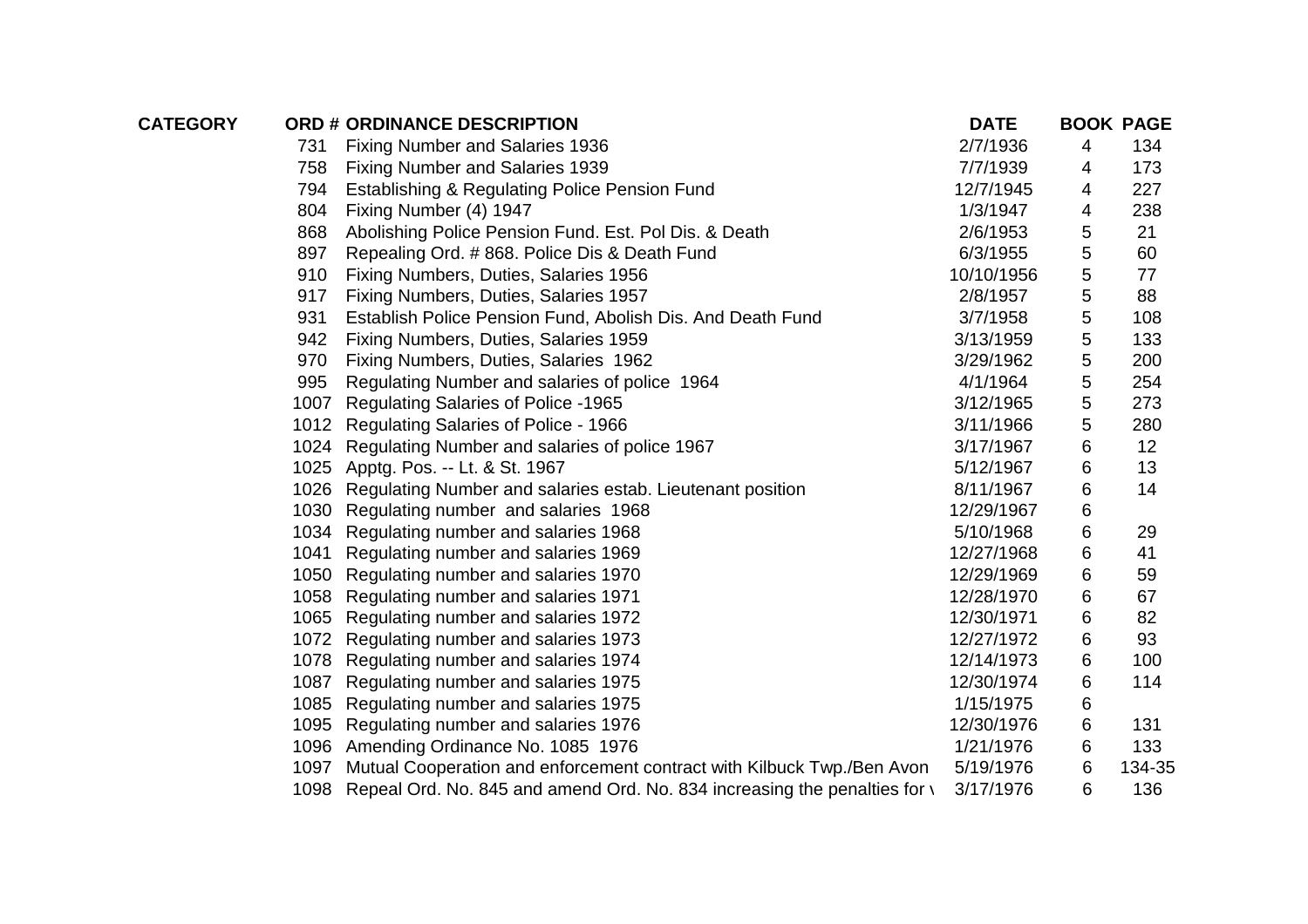| <b>CATEGORY</b>      |      | <b>ORD # ORDINANCE DESCRIPTION</b>                                           | <b>DATE</b> | <b>BOOK PAGE</b> |     |  |
|----------------------|------|------------------------------------------------------------------------------|-------------|------------------|-----|--|
|                      |      | 1105 Regulating number and salaries 1977                                     | 12/30/1976  | 6                | 146 |  |
|                      | 1107 | Coop. agreement with Bellevue, Ben Avon, Ben Avon Hgts., Emsworth, and       | 2/11/1977   | 6                | 151 |  |
|                      | 1121 | Regulating numbers and salaries 1979                                         | 2/21/1979   | 6                | 171 |  |
|                      | 1129 | Regulating numbers and salaries 1980                                         | 12/31/1979  | 6                | 208 |  |
|                      | 1132 | Regulating numbers and salaries 1981                                         | 12/30/1980  | 6                | 212 |  |
|                      |      | 1137 Coop. agreement with Bellevue                                           | 7/15/1981   | 6                | 220 |  |
|                      | 1140 | Regulating salaries for 1982                                                 | 1/20/1982   | 6                | 223 |  |
|                      |      | 1153 Regulating salaries for 1983 and 1984                                   | 1/20/1983   | 6                | 242 |  |
|                      | 1159 | Regulating salaries for 1985 and 1986                                        | 1/16/1985   | 6                | 253 |  |
|                      | 1188 | Amending Ord. No. 1068 section III                                           | 6/19/1990   | 7                | 65  |  |
|                      | 1212 | Authorizing creation of North Boroughs Police Commission                     | 7/6/1994    | 7                | 158 |  |
|                      | 1230 | Authorizing formation of 911 Service                                         | 7/16/1996   |                  | 265 |  |
|                      | 1232 | Amending certain provisions to the Police Pension Program                    | 9/5/1996    | 6                | 272 |  |
|                      | 1236 | Amending #1232 to reduce contributions from members of Avalon Police Form    | 12/30/1996  | 8                | 5   |  |
|                      | 1240 | Authorizing joining into a co-op agreement w/ Northwest Regional Comm. 8     | 8/19/1997   | 8                | 16  |  |
|                      | 1242 | Amending #1232 to reduce contributions from members of Avalon Police Fo      | 2/17/1998   | 8                | 17  |  |
|                      | 1244 | Reducing contributions to th Police Pension fund                             | 12/30/1998  | 8                |     |  |
|                      | 1249 | To amend certain provisions of the police pension plan applicable to the pol | 3/16/1999   | 8                |     |  |
|                      | 1250 | Amending Ord. #1232 to reduce contributions from members of the police for   | 3/16/1999   | 8                |     |  |
|                      | 1252 | Amending Ord. 1232 to reduce contributions from members of the police for    | 3/16/1999   | 8                |     |  |
|                      | 1254 | Amending certain provisions of police pension plan repealing all inconsister | 6/15/1999   | 8                | 54  |  |
|                      | 1264 | Amending Ord. 1232 to reduce contributions from members of the police for    | 3/21/2000   | 8                | 134 |  |
|                      | 1271 | "GUST" Amendment to Police Pension Plan                                      | 2/19/2002   | 8                |     |  |
|                      | 1277 | Amending the Police Pension Plan                                             | 12/17/2002  | 8                |     |  |
|                      | 1293 | To amend certain provisions of Pension Plan                                  | 5/18/2005   | 8                |     |  |
|                      | 1299 | Authorizing recission of Cooperative agreement with Northwest Reg.Comm       | 1/17/2006   | 8                |     |  |
|                      | 1301 | Authorizing Police Officers from Bellevue to enter Avalon to enforce laws    | 2/21/2006   | 8                |     |  |
|                      | 1330 | Excessive Number of Police Calls To a Single Location                        | 8/17/2010   |                  |     |  |
| Presbyterian Church  | 361  | Authorize Presbyterian church to construct sewer in Walnut Street to Conne   | 12/15/2004  | 1                | 578 |  |
| J. Palm Condeming Pr | 730  | <b>Condeming Property for Park Purposes</b>                                  | 10/5/1935   | 4                | 133 |  |
|                      | 1275 | Condemnation of 700 California Ave                                           | 9/17/2002   | 9                |     |  |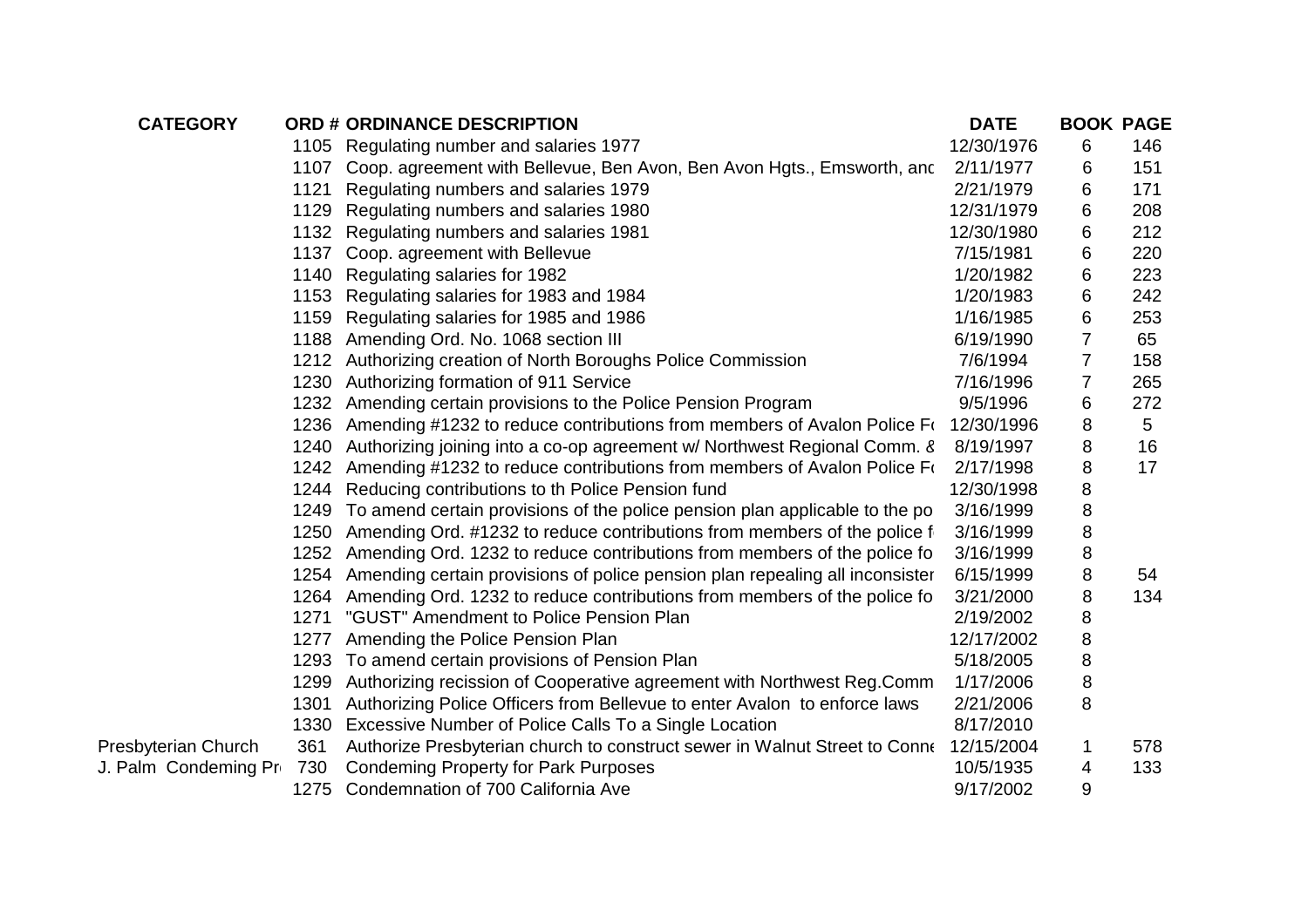| <b>CATEGORY</b>          |     | <b>ORD # ORDINANCE DESCRIPTION</b>                                                                     | <b>DATE</b> | <b>BOOK PAGE</b> |     |
|--------------------------|-----|--------------------------------------------------------------------------------------------------------|-------------|------------------|-----|
|                          |     | Property Maintenance (1263 Regulating conditions & maintenance of all property, buildings & structures | 4/18/2000   |                  |     |
|                          |     | 1282 Adopting the 2000 International Building Code                                                     | 10/21/2003  |                  |     |
| <b>Public Amusements</b> | 297 | Regulating Public Amusements. Fines, Fees, ect.                                                        | 9/4/2002    |                  | 481 |
|                          | 488 | Amendign Ord. #297 Amusements, Regulation of                                                           | 11/29/2011  | 2                | 240 |
|                          | 767 | Prohibitng, Licensing, & Regulating Pub. Amusements                                                    | 3/21/1941   | 4                | 196 |
|                          | 835 | Changing Fees for Dance Halls - Amending #767                                                          | 12/14/1948  | 4                | 273 |
| <b>Public Safety</b>     | 2   | <b>Malicious Mischief</b>                                                                              | 4/10/1975   |                  | 88  |
|                          | 4   | Riding or Driving on sidewalks                                                                         | 6/1/1975    |                  | 90  |
|                          | 8   | Animals running at large in the Boro.                                                                  | 9/7/1975    |                  | 94  |
|                          | 57  | Nusiance- Garbage, Refuse ect. Left on property                                                        | 7/3/1990    |                  | 158 |
|                          | 70  | Disturbing the Peace. Good order of the government                                                     | 5/13/1991   |                  | 175 |
|                          | 78  | Coasting on sidewalks                                                                                  | 1/6/1993    |                  | 186 |
|                          | 214 | Prohibiting Riding horses or mules on sidewalks                                                        | 6/1/1999    |                  | 370 |
|                          | 277 | Dogs-License ect.                                                                                      | 6/20/2001   |                  | 452 |
|                          | 332 | Require tenants & landlords to remove dirt, rubbish, and snow from sidewal                             | 7/2/2003    |                  | 528 |
|                          | 372 | Providing for Placing of Danger Signals at constuction sights or street open                           | 12/7/2005   | 2                | 71  |
|                          | 467 | <b>Disorderly Conduct. Penalties</b>                                                                   | 10/6/2010   | $\overline{2}$   | 212 |
|                          | 569 | Regulating use and speed of vehicles in boro                                                           | 11/2/2016   | $\overline{2}$   | 348 |
|                          | 623 | Speed limit of motor vehicles                                                                          | 7/7/2024    | 3                | 65  |
|                          | 713 | Traffic regulations & restrictions (thru highways)                                                     | 8/7/1931    | 4                | 108 |
|                          | 716 | Regulating & Parking in Boro                                                                           | 1/6/1933    | 4                | 111 |
|                          | 726 | Fireworks & Firearms. Penalties, Restrictions, ect.                                                    | 12/7/1934   | 4                | 123 |
|                          | 777 | Fixing speed limit on Ohio River Blvd.                                                                 | 9/5/1941    | 4                | 209 |
|                          | 782 | War emergency -air raids, blackouts ect.                                                               | 12/4/1942   | 4                | 214 |
|                          | 785 | Tresspassing, and destroying of property                                                               | 7/2/1943    | 4                | 218 |
|                          | 796 | Parking on California Ave.                                                                             | 6/7/1946    | 4                | 229 |
|                          | 799 | Amend Ord. #796 (Excluding Sat & Sun)                                                                  | 8/2/1946    | 4                | 233 |
|                          | 842 | Illegally, or abandoned cars. Towing, Penalties                                                        | 7/8/1949    | 4                | 280 |
|                          | 852 | Amend Ord. #735 sidewalk ord. (placing goods on)                                                       | 7/7/1950    | 5                | 4   |
|                          | 858 | Controlling the nusiance of hedges & shrubs                                                            | 5/4/1951    | 5                | 10  |
|                          | 860 | Amend Ord. #716 - Parking in boro                                                                      | 10/5/1951   | 5                | 12  |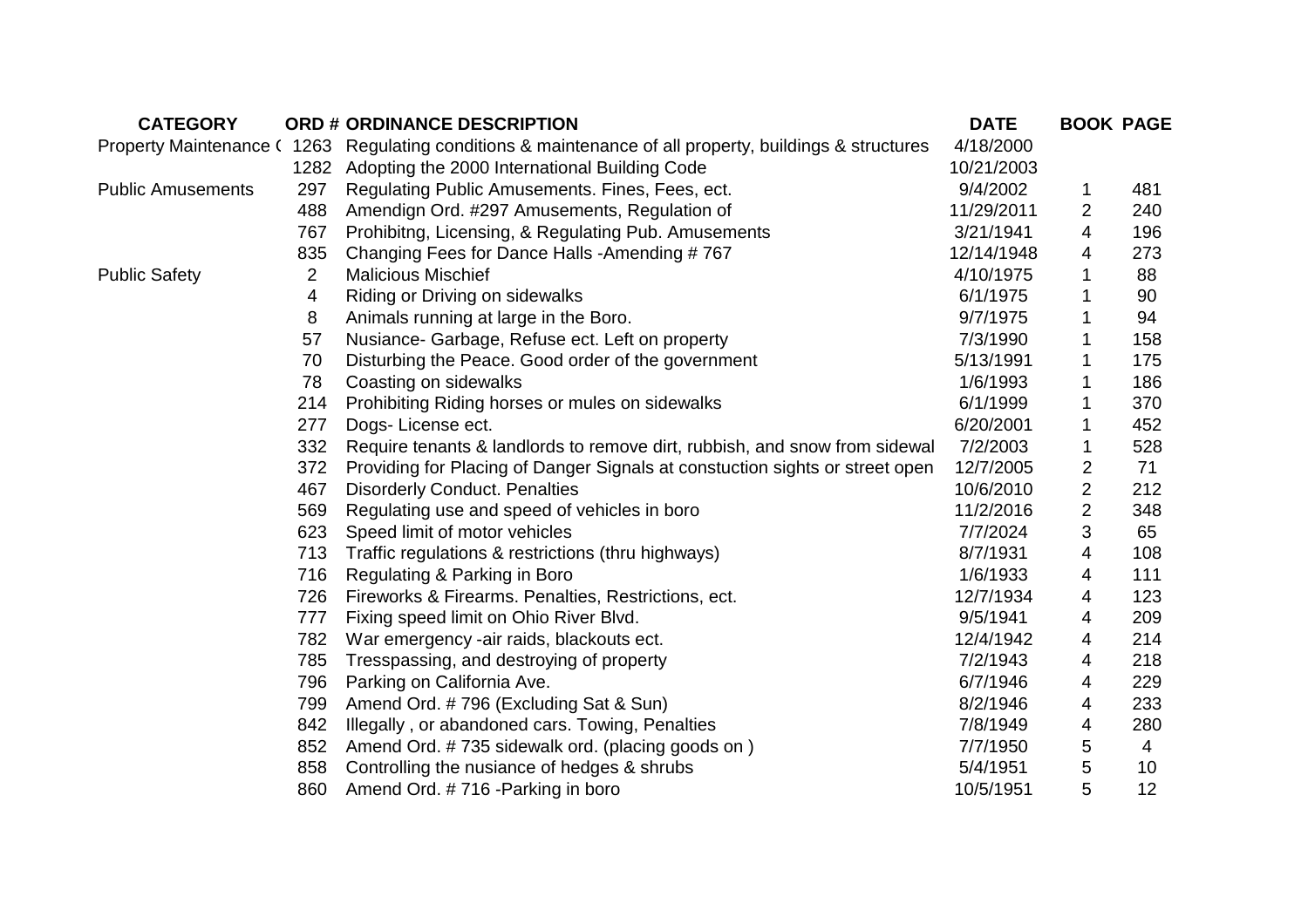| <b>CATEGORY</b> |      | <b>ORD # ORDINANCE DESCRIPTION</b>                                           | <b>DATE</b> |                | <b>BOOK PAGE</b> |  |
|-----------------|------|------------------------------------------------------------------------------|-------------|----------------|------------------|--|
|                 | 867  | Amending Ord. #860 - Parking. McKinley Ave.                                  | 7/11/1952   | 5              | 20               |  |
|                 | 877  | Reg. Traffic - Certain streets "one way"                                     | 11/6/1953   | 5              | 30               |  |
|                 | 881  | Reg. Traffic on No. School St. (Park to center)                              | 4/2/1954    | 5              | 38               |  |
|                 | 889  | Regulating traffic & parking on certain streets                              | 12/3/1954   | 5              | 52               |  |
|                 | 891  | Regulating Parking on S. Chestnut street                                     | 2/4/1955    | 5              | 54               |  |
|                 | 899  | Regulating traffic by use of signs                                           | 10/5/1955   | 5              | 62               |  |
|                 | 909  | Disorderly Conduct - Define and Penalties for same                           | 9/7/1956    | 5              | 76               |  |
|                 | 912  | Repeal Ord. #909 - Disorderly conduct                                        | 11/2/1956   | 5              | 83               |  |
|                 | 936  | Amend Ord. #332 snow from sidewalks                                          | 6/6/1958    | 5              | 120              |  |
|                 | 956  | Regulating traffic and parking in boro                                       | 12/11/1959  | 5              | 168              |  |
| Parking         | 685  | Regulating Parking on streets & alleys at night                              | 12/21/2028  | 4              | 52               |  |
|                 | 796  | Regulating Parking - California Ave. Ohio to Chestnut                        | 6/7/1946    | 4              | 229              |  |
|                 | 799  | Amending Ord. #796 - Sat. & Sun. excluded                                    | 8/2/1946    | 4              | 233              |  |
|                 | 860  | Amending Ord. #716 - Parking one side certain streets                        | 10/5/1951   | 4              | 12               |  |
|                 | 716  | No parking. One side -N. School- Park - Center- Girard- Josephine street     | 1/6/1933    | 4              | 111              |  |
|                 | 867  | Amending Ord. #860- One side McKinley changed                                | 7/11/1952   | 5              | 20               |  |
|                 | 877  | Making certain streets one way                                               | 11/6/1953   | 5              | 30               |  |
|                 | 889  | Regulating Parking on certain streets                                        | 12/3/1954   | 5              | 52               |  |
|                 | 891  | Reg. Parking on S. Chestnut St.                                              | 2/4/1955    | 5              | 54               |  |
|                 | 899  | Regulating traffic in boro by use of signs                                   | 10/5/1955   | 5              | 62               |  |
|                 | 956  | Further regulating traffic and parking in boro                               | 12/11/1959  | 5              | 168              |  |
|                 | 881  | Reg. traffic on N. School St.                                                | 4/2/1954    | 5              | 52               |  |
|                 | 974  | Regulating parking in boro (Jackman)                                         | 10/12/1962  | 5              | 211              |  |
|                 | 985  | Regulating parking various streets in boro                                   | 7/12/1963   | 5              | 234              |  |
|                 |      | 1116 Amending Ord. 860 - overnight parking                                   | 12/23/1978  | 6              | 166              |  |
|                 |      | 1138 Parking both sides of Jackman Avenue                                    | 10/21/1981  | 6              | 221              |  |
|                 | 1145 | Amending Ord. 860 and Ord. 1116- inceasing fines                             | 4/26/1982   | 6              | 228              |  |
|                 |      | 1168 Amending Ord. 834 or 1098 or 1142- inceasing fines                      | 3/18/1986   | 7              | 11               |  |
|                 | 1170 | Amending Ord. 1070- increasing penalties                                     | 6/17/1986   | $\overline{7}$ | 20               |  |
|                 | 1176 | Amending Ord. 1116 Overnight parking- oversized vehicles                     | 3/15/1988   | $\overline{7}$ | 28               |  |
|                 |      | 1177 Amending Ord. 860, Parking and the use of Public Highways- Parking Sout | 11/15/1988  | 7              | 29               |  |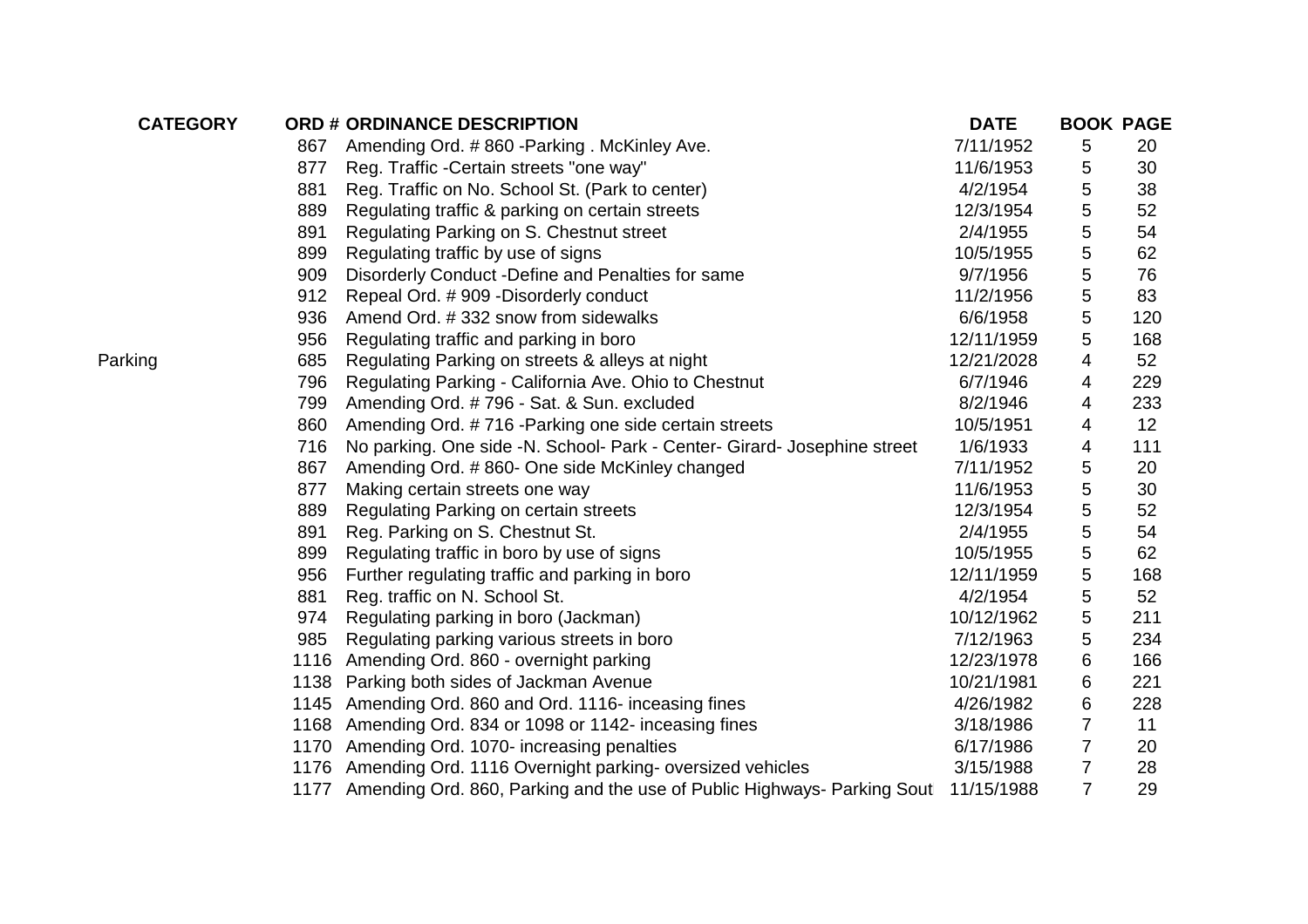| <b>CATEGORY</b>           |      | <b>ORD # ORDINANCE DESCRIPTION</b>                                          | <b>DATE</b> | <b>BOOK PAGE</b> |     |  |
|---------------------------|------|-----------------------------------------------------------------------------|-------------|------------------|-----|--|
|                           | 1220 | Amending Ord. 834 & 1168 - increasing fines                                 | 12/29/1994  | 7                | 196 |  |
|                           | 1231 | Amending Ord. #1070 regulating parking of vehicles on certain streets, erec | 8/20/1996   |                  | 271 |  |
|                           | 1265 | Establishing a NO PARKING zone on the west side of Union Ave.               | 11/21/2000  | 8                | 135 |  |
|                           | 1287 | Prohibiting parking of certain vehicles and parking overnight               | 12/21/2004  |                  |     |  |
| Quarntining               | 77   | Controlling communicable disease by quarantining                            | 5/6/1995    | 1                | 238 |  |
|                           | 786  | Safeguard life & health by quarantining                                     | 1/7/1944    | 4                | 219 |  |
|                           | 841  | Repealing Ord. #786 - Requiring quarantining for certain communicable disc  | 5/6/1949    | 4                | 279 |  |
| Railways                  | 36   | Franchise to Bellevue Electric Railways Co.                                 | 6/20/1987   |                  | 128 |  |
|                           | 59   | Franchise to Alleg. And Bellevue Railway Co.                                | 10/3/1990   | ######           | 160 |  |
|                           | 119  | Allegheny & Bellevue right of way on California Ave.                        | 10/10/1995  | 1                | 233 |  |
|                           | 342  | Franchise to Ben Avon & Emsworth Railways Co.                               | 1/14/2004   |                  | 539 |  |
|                           | 370  | Extending time for completion of railways tracks                            | 8/10/2005   | $\overline{2}$   | 68  |  |
|                           | 470  | Granting right of way on Harris Alley for loop                              | 3/4/2011    | $\overline{2}$   | 216 |  |
|                           | 478  | Pa. Rail Road agreement for paving Birmingham Ave.                          | 4/20/2011   | $\overline{2}$   | 228 |  |
|                           | 492  | Amending Ord. #478 -paving Birmingham Ave.                                  | 6/6/2012    | 2                | 244 |  |
|                           | 652  | Agreement Pgh. Railways Co. paving California Ave.                          | 4/3/2027    | 4                | 9   |  |
|                           | 721  | Agreement Pgh. Rwys. To form conference board                               | 9/9/1933    | 4                | 117 |  |
| <b>Relief Association</b> | 712  | Recognizing Avalon Volunteer Firemens Relief Association                    | 5/8/1931    | 4                | 106 |  |
| Repealing or Amending     | 48   | Repealing Ord. #16 - Grade of Bellvue Rd.                                   | 11/23/1989  |                  | 146 |  |
|                           | 140  | Repeals part of Ord. #58 - Locating and Vacating School St.                 | 8/12/1997   |                  | 285 |  |
|                           | 173  | Repeals Ord. #157 - Center line of Orchard Ave.                             | 6/2/1998    |                  | 326 |  |
|                           | 174  | Repeals Ord. # 158 - Locating Peach Alley                                   | 6/2/1998    |                  | 327 |  |
|                           | 251  | Amends Ord. # 248- Bond issue for street Imp.                               | 12/20/1900  |                  | 420 |  |
|                           | 270  | Repealing Ord. #113- Duties of St. Commissioner                             | 4/11/2001   |                  | 442 |  |
|                           | 333  | Amending Sect. 4 Ord. #301 Bond Issue                                       | 8/10/2003   |                  | 530 |  |
|                           | 334  | Amending Sect. 4 Ord. #303 Bond Issue                                       | 8/10/2003   |                  | 531 |  |
|                           | 335  | Amending Sect. 4 Ord. #304 Bond Issue                                       | 8/10/2003   |                  | 532 |  |
|                           | 336  | Amending Sect. 4 Ord. #302                                                  | 11/5/2003   |                  | 533 |  |
|                           | 338  | Amending Sect. 2 Ord. #301                                                  | 12/3/2003   |                  | 535 |  |
|                           | 339  | Amending Sect. 2 Ord. #302                                                  | 12/3/2003   |                  | 536 |  |
|                           | 340  | Amending Sect. 2 Ord # 303                                                  | 12/3/2003   |                  | 537 |  |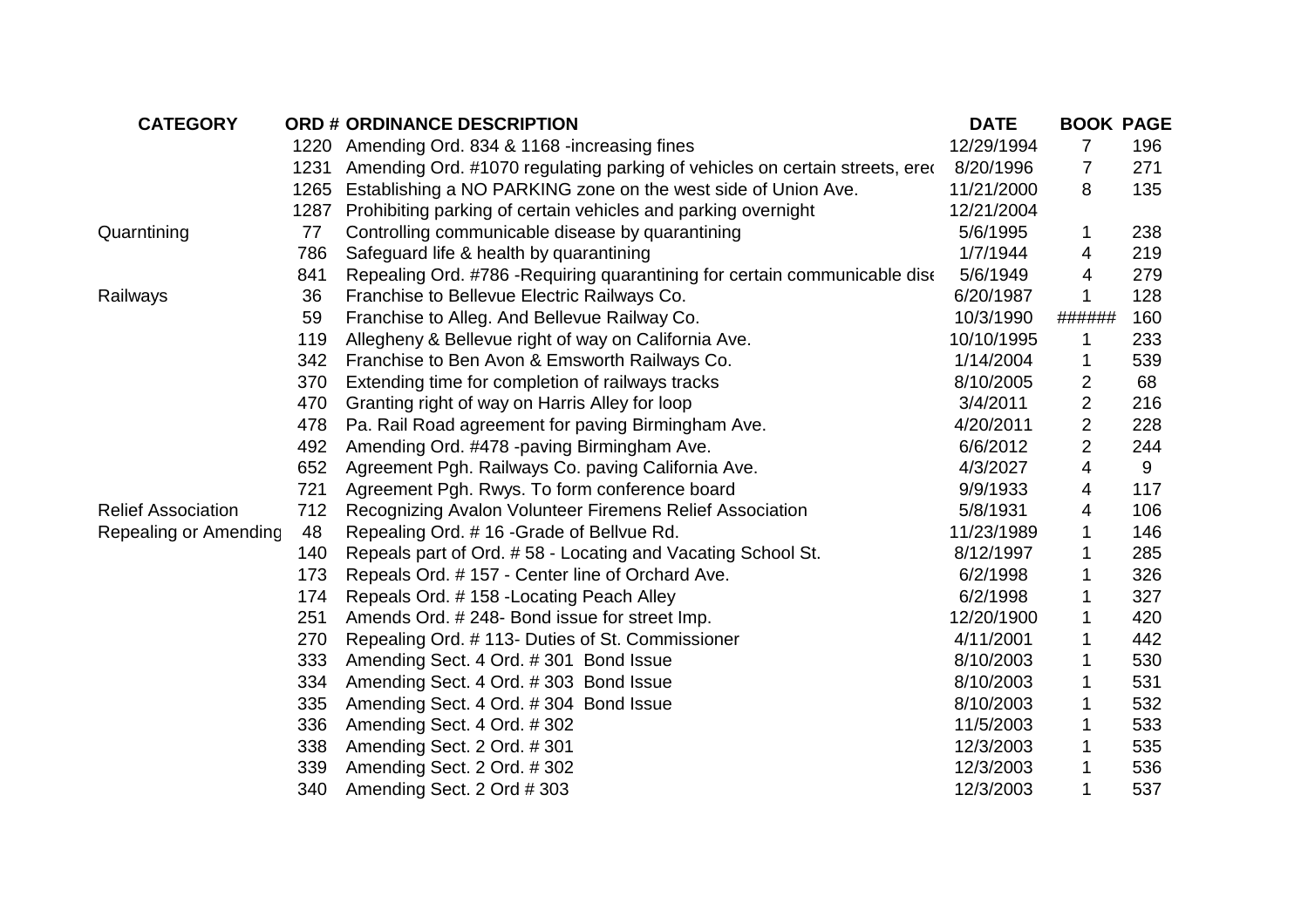| <b>CATEGORY</b> |     | <b>ORD # ORDINANCE DESCRIPTION</b>                     | <b>DATE</b> |                | <b>BOOK PAGE</b> |
|-----------------|-----|--------------------------------------------------------|-------------|----------------|------------------|
|                 | 341 | Amending Sect. 2 Ord # 304                             | 12/3/2003   |                | 538              |
|                 | 368 | Amending Sect. 7 Ord. # 366 - Bldg. Code Inspector     | 9/7/2005    | 2              | 62               |
|                 | 378 | Repealing Ord. #366- Bond Issue                        | 6/18/2006   | 2              | 82               |
|                 | 385 | Amending Ord. #345 - Fire Department Ord.              | 3/2/2007    | 2              | 101              |
|                 | 412 | Repealing Ord. #221 - Fire Telephone Code              | 6/11/2008   | $\overline{2}$ | 140              |
|                 | 436 | Amending & Supplemental to Ord. # 273- St. Openings    | 2/27/2009   | $\overline{2}$ | 176              |
|                 | 488 | Amending Ord. #297 - Regulation of Amusements          | 11/29/2011  | $\overline{2}$ | 240              |
|                 | 615 | Amending Ord. #613 -Duquesne Light Co.                 | 1/10/2024   | $\overline{2}$ | 497              |
|                 | 640 | Repealing Ord. #628 - Locating and opening unnamed St. | 8/6/2026    | 3              | 87               |
|                 | 681 | Amending Sect. 1 Ord. #677- Pv. Grading Semple Ave.    | 6/1/2028    | 4              | 46               |
|                 | 694 | Amend. #641 - Art. 6 Sect. 2&3- Bldg. Code             | 12/27/2029  | 4              | 75               |
|                 | 699 | Amending Ord. #273 - Regulating street openings        | 2/25/1930   | 4              | 84               |
|                 | 714 | Amending Ord. #697 -Managers Salary                    | 2/5/1932    | 4              | 109              |
|                 | 720 | Amending Sect. 1 Ord. #699 St. Openings                | 4/7/1933    | 4              | 115              |
|                 | 736 | Amending Ord. #735 - Goods on sidewalks                | 9/4/1936    | 4              | 144              |
|                 | 741 | Amending Ord.#634 - Grade on Center Ave.               | 7/2/1937    | 4              | 153              |
|                 | 754 | Amending Ord. #641 - Heights of buildings              | 3/3/1939    | 4              | 169              |
|                 | 755 | Amending Ord. #641 -Several articles on bldg. code     | 4/8/1939    | 4              | 170              |
|                 | 759 | Amending Ord. #641 -Adding Art                         | 8/4/1939    | 4              | 174              |
|                 | 781 | Amending Art. 6 Sect. 2 & 3 Ord. #763- Bldg. code      | 12/4/1942   | 4              | 213              |
|                 | 793 | Amending Ord. #746 - Zoning Map                        | 12/7/1945   | 4              | 226              |
|                 | 810 | Amending Ord. #763 - Zoning Board of Adj.              | 1947        |                |                  |
|                 | 822 | Repealing Ord. #821 - Gr. & Pv. Center Ave.            | 8/8/1947    | 4              | 257              |
|                 | 826 | Amending Ord. #611 - Bldg. code (trailers)             | 12/9/1947   | 4              | 261              |
|                 | 827 | Amending Ord. #763 - Zoning (trailers and camps)       | 12/30/1947  | 4              | 262              |
|                 | 829 | Amending Ord. #767 - Dance hall license ect.           | 3/5/1948    | 4              | 264              |
|                 | 830 | Amending Ord. #768 - Pin-Ball Mchs.                    | 3/5/1948    | 4              | 265              |
|                 | 835 | Amending Ord. #767 - Fees for dance halls              | 12/14/1948  | 4              | 273              |
|                 | 836 | Amdg. Ord. #763 - Change Zoning map. 2nd ward          | 2/4/1949    | 4              | 274              |
|                 | 837 | Amending Ord. #699 -St. opening permits                | 2/4/1949    | 4              | 275              |
|                 | 840 | Amending Ord. #763 - Changing zoning maps              | 5/6/1949    | 4              | 278              |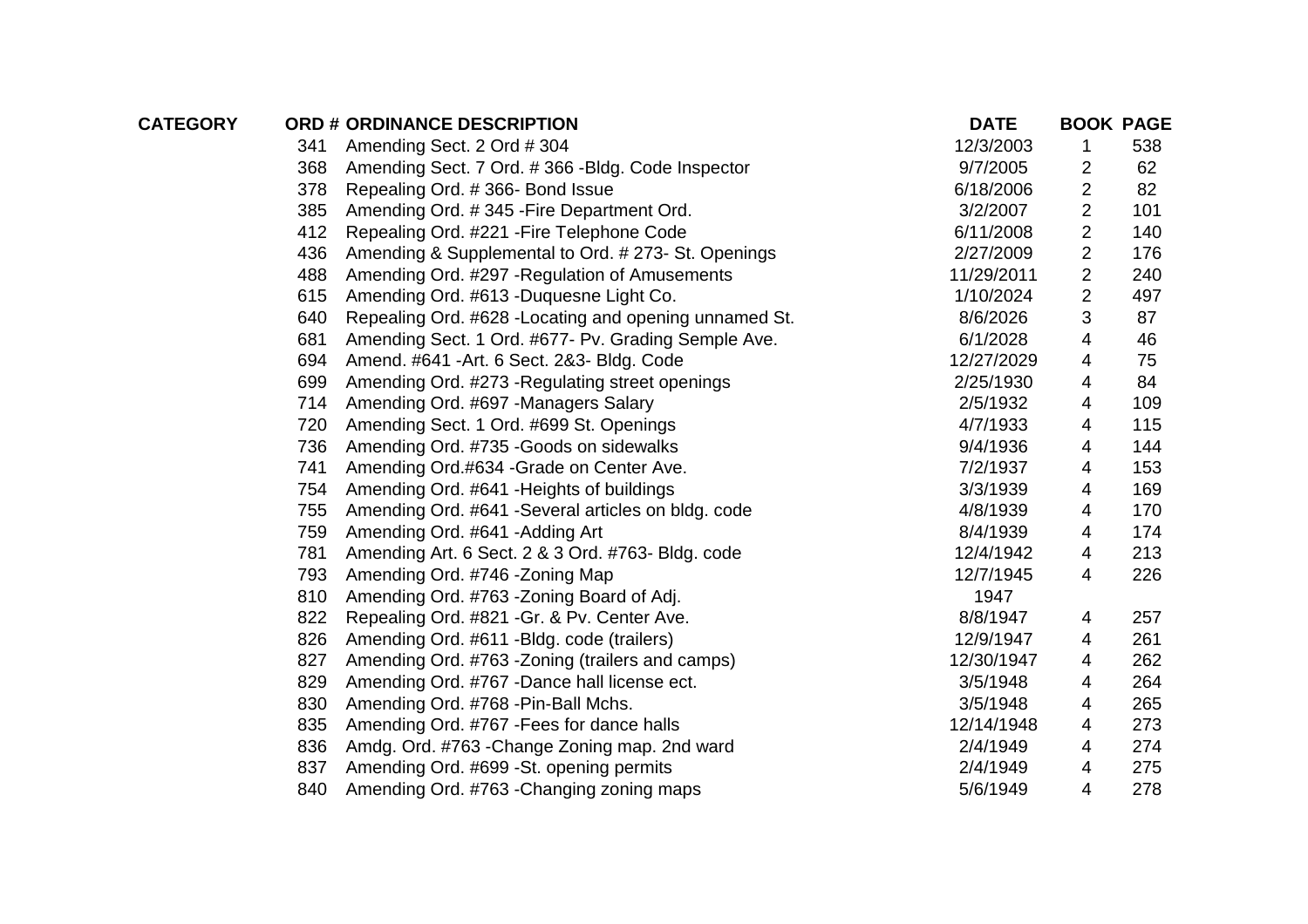| <b>CATEGORY</b>      |      | <b>ORD # ORDINANCE DESCRIPTION</b>                                           | <b>DATE</b> | <b>BOOK PAGE</b> |     |  |
|----------------------|------|------------------------------------------------------------------------------|-------------|------------------|-----|--|
|                      | 841  | Amending Ord. #786 - Requiring quarantining for certain diseases             | 5/6/1949    | 4                | 279 |  |
|                      | 845  | Amending Ord. #834 - Extending parking meter area                            | 12/30/1949  | 4                | 297 |  |
|                      | 852  | Amending Ord. #735 - Sidewalks                                               | 7/7/1950    | 5                | 4   |  |
|                      | 853  | Amending Ord. #763 - Lot area                                                | 7/28/1950   | 5                | 5   |  |
|                      | 860  | Amending Ord. #816 -parking regulations                                      | 10/5/1951   | 5                | 12  |  |
|                      | 861  | Amending Ord. #104 #126 - Peddlers                                           | 12/7/1951   | 5                | 13  |  |
|                      | 867  | Amending Ord. #860 - Parking on McKinley Ave.                                | 7/11/1952   | 5                | 20  |  |
|                      | 876  | Repealing Sect. 2 Ord. #866 -Salary of controller                            | 10/23/1953  | $\sqrt{5}$       | 29  |  |
|                      | 897  | Repealing Ord. #868 - Police Dis. & Death fund                               | 6/3/1955    | 5                | 60  |  |
|                      | 903  | Amending Ord. #641 - Zoning on Getz property                                 |             | 5                | 70  |  |
|                      | 936  | Amending Ord. #332 - Police Responsibility to enforce                        | 6/6/1958    | 5                | 120 |  |
|                      | 1016 | Amending Ord. #849 - Running at large of dogs and cats                       |             |                  |     |  |
| Recycling            | 1191 | Providing for admistration and regulations governing collection and recyclin | 10/16/1990  | 7                |     |  |
| River                | 57   | Illegal to throw or to discharge anything into river                         | 7/3/1990    |                  | 158 |  |
| Riverview Water Co.  | 131  | Granting certain rights to, furnish water in boro and regulation thereof     | 12/3/1996   |                  | 262 |  |
| Ross Township        | 626  | Join sewer agreement (12" san sewer)                                         | 6/5/2025    | 3                | 69  |  |
| Rubbish              | 332  | Require tenants & landlords to remove dirt, rubbish, and snow from sidewal   | 7/2/2003    | $\mathbf 1$      | 528 |  |
|                      | 445  | Regulating Disposal of rubbish on streets in boro                            | 7/1/2009    | $\overline{2}$   | 187 |  |
|                      | 609  | Regulating Disposal of, and burning of rubbish on property                   | 11/3/2022   | $\overline{2}$   | 451 |  |
|                      | 1017 | Prohibiting sweeping of rubbish into streets                                 | 8/12/1966   | 6                |     |  |
| Sales of Property    | 1305 | Requires all real estate brokers & closing agents to provide 48 hours advan  | 4/18/2006   |                  |     |  |
| Sanitary Water Board | 798  | Establishment of Board. Alleg. Cty. San Authority                            | 8/2/1946    | 4                | 231 |  |
| Sewage               | 77   | Gen'l Health regulating sewage                                               | 5/6/1995    |                  | 238 |  |
|                      | 132  | Authorization for Construction of sewers for control of sewage, as to Act of | 12/3/1996   |                  | 271 |  |
|                      | 163  | Acceptance of Gen'l Sewer plans by Cooper & McBride                          | 5/12/1998   |                  | 312 |  |
|                      | 671  | Regulating the connections of lateral sewers in boro sewers                  | 11/22/2027  | 4                | 34  |  |
|                      | 798  | Contract with Alleg. County San. Auth.                                       | 8/2/1946    | 4                | 231 |  |
|                      | 843  | Agreement with city of Pgh. & Alleg. County San. Auth. Reguarding sewage     | 10/7/1949   | 4                | 282 |  |
|                      | 940  | Reguarding disposal of waste into borough sewers and penalties               | 10/3/1958   | 5                | 124 |  |
|                      | 1221 | Regulating discharge of waste into sewers which may interfere or pass thru   | 2/21/1995   | $\overline{7}$   | 197 |  |
|                      |      | 1308 Amending ordinanace #1286 -penalty placed on sewage                     | 9/19/2006   | 9                |     |  |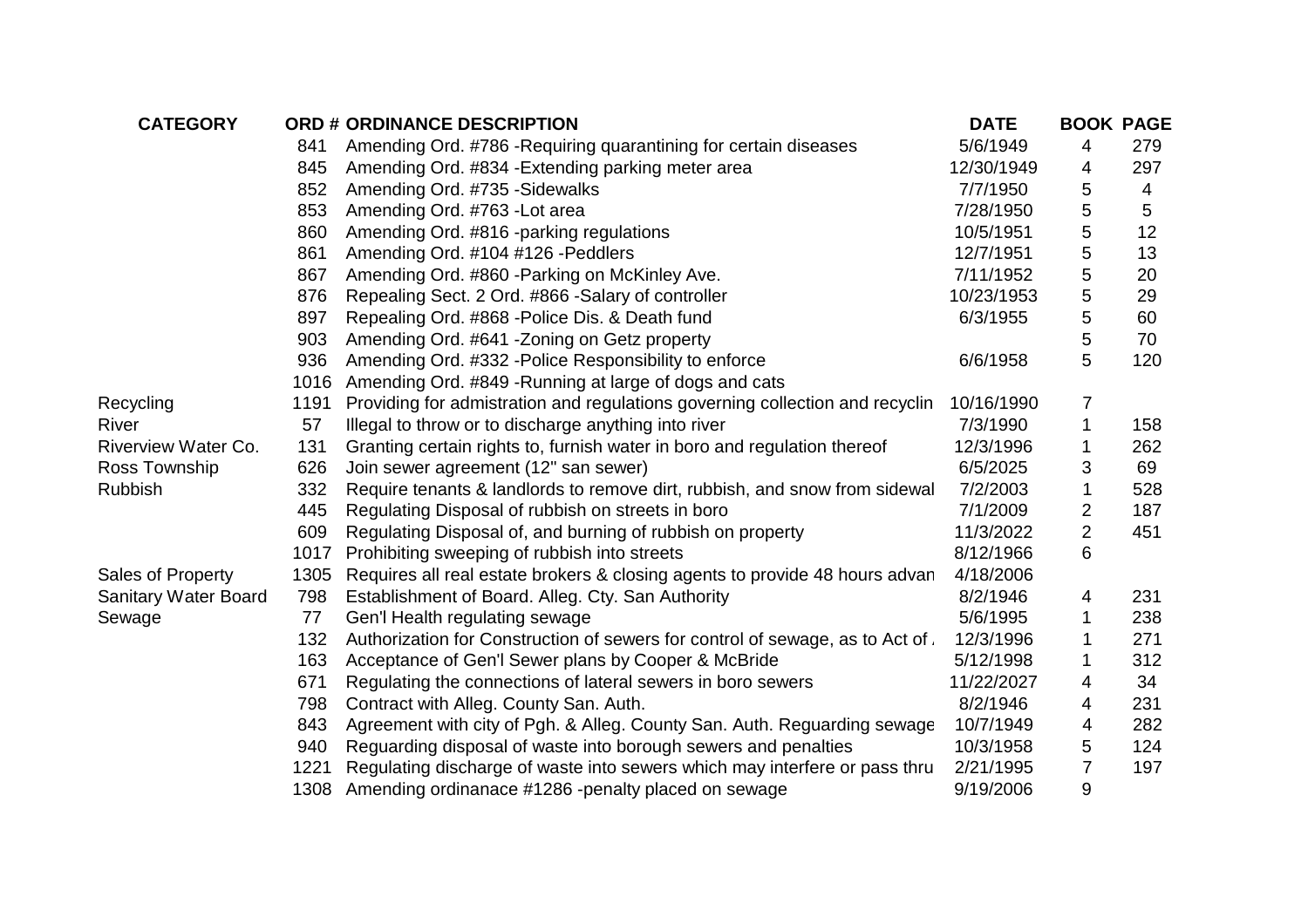| <b>CATEGORY</b>        |     | <b>ORD # ORDINANCE DESCRIPTION</b>                                             | <b>DATE</b> |                | <b>BOOK PAGE</b> |
|------------------------|-----|--------------------------------------------------------------------------------|-------------|----------------|------------------|
|                        |     | Sewer Agreements & A 204 Agg. With Bellevue (18" Sewer in W. Bellevue Rd.)     | 10/6/1998   | 1              | 359              |
|                        | 626 | Agg. With Ross Twp. (12" San. Sewer through Bell. & Avalon)                    | 6/5/2025    | 3              | 69               |
|                        | 627 | Agg. With Bellevue (joint San. Sewer Union Ave.)                               | 6/5/2025    | 3              | 72               |
|                        |     | 747 Assessments for sewers in Chatsworth, Sylvan, Sedalia                      | 3/18/1938   | 4              | 161              |
|                        |     | 753 Assessments for Sewers (Ohio River Blvd.)                                  | 1/6/1939    | 4              | 167              |
|                        | 882 | Agg. Condemning rights of way on private property for sewer                    | 6/1/1954    | 5              | 39               |
|                        |     | 1114 Sewer Connection Charges                                                  | 12/23/1978  | 6              | 162              |
|                        |     | 223 Granting boro of Bellevue right to construct main sewer along Spruce Run F | 1/4/1900    | 1              | 383              |
|                        |     | 1294 Sanitary sewer charge fee                                                 | 6/21/2005   |                |                  |
|                        |     | 1300 Water & sewer service required to be in owner/landlord name               | 1/17/2006   |                |                  |
|                        |     | 1302 Amending section 4 & 5 of Ord. 1294 reguarding interest                   | 3/21/2006   |                |                  |
| <b>Sanitary Sewers</b> | 330 | Valleyview Ave. (Cityview to Ridge)                                            | 7/2/2003    | 1              | 526              |
|                        | 193 | West Division Street (Ohio River Blvd. to E. Marie)                            | 8/25/1998   | 1              | 348              |
|                        | 184 | Alley- (California to Division)                                                | 8/25/1998   |                | 339              |
|                        | 185 | Alley- (California to Ohio Riv. Blvd.)                                         | 8/25/1998   | 1              | 340              |
|                        | 164 | Birmingham Ave. (Low water Mark to Florence Ave.)                              | 5/12/1998   | 1              | 313              |
|                        | 199 | Birmingham Ave. (Florence to Taylor to E.Duff Alley)                           | 9/1/1998    | 1              | 354              |
|                        | 186 | Alley- (California to Ohio Riv. Blvd.)                                         | 8/25/1998   | 1              | 341              |
|                        | 406 | California Ave. (W. Division to Delp St.)                                      | 4/9/2008    | 2              | 127              |
|                        | 599 | Califonia Ave. (211 Eastward from McKinley Ave.)                               | 12/16/2020  | $\overline{2}$ | 407              |
|                        | 245 | Center Ave. (School to N. Birmingham)                                          | 9/6/1900    | 1              | 410              |
|                        | 643 | Center Ave. (40' East of School to N. Br. Rd.                                  | 10/21/2026  | 3              | 119              |
|                        | 744 | Chatsworth St. (326' of 8" pipe)                                               | 11/12/1937  | 4              | 158              |
|                        | 216 | Cherry Alley (Tate lot to Home Ave.)                                           | 7/6/1999    | 1              | 372              |
|                        | 362 | Cherry Alley (Present Terminus to 100Ft. West.)                                | 12/15/2004  | 1              | 580              |
|                        | 352 | Chester Ave. (E. Division St. to N. Birmingham Rd.)                            | 7/16/2004   | 1              | 558              |
|                        | 198 | Chestnut St. (Jackman to Florence)                                             | 9/1/1998    | 1              | 353              |
|                        | 281 | Chestnut St. (Taylor to Florence)                                              | 9/5/2001    | 1              | 459              |
|                        | 353 | Chestnut St. (Private- Jackman to Orchard)                                     | 7/16/2004   | 1              | 559              |
|                        | 323 | Cityview Ave. (Norwood to Ridge)                                               | 7/2/2003    | 1              | 519              |
|                        | 575 | Clive St. (McKinley St. - Eastwardly)                                          | 11/2/2016   | $\overline{2}$ | 358              |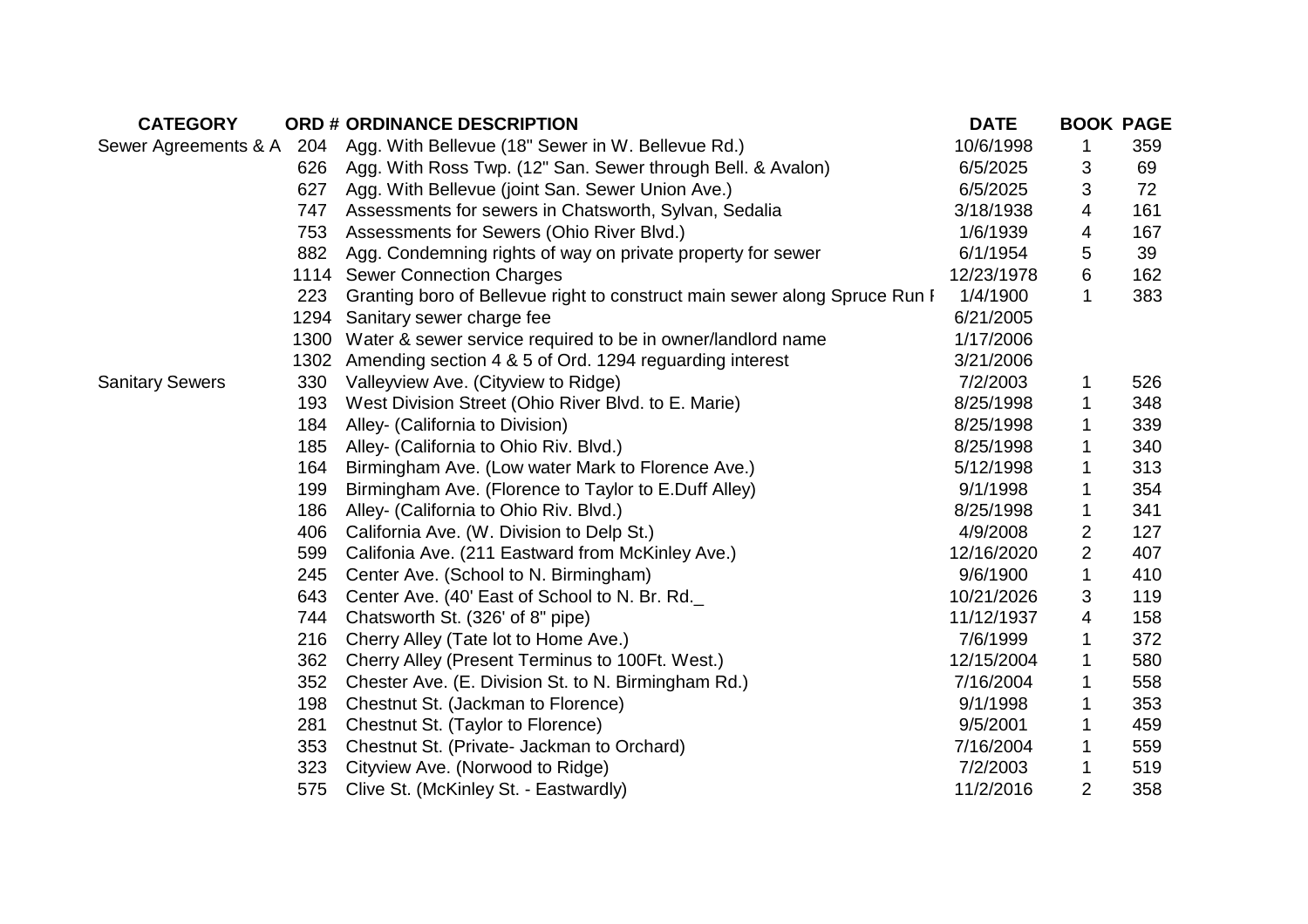| <b>CATEGORY</b> |     | <b>ORD # ORDINANCE DESCRIPTION</b>                   |            |   | <b>BOOK PAGE</b> |
|-----------------|-----|------------------------------------------------------|------------|---|------------------|
|                 | 187 | Alley- (Ohio Riv. Blvd. to Florence)                 | 8/25/1998  |   | 342              |
|                 | 200 | Alley- (Lateral -Taylor at School to "D")            | 9/1/1998   |   | 355              |
|                 | 188 | Duff Alley (Taylor Estate to Ohio & Taylor)          | 8/25/1998  |   | 343              |
|                 | 199 | Duff Alley (Birmingham to Florence)                  | 9/1/1998   |   | 354              |
|                 | 246 | Duff Alley (Chestnut St. to School St.)              | 9/6/1900   |   | 411              |
|                 | 175 | Alley- (Ohio Riv. Blvd. to Prospect to Jackman)      | 6/2/1998   |   | 328              |
|                 | 283 | Elizabeth Ave. (Taylor to Jackman)                   | 9/5/2001   |   | 461              |
|                 | 495 | Erdner Ave. (Sedalia to Erdner to Chester)           | 7/11/2012  | 2 | 248              |
|                 | 203 | Eugene St. (Birmingham to Ohio St.)                  | 9/1/1998   |   | 203              |
|                 | 326 | Fernleaf St. (Semple to New Brighton Rd.)            | 7/2/2003   |   | 522              |
|                 | 268 | First Alley (School to Josephine)                    | 2/21/2001  |   | 440              |
|                 | 189 | Florence Ave. (Ohio St. to Locust)                   | 8/25/1998  |   | 344              |
|                 | 295 | Florence Ave. (Chestnut St. to Elizabeth Ave.)       | 8/1/2002   |   | 476              |
|                 | 744 | Gardner Ave. (388' of 10" in Gardner & Sedalia)      | 11/12/1937 | 4 | 158              |
|                 | 228 | Girard Ave. (Josephine to Ohio St.)                  | 2/23/1900  |   | 392              |
|                 | 324 | Grandview Ave. (Norwood to Ridge)                    | 7/2/2003   |   | 520              |
|                 | 190 | Harris Alley (W. Division to Flush Tank at Lot #120) | 8/25/1998  |   | 345              |
|                 | 241 | Harris Alley (Ohio St. to Flush Tank at Lot #120)    | 7/5/1900   |   | 405              |
|                 | 192 | Hemlock St. (Spring Alley, Locust to Ohio St.)       | 8/25/1998  |   | 347              |
|                 | 195 | Home Ave. (Jackman Ave. North to Flush Tank)         | 8/25/1998  |   | 350              |
|                 | 211 | Home Ave. (California to Erdner)                     | 5/4/1999   |   | 366              |
|                 | 656 | Home Ave. (Jackman Ave. 500' So. To O Riv. Blvd.)    | 4/8/2027   | 4 | 14               |
|                 | 169 | Jackman Ave. (Chestnut St. Eastwardly)               | 5/12/1998  |   | 318              |
|                 | 576 | Jackman Ave. (Home Ave. 160' Eastwardly)             | 11/2/2016  | 2 | 360              |
|                 | 175 | Jackman Ravine Outlet (Jackman to O Riv. Blvd.)      | 6/2/1998   |   | 328              |
|                 | 266 | Josephine St. (First Alley to Center Ave.)           | 2/21/2001  |   | 438              |
|                 | 167 | Locust St. (Orchard to O Riv. Blvd.)                 | 5/12/1998  |   | 316              |
|                 | 191 | Locust St. (Orchard to Florence)                     | 8/25/1998  |   | 346              |
|                 | 308 | Malvern Rd. (Home to Crown 520' Northwardly)         | 7/2/2003   |   | 503              |
|                 | 479 | Malvern Rd. (112' Westwardly from present Terminus)  | 5/11/2011  | 2 | 230              |
|                 | 659 | Malvern Rd. (Chestnut St. 200' Eastwardly) 5/6/27    | 5/6/2027   | 4 | 17               |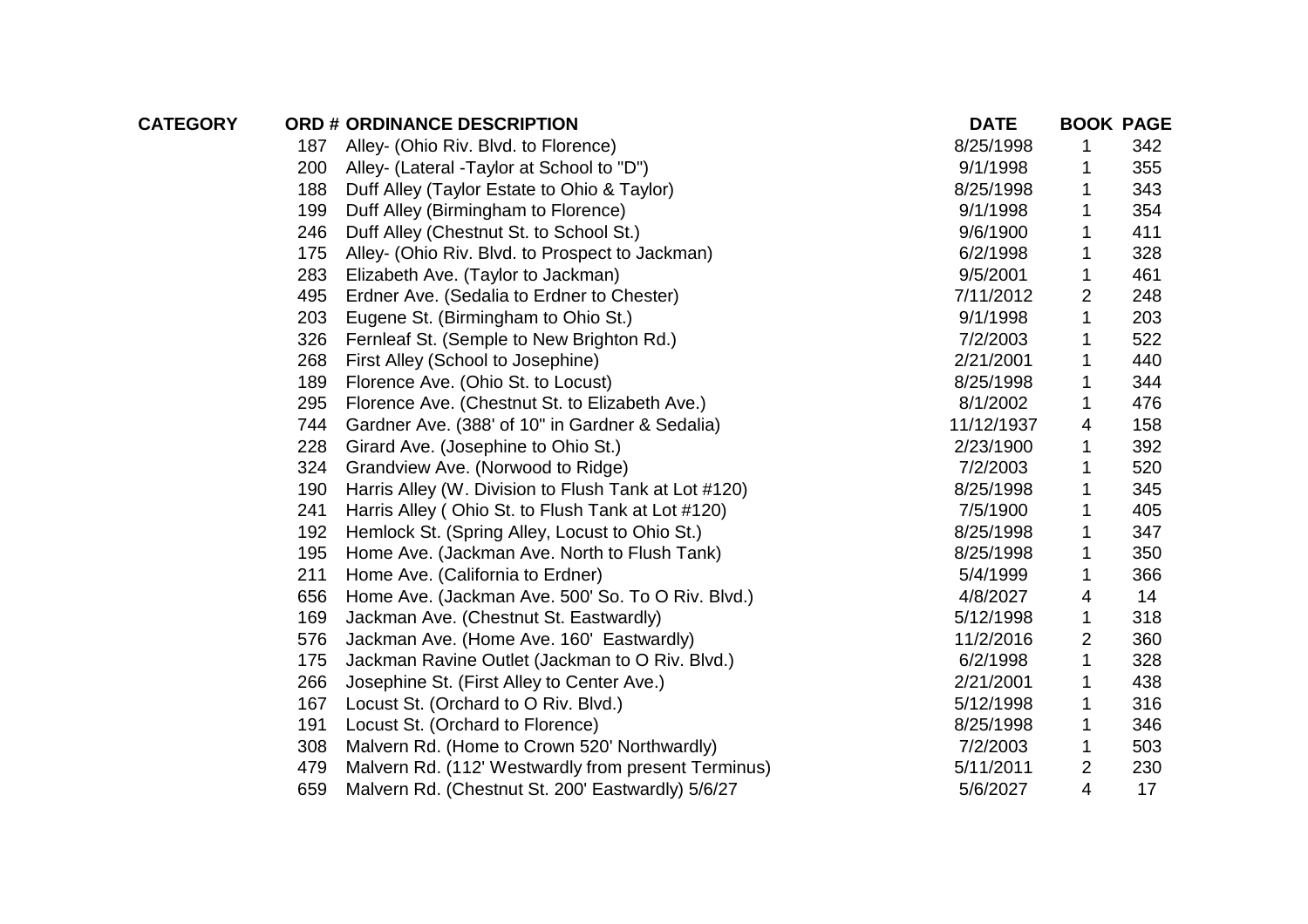| <b>CATEGORY</b> |     | <b>ORD # ORDINANCE DESCRIPTION</b>                            | <b>DATE</b> |                | <b>BOOK PAGE</b> |
|-----------------|-----|---------------------------------------------------------------|-------------|----------------|------------------|
|                 | 242 | Marie Ave. (Ohio St. to Delp St.)                             | 7/5/1900    |                | 406              |
|                 | 265 | Marie Ave. (Birmingham to Ohio St.)                           | 2/21/2001   |                | 437              |
|                 | 211 | New Brighton Rd. (California Ave. to Erdner Ave.)             | 5/4/1999    |                | 366              |
|                 | 212 | New Brighton Rd. (Erdner Ave. to Spruce Run Rd.)              | 6/8/1999    |                | 368              |
|                 | 321 | New Brighton Rd. (Spruce Run Rd. to Fernleaf Ave.)            | 7/2/2003    |                | 517              |
|                 | 539 | New Brighton Rd. (Sedalia Ave. R. of W. to N. Br. Rd.)        | 12/10/2014  | $\overline{2}$ | 300              |
|                 | 218 | North Birmingham Ave. (Walnut to Center to S Run Main)        | 7/6/1999    |                | 374              |
|                 | 327 | North Birmingham Ave. (Oakwood to Semple Ave.)                | 7/2/2003    |                | 523              |
|                 | 328 | North Birmingham Ave. (Hay Plan of lots to N. Birm.)          | 7/2/2003    |                | 524              |
|                 | 331 | North Birmingham Ave. (No. Birm. To Spruce Run Main)          | 7/2/2003    |                | 527              |
|                 | 658 | North Chestnut St. (Center Ave. 515' Southwestwardly)         | 5/6/2027    | 4              | 16               |
|                 | 325 | Norwood Ave. (No. Birm. To Northern Boro line)                | 7/2/2003    |                | 521              |
|                 | 196 | Oak St. (Jackman to W. Bellevue Rd.)                          | 8/25/1998   |                | 351              |
|                 | 176 | Ohio Riv. Blvd. (W. Division to Locust)                       | 6/2/1998    |                | 329              |
|                 | 202 | Ohio Riv. Blvd. (Locust to Elizabeth Ave.)                    | 9/1/1998    |                | 357              |
|                 | 657 | Ohio Riv. Blvd. (Home Ave. 800' Westwardly)                   | 4/8/2027    | 4              | 15               |
|                 | 750 | Ohio Riv. Blvd. (No. Side of Blvd. 800' westward)             | 10/7/1938   | 4              | 164              |
|                 | 751 | Ohio Riv. Blvd. (No. Side of Blvd. 260' eastwardly)           | 10/7/1938   | 4              | 165              |
|                 | 80  | Ohio St. (California Ave. to So. To R. R. tracks)             | 6/1/1993    |                | 188              |
|                 | 194 | Ohio St. (Florence to Orchard Ave.)                           | 8/25/1998   |                | 349              |
|                 | 197 | Ohio St. (Ohio Riv. Blvd. 100' of Spruce St.)                 | 9/1/1998    |                | 352              |
|                 | 217 | Ohio St. (North) (Girard to Spruce Run Main)                  | 7/6/1999    |                | 373              |
|                 | 166 | Orchard Ave. (Birmingham to Ohio St.)                         | 5/12/1998   |                | 315              |
|                 | 201 | Orchard Ave. (Birm. Ave. to 140' East of Chestnut)            | 9/1/1998    |                | 356              |
|                 | 267 | Park Ave. (3rd. Alley to Josephine St.)                       | 2/21/2001   |                | 439              |
|                 | 329 | Parkview Ave. (No. Birm. Ave. to Norwood Ave.)                | 7/2/2003    |                | 525              |
|                 | 292 | Prospect St. (Jackman to Ohio Riv. Blvd.)                     | 6/5/2002    |                | 472              |
|                 | 233 | Ravine St. (Fincher Property 885' East to Ohio St.)           | 4/5/1900    |                | 397              |
|                 | 320 | Ridge Ave. (Cityview to Semple Ave.)                          | 7/2/2003    |                | 516              |
|                 | 244 | School St. (California Ave. to Center.)                       | 9/6/1900    |                | 409              |
|                 | 495 | Sedalia Ave. (Boro line at Sedalia to Erdner to Chester Ave.) | 7/11/2012   | 2              | 248              |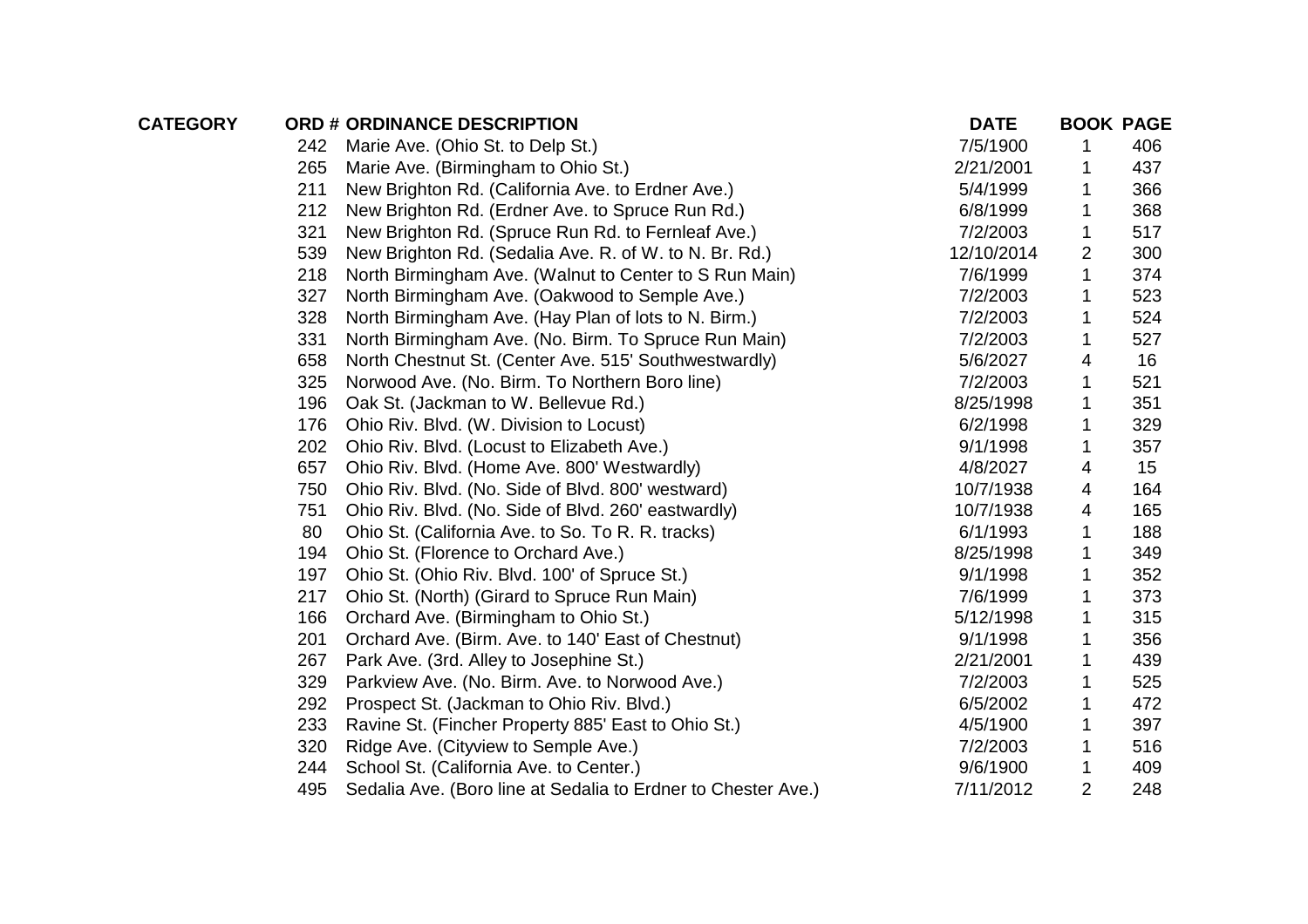| <b>CATEGORY</b>  |      | <b>ORD # ORDINANCE DESCRIPTION</b>                                              | <b>DATE</b> | <b>BOOK PAGE</b> |     |
|------------------|------|---------------------------------------------------------------------------------|-------------|------------------|-----|
|                  | 570  | Sedalia Ave. (Sedalia Ave. 265' Westwardly)                                     | 11/6/2016   | 2                | 351 |
|                  | 689  | Sedalia Ave. (Present Terminus 92' Northward)                                   | 5/3/2029    | 4                | 56  |
|                  | 744  | Sedalia Ave. (424' of 8" pipe in Sedalia Ave.)                                  | 11/12/1937  | 4                | 158 |
|                  | 322  | Semple Ave. (Norwood to Ridge to N. Birm. Rd.)                                  | 7/2/2003    |                  | 518 |
|                  | 678  | Semple Ave. (Norwood to No. Birmingham Ave.)                                    | 4/20/2028   | 4                | 43  |
|                  | 213  | Spruce Run Road (Spruce Run Main to Ohio River.)                                | 6/8/1999    |                  | 369 |
|                  | 192  | Spring Alley (Hemlock, Birm., to Sp. Alley to Ohio St.)                         | 8/25/1998   | 1                | 347 |
|                  | 206  | Strawberry Alley (Birmingham to Locust)                                         | 10/6/1998   |                  | 361 |
|                  | 200  | Taylor Ave. (School St. to "D" Alley)                                           | 9/1/1998    |                  | 355 |
|                  | 247  | Taylor Ave. (Chestnut to School St.)                                            | 9/6/1900    | 1                | 412 |
|                  | 282  | Taylor Ave. (Elizabeth to Chestnut St.)                                         | 9/5/2001    | 1                | 460 |
|                  | 723  | Union Ave. (Auth. For Bellevue to Construct)                                    | 11/3/1933   | 4                | 120 |
|                  | 825  | Woodlawn Park Plan (Virginia Ave. to Victoria Dr.)                              | 12/5/1947   | 4                | 260 |
|                  | 1114 | <b>Sewer Connection Charges</b>                                                 | 12/23/1978  | 6                | 162 |
|                  | 1246 | Requirement for certification of sanitary sewer status prior to sale of real es | 2/16/1999   | 8                | 32  |
|                  | 1248 | that all residents tapped into Avalon Borough sanitary sewer system be requ     | 3/16/1999   |                  |     |
|                  | 1284 | Amending 1248 reguarding dye tests-this requires all owners to do a dye to      | 12/30/2003  |                  |     |
|                  | 1294 | Sewer Sercharge Fee                                                             | 12/21/2005  |                  |     |
|                  | 1300 | Requiring owners of all real property to have water and sewer service in nar    | 1/17/2006   |                  |     |
| <b>Sidewalks</b> | 4    | illegal to ride or drive horses, mules, ect. On                                 | 6/1/1975    | 1                | 90  |
|                  | 6    | establishing width of sidewalks in boro.                                        | 8/3/1975    |                  | 92  |
|                  | 15   | Greater powers to street committee (sidewalks)                                  | 9/10/1980   |                  | 97  |
|                  | 55   | Regulating improvement of and maintenance of                                    | 2/11/1990   | 1                | 154 |
|                  | 214  | Unlawful to ride of drive on sidewalks or cinder paths                          | 6/1/1999    |                  | 370 |
|                  | 332  | Require tenants and landlord to clear sidewalks                                 | 7/2/2003    | 1                | 528 |
|                  | 503  | Standard specifications for construction of                                     | 10/10/2012  | 2                | 256 |
|                  | 540  | Directing repair by resolution                                                  | 10/8/2014   | 2                | 302 |
|                  | 586  | Adopting required specifications for laying sidewalks                           | 12/10/2017  | 2                | 381 |
|                  | 735  | Prohibiting placing goods, wares, cartons, crates, ect.                         | 6/12/1936   | 4                | 142 |
|                  | 736  | Amending Ord #735 - Goods ect. On sidewalks                                     | 9/4/1936    | 4                | 144 |
|                  | 852  | Further amending ord. #735                                                      | 7/7/1950    | 5                | 4   |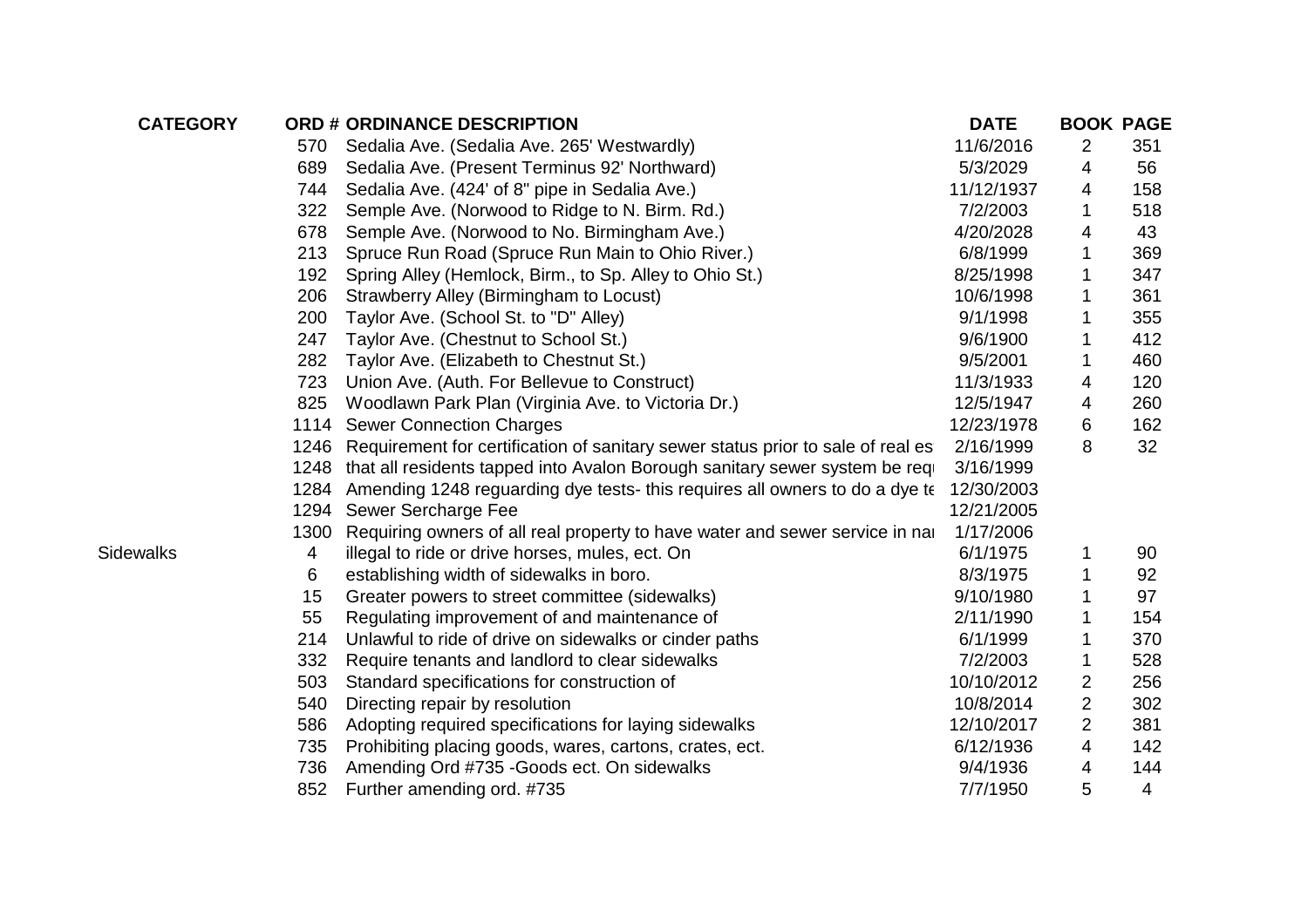| <b>CATEGORY</b>        |      | <b>ORD # ORDINANCE DESCRIPTION</b>                                        | <b>DATE</b> | <b>BOOK PAGE</b> |                |
|------------------------|------|---------------------------------------------------------------------------|-------------|------------------|----------------|
|                        | 936  | Amending Ord. #332 - Police power to enforce ord.                         | 6/6/1958    | 5                | 120            |
|                        | 1008 | Amending Ord. #586 re specs for sidewalks                                 | 5/14/1965   | 5                | 274            |
|                        | 858  | Reg. and control. Maintenance of hedges and shrubbery                     | 5/4/1951    |                  |                |
|                        | 1183 | Amending Ord. #1008 -Description materials                                | 3/21/1989   | 7                | 37             |
|                        |      | 1214 Amending Ord. #332 & 936 Increasing fine \$100.00                    | 10/18/1994  | 7                | 167            |
|                        |      | Amending Ord. #1214 regarding penalty for not removing snow and ice. \$2! | 12/17/1996  | 8                | 4              |
| Smoking                | 1306 | Prohibiting smoking in the borough building                               | 5/17/2006   |                  |                |
| <b>Social Security</b> | 864  | Extending social security to boro employees                               | 5/9/1952    | 5                | 18             |
| Solicitor              | 535  | Fixing bond of                                                            | 6/12/2014   | 2                | 295            |
|                        | 673  | Fixing amount of bond for solicitor                                       | 2/2/2028    | 4                | 37             |
| South School St.       | 1303 | Making S. School St. a two-way street                                     | 3/21/2006   |                  |                |
| <b>Speed Limit</b>     | 387  | Speed limit on boro streets 10 M.P.H.                                     | 6/6/2007    | 2                | 104            |
|                        | 465  | Speed limit on boro streets 12 M.P.H.                                     | 7/20/2010   | $\overline{2}$   | 109            |
|                        | 569  | Reg. Use and speed on boro streets.                                       | 11/2/2016   | $\overline{c}$   | 348            |
|                        | 623  | Reg. movement & speed of vehicles in boro                                 | 7/7/2024    | 3                | 65             |
|                        | 777  | Fixing speed limit on Ohio River Blvd.                                    | 9/5/1941    | 4                | 202            |
|                        | 993  | Limitng speed on Ohio River Blvd.                                         | 2/14/1964   | 5                | 252            |
| Stop Sign              | 993  | Erection of stop sign & right turn keep moving at Union & N. Starr Ave.   | 2/14/1964   | 5.               | 252            |
|                        | 1234 | Erection of 4-way stop sign at Fisk and Orchard Ave.                      | 9/5/1996    | 8                | $\overline{2}$ |
| <b>Streets</b>         | 5    | Opening new streets, lanes, and alleys                                    |             |                  | 91             |
|                        | 72   | Establishing boro datum for grades, levels, ect.                          | 5/29/1991   |                  | 178            |
|                        | 132  | Authority for construction of sewers in boro streets                      | 12/3/1996   | ######           | 271            |
|                        | 163  | Accepting Cooper & McBrides general sewer plan                            | 5/12/1998   |                  | 312            |
|                        | 172  | Regulation of Street openings                                             | 6/2/1998    |                  | 324            |
|                        | 273  | Street opening Ord. (utility cuts ect.)                                   | 5/17/2001   |                  | 446            |
|                        | 414  | Service lines constructed before paving streets                           | 6/11/2008   | 2                | 142            |
|                        | 416  | Adopting form for street improvement bonds                                | 6/11/2008   | $\overline{2}$   | 148            |
|                        | 436  | Supplementing & Amending Ord. #273                                        | 2/27/2009   | $\overline{2}$   | 176            |
|                        | 671  | Regulating the connection of private sewers in streets                    | 11/22/2027  | 4                | 34             |
|                        | 699  | Fees for permits for street openings. Amend #273                          | 2/25/1930   | 4                | 84             |
|                        | 720  | Amending Sect. 1 of Ord. #699 Fees, ect.                                  | 4/7/1933    | 4                | 115            |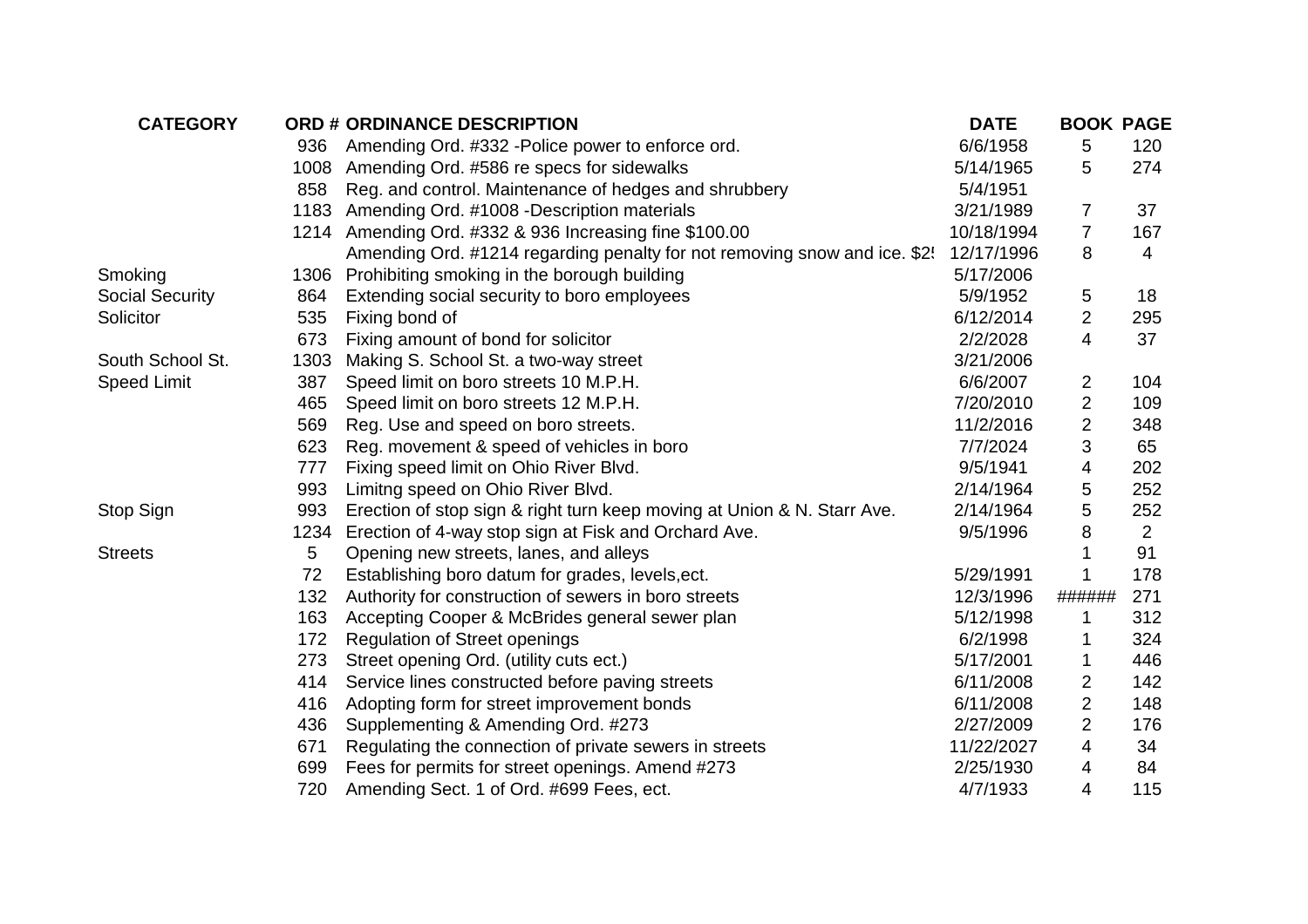| <b>CATEGORY</b>         |      | <b>ORD # ORDINANCE DESCRIPTION</b>                                            | <b>DATE</b> | <b>BOOK PAGE</b> |     |  |
|-------------------------|------|-------------------------------------------------------------------------------|-------------|------------------|-----|--|
|                         | 828  | Granting auth. To highway Dept. to issue st. opening permits in their streets | 1/9/1948    | 4                | 263 |  |
|                         | 837  | Amending Ord. #699 (Permits for St. openings)                                 | 2/4/1949    | 4                | 275 |  |
|                         | 842  | Towing abanded cars off streets                                               | 7/8/1949    | 4                | 280 |  |
|                         | 858  | Regulating & Controlling Hedges & Shrubs along sts.                           | 5/4/1951    | 5                | 10  |  |
|                         | 953  | Street opening ordinance and establish fees                                   | 10/2/1959   | 5                | 147 |  |
|                         | 987  | Amending to Ord #953 regulating street openings                               | 10/11/1963  | 5                | 237 |  |
|                         | 997  | see trucks- regulating heavy equipment on streets                             | 9/11/1964   | 5                | 256 |  |
|                         | 1017 | Prohibiting sweeping of debris into gutters or sewers                         | 8/12/1966   | 6                |     |  |
|                         | 1070 | Regulating movement, operations for vehicles, due to street sweeping and I    | 4/14/1973   | 6                | 89  |  |
|                         | 1081 | Amending ord. 1070 street sweeping and leaf picking                           | 5/10/1974   | 6                | 103 |  |
|                         | 1115 | Amending Ord. 953 regulating street openings                                  | 12/23/1978  | 6                | 164 |  |
|                         | 1125 | Changing portion of peach alley to peach st.                                  | 8/15/1979   | 6                | 175 |  |
|                         |      | 1144 Amending Ord. 1070 - increasing penalties                                | 4/26/1982   | 6                | 227 |  |
|                         | 1231 | Amending Ord. #1070 regulating parking of vehicles on certain streets, erec-  | 8/20/1996   |                  | 271 |  |
|                         | 1187 | Amending sect. 3 of Ord. no. 1115                                             | 11/16/1989  |                  |     |  |
|                         | 1239 | Authorizing erection of "No Left Turn" sign at Union and Shade Ave            | 6/17/1997   | 8                | 14  |  |
| <b>Street committee</b> | 15   | <b>Certain Powers to Street Committee</b>                                     | 9/10/1980   |                  | 97  |  |
| Street commissioner     | 113  | Establishing office of and fixing duties and salary                           | 3/7/1995    |                  | 246 |  |
|                         | 270  | repealing parts of Ord. #113 -Duties of commissioner                          | 4/11/2001   |                  | 442 |  |
|                         | 273  | street openings- St. commissioners responsibility                             | 5/17/2001   |                  | 446 |  |
|                         | 332  | Sidewalks (Clearing of same) St. Comm. Duty AMENDED                           | 7/2/2003    |                  | 528 |  |
|                         | 436  | Amending & Supplemental to Ord. # 273- St. Openings                           | 2/27/2009   | $\overline{2}$   | 176 |  |
| <b>Street Openings</b>  | 1115 | Amending Ord. 953 regulating street openings                                  | 12/23/1978  | 6                | 64  |  |
|                         | 1187 | Amending Sec. II of Ord No. 1115                                              | 1/16/1990   |                  | 63  |  |
| <b>Street Sweeper</b>   | 1291 | General obligation note for \$75,000 to buy street sweeper                    | 3/15/2005   |                  |     |  |
| Swimming Pool           | 1090 | Regulating use of family swimming pools                                       | 6/13/1975   | 6                | 120 |  |
|                         | 1258 | Regulation & maintenance of Pools in the Borough, requiring a permit          | 12/7/1999   | 8                | 87  |  |
| Taxes                   | 14   | Providing discount                                                            | 6/1/1980    |                  | 97  |  |
|                         | 156  | Tax on poles                                                                  | 2/28/1998   |                  | 305 |  |
|                         | 1088 | Per capita tax \$5.00 per year per resident                                   | 5/15/1975   | 6                | 115 |  |
|                         | 1108 | Installment payments on real estate taxes                                     | 8/17/1977   | 6                | 152 |  |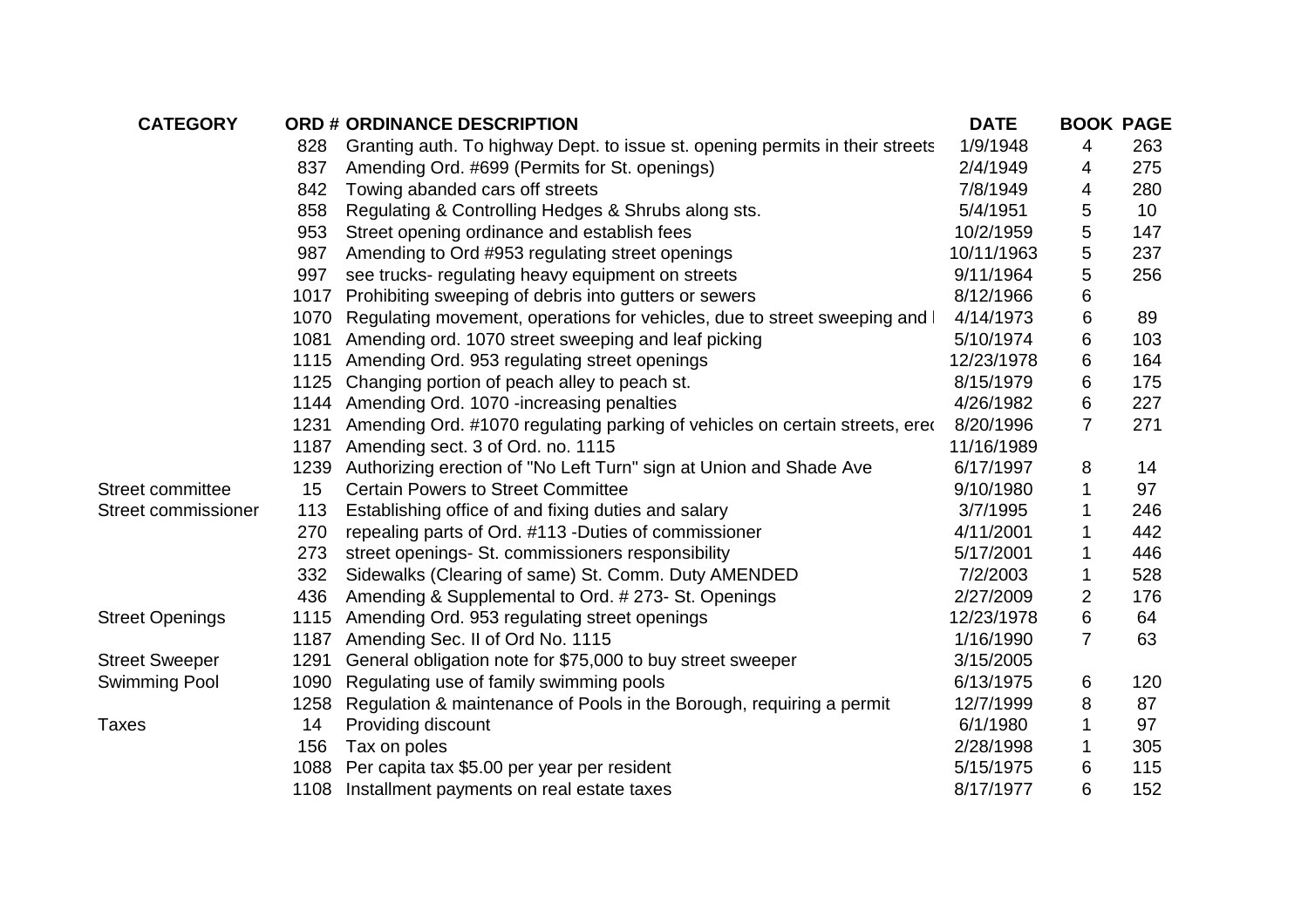| <b>CATEGORY</b> |      | <b>ORD # ORDINANCE DESCRIPTION</b>                                                 | <b>DATE</b> | <b>BOOK PAGE</b> |     |  |
|-----------------|------|------------------------------------------------------------------------------------|-------------|------------------|-----|--|
|                 |      | 1118 10% Penalty charge on all delinquent real estate taxes                        | 1/17/1979   | 6                | 168 |  |
|                 |      | 1120 Fixing tax rate for fiscal year 1979 on property to 28 mills                  | 1/3/1979    | 6                | 170 |  |
|                 | 1150 | Imposing a Mercantile tax beginning 1/1/83                                         | 8/25/1982   | 6                | 234 |  |
|                 |      | 1156 Fixing 1984 tax rate to 30 mills                                              | 12/23/1983  | 6                | 247 |  |
|                 |      | 1158 Fixing 1985 tax rate to 30 mills                                              | 12/28/1984  | 6                | 252 |  |
|                 |      | 1166 Fixing 1986 tax rate to 30 mills                                              | 12/30/1985  | 7                | 8   |  |
|                 |      | 1169 Levying on occupation tax                                                     | 4/15/1986   | 7                | 12  |  |
|                 |      | 1172 Fixing 1987 tax rate to 30 mills                                              | 12/30/1986  | 7                | 23  |  |
|                 |      | 1174 Fixing 1988 tax rate to 30 mills                                              | 12/29/1987  | 7                | 25  |  |
|                 |      | 1178 Fixing 1989 tax rate to 30 mills                                              | 12/29/1988  | 7                | 30  |  |
|                 |      | 1185 Fixing 1990 tax rate to 30 mills                                              | 12/27/1989  | 7                | 57  |  |
|                 |      | 1192 Fixing 1991 tax rate to 30 mills                                              | 12/27/1990  | $\overline{7}$   |     |  |
|                 |      | 1198 Fixing tax rate to 33 mills                                                   | 12/17/1991  |                  | 123 |  |
|                 |      | 1199 Fixing tax rate to 33 mills                                                   | 1/10/1992   |                  | 125 |  |
|                 |      | 1202 Fixing tax rate to 35 mills                                                   | 12/29/1992  |                  | 133 |  |
|                 |      | 1209 Fixing tax rate for 1994 at 35 mills                                          | 12/30/1993  |                  | 153 |  |
|                 |      | 1213 Creating budgetary reserve account as a result of Act 77 of 1993              | 10/18/1994  |                  | 162 |  |
|                 |      | 1218 Fixing tax rate for 1995 at 33 mills                                          | 12/29/1994  |                  | 188 |  |
|                 |      | 1219 Program of property tax relief pursuant to Alleg. Regional asset Dist. Law (/ | 12/29/1994  |                  | 190 |  |
|                 |      | 1227 Fixing Fiscal Tax Rate for 1996                                               | 12/28/1995  |                  | 231 |  |
|                 |      | 1228 Schedule of Atty. Fees collecting delinquent accts. For claims under tax lier | 5/21/1996   |                  | 233 |  |
|                 |      | 1237 Fixing fiscal Tax Rate for 1997                                               | 12/30/1996  |                  | 8   |  |
|                 | 1241 | Fixing fiscal Tax Rate for 1998                                                    | 12/16/1997  |                  | 19  |  |
|                 |      | 1245 Fixing fiscal Tax Rate for 1999                                               | 12/30/1998  |                  | 8   |  |
|                 |      | 1247 Fixing fiscal Tax Rate for fiscal year 1999                                   | 3/16/1999   |                  |     |  |
|                 | 1261 | Fixing the tax rate for fiscal year 2000                                           | 12/30/1999  |                  |     |  |
|                 | 1266 | Fixing the tax rate for fiscal year 2001                                           |             |                  |     |  |
|                 | 1270 | Fixing the tax rate for fiscal year 2002                                           |             |                  |     |  |
|                 | 1279 | Fixing the tax rate for fiscal year 2003                                           | 12/30/2002  |                  |     |  |
|                 | 1280 | Amending definitions of "domicile" earned income & "net profits" in boros early    | 3/18/2003   |                  |     |  |
|                 |      | 1283 Fixing tax rate for 2004                                                      | 12/30/2003  |                  |     |  |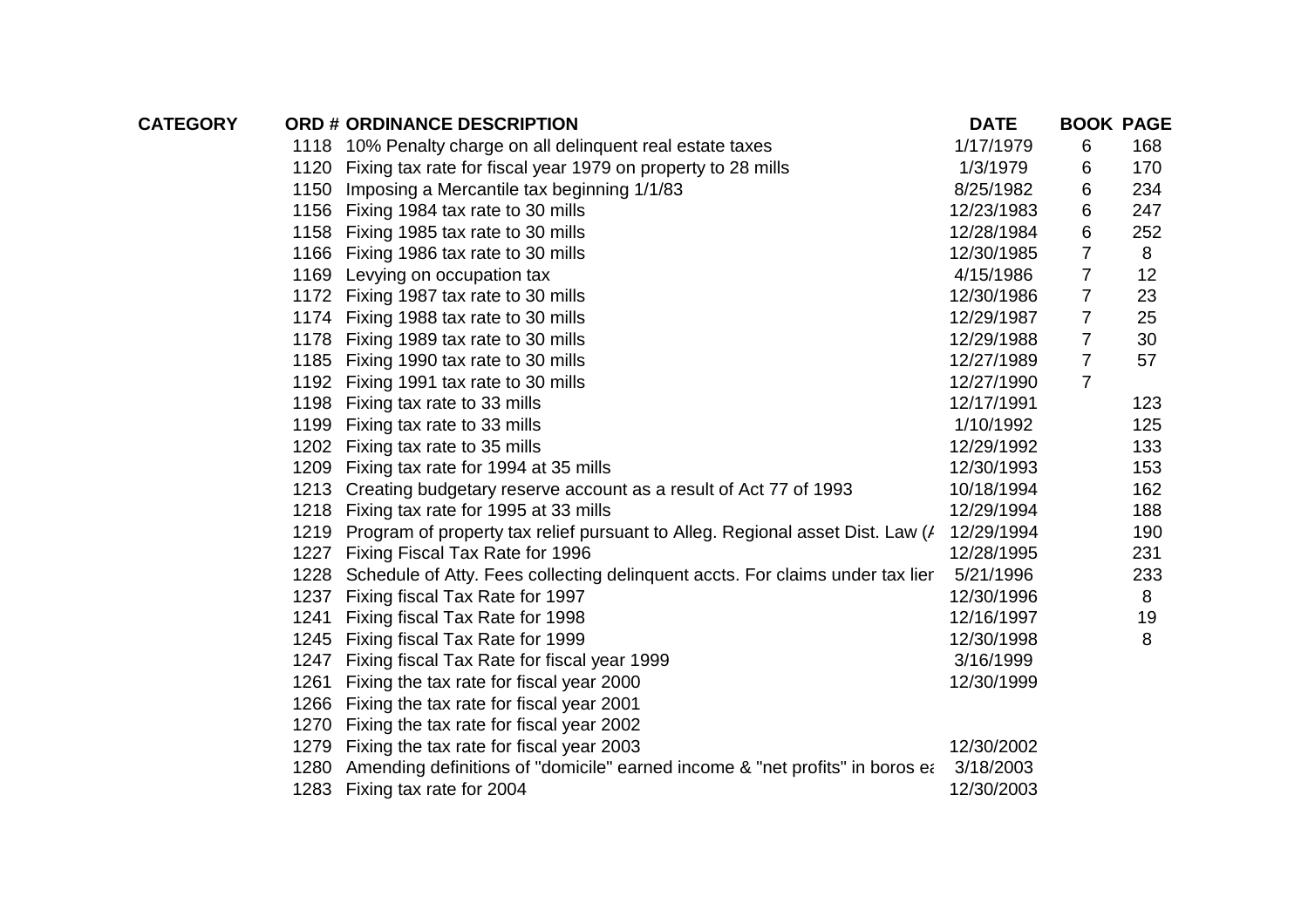| <b>CATEGORY</b>      |      | <b>ORD # ORDINANCE DESCRIPTION</b>                                                                         | <b>DATE</b> | <b>BOOK PAGE</b> |     |
|----------------------|------|------------------------------------------------------------------------------------------------------------|-------------|------------------|-----|
|                      |      | 1286 Adopting a schedule of attorney fees in connection with collection of taxes                           | 6/15/2004   |                  |     |
|                      | 1288 | Fixing tax rate for 2005                                                                                   | 12/29/2004  |                  |     |
|                      |      | 1292 Providing for a program of property tax relief pursuant of Alleg. Regional as                         | 4/19/2005   |                  |     |
|                      | 1290 | Emergency and municipal services tax                                                                       | 12/20/2005  |                  |     |
|                      | 1298 | Fixing the tax rate for 2006                                                                               | 1/17/2006   |                  |     |
|                      | 1313 | Fixing the tax rate for 2007                                                                               | 12/28/2006  |                  |     |
|                      |      | 1312 Authorizing dept of revenue to collect taxes and penalties                                            | 12/28/2006  |                  |     |
| <b>Tax Collector</b> | 1296 | Establishing rate of compensation for elected tax collector                                                | 11/15/2005  |                  |     |
|                      | 1311 | Amending No. 1296 establishing the rate of compensation for the elected tax collector of the boro of Avalo |             |                  |     |
|                      | 1    | Organization of the Borough                                                                                | 4/10/1975   |                  | 81  |
|                      | 527  | Tax Collectors Commission. (passed Vetoed by burgess then returned to co                                   | 3/27/1905   | 2                | 287 |
|                      | 530  | Ordinance fixing commission of tax collector                                                               | 10/9/2013   | $\overline{2}$   | 290 |
|                      |      | 1002 Ord. Regulating annual salary & fees of tax collector, duties, office space, e                        | 2/12/1965   | 5                | 268 |
|                      |      | 1043 Ord. Regulating salary of tax collector                                                               | 2/14/1969   | 6                | 45  |
|                      |      | 1074 Ord. Regulating salary of tax collector                                                               | 2/9/1973    | 6                | 95  |
|                      | 1082 | Ord. amending Ord. #1074 amends section VI of tax collectors bond                                          | 6/14/1974   | 6                | 104 |
|                      | 1106 | Regulating annual salary, fees, duties, office space, ect.                                                 | 2/11/1977   | 6                | 148 |
|                      |      | 1134 Regulating salary of tax collector                                                                    | 2/11/1981   |                  |     |
|                      | 1160 | Regualting salary of tax collector                                                                         | 2/7/1985    | 6                | 254 |
|                      |      | 1182 Regualting salary of tax collector                                                                    | 2/9/1989    | $\overline{7}$   | 34  |
|                      |      | 1204 Regulating salary of tax collector                                                                    | 2/16/1993   | 7                | 134 |
|                      | 1238 | Establishing the compensation for the office of tax collector for term of 1/1/9                            | 3/18/1997   | 8                | 11  |
| Telephones           | 221  | Franchise to federal telephone company                                                                     | 1/5/1900    |                  | 377 |
|                      | 222  | Franchise to central district printing & telegraph                                                         | 1/5/1900    |                  | 380 |
|                      | 250  | Franchise to P. & A. Telephone Company                                                                     | 9/22/1900   | 1                | 417 |
|                      | 412  | Repealing Ord. #221 - Fire Telephone Code                                                                  | 6/12/2008   | $\overline{2}$   | 146 |
|                      | 507  | Franchise to Central District Telephone Co.                                                                | 4/17/2013   | $\overline{2}$   | 260 |
| <b>Tenants</b>       | 1262 | Tenant Registration Ord. requiring landlords, ect. To provide certain informa                              | 2/15/2000   | 8                | 119 |
|                      | 1273 | New tenant registration ord.                                                                               | 4/16/2002   | 8                | 168 |
| Towing               | 1109 | Removal of illegally parked, stored, ect. Cars                                                             | 8/17/1977   | 6                | 153 |
| Traffic              | 713  | Traffic Regulations of every kind. Des. Thru Hghws.                                                        | 8/7/1931    | 4                | 108 |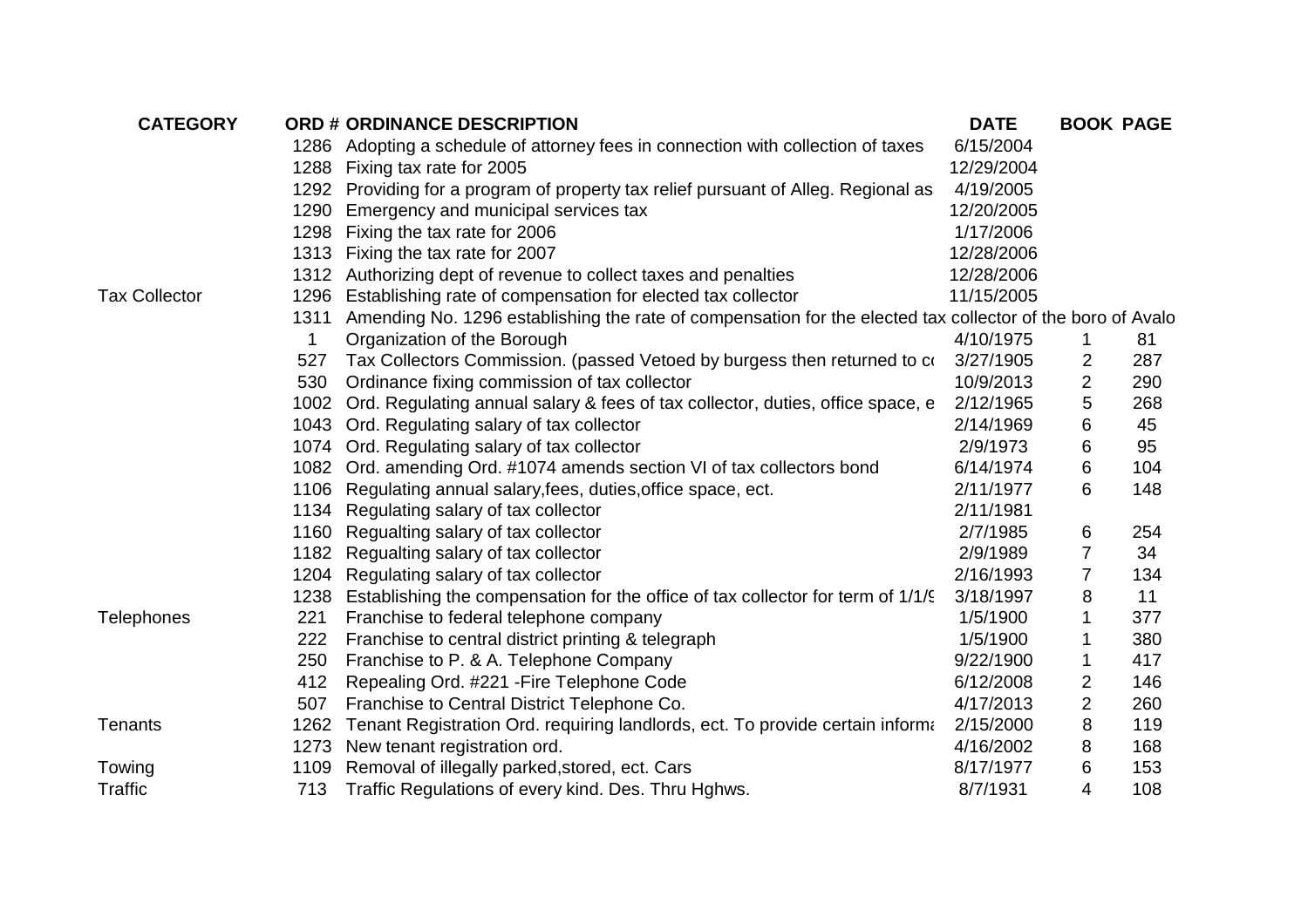| <b>CATEGORY</b>  |      | <b>ORD # ORDINANCE DESCRIPTION</b>                                                 | <b>DATE</b> |                | <b>BOOK PAGE</b> |
|------------------|------|------------------------------------------------------------------------------------|-------------|----------------|------------------|
|                  | 716  | Restricted & prohibited parking on streets as listed                               | 1/6/1933    | 4              | 111              |
|                  | 877  | Regulating street traffic (one way for certain sts.)                               | 11/6/1953   | 5              | 30               |
|                  | 899  | Regulating traffic by use of signs                                                 | 10/5/1955   | 5              | 62               |
|                  | 956  | Regulating traffic & parking on certain streets                                    | 12/11/1959  | 5              | 168              |
|                  | 965  | Regulating pkg. in alleys 20' in width (over & under 20')                          | 12/8/1961   | 5              | 194              |
|                  | 974  | Regulating parking in boro (Jackman)                                               | 10/12/1962  | 5              | 211              |
|                  | 985  | Regulating Parking in boro (various streets)                                       | 7/12/1963   | 5              | 234              |
| <b>Treasurer</b> |      | 1267 Authorizing the office of Boro. Mgr., Boro Secretary & treasurer to be held b | 2/20/2001   |                |                  |
|                  | 1    | <b>Borough Organization</b>                                                        | 4/10/1975   | 1              | 81               |
|                  | 14   | Providing for better collection of taxes                                           | 6/1/1980    | 1              | 97               |
|                  | 161  | making office a salaried one                                                       | 3/5/1998    | 1              | 310              |
|                  | 725  | Fixing amount of bond                                                              | 5/4/1934    | 4              | 122              |
| <b>Trees</b>     | 2    | Malicious Mischief - Penalty for destroying same                                   | 4/10/1975   | 1              | 88               |
|                  | 70   | Good Order & Government of the boro                                                | 5/13/1991   | 1              | 175              |
|                  | 419  | Removal of North Carolina popular trees. Illegal to plant.                         | 8/6/2008    | $\overline{2}$ | 155              |
|                  | 1067 | Encroachment of trees, hedges, etc. public nuisance                                | 1/14/1972   | 6              | 84               |
| <b>Trucks</b>    | 997  | Regulating operating of trucks & heavy equipment                                   | 9/11/1964   | 5              | 256              |
| Undertakers      | 77   | Reporting of deaths ect.                                                           | 5/6/1995    | 1              | 238              |
| Vacating         | 60   | Vacating unused portions of ohio street (Calif. To Flor.)                          | 11/14/1990  | 1              | 164              |
|                  | 134  | Vacating certain portions of Birmingham Ave.                                       | 2/4/1997    |                | 274              |
|                  | 271  | Vacating a portion of N. School street E. sideline                                 | 5/2/2001    |                | 444              |
|                  | 355  | Vacating a portion of Elizabeth St.                                                | 12/15/2004  | 1              | 572              |
|                  | 358  | Vacating Third St. (Jackman to O. Riv. Blvd.)                                      | 12/15/2004  | 1              | 575              |
|                  | 359  | Vacating Florence Ave. (Elizabeth St. Eastwardly)                                  | 12/15/2004  | 1              | 576              |
|                  | 360  | Vacating Taylor Ave. (Elizabeth St. Eastwardly)                                    | 12/15/2004  | 1              | 577              |
|                  | 518  | Vacating a portion of Elizabeth St. West Side.                                     | 6/5/2013    | $\overline{2}$ | 276              |
|                  | 635  | Vacating Unnamed Alley 5' in width (Between Taylor and Duff)                       | 12/4/2025   | 3              | 82               |
|                  | 679  | Vacating a portion of Union Ave. (N. Brighton to Home)                             | 9/7/2028    | 4              | 44               |
|                  | 680  | Vacating a portion of Irwin Ave. (Chester to Union)                                | 9/7/2028    | 4              | 45               |
|                  | 704  | Vacating property to improve Ohio Riv. Blvd.                                       | 6/10/1930   | 4              | 92               |
|                  | 727  | Vacating property fronting on Ritchie Ave.                                         | 2/8/1935    | 4              | 125              |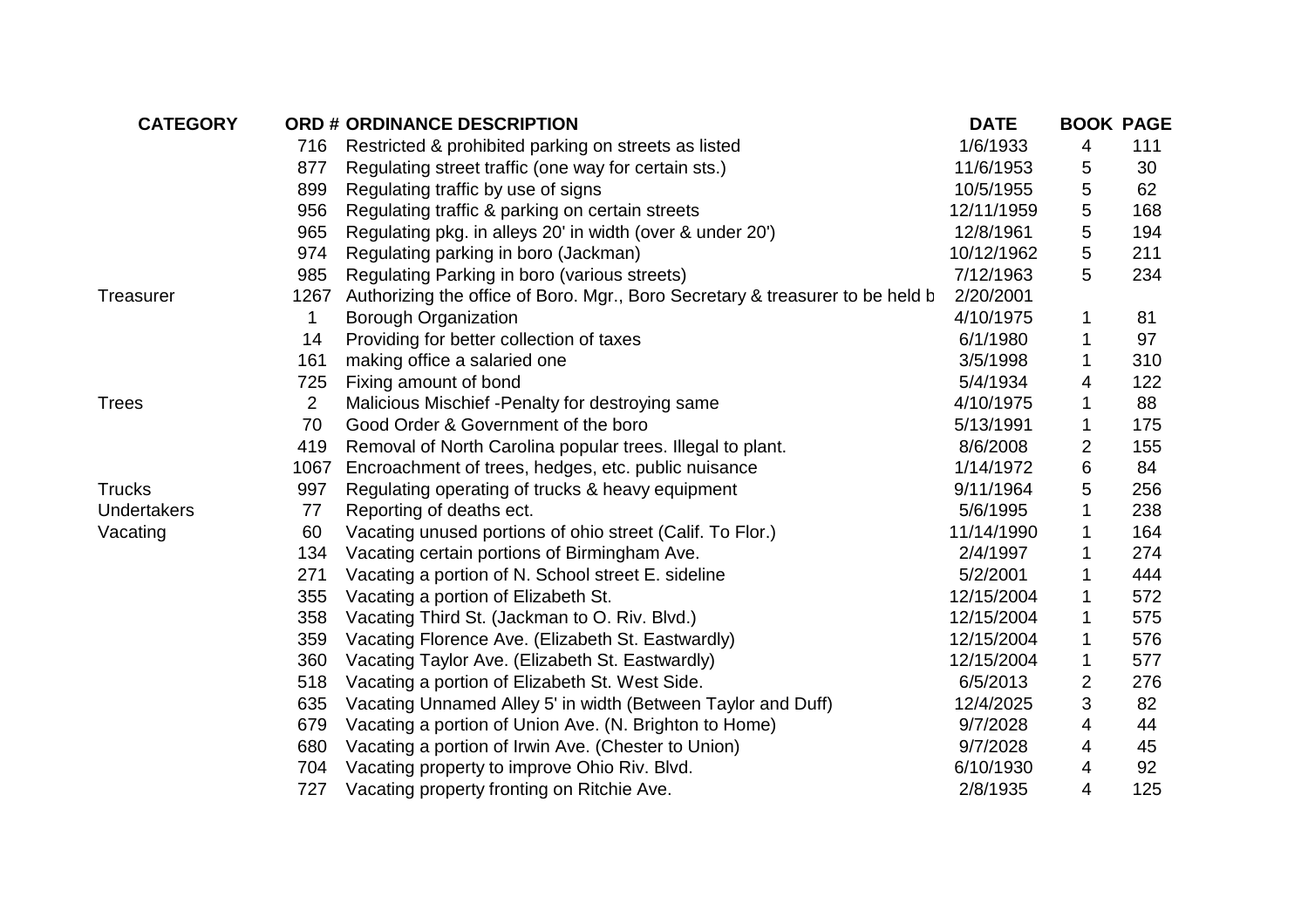| <b>CATEGORY</b> |      | <b>ORD # ORDINANCE DESCRIPTION</b>                                         | <b>DATE</b> |   | <b>BOOK PAGE</b> |
|-----------------|------|----------------------------------------------------------------------------|-------------|---|------------------|
|                 | 737  | Vacating a portion of Oakwood & Groveton St.                               | 11/6/1936   | 4 | 143              |
|                 | 752  | Vacating a portion of Irwin Ave. (Chester to Union)                        | 2/3/1939    | 4 | 166              |
|                 | 760  | Vacating "E" Alley (Valleyview East to Boro Line)                          | 10/6/1939   | 4 | 175              |
|                 | 761  | Vacating "G" Alley (E Alley to boro line N. Avalon)                        | 10/6/1939   | 4 | 176              |
|                 | 776  | Vacating a portion of Sedalia Ave.                                         | 7/12/1941   | 4 | 208              |
|                 | 778  | Vacating a portion of Division St. (South of Ohio Riv. Blvd.)              | 3/6/1942    | 4 | 210              |
|                 | 790  | Vacating a portion of California Ave. (outside of ord #105)                | 10/5/1945   | 4 | 223              |
|                 | 792  | Vacating portion of S. Home Ave. (R. R. to 160' No. of Blvd.)              | 11/2/1945   | 4 | 225              |
|                 | 815  | Vacating a portion of Orchard St. (outside ord. #284)                      | 6/6/1947    | 4 | 250              |
|                 | 823  | Vacating a portion of Gardner Ave. (Sylvan to Sedalia)                     | 8/8/1947    | 4 | 258              |
|                 | 833  | Vacating a portion of New Brighton Rd. (outside of state improvement plans | 10/8/1948   | 4 | 268              |
|                 | 875  | Vacating a portion of "E" Alley (Norwood to Valleyview)                    | 9/4/1953    | 5 | 28               |
|                 | 896  | Vacating portion of Union Ave. (in old road bed)                           | 7/8/1955    | 5 | 59               |
|                 | 928  | Vacating portion of Unused property (N. Birmingham Ave.)                   | 11/8/1957   | 5 | 100              |
|                 | 944  | Vacating a portion of Erdner Ave. (unused)                                 | 4/10/1959   | 5 | 135              |
| Vaccination     | 77   | Regulating & making it compulsory to be vacinated                          | 5/6/1995    | 1 | 238              |
| Vascar Unit     | 1161 | Authorizing Police to utilize a Vascar plus unit                           | 6/13/1985   | 6 | 258              |
| Vehicles        | 973  | Regulating repairs to, and use of without stickers, also derelict cars.    | 10/12/1962  | 5 | 211              |
|                 |      | 1109 Removal of illegally abandoned parked, etc. automobiles               | 8/17/1977   | 6 | 153              |
|                 |      | 1143 Amending Ord. #973 increasing penalties                               | 4/21/1982   | 6 | 226              |
|                 |      | 1274 Abandoned Vehicle Ordinance (new)                                     | 8/20/2002   |   |                  |
| Wage Tax        | 878  | Effective March 1954 1% of Wages ect.                                      | 1/22/1954   | 5 | 31               |
|                 | 885  | Effective March 1955 1/2% of Wages ect.                                    | 10/8/1954   | 5 | 43               |
|                 | 900  | Effective March 1956 1/2% of Wages ect.                                    | 11/4/1955   | 5 | 63               |
|                 | 911  | Effective March 1957 1% of Wages ect.                                      | 11/2/1956   | 5 | 78               |
|                 | 929  | Effective March 1958 1% of Wages ect.                                      | 11/8/1957   | 5 | 101              |
|                 | 941  | Effective March 1959 1% of Wages ect.                                      | 12/5/1958   | 5 | 127              |
|                 | 954  | Effective March 1960 1% of Wages ect.                                      | 11/13/1959  | 5 | 158              |
|                 | 958  | Effective March 1961 1% of Wages ect.                                      | 11/11/1960  | 5 | 170              |
|                 | 962  | Effective March 1962 1% of Wages ect.                                      | 11/10/1961  | 5 | 181              |
|                 | 975  | Effective March 1963 1% of Wages ect.                                      | 11/9/1962   | 5 | 212              |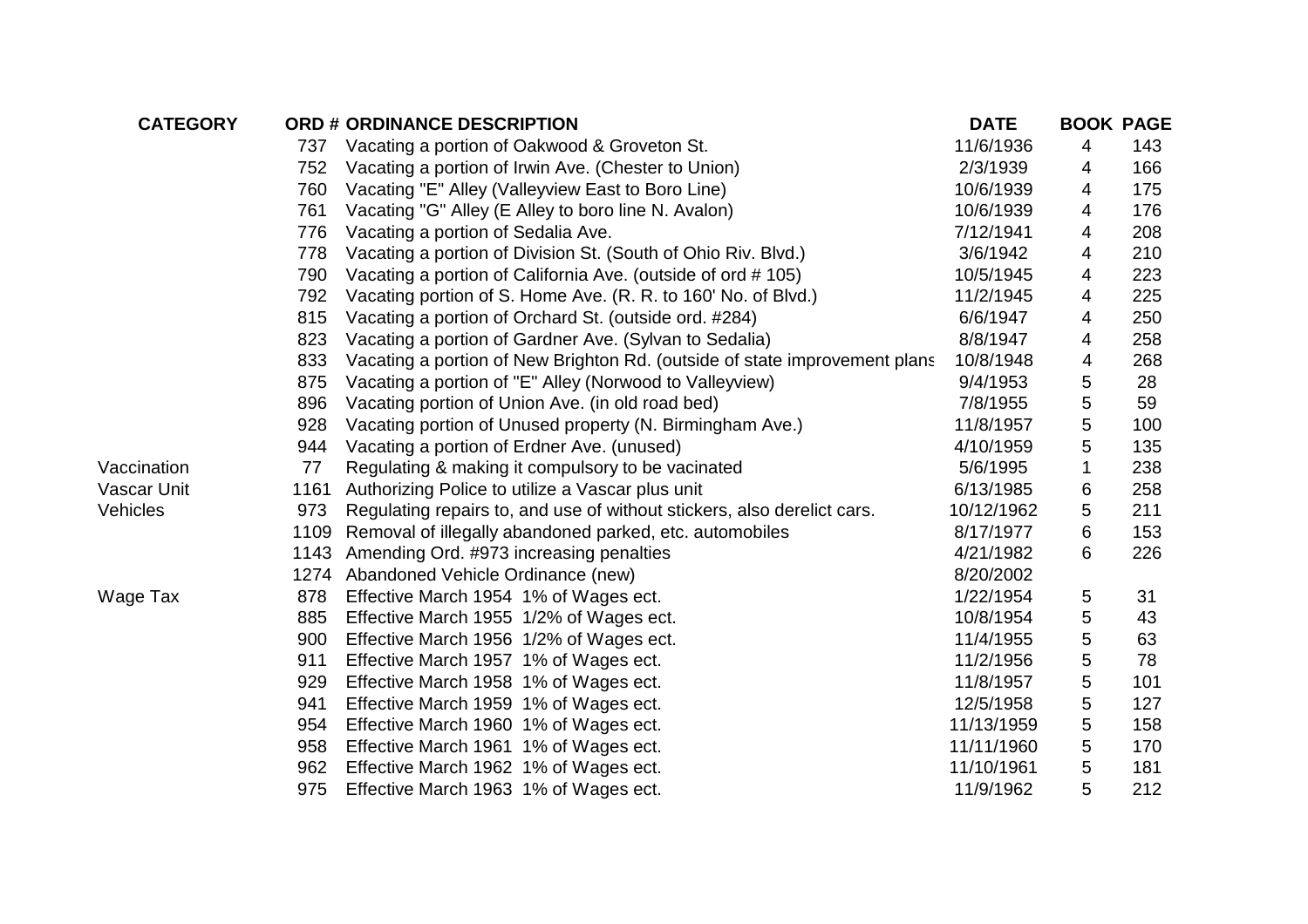| <b>CATEGORY</b>       |              | <b>ORD # ORDINANCE DESCRIPTION</b>                                        | <b>DATE</b> | <b>BOOK PAGE</b> |     |
|-----------------------|--------------|---------------------------------------------------------------------------|-------------|------------------|-----|
|                       | 990          | Effective March 1964 1% of Wages ect.                                     | 11/8/1963   | 5                | 244 |
|                       | 998          | Effective March 1965 1% of Wages ect.                                     | 11/13/1964  | 5                | 258 |
|                       | 1009         | Effective March 1966 1% of Wages ect.                                     | 11/12/1965  | 5                | 277 |
|                       | 1013         | Effective March 1966 1% of Wages ect.                                     | 3/11/1966   | 5                | 281 |
|                       | 1019         | Effective January 1967 1% of Wages ect.                                   | 10/14/1966  | 6                | 1   |
| Wage Tax Auditor      | 1023         | Appointment of independent auditor for wage tax                           | 3/17/1967   | 6                | 11  |
| War Emergency         | 782          | Ordinance for blackouts, air raids ect. Rules & Penalties                 | 12/4/1942   | 4                | 214 |
| Water Service         | 1135         | water service shut off due to unpaid sewage bill                          | 3/18/1981   | 6                | 219 |
| Water Supply          | 131          | Franchise to Riverview Water Co.                                          | 12/3/1996   |                  | 262 |
|                       | 354          | Franchise to Ohio Valley Water Co.                                        | 9/7/2004    |                  | 561 |
|                       | 703          | Grant of easement to Pgh Suburban Water Service Co.                       | 5/2/1930    | 4                | 91  |
| West Bellevue Borough | $\mathbf{1}$ | Organization of the borough                                               | 4/10/1975   |                  | 81  |
| Woodland Park Plan    | 825          | Approving plan conditionally for recording plan                           | 12/5/1947   | 4                | 260 |
| Zoning                | 632          | Create zoning commission                                                  | 10/2/2025   | 3                | 79  |
|                       | 641          | Zoning map, Bldg. Insp., Board of Adj. ect.                               | 8/6/2026    | 3                | 88  |
|                       | 687          | Amend zoning map- Belva Street (Westerly Side)                            | 4/5/2029    | 4                | 54  |
|                       | 694          | Regulating Height, size, lot percentage ect. Of buildings                 | 12/27/2029  | 4                | 75  |
|                       | 746          | Establishing a Commercial Zone Ohio River Blvd.                           | 3/5/1938    | 4                | 160 |
|                       | 754          | Repealing parts of Ord. #641- Art. 9 & 10                                 | 3/3/1939    | 4                | 169 |
|                       | 755          | Amending Articles 8-9-10 of Ord. #641                                     | 4/8/1939    | 4                | 170 |
|                       | 759          | Adding article 8A to Ord. #641 (Garages)                                  | 8/4/1939    | 4                | 174 |
|                       | 763          | Zoning Ordinance, Board of Adjustment ect.                                | 8/2/1940    | 4                | 173 |
|                       | 764          | Amendng zoning map on Union Ave.                                          | 10/4/1940   | 4                | 193 |
|                       | 781          | Amending Art. 6 Ord. #763                                                 | 12/4/1942   | 4                | 213 |
|                       | 793          | Amending zoning map east of Elizabeth Street on Blvd.                     | 12/7/1945   | 4                | 226 |
|                       | 797          | Amending zoning map Ohio Riv. Blvd. (Eliz. To Birm.)                      | 5/3/1946    | 4                | 230 |
|                       | 800          | Amend zoning map Ohio Riv. Blvd. Elizabeth to Birmingham Ave. (Nullified  | 9/11/1946   | 4                | 234 |
|                       | 810          | Amending Ord. #763 Referred to corporations comm.                         |             | 4                | 245 |
|                       | 827          | Amending Zoning Ord. 763 (Trailers)                                       | 12/30/1947  | 4                | 262 |
|                       | 836          | Amending Ord. 763- changing property to commercial U-2 District in 2nd. W | 2/4/1949    | 4                | 274 |
|                       | 840          | Amending Ord. 763- Elizabeth & Jackman to residential                     | 5/6/1949    | 4                | 278 |
|                       |              |                                                                           |             |                  |     |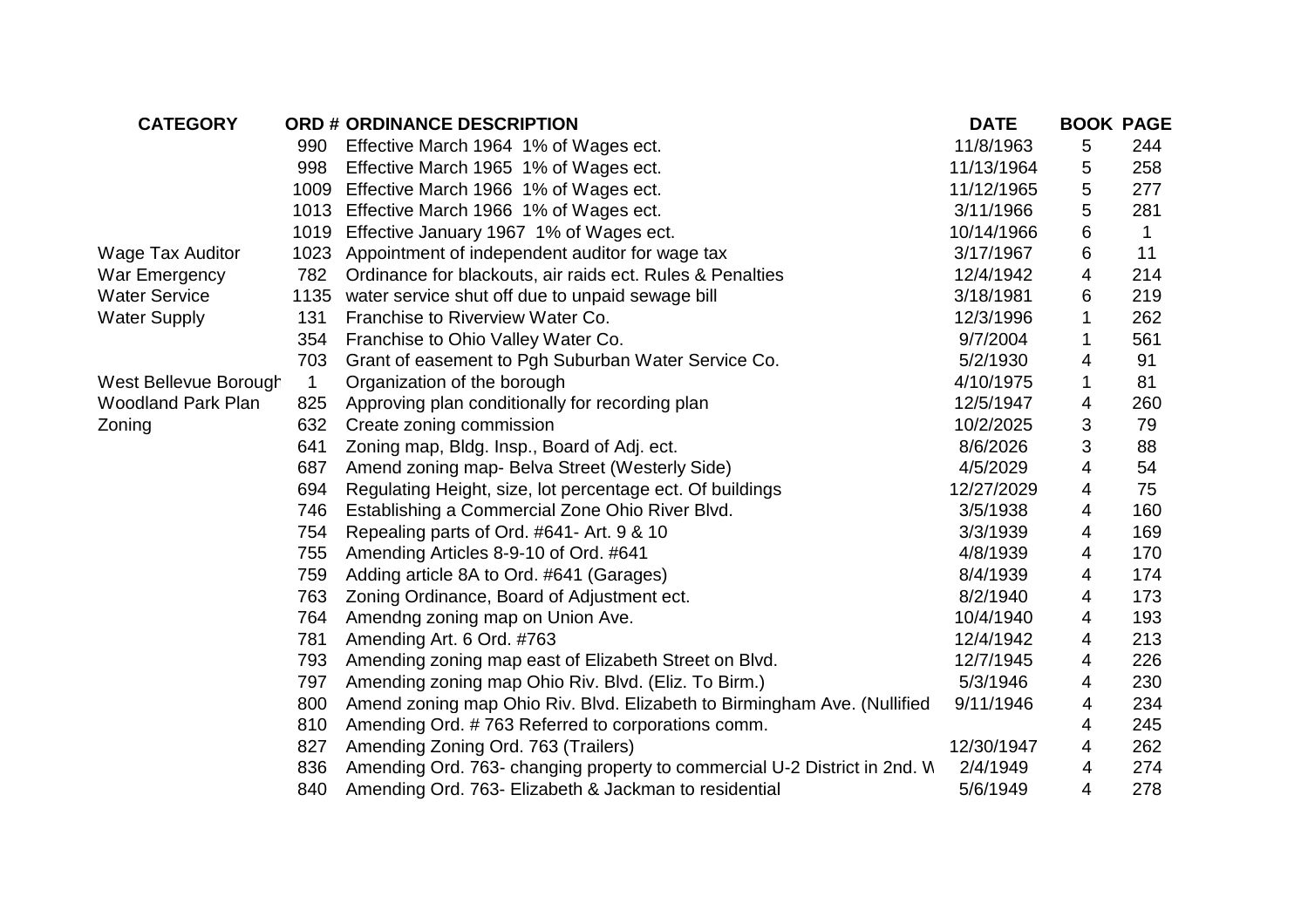| <b>CATEGORY</b> | <b>ORD # ORDINANCE DESCRIPTION</b> |                                                                                   |           | <b>BOOK PAGE</b> |     |
|-----------------|------------------------------------|-----------------------------------------------------------------------------------|-----------|------------------|-----|
|                 | 853                                | Amending Ord. - Lot area for multiple dwellings                                   | 7/28/1950 | 5                | 5   |
|                 |                                    | 903 Amending Ord. 641 - Res. To Comm. Getz property                               |           |                  | 70  |
|                 |                                    | 1076 Amending Ord. 763 - Changing use district classification of certain property | 7/25/1973 | 6                | 97  |
|                 |                                    | 1123 New Zoning Ordinance                                                         | 6/20/1979 | 6                | 173 |
|                 |                                    | 1268 New Zoning Ordinance                                                         | 8/21/2001 |                  | 142 |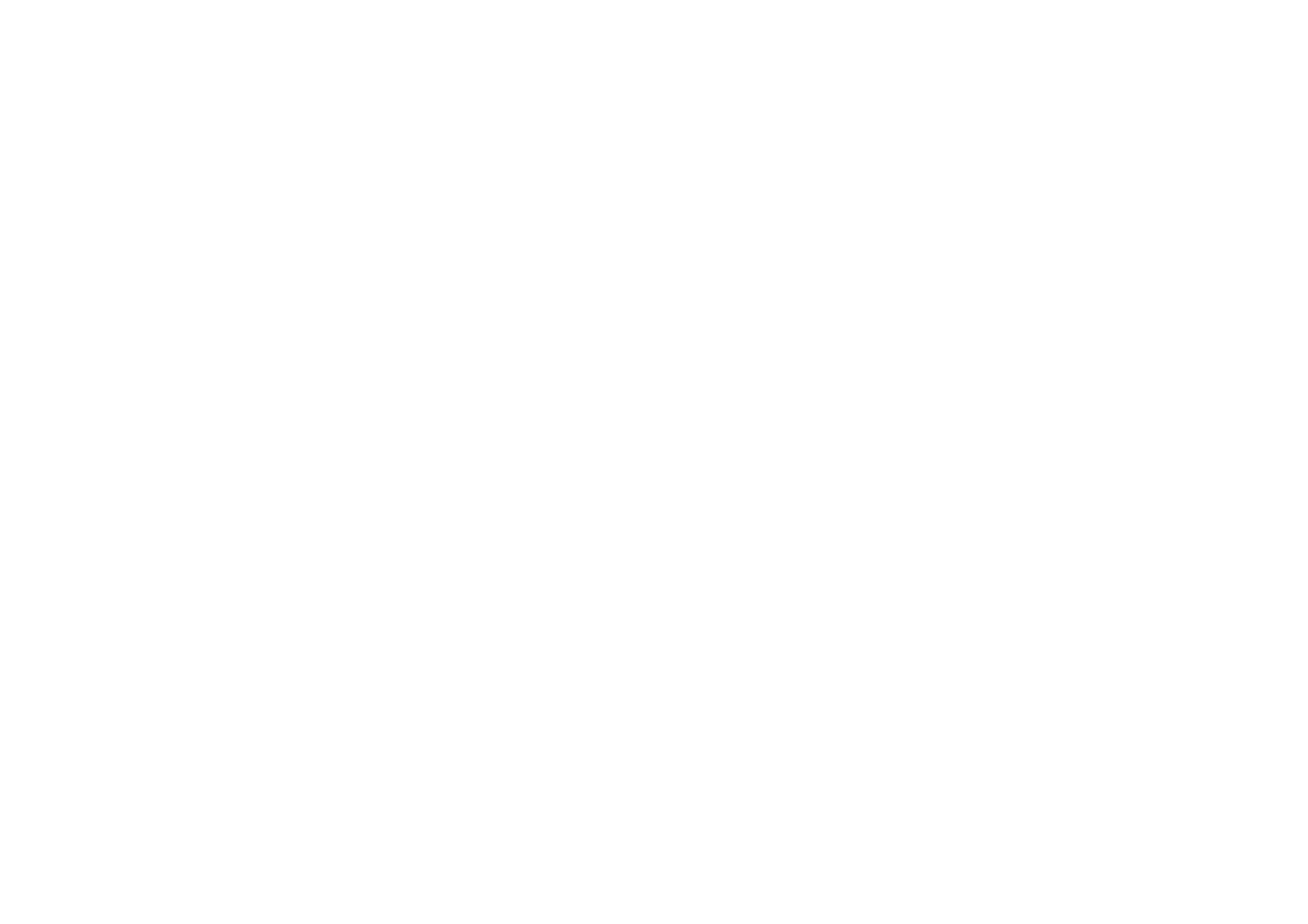127-129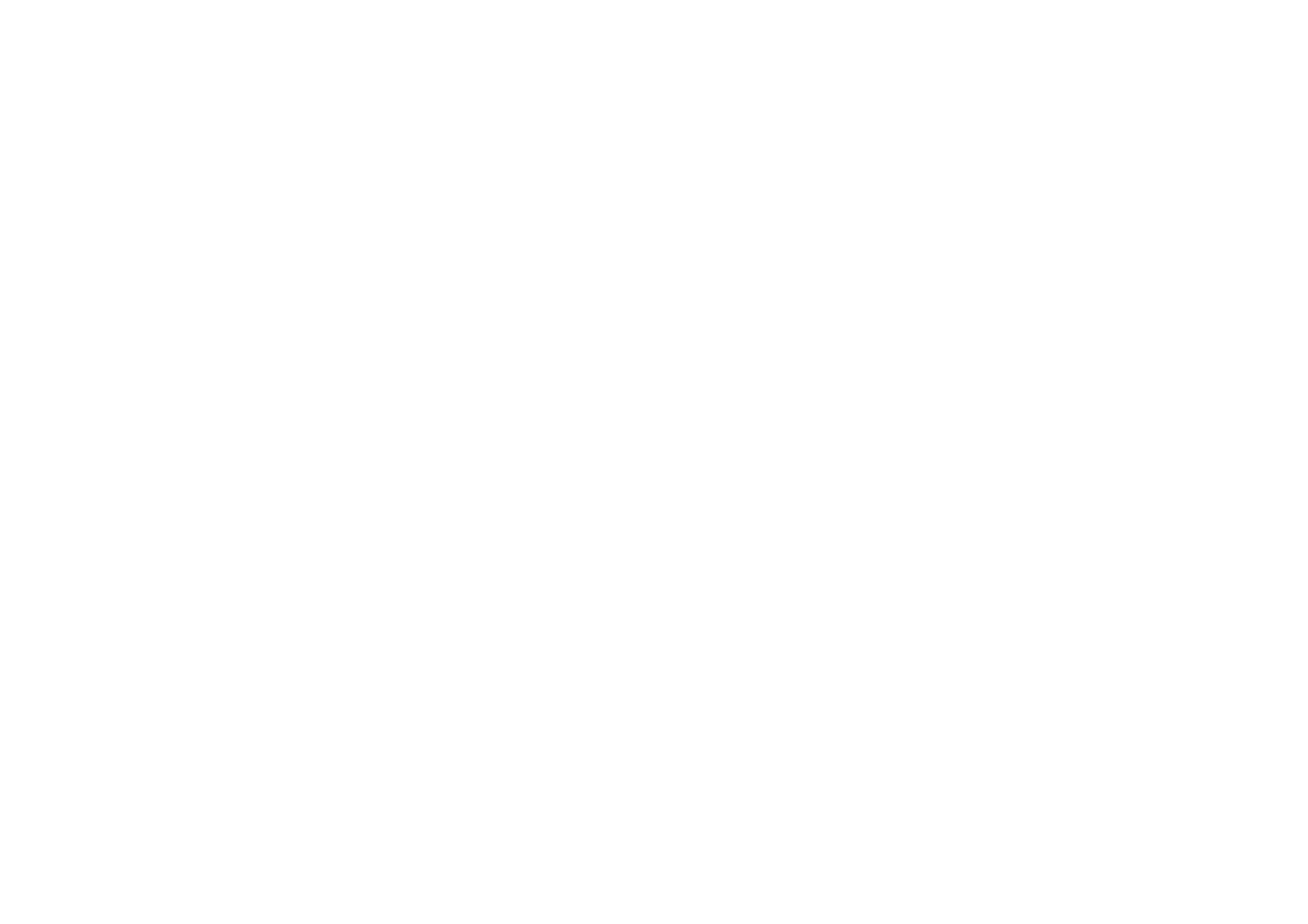$\mathbf{5}$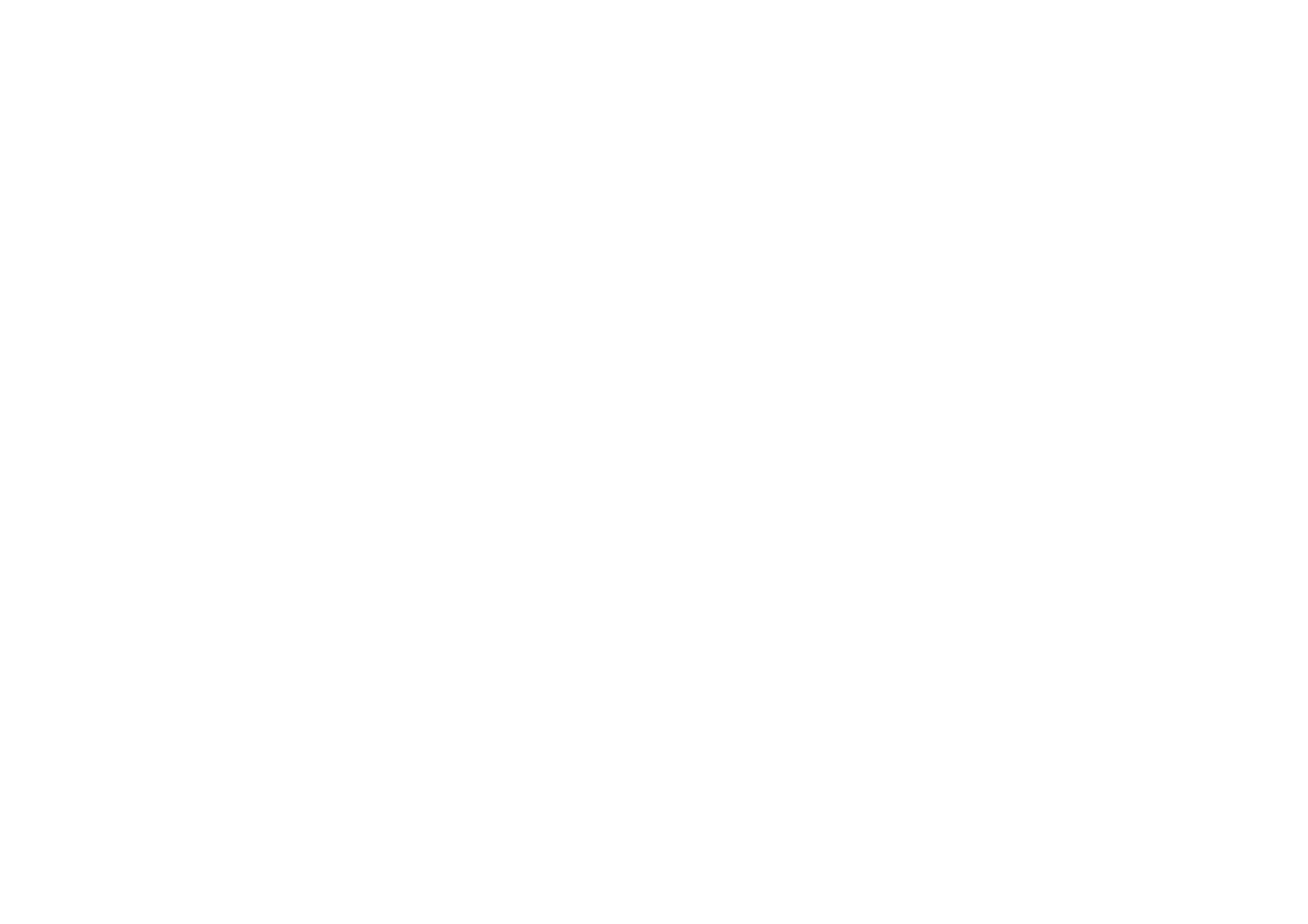$\overline{a}$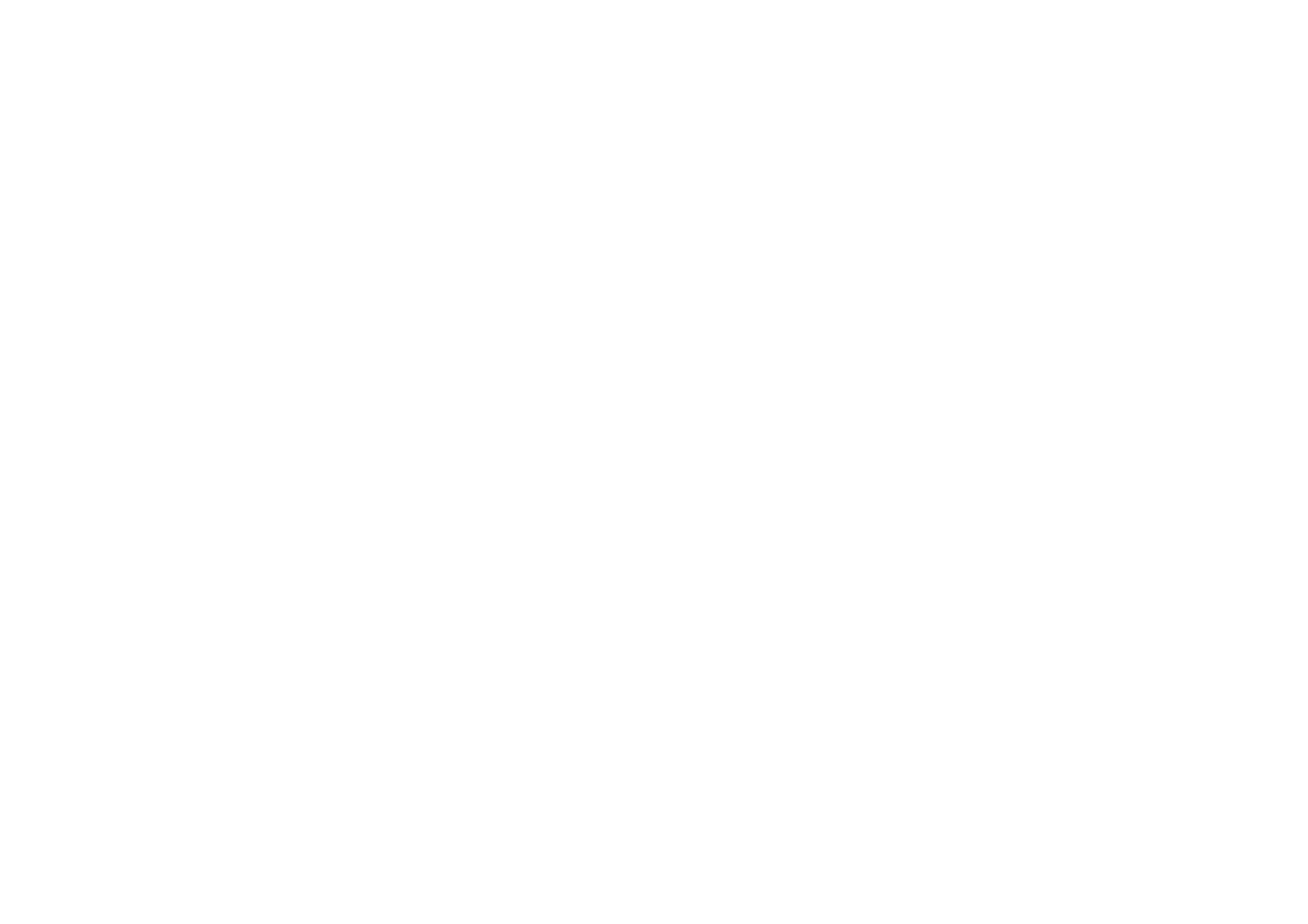## ORDINANCES

| <b>CATEGORY</b>     | ORD# | ORDINANCE DESCRIPTION                    | <b>DATE</b> | <b>BOOK</b> | <b>PAGE</b>    |     |
|---------------------|------|------------------------------------------|-------------|-------------|----------------|-----|
| Alley               |      | 184 Sewer- California, to Orchard, to Di | 9/1/1998    |             | 1              | 339 |
|                     |      | 617 Establish Grade- Orchard to Califor  | 2/7/2024    |             | 1              | 55  |
|                     |      | 660 Grading & Paving                     |             |             |                |     |
| Alley-West of I     |      | 639 Establish Grade                      | 9/3/2026    |             | 3              | 86  |
| Alley-East of B     |      | 635 Vacating Same- 5ft. In width         | 12/4/2025   |             | 3              | 82  |
| Alley- Below Flo    |      | 593 Establish Grade                      | 9/5/2018    |             | $\overline{c}$ | 399 |
| Alley- Below Ta     |      | 380 Establish Grade                      | 10/11/2006  |             | 1              | 87  |
| "B" Alley           |      | 185 Sewer-California to Ohio Riv. Blvd.  | 8/25/1998   |             | 1              | 340 |
|                     |      | 653 Establish Grade- California Ave. to  | 4/8/2027    |             | 4              | 11  |
|                     |      | 661 Grading & Paving                     |             |             |                |     |
| <b>Belva Street</b> |      | 45 Adopting                              | 7/2/1989    |             | 1              | 143 |
|                     |      | 46 Open for travel                       | 8/6/1989    |             | 1              | 144 |
|                     |      | 50 Establish Grade                       | 2/27/1990   |             | 1              | 148 |
|                     |      | 107 Re-Establish Grade (Florence to Or   | 2/17/1994   |             | 1              | 222 |
|                     |      | 424 Re-Establish Grade (Florence to Or   | 7/30/2008   |             | $\overline{c}$ | 162 |
|                     |      | 425 Grading, Paving, Curbing (Florence   | 7/30/2008   |             | $\overline{c}$ | 163 |
|                     |      | 687 Change in Zoning (Comercial to Re    | 4/5/2029    |             | 4              | 54  |
| Birmingham Av       |      | 24 Establish Grade- California Ave. to   | 7/3/1983    |             | 1              | 108 |
|                     |      | 38 Locating, Estab, Line & Grade         | 12/4/1988   |             | 1              | 134 |
|                     |      | 63 Establish Grade- California Ave. to   | 12/5/1990   |             | 1              | 167 |
|                     |      | 72 Establish A "Datum" - Birmingham A    | 5/29/1991   |             | 1              | 178 |
|                     |      | 134 Vacating a portion & relocating      | 2/4/1997    |             | 1              | 274 |
|                     |      | 164 Sewer- Low water mark to Florence    | 5/12/1998   |             | 1              | 313 |
|                     |      | 199 Sewer- Duff Alley to Florence Ave.   | 9/1/1998    |             | 1              | 354 |
|                     |      | 422 Re-Establish Grade -California Ave   | 7/30/2008   |             | $\overline{c}$ | 159 |
|                     |      | 423 Grading, Paving, Curning, Californi  | 7/30/2008   |             | $\overline{2}$ | 161 |
|                     |      | 478 Agreement with the "Penna. Co", P    | 4/20/2011   |             | $\overline{2}$ | 228 |
|                     |      | 484 Grading, Paving, Curbing -Ohio Riv   | 7/14/2011   |             | $\overline{c}$ | 236 |
|                     |      | 485 Re-Establish Grade -Blvd. to R. R.   | 7/20/2011   |             | $\overline{c}$ | 237 |
|                     |      | 492 Supplemental to Agg. In #478 to Im   | 6/6/2012    |             | $\overline{2}$ | 244 |
| California Ave.     |      | 12 Name Changed from Beaver Rd. to       | 3/31/1979   |             | 1              | 96  |
|                     |      | 13 Establish Grade- Bellevue line to Ki  | 6/9/1979    |             | 1              | 96  |
|                     |      | 38 Locating & Provide Grade              | 12/4/1988   |             | 1              | 134 |
|                     |      | 81 Change name from West End Ave.        | 6/1/1993    |             | 1              | 189 |
|                     |      | 105 Re-locating Calif. Ave.- Ben Avon li | 2/17/1994   |             | 1              | 220 |
|                     |      | 141 Change & Establish Grade             | 8/12/1997   |             | 1              | 286 |
|                     |      | 230 Widening- Chestnut St. to Bellevue   | 4/5/1900    |             | 1              | 394 |
|                     |      | 231 Grading, Paving, Curbing- Chestnu    | 4/5/1900    |             | 1              | 395 |
|                     |      | 232 Grading, Paving, & Curbing- Chesti   | 4/5/1900    |             | 1              | 396 |
|                     |      | 238 Fixing Width of Sidewalks- School    | 5/3/1900    |             | 1              | 402 |
|                     |      | 240 Widening California Ave. to 60 feet  | 6/21/1900   |             | 1              | 404 |
|                     |      | 249 Re-Establish Grade. Ben Avon line    | 9/20/1900   |             | 1              | 415 |
|                     |      | 374 Sewer- Private So. Side of Californi | 5/10/2006   |             | 2              | 74  |
|                     |      | 406 Sewer- W. Division to 80' East of D  | 4/9/2008    |             | $\overline{c}$ | 127 |
|                     |      | 599 Sewer- 8" San. - McKinley Ave. 211   | 12/16/2020  |             | $\overline{2}$ | 407 |
|                     |      | 652 Contract with Pgh. Railways Co. Ri   | 4/8/2027    |             | 4              | 9   |
|                     |      | 666 Repaving Agreement with Alleghen     | 6/11/2027   |             | 4              | 28  |
|                     |      | 735 Prohibiting Placing Mdse. On sidew   | 6/12/1936   |             | 4              | 142 |
|                     |      | 736 Amending #735 Curb Line to Prop.     | 9/4/1936    |             | 4              | 144 |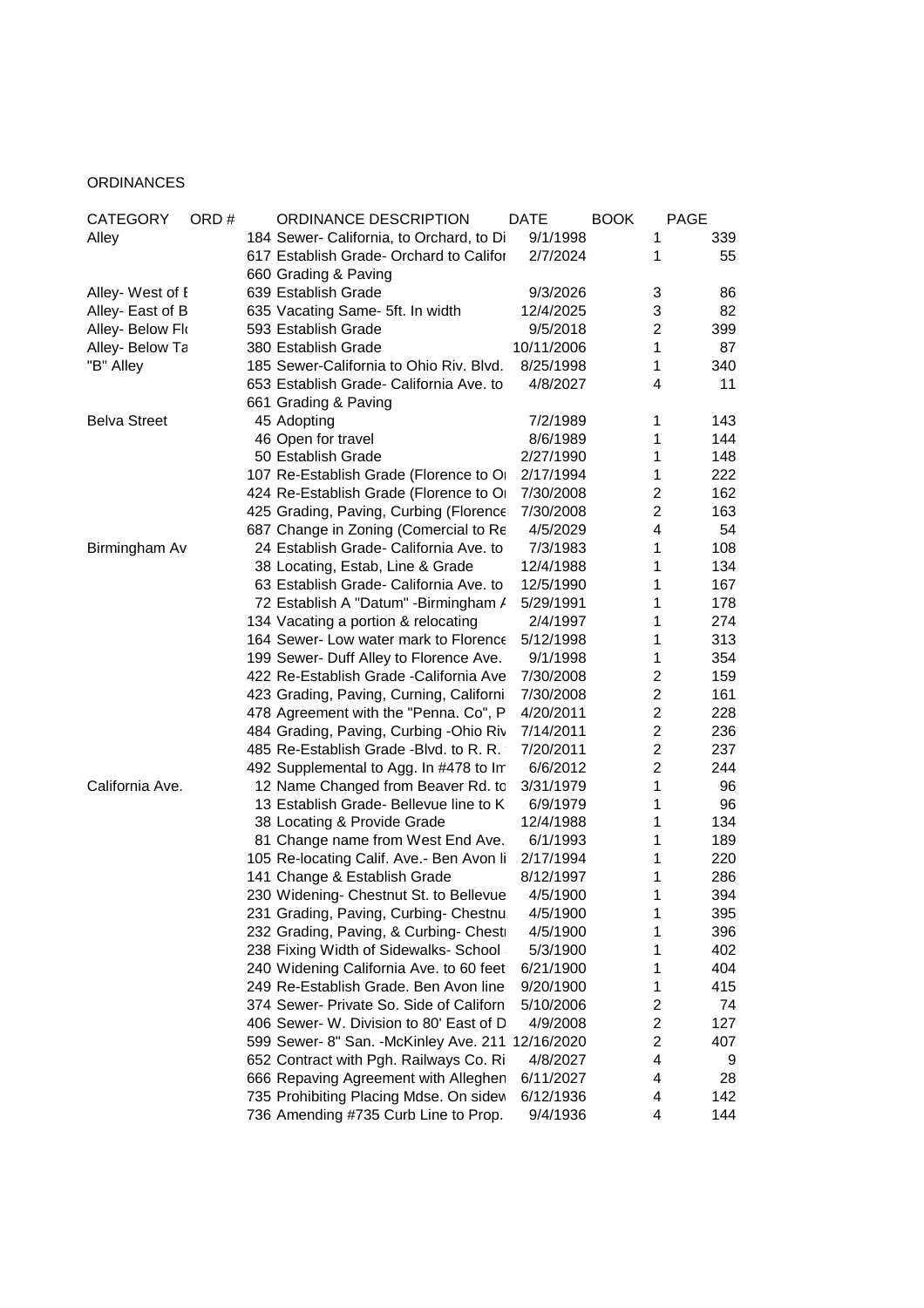|                     | 790 Vacating a portion of at Cleveland              | 10/5/1945           | 4              | 223 |
|---------------------|-----------------------------------------------------|---------------------|----------------|-----|
|                     | 796 Reg. Parking- Ohio to Chestnut St.              | 6/7/1946            | 4              | 229 |
|                     | 799 Reg. Parking. Amend #796- Sat. &                | 8/2/1946            | 4              | 233 |
| Center Ave.         | 20 Laying out & Opening                             | 8/9/1981            | 1              | 103 |
|                     | 152 Opening- Birmingham to Josephine                | 1/6/1998            | 1              | 300 |
|                     | 154 Establishing Grade- Birmingham to               | 1/20/1998           | 1              | 302 |
|                     | 245 Sewer- Birmingham to N. School.                 | 9/6/1900            | 1              | 410 |
|                     | 516 Grading, Paving, Curbing-Birmingh               | 6/26/2013           | $\overline{c}$ | 274 |
|                     | 633 Declared a public highway- N. Scho              | 12/4/2025           | 3              | 80  |
|                     | 634 Estab. Grade- N. School to New Br               | 12/4/2025           | 3              | 81  |
|                     | 643 Sewer- 40ft. East of School St. to N 10/21/2026 |                     | 3              | 119 |
|                     | 716 Reg. Traffic -No Parking. One side              | 1/6/1933            | 4              | 111 |
|                     | 741 Amend. #634 - Establish Grade- N.               | 7/2/1937            | 4              | 153 |
|                     | 821 Grading, Paving, -N. School to N. C             | 7/11/1947           | 4              | 258 |
|                     | 822 Repealing #821 Grading, Paving, -               | 8/8/1947            | 4              | 257 |
|                     | 832 Paving, Grading- N. School to New               | 5/7/1948            | 4              | 267 |
|                     | 877 Reg. Traffic. One way -N. Chestnut              | 11/6/1953           | 5              | 30  |
|                     | 895 Sale of Property - To Edg. N. Turne             | 5/13/1955           | 5              | 58  |
| Chatsworth Ave      | 743 Accepting Ground for Highway Con                | 11/5/1937           | 4              | 156 |
|                     | 744 Sewer- Sedalia to Erdner Ave.                   | 11/12/1937          | 4              | 158 |
|                     | 747 Assesing Costs of Sewer                         | 3/18/1938           | 4              | 161 |
|                     | 765 Curbing, Providing costs thereof                | 11/8/1940           | 4              | 194 |
|                     | 812 Grading, Paving- Erdner to Sedalia              | 6/6/1947            | 4              | 247 |
| <b>Cherry Alley</b> | 207 Opening 20ft. Width -Bragdon Prop               | 1/5/1999            | 1              | 362 |
|                     | 208 Establish Grade- Hays Property to I             | 1/5/1999            | 1              | 363 |
|                     | 216 Sewer- Tate lot to Home Ave.                    | 7/6/1999            | 1              | 372 |
|                     | 362 Sewer- Private A. C. Stern Prop; to 12/15/2004  |                     | 1              | 580 |
|                     | 637 Locating & Opening                              | Not signed or dated |                |     |
|                     | 638 Establish Grade                                 | Not signed or dated |                |     |
|                     | 648 Locating, & Opening- West End to                | 1/7/2017            | 4              | 5   |
|                     | 649 Establishing Grade- N. Chestnut 81              | 1/7/2027            | 4              | 6   |
| Chester Ave.        | 97 Establishing Grade- East Division (              | 2/1/1994            | $\mathbf{1}$   | 211 |
|                     | 352 Sewer- Union to New Brighton Rd.                | 7/16/2004           | 1              | 558 |
|                     | 981 Paving, Grading, & Curbing of                   | 7/12/1963           | 5              | 230 |
|                     | 982 Establishing Grade of Chester Ave.              | 8/9/1963            | 5              | 231 |
| Chestnut St. (S     | 11 Establishing Grade- Jackman to Or Not Adopted    |                     |                |     |
|                     | 23 Laying out & Opening - California to 10/14/1981  |                     | 1              | 106 |
|                     | 38 Locating & Establishing Line and G 12/4/1988     |                     | 1              | 134 |
|                     | 103 Re-Establish Grade- Orchard to Ca               | 2/17/1994           | 1              | 217 |
|                     | 145 Re-Establish Grade- Orchard to Ca               | 10/7/1997           | 1              | 292 |
|                     | 198 Sewer - Jackman to Florence Ave.                | 9/1/1998            | 1              | 353 |
|                     | 281 Sewer - Florence to Taylor Ave.                 | 9/5/2001            | 1              | 459 |
|                     | 353 Sewer- Private, Sam McMasters. Ja               | 7/16/2004           | 1              | 559 |
|                     | 458 Grading, Paving, Curbing, -Orcharc              | 6/9/2010            | 2              | 201 |
|                     | 461 Re-Establish Grade- California to C             | 7/7/2010            | $\overline{2}$ | 204 |
|                     | 463 Grading, Paving, Curbing, Californi             | 7/12/2010           | $\overline{2}$ | 207 |
|                     | 891 Reg. Parking one side only                      | 2/4/1955            | 5              | 54  |
| Cityview Ave.       | 316 Establish Grade- Norwood to Ridge               | 7/2/2003            | 1              | 512 |
|                     | 323 Sewer- Norwood to Ridge Ave.                    | 7/2/2003            | 1              | 519 |
|                     | 919 Re-Establishing Grade. Norwood tc               | 5/3/1957            | 5              | 90  |
|                     | 920 Grading, and Paving Norwood to R                | 5/3/1957            | 5              | 91  |
| Cleveland Ave.      | 45 Adopting                                         | 7/2/1989            | 1              | 143 |
|                     |                                                     |                     |                |     |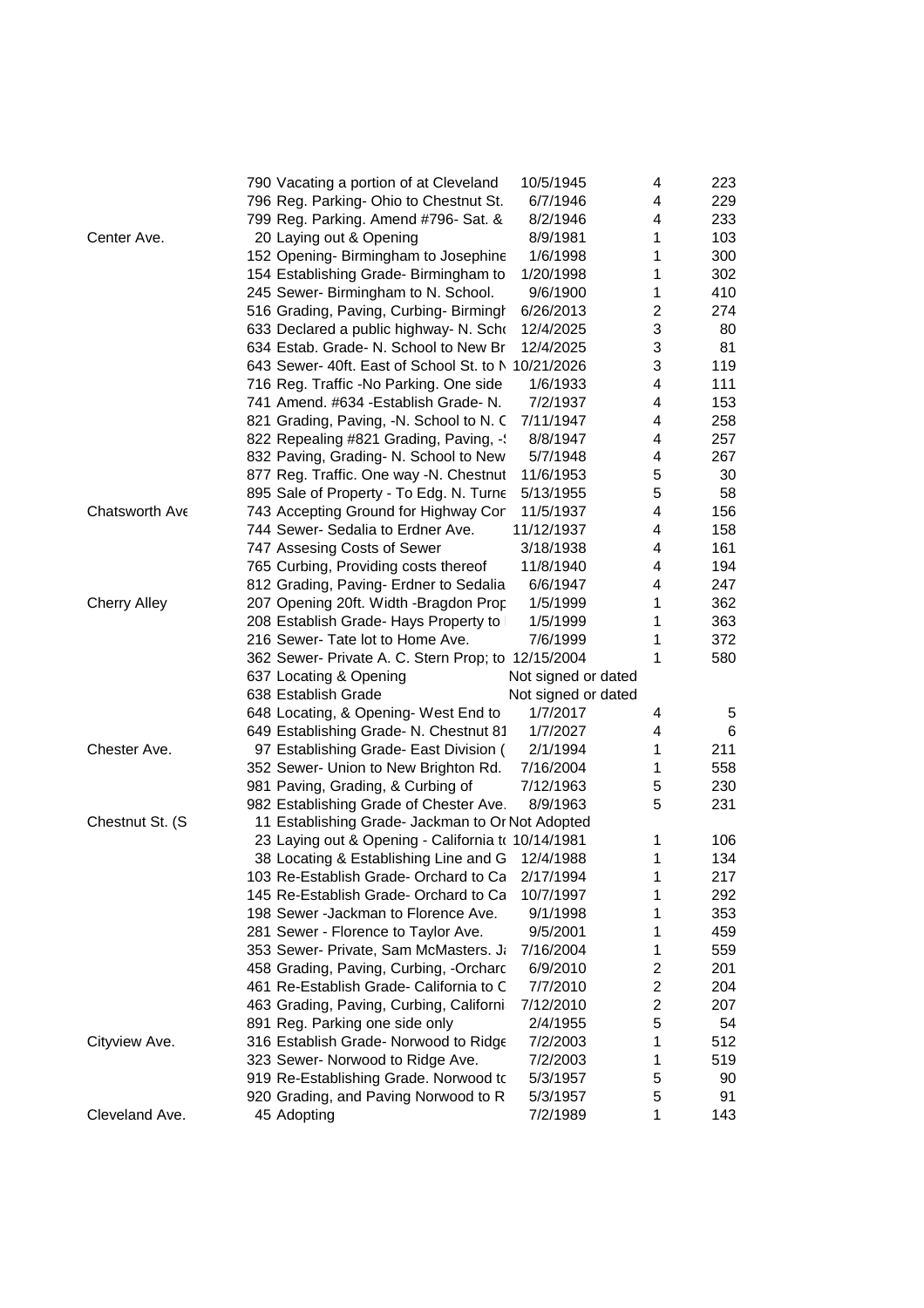|                        | 46 Opening for travel                               | 8/6/1989   | 1                                         | 144 |
|------------------------|-----------------------------------------------------|------------|-------------------------------------------|-----|
|                        | 50 Establishing Grade                               | 2/27/1990  | 1                                         | 148 |
|                        | 99 Re-Establish Grade- California to C              | 2/17/1994  | 1                                         | 213 |
|                        | 426 Re-Establish Grade- California to C             | 7/30/2008  | 2                                         | 164 |
|                        | 427 Grading, Paving, Curbing -Californi             | 7/30/2008  | $\overline{c}$                            | 166 |
|                        | 429 Fixing Width of Cartway & Sidewall              | 9/3/2008   | $\overline{c}$                            | 168 |
| Clive St.              | 531 Establishing Grade. - McKinley St. E 12/30/2013 |            | $\overline{c}$                            | 291 |
|                        | 537 Grading- McKinley Street Eastward               | 8/6/2014   | $\overline{c}$                            | 298 |
|                        | 575 Sewer- McKinley Street Eastwardly               | 11/2/2016  | $\overline{c}$                            | 358 |
|                        | 664 Grading & Curbing                               | 6/3/2027   | 4                                         | 22  |
|                        | 854 Sale of Property - To Edg. N. Turne             | 8/4/1950   | 5                                         | 6   |
|                        | 1005 Grading & Paving of Clive                      | 3/12/1967  | 5                                         | 271 |
| "C" Alley              | 186 Sewer- California to Ohio Riv. Blvd             | 8/25/1998  | 1                                         | 341 |
|                        | 654 Establish Grade- California Ave. to             | 4/8/2027   | 4                                         | 12  |
|                        | 662 Grading & Paving                                | Vetoed     |                                           |     |
| "D" Alley (S. Av       | 187 Sewer - Lot #171 on Harrison Ave. t             | 8/25/1998  | 1                                         | 342 |
|                        | 655 Establishing Grade- Florence to Oh              | 4/8/2027   | 4                                         | 13  |
|                        | 663 Paving & Grading                                | Vetoed     |                                           |     |
| "D" Alley (N. Av       | 722 Establish Grade- Norwood to Ridge               | 12/8/1933  | 4                                         | 119 |
| <b>Delp Street</b>     | 94 Establish Grade- Avalon Place Plar               | 2/1/1994   | 1                                         | 208 |
|                        | 122 Establishing Grade- California Ave.             | 10/7/1995  | 1                                         | 254 |
|                        | 135 Re-Establish Grade- California Ave              | 2/27/1997  | 1                                         | 277 |
|                        | 428 Grading, Paving, Curbing- California            | 7/30/2008  | $\overline{2}$                            | 167 |
| <b>Division Street</b> | 38 Establish Line & Grade                           | 12/4/1988  | 1                                         | 134 |
|                        | 42 Declaring Open for Travel                        | 6/4/1989   | 1                                         | 140 |
|                        | 404 Grading, Paving, Curbing,-Ohio Riv              | 4/9/2008   | $\overline{2}$                            | 125 |
|                        | 405 Grading, Paving, Curbing,- Orcharc              | 4/9/2008   | $\overline{2}$                            | 126 |
|                        | 707 Designating Division St. One way, I             | 10/3/1930  | 4                                         | 98  |
|                        | 778 Vacating- South of Ohio Riv. Blvd.              | 3/6/1942   | 4                                         | 210 |
| Duff Alley             | 188 Sewer- Lateral, Taylor Property to (            | 8/25/1998  | 1                                         | 343 |
|                        | 199 Sewer- Birmingham to Florence                   | 9/1/1998   | 1                                         | 354 |
|                        | 246 Sewer- School St. to Chestnut                   | 9/6/1900   | 1                                         | 411 |
|                        | 255 Establish Grade- Birmingham to Ch               | 1/3/2001   | 1                                         | 424 |
|                        | 280 Re-Establish Grade- Birmingham to               | 9/5/2001   | 1                                         | 457 |
|                        | 293 Grading, School to Chestnut                     | 6/5/2002   | 1                                         | 473 |
| "E" Alley (N. Av       | 760 Vacating "E" Alley- Valley View Eas             | 10/6/1939  | 4                                         | 175 |
|                        | 875 Vacating "E" Alley- Norwood to Vall             | 9/4/1953   | 5                                         | 28  |
| "E" Alley (S. Av       | 175 Sewer-Ohio Riv. Blvd. to Elizabeth              | 6/2/1998   | 1                                         | 328 |
| Elizabeth Ave.         | 175 Sewer- Jackman to Ohio River                    | 6/2/1998   | 1                                         | 328 |
|                        | 252 Establish Grade- California Ave. to 12/20/1900  |            | 1                                         | 421 |
|                        | 283 Sewer- Taylor Ave. to Jackman                   | 9/5/2001   | 1                                         | 461 |
|                        | 287 Establish Grade- Jackman to Ohio                | 11/22/2001 | 1                                         | 466 |
|                        | 355 Vacating a Portion- Jackman 125ft. 12/15/2004   |            | 1                                         | 572 |
|                        |                                                     |            | 1                                         | 573 |
|                        | 356 Locating, & Fixing Width 166ft. So. 12/15/2004  |            | 1                                         | 574 |
|                        | 357 Opening for Travel- 166ft. So. Of FI 12/15/2004 |            |                                           |     |
|                        | 375 Sewer- Private, California to Taylor            | 5/10/2006  | 2                                         | 276 |
|                        | 500 Name Changed from River Ave., &                 | 9/5/2012   | $\overline{\mathbf{c}}$<br>$\overline{c}$ | 253 |
|                        | 502 Relocating Westerly Sideline, Jack 10/10/2012   |            |                                           | 255 |
|                        | 514 Grading, Paving, Curbing, - Jackma              | 6/26/2013  | 2                                         | 272 |
|                        | 518 Vacating a Portion, (Westerly side)             | 6/5/2013   | 2                                         | 276 |
|                        | 520 Grading, Paving, Curbing, -Californ             | 9/11/2013  | 2                                         | 281 |
|                        | 523 Re-Establishing Grade- Jackman to               | 8/7/2013   | 2                                         | 284 |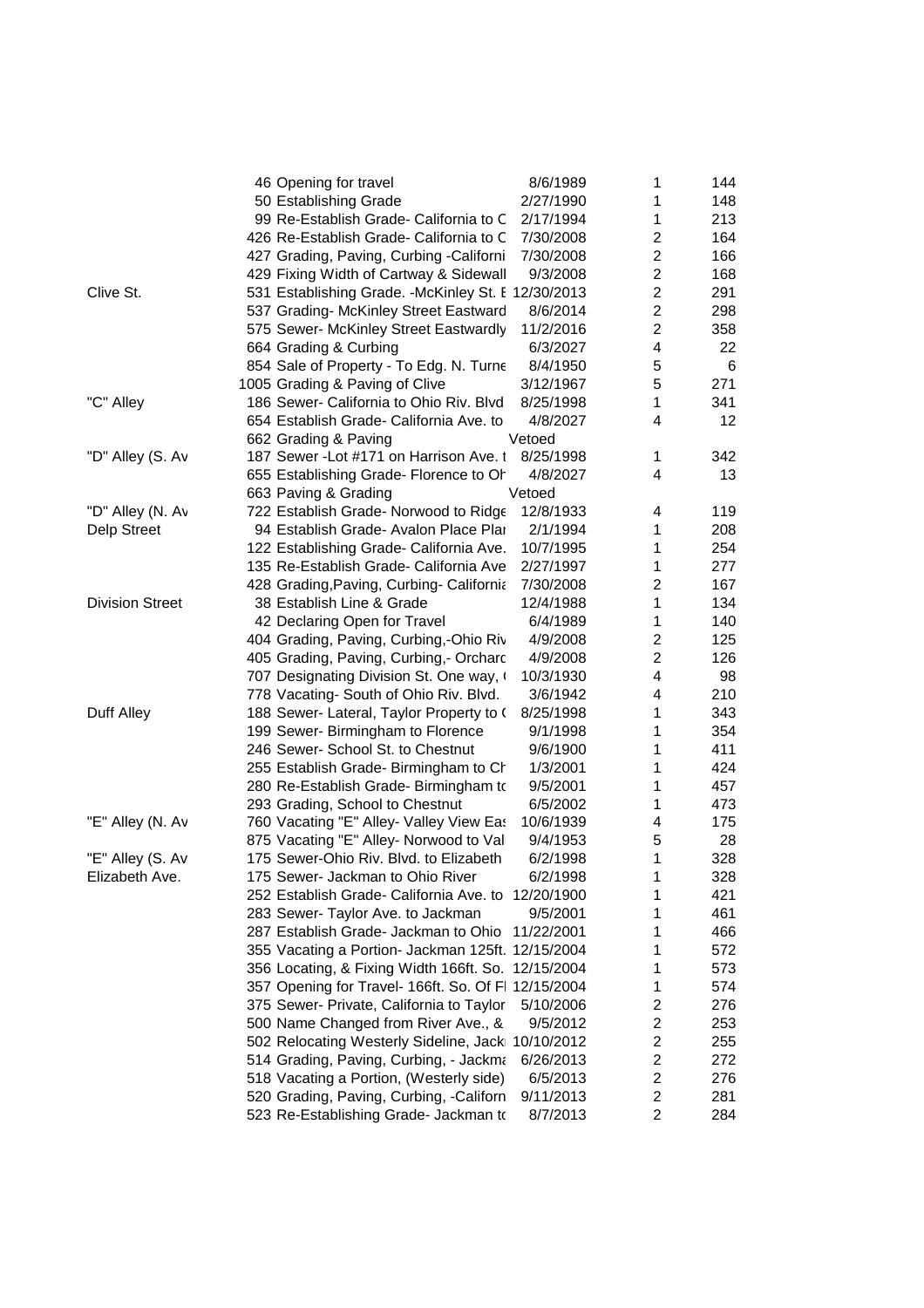|                    | 532 Grading, Paving, Curbing-Taylor tc 12/11/2013                                 |                      | $\overline{c}$          | 292        |  |
|--------------------|-----------------------------------------------------------------------------------|----------------------|-------------------------|------------|--|
|                    | 547 Grading, -California to Jackman Av                                            | 7/10/2016            | $\overline{\mathbf{c}}$ | 318        |  |
|                    | 556 Paving, & Curbing- California Ave.                                            | 7/10/2016            | $\overline{\mathbf{c}}$ | 327        |  |
|                    | 557 Paving, & Curbing- Taylor Ave. to J                                           | 7/10/2016            | $\overline{c}$          | 329        |  |
|                    | 573 Re-Establishing Grade- California t                                           | 11/2/2016            | $\overline{\mathbf{c}}$ | 355        |  |
|                    | 578 Assesing costs of Paving, & Curbin                                            | 4/9/2017             | $\overline{\mathbf{c}}$ | 363        |  |
|                    | 713 Designated as through highway & r                                             | 8/7/1931             | 4                       | 108        |  |
|                    | 801 Establishing a public playground or                                           | 10/4/1946            | 4                       | 235        |  |
|                    | 805 sale of property- to Jack & Suzan R                                           | 2/8/1947             | 2                       | 239        |  |
| Erdner Ave.        | 96 Establish Grade- E. Division to Nev                                            | 2/17/1994            | 1                       | 210        |  |
|                    | 814 Grading, Paving, Curbing, -Union to                                           | 6/6/1947             | 4                       | 249        |  |
|                    | 816 Re-Establishing Grade- Union to No                                            | <b>Jul-47</b>        | 4                       | 251        |  |
|                    | 944 Vacating a portion of unused                                                  | 4/10/1959            | 5                       | 135        |  |
| Eugene St.         | 30 Accepting as a Street 40ft. Wide                                               | 1/13/1985            | 1                       | 117        |  |
|                    | 42 Open for travel                                                                | 6/4/1989             | 1                       | 140        |  |
|                    | 68 Establish Grade- Ohio St. to Birmin                                            | 5/1/1991             | 1                       | 173        |  |
|                    | 203 Sewer- Birmingham to Ohio St.                                                 | 9/1/1998             | 1                       | 358        |  |
|                    | 456 Re-Establishing Grade- Ohio St. to                                            | 12/9/2009            | 2                       | 199        |  |
|                    | 541 Grading- Ohio St. to Birmingham A                                             | 11/5/2014            | $\overline{\mathbf{c}}$ | 304        |  |
|                    | 567 Curbing, Ohio St. to Birmingham Av                                            | 7/10/2016            | 2                       | 346        |  |
|                    | 580 Assesing costs of Curbing                                                     | 4/9/2017             | 2                       | 367        |  |
|                    | 967 Establishing Grade- Ohio to Birming                                           | 4/13/1962            | 5                       | 197        |  |
|                    | 968 Paving & Grading of Eugene- E. Cu                                             | 3/9/1962             | 5                       | 198        |  |
| Fearnleaf Ave.     | 319 Establish Grade- Semple to New B                                              | 7/2/2003             | 1                       | 515        |  |
|                    | 326 Sewer- Semple to New Brighton Ro                                              | 7/2/2003             | 1                       | 522        |  |
| <b>First Alley</b> | 268 Sewer - No. School St. to Josephine                                           | 2/21/2001            | 1                       | 440        |  |
|                    | 934 Establish Grade. No. School St. to                                            | 6/6/1958             | 5                       | 118        |  |
|                    | 935 Grading, & Paving- No. School to J                                            | 6/6/1958             | 5                       | 119        |  |
| Fisk Ave.          | 45 Adopted                                                                        | 7/2/1989             | 1                       | 143        |  |
|                    | 46 Declared open for travel                                                       | 8/6/1989             | 1                       | 144        |  |
|                    | 50 Establishing Grade                                                             | 2/27/1990            | 1                       | 148        |  |
|                    | 108 Re-Establishing Grade- Ben Avon I                                             | 2/17/1994            | 1                       | 223        |  |
|                    | 394 Re-Establishing Grade- California t                                           | 1/9/2008             | 2                       | 116        |  |
|                    | 397 Grading, Paving, & Curbing-West I                                             | 2/1/2008             | 2                       | 119        |  |
|                    | 399 Fixing Width of Cartway & Sidewall                                            | 2/14/2008            | 2                       | 121        |  |
|                    | 713 Designated as through highway & r                                             | 8/7/1931             | 4                       | 108        |  |
| Florence Ave.      | 25 Establish Grade- Birmingham to Or                                              | 10/2/1983            | 1                       | 110        |  |
|                    | 29 Accepting Street                                                               | 1/13/1985            | 1                       | 116        |  |
|                    | 38 Establish Line & Grade                                                         | 12/4/1988            | 1                       | 134        |  |
|                    | 42 Declared open for travel- California                                           | 6/4/1989             | 1                       | 140        |  |
|                    | 43 Declared open for travel- Birmingha                                            | 7/2/1989             | 1                       | 141        |  |
|                    | 49 Establish Grade- Ohio St. Westwar                                              | 2/27/1990            | 1                       | 147        |  |
|                    | 53 Locating, & Extending Birmingham                                               | 1/21/1990            | 1                       | 152        |  |
|                    | 69 Establish Grade- Ohio St. to Birmin                                            | 5/1/1991             | 1                       | 174        |  |
|                    | 84 Establish Grade- Birmingham Ave.                                               | 7/6/1993             | 1                       | 192        |  |
|                    | 102 Re-Establishing Grade- California t                                           |                      | 1/1/1900                | 216        |  |
|                    | 149 Re-Establishing Grade- California t                                           | 2/17/1994            |                         | 297        |  |
|                    | 189 Sewer- Ohio St. to Locust St.                                                 | 11/4/1997            | 1                       | 344        |  |
|                    | 254 Establish Grade- Chestnut St. to 89 12/20/1900                                | 8/25/1998            | 1                       |            |  |
|                    |                                                                                   |                      | 1                       | 423        |  |
|                    | 275 Grading, Paving, Curbing- Californi<br>279 Re-Establishing Grade- Ohio St. to | 6/6/2001<br>8/5/2001 | 1<br>1                  | 450<br>456 |  |
|                    | 295 Sewer- Chestnut to Elizabeth Ave.                                             | 8/1/2002             | 1                       | 476        |  |
|                    |                                                                                   |                      |                         |            |  |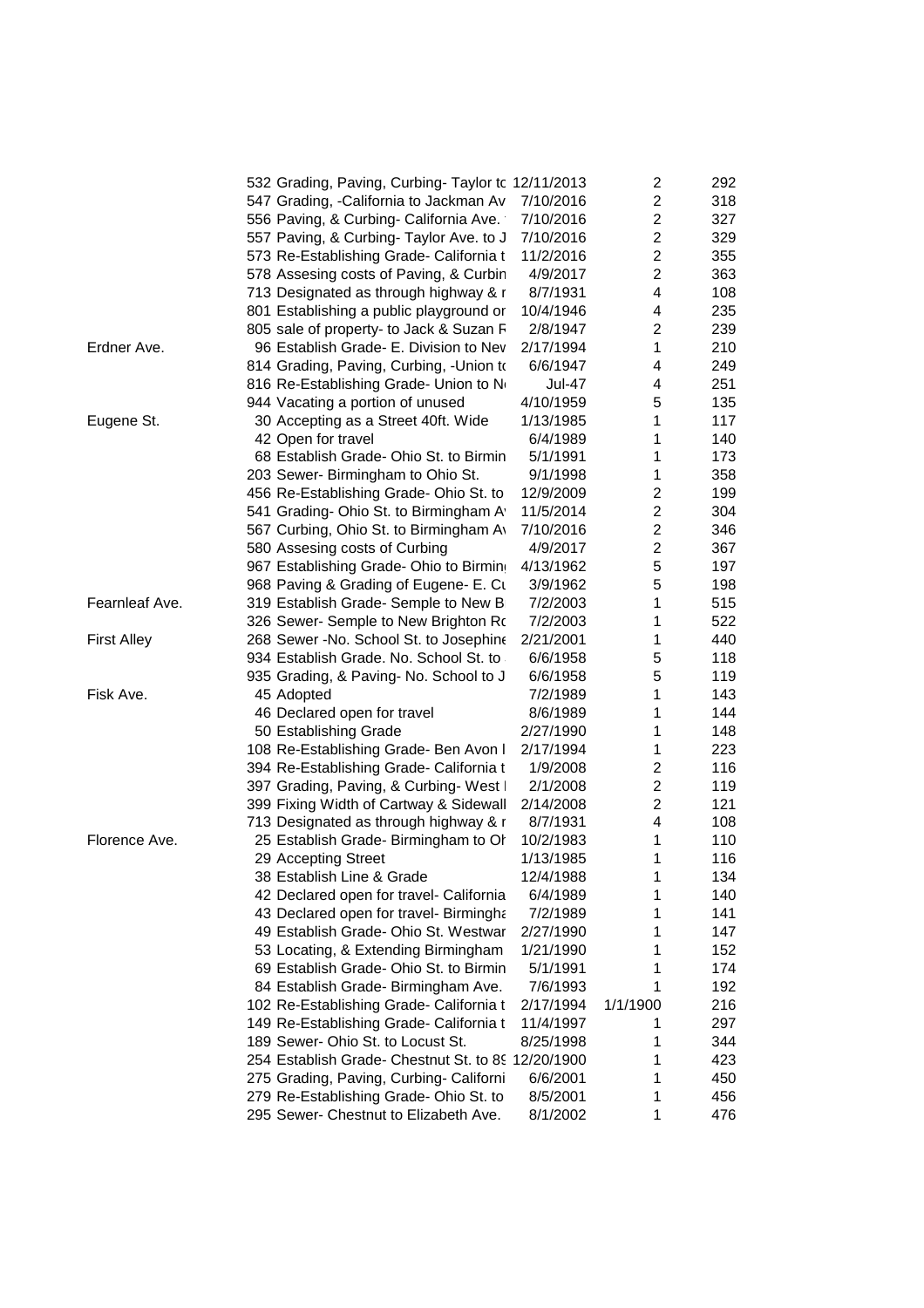|                      | 359 Vacating a Portion of East of Elizal: 12/15/2004                                                      | 1 | 576 |  |
|----------------------|-----------------------------------------------------------------------------------------------------------|---|-----|--|
|                      | 550 Grading-Chestnut St. to Elizabeth<br>7/10/2016                                                        | 2 | 321 |  |
|                      | 561 Paving, & Curbing - Chestnut to Eliz 7/10/2016                                                        | 2 | 337 |  |
|                      | 587 Assesing costs for Grading, Paving 12/10/2017                                                         | 2 | 388 |  |
| Frederick St.        | 742 Extending & Establishing Grade Ea<br>6/19/1937                                                        | 4 | 154 |  |
| "G" Alley (N. Av     | 761 Vacating- unopened alley from "E"<br>10/6/1939                                                        | 4 | 176 |  |
| Gardner Ave.         | 743 Extending & Accepting Ground for<br>11/5/1937                                                         | 4 | 156 |  |
|                      | 744 Sewer- Extension to Sedalia Ave. 8 11/12/1937                                                         | 4 | 158 |  |
|                      | 8/8/1947<br>823 Vacating a portion of -142' East of \$                                                    | 4 | 258 |  |
| Girard Ave.          | 2/23/1900<br>228 Sewer- Ohio St. to Josephine                                                             |   | 392 |  |
|                      | 3/2/2007<br>384 Change name from Bucking St. to (                                                         | 2 | 100 |  |
|                      | 433 Establishing Grade- Ohio St. to Jos 11/14/2008                                                        | 2 | 172 |  |
|                      | 505 Re-Establishing Grade- Ohio to Joe<br>3/6/2013                                                        | 2 | 258 |  |
|                      | 542 Grading-Birmingham to Josephine 12/29/2014                                                            | 2 | 305 |  |
|                      | 606 Paving, & Curbing-Birmingham to.<br>8/4/2022                                                          | 2 | 448 |  |
|                      | 716 Reg. Traffic- No Parking. One side<br>1/6/1933                                                        | 4 | 111 |  |
|                      | 8/18/1992<br>1201 Creating 600 block one way east-w                                                       |   | 130 |  |
| <b>Grandview Ave</b> | 315 Establish Grade- Norwood to Ridge<br>7/2/2003                                                         |   | 511 |  |
|                      | 7/2/2003<br>324 Sewer- Norwood to Ridge Ave.                                                              | 1 | 520 |  |
|                      | 947 Establish Grade-Norwood to Ridge<br>8/14/1959                                                         | 5 | 141 |  |
|                      | 950 Paving, & Grading- Norwood to Rid<br>7/10/1959                                                        | 5 | 144 |  |
| Health               | 4/10/1975<br>3 Prohibiting Dumping garbage of bo                                                          |   | 89  |  |
|                      | 5/6/1995<br>77 General health ordinance                                                                   |   | 238 |  |
|                      |                                                                                                           |   | 298 |  |
|                      | 150 Requiring Bond of the Sect. of the I 11/14/1997<br>151 Requiring Bond of Health Officer of 11/14/1997 |   | 299 |  |
|                      |                                                                                                           |   | 479 |  |
|                      | 296 Regulating disposal of Garbage in 1<br>8/7/2002                                                       |   |     |  |
|                      | 7/1/2009<br>444 Divide Boro into districts to appoint                                                     | 2 | 186 |  |
|                      | 7/1/2009<br>445 Reg. Disposal of Rubbish & Grass                                                          | 2 | 187 |  |
|                      | 11/3/2022<br>609 Disposal of papar and rubbish and                                                        | 2 | 451 |  |
|                      | 3/8/2028<br>676 Protection of health- Disposal of Se                                                      | 4 | 40  |  |
|                      | 3/7/1930<br>701 Agreement with other boroughs to $\epsilon$                                               | 4 | 86  |  |
|                      | 9/4/1936<br>736 Amending #735 - Placing Mdse. On                                                          | 4 | 144 |  |
|                      | 8/2/1946<br>798 Contract with Alleg. Cty. San. Auth.                                                      | 4 | 231 |  |
|                      | 5/6/1949<br>841 Re-pealing ord. 786- Requiring qua                                                        | 4 | 279 |  |
|                      | 10/7/1949<br>843 Agreement with city of Pgh. & Alleg                                                      | 4 | 282 |  |
|                      | 7/7/1950<br>852 Ameding Ord. #735- Mds. On sidev                                                          | 5 | 4   |  |
|                      | 907 Make Avalon Borough Subject to A<br>7/7/1956                                                          | 5 | 68  |  |
|                      | 936 Amending Ord. #332 & #735- Makir<br>6/6/1958                                                          | 5 | 120 |  |
|                      | 940 Regulating Discharge of wastes in I<br>10/3/1958                                                      | 5 | 124 |  |
|                      | 1017 Authorizing Mgr. to remove accumu<br>8/12/1966                                                       | 5 |     |  |
|                      | 1208 Amending Ord. #1017, removing ac<br>9/21/1993                                                        |   | 151 |  |
| Hamilton Ave.        | 504 Esablish Grade- Home Ave. to Star 10/22/2012                                                          | 2 | 257 |  |
|                      | 568 Grading- Home Ave. to Starr<br>7/10/2016                                                              | 2 | 347 |  |
|                      | 602 Paving, Grading, & Curbing-Home<br>6/2/2022                                                           | 2 | 442 |  |
|                      | 690 Opening & Establishing Grade-McIDefeated                                                              | 4 | 60  |  |
|                      | 965 Making St. "One Way" - Home Ave.<br>12/8/1961                                                         | 5 | 194 |  |
| <b>Harris Alley</b>  | 190 Sewer- W. Division to Lot #20<br>8/25/1998                                                            |   | 345 |  |
|                      | 241 Sewer- Lot #20 to Ohio Street<br>7/5/1900                                                             |   | 405 |  |
|                      | 451 Establish Grade- W. Division to Del 11/11/2009                                                        | 2 | 194 |  |
|                      | 3/16/2013<br>508 Establish Grade- Delp to Ohio St.                                                        | 2 | 265 |  |
| Harrison Ave.        | 7/2/1989<br>45 Adopted as Located by No. Side La                                                          |   | 143 |  |
|                      | 46 Declared open for travel<br>8/6/1989                                                                   |   | 144 |  |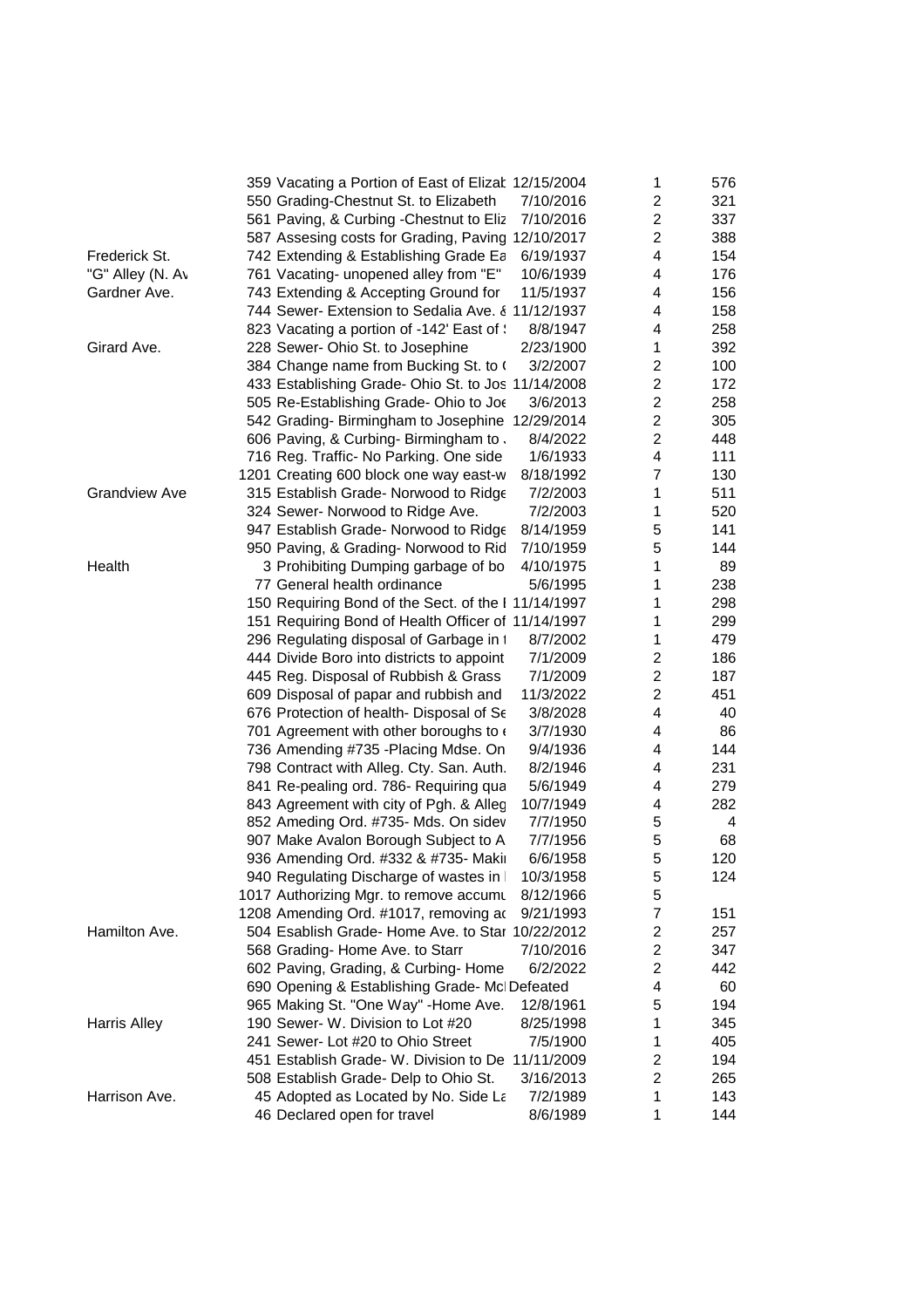|               | 50 Establish Grade                            | 2/27/1990 | 1                       | 148 |
|---------------|-----------------------------------------------|-----------|-------------------------|-----|
|               | 109 Re-Establish Grade- Ohio St. to Oh        | 2/17/1994 | 1                       | 224 |
|               | 187 Sewer- "D" Alley to Harrison, to Ohi      | 8/25/1998 | 1                       | 342 |
|               | 437 Grading, Paving, Curbing-Ohio St.         | 6/28/2009 | 2                       | 178 |
|               | 439 Re-Establish Grade- Ohio St. to Oh        | 6/3/2009  | $\overline{c}$          | 181 |
|               | 443 Estab. Width of Cartway, & Walks          | 6/28/2009 | 2                       | 185 |
|               | 452 Re-Locating West Sideline of Ohio         | 10/7/2009 | $\overline{c}$          | 195 |
| Hemlock St.   | 38 Establish Line & Grade                     | 12/4/1988 | 1                       | 134 |
|               | 44 Declared open for travel                   | 7/2/1989  | 1                       | 142 |
|               | 51 Re-Establish Grade- Birmingham to          | 1/21/1990 | 1                       | 150 |
|               | 76 Re-Establish Grade- Birmingham to          | 7/10/1991 | 1                       | 182 |
|               | 192 Sewer- Locust to Birmingham Ave,          | 8/25/1998 | 1                       | 347 |
|               | 475 Grading, Paving, Curbing-Locust to        | 6/8/2011  | 2                       | 225 |
|               | 476 Grading, Paving, Curbing-Birmingh         | 6/8/2011  | 2                       | 226 |
|               | 481 Re-Establishing Grade- Birminghar         | 5/25/2011 | $\overline{2}$          | 232 |
| Home Ave. (So | 7 Adopted                                     | 8/3/1975  | 1                       | 93  |
|               | 18 Establishing Grade- California Ave.        | 6/14/1981 | 1                       | 101 |
|               | 21 Extending Home Ave.- Jackman P. 10/14/1981 |           | 1                       | 104 |
|               | 39 Declared open for travel                   | 4/2/1989  | 1                       | 137 |
|               | 142 Re-Establishing Grade- California t       | 8/12/1997 | 1                       | 287 |
|               | 195 Sewer- California to Jackman Ave.         | 8/25/1998 | 1                       | 350 |
|               | 224 Grading, Paving, Curbing-California       | 2/1/1900  | 1                       | 385 |
|               | 237 Fixing Width of sidewalks- Californi      | 5/3/1900  | 1                       | 401 |
|               | 642 Establish Grade- Jackman to Ohio          | 10/8/2026 | 3                       | 118 |
|               | 656 Sewer- Jackman to Ohio River              | 4/8/2027  | 4                       | 14  |
|               | 749 Re-Establish Grade- Jackman to O          | 8/5/1938  | 4                       | 163 |
|               | 792 Vacating a portion of- 160ft. No. of      | 11/2/1945 | 4                       | 225 |
|               | 873 Grading, Paving, Curbing,- Jackma         | 6/5/1953  | 5                       | 28  |
|               | 877 Reg. Traffic -No Parking. One side        | 11/6/1953 | 5                       | 30  |
|               | 914 Sale of Property.- To Wilson and M        | 12/7/1956 | 5                       | 85  |
| Howden St.    | 791 Accepting and dedicating- 40ft. In V      | 11/2/1945 | 4                       | 224 |
|               | 802 Exchange of property with Jack Ro         | 11/8/1946 | 4                       | 236 |
|               | 803 Establish Grade- Elizabeth to Home        | 12/6/1946 | 4                       | 237 |
|               | 846 Approving "Howden Plan of Lots"           | 1/6/1950  | 4                       | 298 |
|               | 872 Grading, Paving, Curbing,- Elizabet       | 6/5/1953  | 5                       | 25  |
|               | 877 Reg. Traffic- No Parking. One side        | 11/6/1953 | 5                       | 30  |
| Irwin Ave.    | 95 Establish Grade- E. Division St. to (      | 2/1/1994  | 1                       | 209 |
|               | 680 Vacating- Chester Ave. to Union Av        | 9/7/2028  | 4                       | 45  |
|               | 752 Vacating- Chester Ave. to Union Av        | 2/3/1939  | 4                       | 166 |
| Jackman Ave.  | 7 Adopted & Opened to Travel                  | 8/3/1975  | 1                       | 93  |
|               | 10 Establish Grade-Home Ave. to Che           | 6/10/1978 | 1                       | 95  |
|               | 17 Establish Grade-Home to Oak St.            | 6/14/1981 | 1                       | 100 |
|               | 143 Re-Establish Grade-Home Ave. to (         | 8/12/1997 | 1                       | 290 |
|               | 169 Sewer- Chestnut St.- 300ft. Eastwa        | 5/12/1998 | 1                       | 318 |
|               | 351 Establish Grade- Home Ave. to Eas         | 7/16/2004 | 1                       | 557 |
|               | 392 Re-Establishing Grade- Chestnut S         | 1/9/2008  | $\overline{\mathbf{c}}$ | 114 |
|               | 493 Grading, Paving, Curbing- Chestnu         | 8/13/2012 | $\overline{c}$          | 245 |
|               | 501 Re-Establish Grade- Chestnut to M         | 9/30/2012 | 2                       | 254 |
|               | 549 Grading- Mckinley Ave. to Dilworth        | 7/10/2016 | $\overline{c}$          | 320 |
|               | 558 Paving, & Curbing- McKinley Ave. t        | 7/10/2016 | 2                       | 331 |
|               | 559 Paving, & Curbing- Home Ave. to D         | 7/10/2016 | 2                       | 333 |
|               | 576 Sewer- Home Ave. - 160ft. Eastwar         | 11/2/2016 | $\overline{c}$          | 360 |
|               |                                               |           |                         |     |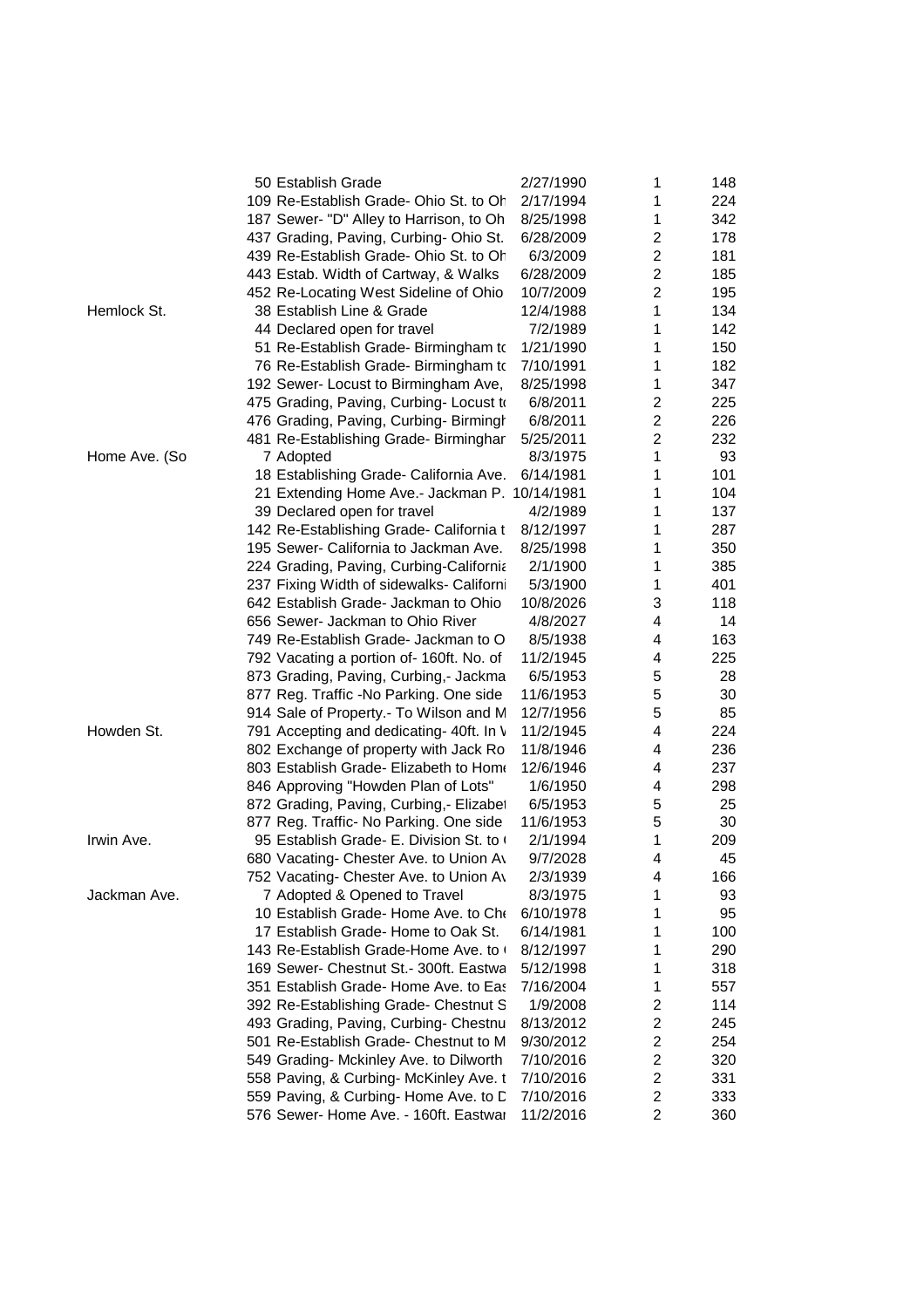|                       | 583 Re-Establish Grade- Home Ave. to               | 8/20/2017 | 2              | 375 |
|-----------------------|----------------------------------------------------|-----------|----------------|-----|
|                       | 584 Grading- Home Ave. to Dilworth Ru              | 9/17/2017 | 2              | 377 |
|                       | 591 Grading- McKinley Ave. to Home A 12/10/2017    |           | 2              | 396 |
|                       | 594 Assessing costs of Paving- McKinle             | 2/18/2019 | 2              | 400 |
|                       | 595 Ratifying & Adopting Costs for Pavi            | 3/18/2019 | 2              | 402 |
|                       | 597 Requesting County to Maintain Dilv             | 7/10/2019 | $\overline{c}$ | 405 |
| Josephine St.         | 266 Sewer- First Alley to Cinter St.               | 2/21/2001 | 1              | 438 |
|                       | 430 Establish Grade- California to Cent 10/22/2008 |           | 2              | 169 |
|                       | 555 Grading- California to Center Ave.             | 7/10/2016 | 2              | 326 |
|                       | 566 Curbing- California to Center Ave.             | 7/10/2016 | 2              | 345 |
|                       | 710 Grading, Paving, Curbing- Calif. To            | 4/6/1931  | 4              | 104 |
|                       | 716 Regulating Traffic- No Parking One             | 1/6/1933  | 4              | 111 |
| Legislative Rou       | 771 Approving Plans State Highway De               | 4/4/1941  | 4              | 202 |
|                       | 818 Approving Plans Est. Grade, C. Lin             | 7/11/1947 | 4              | 253 |
|                       | 820 Making Application for county aid fo           | 7/11/1947 | 4              | 255 |
|                       | 870 Approve Payment of costs for appro             | 3/30/2005 | 5              | 23  |
|                       | 871 Adopting Street, Opening, as per S             | 5/8/1953  | 5              | 24  |
| <b>Locust Street</b>  | 38 Establish Line & Grade                          | 12/4/1988 | 1              | 134 |
|                       | 40 Declared open for travel                        | 5/7/1989  | 1              | 138 |
|                       | 52 Extending Locust St. - Orchard to FI            | 1/21/1990 | 1              | 151 |
|                       | 73 Establish Grade- Ohio River Blvd. to Florence   |           | 1              | 179 |
|                       | 159 Re-Establish Grade- Ohio River Blv             | 3/3/1998  | 1              | 308 |
|                       | 167 Sewer- Ohio River Blvd. to Orchard             | 5/12/1998 | 1              | 316 |
|                       | 191 Sewer- Orchard to Florence                     | 8/25/1998 | 1              | 346 |
|                       | 462 Grading, Paving, Curbing,- Orcharc             | 7/12/2010 | 2              | 206 |
|                       | 464 Re-Establishing Grade- Orchard to              | 8/11/2010 | 2              | 208 |
|                       | 472 Grading, Paving, Curbing, -Ohio Riv            | 4/6/2011  | 2              | 222 |
|                       | 480 Re-Establishing Grade- Ohio River              | 5/25/2011 | $\overline{c}$ | 231 |
| McKinley Ave.         | 290 Locating- California Ave. to Jackma            | 5/1/2002  | 1              | 469 |
|                       | 291 Opening for travel                             | 5/1/2002  | 1              | 470 |
|                       | 305 Grading- California Ave. to Jackma             | 6/19/2003 | 1              | 499 |
|                       | 307 Establishing Grade- California Ave.            | 6/19/2003 | 1              | 502 |
|                       | 343 Re-Establishing Grade- California /            | 3/3/2004  | 1              | 544 |
|                       | 391 Re-Establish Grade- California Ave             | 1/9/2008  | 2              | 113 |
|                       | 395 Grading, Paving, Curbing- California           | 2/1/2008  | 2              | 117 |
|                       | 413 Re-Establishing Grade- California /            | 5/21/2008 | $\overline{c}$ | 141 |
|                       | 867 Amending #716 - Regulating parking             | 7/11/1952 | 5              | 20  |
| <b>McKinley Terra</b> | 612 Establishing Grade                             | 7/16/2023 | 2              | 490 |
|                       | 1001 Establishing centerline grade                 | 3/12/1965 | 5              | 267 |
|                       | 1004 Paving, Grading, & Curbing of McK             | 3/12/1965 | 5              | 270 |
| Malvern Rd.           | 147 Opening- Bragdon property to Hom               | 10/7/1997 | 1              | 295 |
|                       | 148 Establish Grade-Home Ave. to Bra               | 11/4/1997 | 1              | 296 |
|                       | 479 Sewer- Home Ave. -100ft. Westwar               | 5/11/2011 | 2              | 230 |
|                       |                                                    |           | 2              | 324 |
|                       | 553 Grading, N. Home Ave. Westwardly               | 7/10/2016 |                | 503 |
|                       | 308 Sewer- Home Ave. -520ft. Westwai               | 7/2/2003  | 1              |     |
|                       | 564 Curbing- Home Ave. Westwardly                  | 7/10/2016 | 2              | 343 |
|                       | 571 Fixing width of sidewalks as per pe            | 11/2/2016 | 2              | 353 |
|                       | 572 Change Name from Middle St. to M               | 11/2/2016 | 2              | 354 |
|                       | 579 Assessing costs for Curbing                    | 4/9/2017  | 2              | 365 |
|                       | 603 Grading, Paving, Curbing,- N. Hom              | 6/2/2022  | 2              | 443 |
|                       | 630 Locating & Opening through to Che              | 10/2/2025 | 3              | 77  |
|                       | 631 Establishing Grade- On Extension t             | 10/2/2025 | 3              | 78  |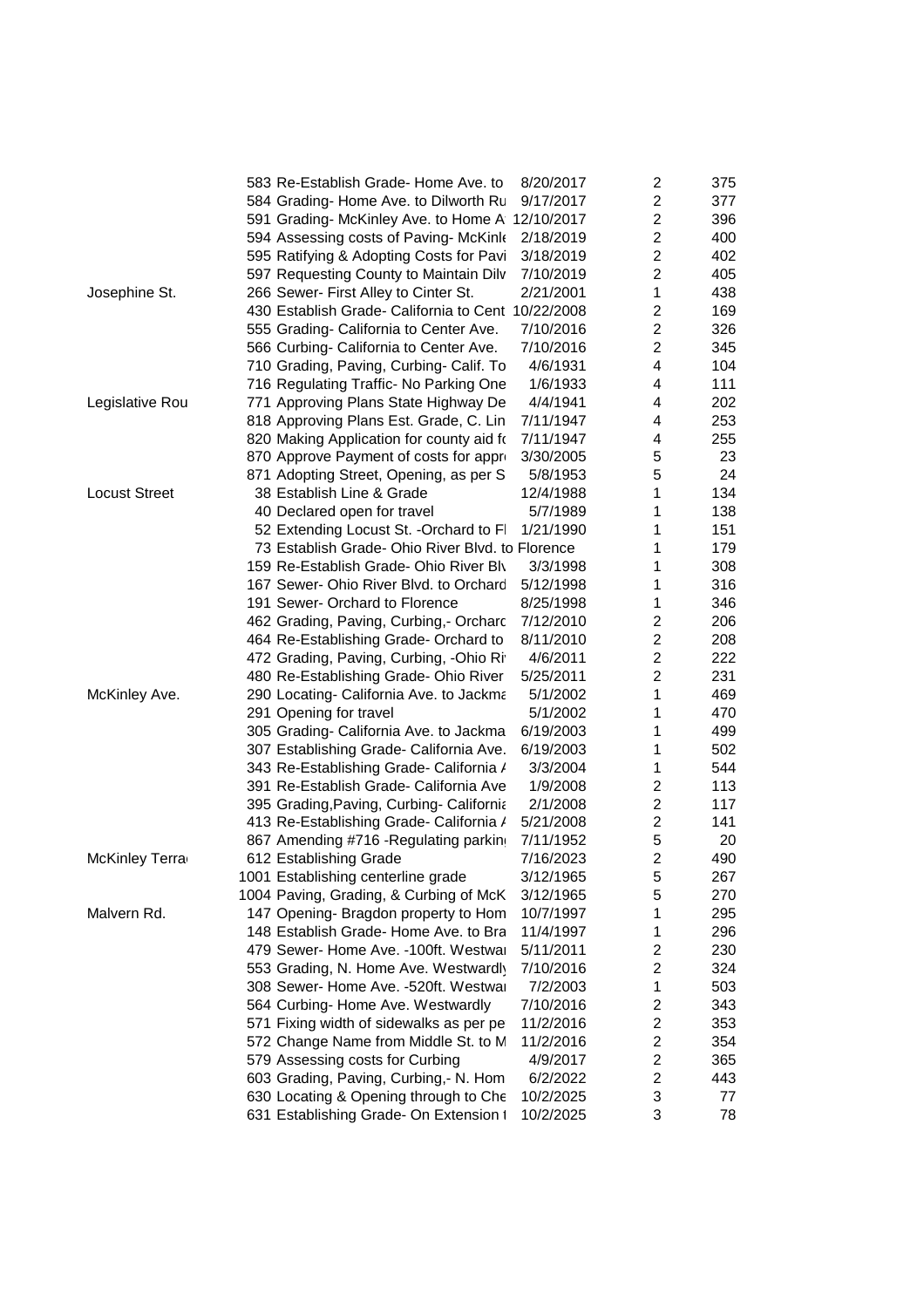|                 | 646 Locating & Opening to No. Chestnu             | 1/7/2027               | 4                       | 3          |
|-----------------|---------------------------------------------------|------------------------|-------------------------|------------|
|                 | 647 Re-Establishing Grade on Extensio             | 1/7/2027               | 4                       | 4          |
|                 | 659 Sewer- No. Chestnut St. - 200' East           | 5/6/2027               | 4                       | 17         |
|                 | 669 Re-Establishing Grade on West En              | 11/4/2027              | 4                       | 32         |
| Marie Ave.      | 90 Establishing Grade -W. Division to             | 2/1/1994               | 1                       | 204        |
|                 | 121 Establishing Grade -W. Division to            | 10/7/1995              | 1                       | 253        |
|                 | 136 Re-Establish Grade.- W. Division to           | 2/27/1997              | 1                       | 278        |
|                 | 242 Sewer- Delp St. to Ohio St                    | 7/5/1900               | 1                       | 406        |
|                 | 265 Sewer- Ohio St. to Birmingham                 | 2/21/2001              | 1                       | 437        |
|                 | 393 Re-Establish Grade- Division St. -1           | 2/1/2008               | 2                       | 115        |
|                 |                                                   | 2/1/2008               | $\overline{\mathbf{c}}$ | 120        |
|                 | 398 Grading, Paving, Curbing, -W. Divis           |                        | $\overline{\mathbf{c}}$ |            |
|                 | 408 Establish Grade- Ohio to Birmingha            | 5/7/2008               |                         | 133        |
|                 | 409 Grading, Paving, Curbing, -Ohio St.           | 5/7/2008               | 2                       | 135        |
|                 | 483 Change name from Bauer Ave. to M              | 7/6/2011               | 2                       | 235        |
| New Brighton R  | 91 Establish Grade- Boro Line to Erdn             | 2/1/1994               | 1                       | 205        |
|                 | 211 Sewer-Home Ave. to 70' West of E              | 5/4/1999               | 1                       | 366        |
|                 | 212 Sewer- 70' West of Erdner to Spruc            | 6/8/1999               | 1                       | 368        |
|                 | 313 Establish Grade- Spruce Run Rd. to            | 7/2/2003               | 1                       | 509        |
|                 | 321 Sewer- Spruce Run to Boro Line                | 7/2/2003               | 1                       | 517        |
|                 | 539 Sewer- 8" San. Sedalia to New Bric 12/10/2014 |                        | $\overline{c}$          | 300        |
|                 | 769 Approving State Plans for 02211-02 Not Passed |                        |                         |            |
|                 | 771 Approving State Highway Plans, Lo             | 4/4/1941               | 4                       | 202        |
|                 | 772 Widening, Re-Locating, & Establish            | 5/16/1941              | 4                       | 203        |
|                 | 818 Adopting State Highway Lines & Gr             | 7/11/1947              | 4                       | 253        |
|                 | 820 Application for County Aid, for Appr          | 7/11/1947              | 4                       | 255        |
|                 | 833 Vacating Portions- Outside of State           | 10/8/1948              | 4                       | 268        |
| North Birmingh: | 106 Establish Grade- California to Frede          | 2/17/1994              | 1                       | 221        |
|                 | 218 Sewer- Walnut Alley to Spruce Rur             | 7/6/1999               | 1                       | 374        |
|                 | 257 Locating- California to Spruce Run            | 1/17/2001              | 1                       | 426        |
|                 | 258 Opening- East Marie to Spruce Rur             | 1/17/2001              | 1                       | 427        |
|                 | 262 Grant J.W. Hay Heirs Right to Builc           | 2/7/2001               | 1                       | 432        |
|                 | 263 Re-Establish Grade- California to F           | 2/21/2001              | 1                       | 433        |
|                 | 264 Auth. Payment to Hay Heirs to Con             | 2/21/2001              | 1                       | 435        |
|                 | 314 Establish Grade- Oakwood to Sem               | 7/2/2003               | 1                       | 510        |
|                 | 318 Establish Grade- W. Line of Hay PI            | 7/2/2003               | 1                       | 514        |
|                 | 327 Sewer- Semple to Oakwood                      | 7/2/2003               | 1                       | 523        |
|                 | 328 Sewer- Hay Plan to Groveton Ave               | 7/2/2003               | 1                       | 524        |
|                 | 331 Sewer- Oakwood Ave. to Spruce R               | 7/2/2003               | 1                       | 527        |
|                 |                                                   |                        |                         |            |
|                 | 337 Re-Establish Grade- Hay Plan to G             | 12/3/2003<br>8/13/2012 | 1                       | 534<br>249 |
|                 | 496 Grading, Curbing, Paving, -Californ           |                        | 1                       |            |
|                 | 499 Re-Establishing Grade- California t           | 9/5/2012               | 1                       | 252        |
|                 | 525 Grading, Paving, Curbing, -Semple             | 9/11/2013              | 2                       | 285        |
|                 | 544 Re-Establishing Grade- Semple to              | 8/3/2015               | 2                       | 308        |
|                 | 548 Grading- Semple to Oakwood Ave                | 7/10/2016              | 2                       | 319        |
|                 | 551 Grading- Groveton to N. Avalon Bri-           | 7/10/2016              | $\overline{\mathbf{c}}$ | 322        |
|                 | 560 Paving & Curbing- Semple to Oakw              | 7/10/2016              | $\overline{\mathbf{c}}$ | 335        |
|                 | 562 Paving & Curbing- Groveton to N. A            | 7/10/2016              | $\overline{c}$          | 339        |
|                 | 585 Dedicating Lot #25 Bucking Plan fo 12/10/2017 |                        | $\overline{\mathbf{c}}$ | 379        |
|                 | 589 Assessing Costs for Paving- Sempl 12/10/2017  |                        | $\overline{\mathbf{c}}$ | 392        |
|                 | 590 Assessing Costs for Paving- Hay P 12/10/2017  |                        | 2                       | 394        |
|                 | 737 Vacating a portion of Oakwood and             | 11/6/1936              | 4                       | 143        |
|                 | 740 Contract with B. H. Swaney - Fill to          | 4/30/1937              | 4                       | 152        |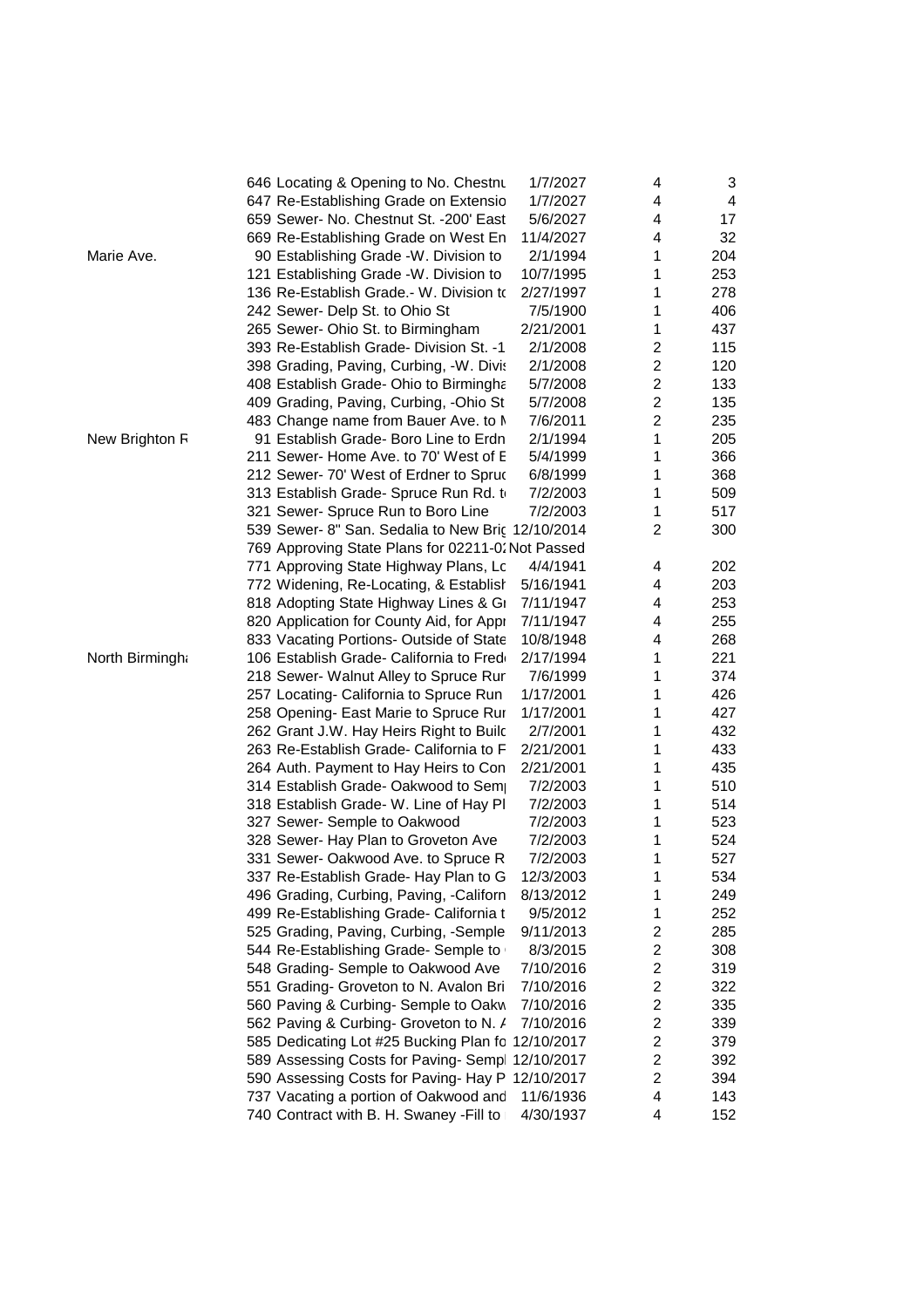|                        | 890 Change Name of Groveton & Oakw                           | 1/7/1955  | 5                       | 53  |     |
|------------------------|--------------------------------------------------------------|-----------|-------------------------|-----|-----|
|                        | 928 Vacating Property on N. Birminghai                       | 11/8/1957 | 5                       | 100 |     |
| <b>North Chestnut</b>  | 628 Locating & Opening- California to C                      | 10/2/2025 | 3                       | 75  |     |
|                        | 629 Establishing Grade- California Ave.                      | 10/2/2025 | 3                       | 76  |     |
|                        | 640 Repealing Ord. #628 Locating and                         | 8/6/2026  | 3                       | 87  |     |
|                        | 644 Locating & Opening - California to (                     | 1/7/2027  | 4                       | 1   |     |
|                        | 645 Establishing Grade- California to Co                     | 1/7/2027  | 4                       | 2   |     |
|                        | 658 Sewer- Center Ave. - South Westwa                        | 5/6/2027  | 4                       | 16  |     |
|                        | 670 Re-Establishing Grade- N. & S. of M                      | 11/4/2027 | 4                       | 33  |     |
|                        | 727 Vacating Property Fronting on Ritch                      | 2/8/1935  | 4                       | 125 |     |
|                        | 898 Grading, Paving, Curbing, -Californ                      | 8/5/1955  | 4                       | 5   | 61  |
| N. Home Ave.           | 144 Establish Grade- California to New Brighton Rd 8/12/1997 |           |                         | 1   | 291 |
|                        | 211 Sewer- California to Erdner Ave.                         | 5/4/1999  | 1                       | 366 |     |
|                        | 619 Establish Grade- California to Malvi                     | 5/6/2024  | 3                       | 57  |     |
|                        | 620 Curbing, Paving- California to Malvi                     | 5/6/2024  | 3                       | 59  |     |
|                        | 773 Widening & Re-Locating- New Brig                         | 5/16/1941 | 4                       | 205 |     |
| North Ohio St.         | 93 Establish Grade- California to Ravir                      | 2/1/1994  | 1                       | 207 |     |
|                        | 217 Sewer- Girard to Spruce Run Rd.                          | 7/6/1999  | 1                       | 373 |     |
|                        | 371 Change Name from Charles Street                          | 12/7/2005 | $\boldsymbol{2}$        | 70  |     |
|                        | 432 Re-Establish Grade- California to N 10/22/2008           |           | $\overline{c}$          | 171 |     |
|                        | 506 Defining & Locating- California to M                     | 2/20/2013 | $\overline{c}$          | 259 |     |
|                        | 1003 Grading, Paving, & Curbing of N. O                      | 3/12/1965 | 5                       | 269 |     |
| North School S         | 19 Establishing, & Opening- Laying ou                        | 8/9/1981  | 1                       | 102 |     |
|                        | 146 Establishing Grade- California to Co                     | 11/4/1997 | 1                       | 294 |     |
|                        | 244 Sewer- California to Center Ave.                         | 9/6/1900  | 1                       | 409 |     |
|                        | 271 Vacating a triangle- E. of N. School                     | 5/2/2001  | 1                       | 444 |     |
|                        | 272 Re-locating portion at California Av                     | 5/2/2001  | 1                       | 445 |     |
|                        | 377 Change in Grade by petition- Califo                      | 6/7/2006  | 2                       | 80  |     |
|                        | 420 Establish, & Re-Establish Grade- C                       | 7/30/2008 | $\overline{2}$          | 157 |     |
|                        | 421 Grading, Paving, Curbing-Californi                       | 7/30/2008 | $\overline{2}$          | 158 |     |
|                        | 500 Change name from Union Ave. to N                         | 9/5/2012  | $\overline{2}$          | 253 |     |
|                        | 706 Reg. Traffic- One way Center to Ne                       | 8/8/1930  | 4                       | 97  |     |
|                        | 716 Reg. Traffic -No Parking. One side                       | 1/6/1933  | 4                       | 111 |     |
|                        | 877 Further Reg. Traffic on N. School -(                     | 11/6/1953 | 5                       | 30  |     |
|                        | 881 Further Reg. Traffic - Park to Center                    | 4/2/1954  | 5                       | 38  |     |
| <b>Ohio River Blvc</b> | 22 Extending Blvd. - Elizabeth Ave. to I 10/14/1981          |           | 1                       | 105 |     |
|                        | 37 Establish Grade- Birmingham Ave.                          | 12/4/1988 | 1                       | 132 |     |
|                        | 38 Establishing Line and Grade                               | 12/4/1988 | 1                       | 134 |     |
|                        | 42 Declared Open for Travel                                  | 6/4/1989  | 1                       | 140 |     |
|                        | 49 Establishing Grade- Ohio St. Westv                        | 2/27/1990 | 1                       | 147 |     |
|                        | 65 Establish Grade- Ohio St. to Birmin                       | 5/1/1991  | 1                       | 170 |     |
|                        | 74 Establish Grade- Birmingham Ave.                          | 6/1/1991  | 1                       | 180 |     |
|                        | 120 Establish Grade-Locust St. to Hom                        | 10/7/1995 | 1                       | 252 |     |
|                        | 165 Sewer- Division to Locust                                | vetoed    |                         |     |     |
|                        | 176 Sewer- Division St. to Locust St.                        | 6/2/1998  | 1                       | 329 |     |
|                        | 202 Sewer- Locust to Elizabeth                               | 9/1/1998  | 1                       | 357 |     |
|                        | 390 Re-Establish Grade- W. Division to                       | 1/9/2008  | $\overline{\mathbf{c}}$ | 111 |     |
|                        | 396 Grading, Paving, Curbing,- Division                      | 2/1/2008  | $\overline{c}$          | 118 |     |
|                        | 417 Re-Establishing Grade- Ohio St. to                       | 6/25/2008 | 2                       | 152 |     |
|                        | 434 Widening -to 50' St. - Birmingham to                     | 2/26/2009 | 1                       | 173 |     |
|                        | 468 Re-Establish Grade- Birmingham A 11/25/2010              |           | 2                       | 213 |     |
|                        | 471 Grading, Paving, Curbing, -Birming                       | 3/4/2011  | $\overline{c}$          | 221 |     |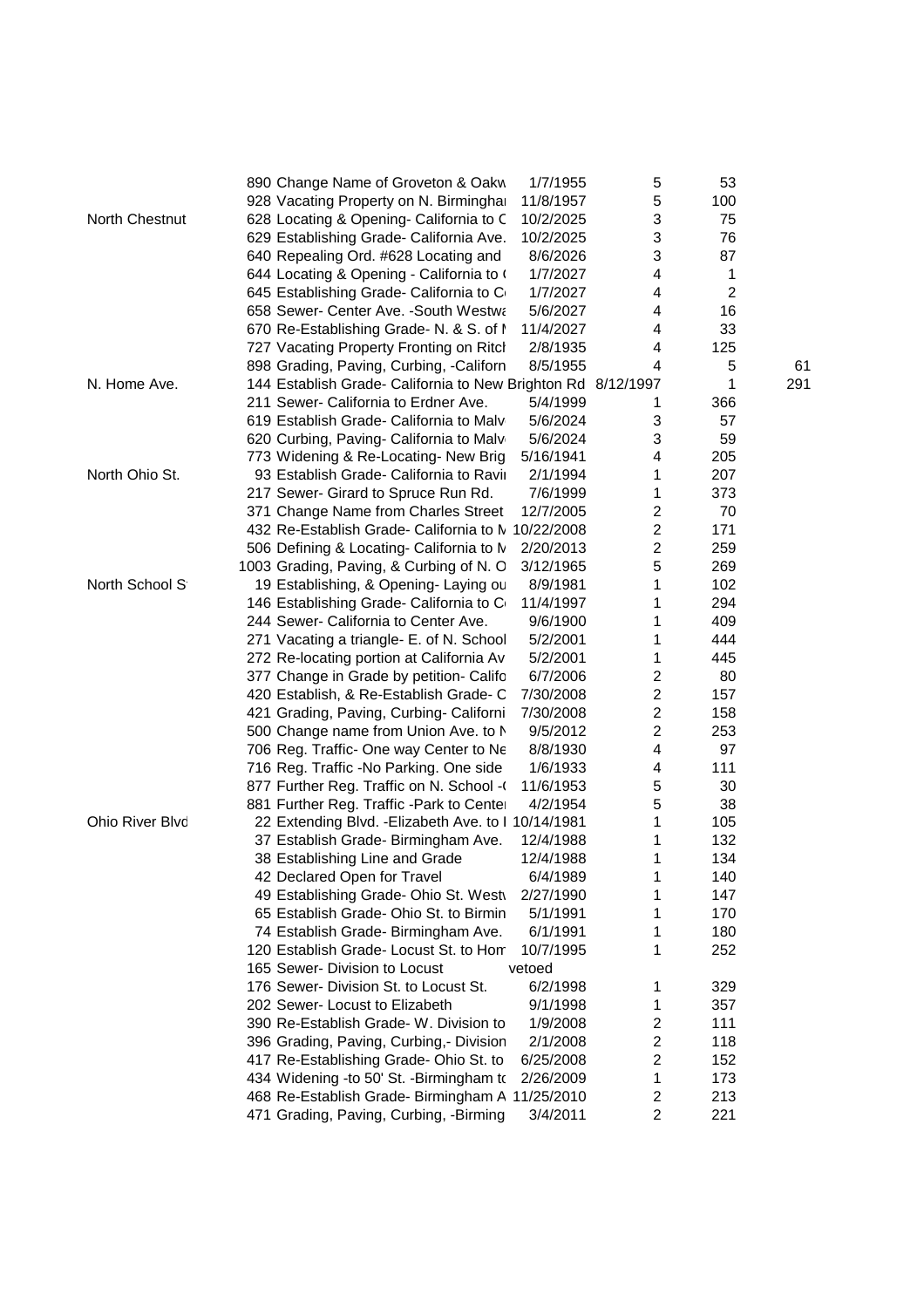|              | 500 Name changed from Forest St. to R                                            | 9/5/2012  | 2                       | 253 |  |
|--------------|----------------------------------------------------------------------------------|-----------|-------------------------|-----|--|
|              | 657 Sewer- Home Ave. 800' Westwardl                                              | 4/8/2027  | 4                       | 15  |  |
|              | 684 Locating, & Establishing Grade-Ch                                            | 5/3/2029  | 4                       | 57  |  |
|              | 688 Agreement with Alleg. County to Im                                           | 5/3/2029  | 4                       | 55  |  |
|              | 708 Agreement with County Supplemen                                              | 12/5/1930 | 4                       | 99  |  |
|              | 713 Designated as a through Highway,                                             | 8/7/1931  | 4                       | 108 |  |
|              | 746 Zoning Change- Residential to Con                                            | 3/5/1938  | 4                       | 160 |  |
|              | 750 Sewers- Northerly & Southerly Side                                           | 10/7/1938 | 4                       | 164 |  |
|              | 751 Sewers- Northerly & Southerly Side                                           | 10/7/1938 | 4                       | 165 |  |
|              | 753 Asessing Cost of Sewers. East of F                                           | 1/6/1939  | 4                       | 167 |  |
|              | 777 Fixing Speed Limit on Ohio River B                                           | 9/5/1941  | 4                       | 209 |  |
|              | 793 Amending Ord. #746 -Zoning on Blvd. Res. To Comm. Elizabeth Ave. to Home Ave |           |                         |     |  |
|              | 797 Zoning Change "Residential to Con                                            | 5/3/1946  | 4                       | 230 |  |
|              | 800 Zoning Change "Commercial to Re:                                             | 9/11/1946 | 4                       | 234 |  |
|              | 874 Sale of Unused Property to George                                            | 5/8/1933  | 5                       | 27  |  |
|              | 946 State Improvements- Pay for Manh                                             | 6/12/1959 | 5                       | 140 |  |
| Oak St.      | 7 Adopting Street                                                                | 8/3/1975  | 1                       | 93  |  |
|              | 27 Establish Center Line                                                         | 1/13/1985 | 1                       | 114 |  |
|              | 28 Establish Grade of Oak Street                                                 | 1/13/1985 | 1                       | 115 |  |
|              | 196 Sewer- Jackman to West Bellevue                                              | 8/25/1998 | 1                       | 351 |  |
| Ohio St.     | 38 Establish Line & Grade (Between C                                             | 12/4/1988 | 1                       | 134 |  |
|              | 41 Declaring Open for Travel- Californ                                           | 5/24/1989 | 1                       | 139 |  |
|              | 47 Opening Ohio St.- California Ave. to                                          | 8/6/1989  | 1                       | 145 |  |
|              | 54 Locating Center Line- California Av                                           | 1/21/1990 | 1                       | 153 |  |
|              | 60 Vacating a portion- California Ave. 11/14/1990                                |           | 1                       | 164 |  |
|              | 71 Establish Grade- California to Ohio                                           | 5/18/1991 | 1                       | 177 |  |
|              | 80 Sewer- California to Ohio Riv. Blvd                                           | 6/1/1993  | 1                       | 188 |  |
|              | 160 Locating- Ohio River Blvd to Califor                                         | 3/3/1998  | 1                       | 309 |  |
|              | 180 Re-Establish Grade- Ohio River Blv                                           | 8/25/1998 | 1                       | 335 |  |
|              | 188 Sewer- Lateral from Duff Alley to O                                          | 8/25/1998 | 1                       | 343 |  |
|              | 194 Sewer- Florence Ave. to Orchard A                                            | 8/25/1998 | 1                       | 349 |  |
|              | 197 Sewer- Ohio River Blvd. to 100' N.                                           | 9/1/1998  | 1                       | 352 |  |
|              | 200 Sewer- Taylor Ave to Florence Ave                                            | 9/1/1998  | 1                       | 355 |  |
|              | 239 Dedication of Property to Triangle (                                         | 6/21/1900 | 1                       | 403 |  |
|              | 440 Re-Establish Grade- Florence to Ca                                           | 8/12/2009 | $\overline{\mathbf{c}}$ | 182 |  |
|              | 447 Grading, Paving, Curbing-Californi                                           | 11/2/2009 | $\overline{\mathbf{c}}$ | 190 |  |
|              | 448 Grading, Paving, Curbing- Florence                                           | 11/2/2009 | $\overline{2}$          | 191 |  |
|              | 449 Grading, Paving, Curbing-Orchard                                             | 10/7/2009 | 2                       | 192 |  |
|              | 452 Re-Locating West Sideline at Calif  10/7/2009                                |           | 2                       | 195 |  |
| Orchard Ave. | 26 Establish Grade- Birmngham to Jac 11/11/1984                                  |           | 1                       | 112 |  |
|              | 38 Locating Center Line                                                          | 12/4/1988 | 1                       | 134 |  |
|              | 42 Declaring open for tavel                                                      | 6/4/1989  | 1                       | 140 |  |
|              | 49 Establish Grade- Ohio St. Westwar                                             | 2/27/1990 | 1                       | 147 |  |
|              | 67 Establish Grade- Ohio St. to Chestr                                           | 5/1/1991  | 1                       | 172 |  |
|              | 100 Re-Establishing Grade- Ohio St. to                                           | 2/17/1994 | 1                       | 214 |  |
|              | 157 Locating Center Line - Chestnut St.                                          | 3/3/1998  | 1                       | 306 |  |
|              | 166 Sewer- Birmingham to Ohio St.                                                | 5/12/1998 | 1                       | 315 |  |
|              | 173 Repealing ord. #157 - Relocating C/                                          | 6/2/1998  | 1                       | 326 |  |
|              | 201 Sewer- Birmingham Ave. to 140' Ea                                            | 9/1/1998  | 1                       | 356 |  |
|              | 284 Extending & Relocating to Prospec                                            | 12/5/2001 | 1                       | 462 |  |
|              | 288 Grading, Paving, Curbing- Division                                           | 4/3/2002  | 1                       | 467 |  |
|              | 294 Re-Establish Grade- Birmingham to                                            | 6/5/2002  | 1                       | 474 |  |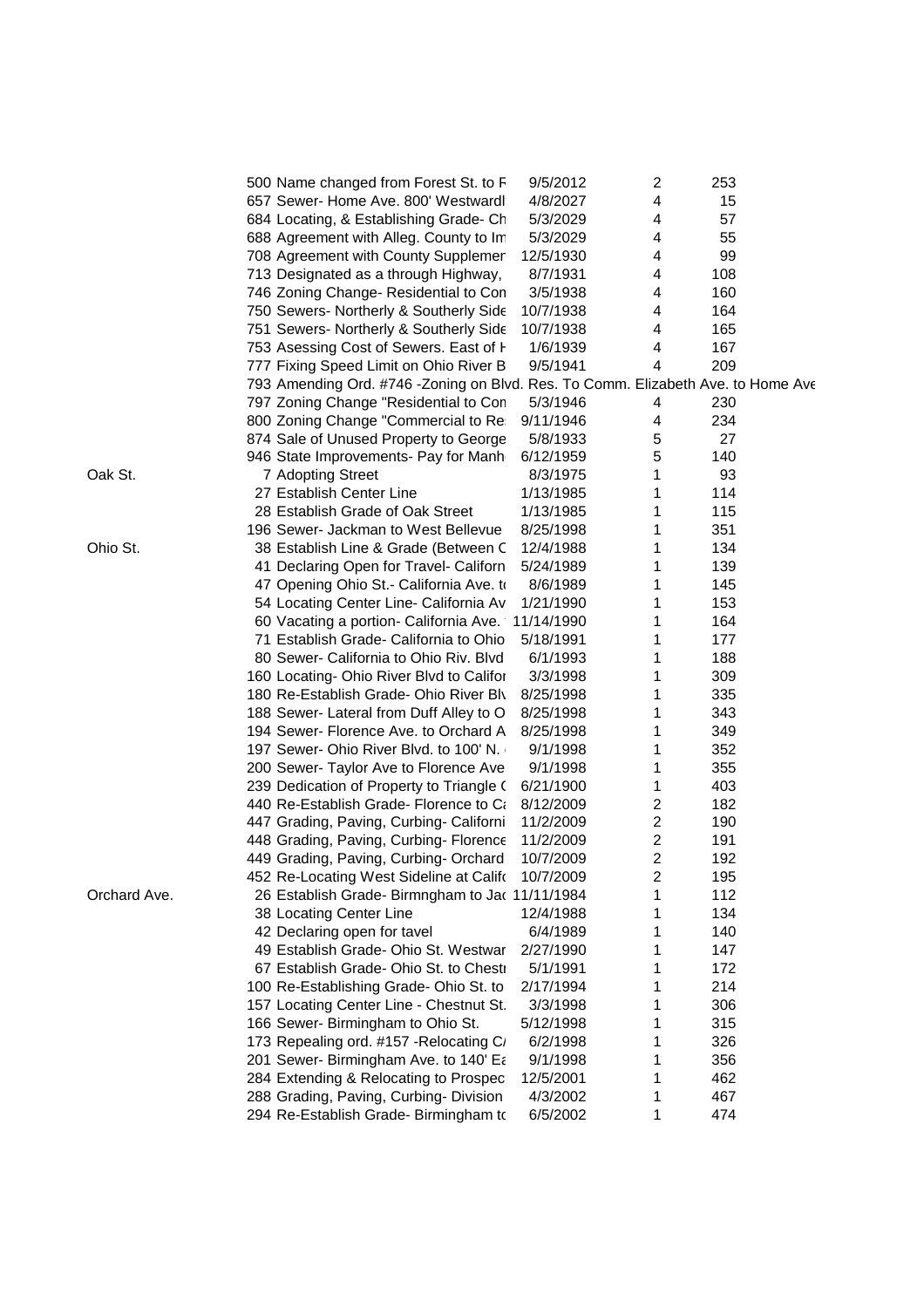| 108<br>815 Vacating an unused portion - East o<br>6/6/1947<br>4<br>250<br>819 Sale of property to Frank Potts- We<br>7/11/1947<br>4<br>254<br>261 Establishing Grade - School to Jose<br>2/7/2001<br>431<br>1<br>267 Sewer- Third Alley to Josephine St.<br>2/21/2001<br>439<br>1<br>347 Change name from Bucking St. to I<br>5/19/2004<br>551<br>1<br>2<br>554 Grading- Josephine to N. School St<br>7/10/2016<br>325<br>2<br>344<br>565 Curbing- Josephien to N. School St<br>7/10/2016<br>2<br>449<br>607 Grading - Josephine to N. School S<br>8/4/2022<br>2<br>608 Paving & Curbing- Josephine to N.<br>8/4/2022<br>450<br>716 Reg. Traffic & Parking on Park Ave<br>1/6/1933<br>4<br>111<br>513<br>317 Establishing Grade- N. Birmingham<br>7/2/2003<br>1<br>329 Sewer- N. Birmingham to Norwood<br>7/2/2003<br>525<br>1<br>$\overline{\mathbf{c}}$<br>323<br>552 Grading- N. Birmingham to Norwoo<br>7/10/2016<br>2<br>563 Paving & Curbing N. Birmingham to<br>341<br>7/10/2016<br>$\overline{c}$<br>390<br>588 Asessing Costs of Paving & Curbin 12/10/2017<br>7<br>1177 Amending Ord #860 Moving parking 11/15/1988<br>29<br>307<br>158 Locating - Prospect St. to Zortman F<br>3/3/1998<br>1<br>327<br>174 Repealing ord #158 "Locating Peac<br>6/2/1998<br>1<br>2<br>495<br>614 Establishing Grade- Birmingham to<br>12/7/2023<br>6<br>175<br>1125 Certain portion of Peach Alley nam<br>8/15/1979<br>176<br>1126 Changing established grade of cert<br>8/15/1979<br>6<br>464<br>Prospect St.<br>285 Opening- Jackman to Ohio River B  11/22/2001<br>1<br>465<br>286 Establishing Grade- Jackman to Or<br>1/3/2002<br>1<br>472<br>292 Sewer- Jackman to Ohio River<br>6/5/2002<br>1<br>350 Change name of Street from First S<br>6/2/2004<br>1<br>556<br>$\overline{c}$<br>233<br>482 Re-Establish Grade- Jackman to O<br>6/8/2011<br>$\overline{\mathbf{c}}$<br>515 Grading, Paving, Curbing- Jackmar<br>6/26/2013<br>273<br>2<br>522 Re-Establish Grade- Jackman to O<br>282<br>8/7/2013<br>809 Sale of Property- Peach Alley & Pro<br>5/2/1947<br>4<br>244<br><b>Ravine Street</b><br>38 Establish Line & Grade<br>134<br>12/4/1988<br>1<br>397<br>233 Sewer- Fincher Prop. 885' Eastwar<br>4/5/1900<br>1<br>508<br>312 Establish Grade- Cityview to Sempl<br>7/2/2003<br>Ridge Ave.<br>1<br>320 Sewer- Cityview to Semple<br>516<br>7/2/2003<br>1<br>948 Re-Establish Grade- Cityview to Se<br>8/14/1959<br>5<br>142<br>951 Paving, & Grading- Grandview Ave<br>5<br>145<br>7/10/1959<br>Sale of Propert<br>857 Sale of Lot #11 Bucking Plan to Wr<br>5<br>9<br>4/6/1951<br>5<br>863 Sale of Lot on Center Ave .to John<br>2/8/1952<br>15<br>874 Sale of Lot Ohio River Blvd. to Geo<br>5/8/1933<br>27<br>5<br>879 Sale of Lots #280- 282 N. Avalon P<br>2/5/1954<br>5<br>36<br>886 Sale of Lot #279 N. Avalon Plan to<br>10/8/1954<br>5<br>48<br>895 Sale of Lot Center Ave. to Edg. N.<br>5/13/1955<br>5<br>58<br>5<br>914 Sale of Lot N. Home Ave. to Wilsor<br>85<br>12/7/1956<br>5<br>926 Sale of Lot N. Birm. & Center to Ch<br>98<br>7/5/1957<br>5<br>930 Sale of Lot Center Ave. to Martha E<br>106<br>12/6/1957<br>5<br>938 Sale of Lot Norwood Ave. to Walter<br>9/5/1958<br>122<br>5<br>939 Sale of Lot Grandview Ave. to Chas<br>10/3/1958<br>123<br>5<br>978 Sale of Two used Boro Trucks<br>220<br>5/10/1963<br>58 Locating - California to Hemlock Str<br>7/3/1990<br>159<br>1<br>83 Establishing Grade- California Ave.<br>7/6/1993<br>191<br>1 | Park Ave.<br>Parkview Ave.<br>Peach Alley                       |  |
|---------------------------------------------------------------------------------------------------------------------------------------------------------------------------------------------------------------------------------------------------------------------------------------------------------------------------------------------------------------------------------------------------------------------------------------------------------------------------------------------------------------------------------------------------------------------------------------------------------------------------------------------------------------------------------------------------------------------------------------------------------------------------------------------------------------------------------------------------------------------------------------------------------------------------------------------------------------------------------------------------------------------------------------------------------------------------------------------------------------------------------------------------------------------------------------------------------------------------------------------------------------------------------------------------------------------------------------------------------------------------------------------------------------------------------------------------------------------------------------------------------------------------------------------------------------------------------------------------------------------------------------------------------------------------------------------------------------------------------------------------------------------------------------------------------------------------------------------------------------------------------------------------------------------------------------------------------------------------------------------------------------------------------------------------------------------------------------------------------------------------------------------------------------------------------------------------------------------------------------------------------------------------------------------------------------------------------------------------------------------------------------------------------------------------------------------------------------------------------------------------------------------------------------------------------------------------------------------------------------------------------------------------------------------------------------------------------------------------------------------------------------------------------------------------------------------------------------------------------------------------------------------------------------------------------------------------------------------------------------------------------------------------------------------------------------------------------------------------------------------------------------------------------------------------------------------------------------------------------------------------------------------------------------------------------------------------------------------------------------------------------------------------------------------------------------------------------------------------------|-----------------------------------------------------------------|--|
|                                                                                                                                                                                                                                                                                                                                                                                                                                                                                                                                                                                                                                                                                                                                                                                                                                                                                                                                                                                                                                                                                                                                                                                                                                                                                                                                                                                                                                                                                                                                                                                                                                                                                                                                                                                                                                                                                                                                                                                                                                                                                                                                                                                                                                                                                                                                                                                                                                                                                                                                                                                                                                                                                                                                                                                                                                                                                                                                                                                                                                                                                                                                                                                                                                                                                                                                                                                                                                                                                 |                                                                 |  |
|                                                                                                                                                                                                                                                                                                                                                                                                                                                                                                                                                                                                                                                                                                                                                                                                                                                                                                                                                                                                                                                                                                                                                                                                                                                                                                                                                                                                                                                                                                                                                                                                                                                                                                                                                                                                                                                                                                                                                                                                                                                                                                                                                                                                                                                                                                                                                                                                                                                                                                                                                                                                                                                                                                                                                                                                                                                                                                                                                                                                                                                                                                                                                                                                                                                                                                                                                                                                                                                                                 |                                                                 |  |
|                                                                                                                                                                                                                                                                                                                                                                                                                                                                                                                                                                                                                                                                                                                                                                                                                                                                                                                                                                                                                                                                                                                                                                                                                                                                                                                                                                                                                                                                                                                                                                                                                                                                                                                                                                                                                                                                                                                                                                                                                                                                                                                                                                                                                                                                                                                                                                                                                                                                                                                                                                                                                                                                                                                                                                                                                                                                                                                                                                                                                                                                                                                                                                                                                                                                                                                                                                                                                                                                                 |                                                                 |  |
|                                                                                                                                                                                                                                                                                                                                                                                                                                                                                                                                                                                                                                                                                                                                                                                                                                                                                                                                                                                                                                                                                                                                                                                                                                                                                                                                                                                                                                                                                                                                                                                                                                                                                                                                                                                                                                                                                                                                                                                                                                                                                                                                                                                                                                                                                                                                                                                                                                                                                                                                                                                                                                                                                                                                                                                                                                                                                                                                                                                                                                                                                                                                                                                                                                                                                                                                                                                                                                                                                 |                                                                 |  |
|                                                                                                                                                                                                                                                                                                                                                                                                                                                                                                                                                                                                                                                                                                                                                                                                                                                                                                                                                                                                                                                                                                                                                                                                                                                                                                                                                                                                                                                                                                                                                                                                                                                                                                                                                                                                                                                                                                                                                                                                                                                                                                                                                                                                                                                                                                                                                                                                                                                                                                                                                                                                                                                                                                                                                                                                                                                                                                                                                                                                                                                                                                                                                                                                                                                                                                                                                                                                                                                                                 |                                                                 |  |
|                                                                                                                                                                                                                                                                                                                                                                                                                                                                                                                                                                                                                                                                                                                                                                                                                                                                                                                                                                                                                                                                                                                                                                                                                                                                                                                                                                                                                                                                                                                                                                                                                                                                                                                                                                                                                                                                                                                                                                                                                                                                                                                                                                                                                                                                                                                                                                                                                                                                                                                                                                                                                                                                                                                                                                                                                                                                                                                                                                                                                                                                                                                                                                                                                                                                                                                                                                                                                                                                                 |                                                                 |  |
|                                                                                                                                                                                                                                                                                                                                                                                                                                                                                                                                                                                                                                                                                                                                                                                                                                                                                                                                                                                                                                                                                                                                                                                                                                                                                                                                                                                                                                                                                                                                                                                                                                                                                                                                                                                                                                                                                                                                                                                                                                                                                                                                                                                                                                                                                                                                                                                                                                                                                                                                                                                                                                                                                                                                                                                                                                                                                                                                                                                                                                                                                                                                                                                                                                                                                                                                                                                                                                                                                 |                                                                 |  |
|                                                                                                                                                                                                                                                                                                                                                                                                                                                                                                                                                                                                                                                                                                                                                                                                                                                                                                                                                                                                                                                                                                                                                                                                                                                                                                                                                                                                                                                                                                                                                                                                                                                                                                                                                                                                                                                                                                                                                                                                                                                                                                                                                                                                                                                                                                                                                                                                                                                                                                                                                                                                                                                                                                                                                                                                                                                                                                                                                                                                                                                                                                                                                                                                                                                                                                                                                                                                                                                                                 |                                                                 |  |
|                                                                                                                                                                                                                                                                                                                                                                                                                                                                                                                                                                                                                                                                                                                                                                                                                                                                                                                                                                                                                                                                                                                                                                                                                                                                                                                                                                                                                                                                                                                                                                                                                                                                                                                                                                                                                                                                                                                                                                                                                                                                                                                                                                                                                                                                                                                                                                                                                                                                                                                                                                                                                                                                                                                                                                                                                                                                                                                                                                                                                                                                                                                                                                                                                                                                                                                                                                                                                                                                                 |                                                                 |  |
|                                                                                                                                                                                                                                                                                                                                                                                                                                                                                                                                                                                                                                                                                                                                                                                                                                                                                                                                                                                                                                                                                                                                                                                                                                                                                                                                                                                                                                                                                                                                                                                                                                                                                                                                                                                                                                                                                                                                                                                                                                                                                                                                                                                                                                                                                                                                                                                                                                                                                                                                                                                                                                                                                                                                                                                                                                                                                                                                                                                                                                                                                                                                                                                                                                                                                                                                                                                                                                                                                 |                                                                 |  |
|                                                                                                                                                                                                                                                                                                                                                                                                                                                                                                                                                                                                                                                                                                                                                                                                                                                                                                                                                                                                                                                                                                                                                                                                                                                                                                                                                                                                                                                                                                                                                                                                                                                                                                                                                                                                                                                                                                                                                                                                                                                                                                                                                                                                                                                                                                                                                                                                                                                                                                                                                                                                                                                                                                                                                                                                                                                                                                                                                                                                                                                                                                                                                                                                                                                                                                                                                                                                                                                                                 |                                                                 |  |
|                                                                                                                                                                                                                                                                                                                                                                                                                                                                                                                                                                                                                                                                                                                                                                                                                                                                                                                                                                                                                                                                                                                                                                                                                                                                                                                                                                                                                                                                                                                                                                                                                                                                                                                                                                                                                                                                                                                                                                                                                                                                                                                                                                                                                                                                                                                                                                                                                                                                                                                                                                                                                                                                                                                                                                                                                                                                                                                                                                                                                                                                                                                                                                                                                                                                                                                                                                                                                                                                                 |                                                                 |  |
|                                                                                                                                                                                                                                                                                                                                                                                                                                                                                                                                                                                                                                                                                                                                                                                                                                                                                                                                                                                                                                                                                                                                                                                                                                                                                                                                                                                                                                                                                                                                                                                                                                                                                                                                                                                                                                                                                                                                                                                                                                                                                                                                                                                                                                                                                                                                                                                                                                                                                                                                                                                                                                                                                                                                                                                                                                                                                                                                                                                                                                                                                                                                                                                                                                                                                                                                                                                                                                                                                 |                                                                 |  |
|                                                                                                                                                                                                                                                                                                                                                                                                                                                                                                                                                                                                                                                                                                                                                                                                                                                                                                                                                                                                                                                                                                                                                                                                                                                                                                                                                                                                                                                                                                                                                                                                                                                                                                                                                                                                                                                                                                                                                                                                                                                                                                                                                                                                                                                                                                                                                                                                                                                                                                                                                                                                                                                                                                                                                                                                                                                                                                                                                                                                                                                                                                                                                                                                                                                                                                                                                                                                                                                                                 |                                                                 |  |
|                                                                                                                                                                                                                                                                                                                                                                                                                                                                                                                                                                                                                                                                                                                                                                                                                                                                                                                                                                                                                                                                                                                                                                                                                                                                                                                                                                                                                                                                                                                                                                                                                                                                                                                                                                                                                                                                                                                                                                                                                                                                                                                                                                                                                                                                                                                                                                                                                                                                                                                                                                                                                                                                                                                                                                                                                                                                                                                                                                                                                                                                                                                                                                                                                                                                                                                                                                                                                                                                                 |                                                                 |  |
|                                                                                                                                                                                                                                                                                                                                                                                                                                                                                                                                                                                                                                                                                                                                                                                                                                                                                                                                                                                                                                                                                                                                                                                                                                                                                                                                                                                                                                                                                                                                                                                                                                                                                                                                                                                                                                                                                                                                                                                                                                                                                                                                                                                                                                                                                                                                                                                                                                                                                                                                                                                                                                                                                                                                                                                                                                                                                                                                                                                                                                                                                                                                                                                                                                                                                                                                                                                                                                                                                 |                                                                 |  |
|                                                                                                                                                                                                                                                                                                                                                                                                                                                                                                                                                                                                                                                                                                                                                                                                                                                                                                                                                                                                                                                                                                                                                                                                                                                                                                                                                                                                                                                                                                                                                                                                                                                                                                                                                                                                                                                                                                                                                                                                                                                                                                                                                                                                                                                                                                                                                                                                                                                                                                                                                                                                                                                                                                                                                                                                                                                                                                                                                                                                                                                                                                                                                                                                                                                                                                                                                                                                                                                                                 |                                                                 |  |
|                                                                                                                                                                                                                                                                                                                                                                                                                                                                                                                                                                                                                                                                                                                                                                                                                                                                                                                                                                                                                                                                                                                                                                                                                                                                                                                                                                                                                                                                                                                                                                                                                                                                                                                                                                                                                                                                                                                                                                                                                                                                                                                                                                                                                                                                                                                                                                                                                                                                                                                                                                                                                                                                                                                                                                                                                                                                                                                                                                                                                                                                                                                                                                                                                                                                                                                                                                                                                                                                                 |                                                                 |  |
|                                                                                                                                                                                                                                                                                                                                                                                                                                                                                                                                                                                                                                                                                                                                                                                                                                                                                                                                                                                                                                                                                                                                                                                                                                                                                                                                                                                                                                                                                                                                                                                                                                                                                                                                                                                                                                                                                                                                                                                                                                                                                                                                                                                                                                                                                                                                                                                                                                                                                                                                                                                                                                                                                                                                                                                                                                                                                                                                                                                                                                                                                                                                                                                                                                                                                                                                                                                                                                                                                 |                                                                 |  |
|                                                                                                                                                                                                                                                                                                                                                                                                                                                                                                                                                                                                                                                                                                                                                                                                                                                                                                                                                                                                                                                                                                                                                                                                                                                                                                                                                                                                                                                                                                                                                                                                                                                                                                                                                                                                                                                                                                                                                                                                                                                                                                                                                                                                                                                                                                                                                                                                                                                                                                                                                                                                                                                                                                                                                                                                                                                                                                                                                                                                                                                                                                                                                                                                                                                                                                                                                                                                                                                                                 |                                                                 |  |
|                                                                                                                                                                                                                                                                                                                                                                                                                                                                                                                                                                                                                                                                                                                                                                                                                                                                                                                                                                                                                                                                                                                                                                                                                                                                                                                                                                                                                                                                                                                                                                                                                                                                                                                                                                                                                                                                                                                                                                                                                                                                                                                                                                                                                                                                                                                                                                                                                                                                                                                                                                                                                                                                                                                                                                                                                                                                                                                                                                                                                                                                                                                                                                                                                                                                                                                                                                                                                                                                                 |                                                                 |  |
|                                                                                                                                                                                                                                                                                                                                                                                                                                                                                                                                                                                                                                                                                                                                                                                                                                                                                                                                                                                                                                                                                                                                                                                                                                                                                                                                                                                                                                                                                                                                                                                                                                                                                                                                                                                                                                                                                                                                                                                                                                                                                                                                                                                                                                                                                                                                                                                                                                                                                                                                                                                                                                                                                                                                                                                                                                                                                                                                                                                                                                                                                                                                                                                                                                                                                                                                                                                                                                                                                 |                                                                 |  |
|                                                                                                                                                                                                                                                                                                                                                                                                                                                                                                                                                                                                                                                                                                                                                                                                                                                                                                                                                                                                                                                                                                                                                                                                                                                                                                                                                                                                                                                                                                                                                                                                                                                                                                                                                                                                                                                                                                                                                                                                                                                                                                                                                                                                                                                                                                                                                                                                                                                                                                                                                                                                                                                                                                                                                                                                                                                                                                                                                                                                                                                                                                                                                                                                                                                                                                                                                                                                                                                                                 |                                                                 |  |
|                                                                                                                                                                                                                                                                                                                                                                                                                                                                                                                                                                                                                                                                                                                                                                                                                                                                                                                                                                                                                                                                                                                                                                                                                                                                                                                                                                                                                                                                                                                                                                                                                                                                                                                                                                                                                                                                                                                                                                                                                                                                                                                                                                                                                                                                                                                                                                                                                                                                                                                                                                                                                                                                                                                                                                                                                                                                                                                                                                                                                                                                                                                                                                                                                                                                                                                                                                                                                                                                                 |                                                                 |  |
|                                                                                                                                                                                                                                                                                                                                                                                                                                                                                                                                                                                                                                                                                                                                                                                                                                                                                                                                                                                                                                                                                                                                                                                                                                                                                                                                                                                                                                                                                                                                                                                                                                                                                                                                                                                                                                                                                                                                                                                                                                                                                                                                                                                                                                                                                                                                                                                                                                                                                                                                                                                                                                                                                                                                                                                                                                                                                                                                                                                                                                                                                                                                                                                                                                                                                                                                                                                                                                                                                 |                                                                 |  |
|                                                                                                                                                                                                                                                                                                                                                                                                                                                                                                                                                                                                                                                                                                                                                                                                                                                                                                                                                                                                                                                                                                                                                                                                                                                                                                                                                                                                                                                                                                                                                                                                                                                                                                                                                                                                                                                                                                                                                                                                                                                                                                                                                                                                                                                                                                                                                                                                                                                                                                                                                                                                                                                                                                                                                                                                                                                                                                                                                                                                                                                                                                                                                                                                                                                                                                                                                                                                                                                                                 |                                                                 |  |
|                                                                                                                                                                                                                                                                                                                                                                                                                                                                                                                                                                                                                                                                                                                                                                                                                                                                                                                                                                                                                                                                                                                                                                                                                                                                                                                                                                                                                                                                                                                                                                                                                                                                                                                                                                                                                                                                                                                                                                                                                                                                                                                                                                                                                                                                                                                                                                                                                                                                                                                                                                                                                                                                                                                                                                                                                                                                                                                                                                                                                                                                                                                                                                                                                                                                                                                                                                                                                                                                                 |                                                                 |  |
|                                                                                                                                                                                                                                                                                                                                                                                                                                                                                                                                                                                                                                                                                                                                                                                                                                                                                                                                                                                                                                                                                                                                                                                                                                                                                                                                                                                                                                                                                                                                                                                                                                                                                                                                                                                                                                                                                                                                                                                                                                                                                                                                                                                                                                                                                                                                                                                                                                                                                                                                                                                                                                                                                                                                                                                                                                                                                                                                                                                                                                                                                                                                                                                                                                                                                                                                                                                                                                                                                 |                                                                 |  |
|                                                                                                                                                                                                                                                                                                                                                                                                                                                                                                                                                                                                                                                                                                                                                                                                                                                                                                                                                                                                                                                                                                                                                                                                                                                                                                                                                                                                                                                                                                                                                                                                                                                                                                                                                                                                                                                                                                                                                                                                                                                                                                                                                                                                                                                                                                                                                                                                                                                                                                                                                                                                                                                                                                                                                                                                                                                                                                                                                                                                                                                                                                                                                                                                                                                                                                                                                                                                                                                                                 |                                                                 |  |
|                                                                                                                                                                                                                                                                                                                                                                                                                                                                                                                                                                                                                                                                                                                                                                                                                                                                                                                                                                                                                                                                                                                                                                                                                                                                                                                                                                                                                                                                                                                                                                                                                                                                                                                                                                                                                                                                                                                                                                                                                                                                                                                                                                                                                                                                                                                                                                                                                                                                                                                                                                                                                                                                                                                                                                                                                                                                                                                                                                                                                                                                                                                                                                                                                                                                                                                                                                                                                                                                                 |                                                                 |  |
|                                                                                                                                                                                                                                                                                                                                                                                                                                                                                                                                                                                                                                                                                                                                                                                                                                                                                                                                                                                                                                                                                                                                                                                                                                                                                                                                                                                                                                                                                                                                                                                                                                                                                                                                                                                                                                                                                                                                                                                                                                                                                                                                                                                                                                                                                                                                                                                                                                                                                                                                                                                                                                                                                                                                                                                                                                                                                                                                                                                                                                                                                                                                                                                                                                                                                                                                                                                                                                                                                 |                                                                 |  |
|                                                                                                                                                                                                                                                                                                                                                                                                                                                                                                                                                                                                                                                                                                                                                                                                                                                                                                                                                                                                                                                                                                                                                                                                                                                                                                                                                                                                                                                                                                                                                                                                                                                                                                                                                                                                                                                                                                                                                                                                                                                                                                                                                                                                                                                                                                                                                                                                                                                                                                                                                                                                                                                                                                                                                                                                                                                                                                                                                                                                                                                                                                                                                                                                                                                                                                                                                                                                                                                                                 |                                                                 |  |
|                                                                                                                                                                                                                                                                                                                                                                                                                                                                                                                                                                                                                                                                                                                                                                                                                                                                                                                                                                                                                                                                                                                                                                                                                                                                                                                                                                                                                                                                                                                                                                                                                                                                                                                                                                                                                                                                                                                                                                                                                                                                                                                                                                                                                                                                                                                                                                                                                                                                                                                                                                                                                                                                                                                                                                                                                                                                                                                                                                                                                                                                                                                                                                                                                                                                                                                                                                                                                                                                                 |                                                                 |  |
|                                                                                                                                                                                                                                                                                                                                                                                                                                                                                                                                                                                                                                                                                                                                                                                                                                                                                                                                                                                                                                                                                                                                                                                                                                                                                                                                                                                                                                                                                                                                                                                                                                                                                                                                                                                                                                                                                                                                                                                                                                                                                                                                                                                                                                                                                                                                                                                                                                                                                                                                                                                                                                                                                                                                                                                                                                                                                                                                                                                                                                                                                                                                                                                                                                                                                                                                                                                                                                                                                 |                                                                 |  |
|                                                                                                                                                                                                                                                                                                                                                                                                                                                                                                                                                                                                                                                                                                                                                                                                                                                                                                                                                                                                                                                                                                                                                                                                                                                                                                                                                                                                                                                                                                                                                                                                                                                                                                                                                                                                                                                                                                                                                                                                                                                                                                                                                                                                                                                                                                                                                                                                                                                                                                                                                                                                                                                                                                                                                                                                                                                                                                                                                                                                                                                                                                                                                                                                                                                                                                                                                                                                                                                                                 |                                                                 |  |
|                                                                                                                                                                                                                                                                                                                                                                                                                                                                                                                                                                                                                                                                                                                                                                                                                                                                                                                                                                                                                                                                                                                                                                                                                                                                                                                                                                                                                                                                                                                                                                                                                                                                                                                                                                                                                                                                                                                                                                                                                                                                                                                                                                                                                                                                                                                                                                                                                                                                                                                                                                                                                                                                                                                                                                                                                                                                                                                                                                                                                                                                                                                                                                                                                                                                                                                                                                                                                                                                                 |                                                                 |  |
|                                                                                                                                                                                                                                                                                                                                                                                                                                                                                                                                                                                                                                                                                                                                                                                                                                                                                                                                                                                                                                                                                                                                                                                                                                                                                                                                                                                                                                                                                                                                                                                                                                                                                                                                                                                                                                                                                                                                                                                                                                                                                                                                                                                                                                                                                                                                                                                                                                                                                                                                                                                                                                                                                                                                                                                                                                                                                                                                                                                                                                                                                                                                                                                                                                                                                                                                                                                                                                                                                 |                                                                 |  |
|                                                                                                                                                                                                                                                                                                                                                                                                                                                                                                                                                                                                                                                                                                                                                                                                                                                                                                                                                                                                                                                                                                                                                                                                                                                                                                                                                                                                                                                                                                                                                                                                                                                                                                                                                                                                                                                                                                                                                                                                                                                                                                                                                                                                                                                                                                                                                                                                                                                                                                                                                                                                                                                                                                                                                                                                                                                                                                                                                                                                                                                                                                                                                                                                                                                                                                                                                                                                                                                                                 |                                                                 |  |
|                                                                                                                                                                                                                                                                                                                                                                                                                                                                                                                                                                                                                                                                                                                                                                                                                                                                                                                                                                                                                                                                                                                                                                                                                                                                                                                                                                                                                                                                                                                                                                                                                                                                                                                                                                                                                                                                                                                                                                                                                                                                                                                                                                                                                                                                                                                                                                                                                                                                                                                                                                                                                                                                                                                                                                                                                                                                                                                                                                                                                                                                                                                                                                                                                                                                                                                                                                                                                                                                                 |                                                                 |  |
|                                                                                                                                                                                                                                                                                                                                                                                                                                                                                                                                                                                                                                                                                                                                                                                                                                                                                                                                                                                                                                                                                                                                                                                                                                                                                                                                                                                                                                                                                                                                                                                                                                                                                                                                                                                                                                                                                                                                                                                                                                                                                                                                                                                                                                                                                                                                                                                                                                                                                                                                                                                                                                                                                                                                                                                                                                                                                                                                                                                                                                                                                                                                                                                                                                                                                                                                                                                                                                                                                 |                                                                 |  |
|                                                                                                                                                                                                                                                                                                                                                                                                                                                                                                                                                                                                                                                                                                                                                                                                                                                                                                                                                                                                                                                                                                                                                                                                                                                                                                                                                                                                                                                                                                                                                                                                                                                                                                                                                                                                                                                                                                                                                                                                                                                                                                                                                                                                                                                                                                                                                                                                                                                                                                                                                                                                                                                                                                                                                                                                                                                                                                                                                                                                                                                                                                                                                                                                                                                                                                                                                                                                                                                                                 |                                                                 |  |
|                                                                                                                                                                                                                                                                                                                                                                                                                                                                                                                                                                                                                                                                                                                                                                                                                                                                                                                                                                                                                                                                                                                                                                                                                                                                                                                                                                                                                                                                                                                                                                                                                                                                                                                                                                                                                                                                                                                                                                                                                                                                                                                                                                                                                                                                                                                                                                                                                                                                                                                                                                                                                                                                                                                                                                                                                                                                                                                                                                                                                                                                                                                                                                                                                                                                                                                                                                                                                                                                                 |                                                                 |  |
|                                                                                                                                                                                                                                                                                                                                                                                                                                                                                                                                                                                                                                                                                                                                                                                                                                                                                                                                                                                                                                                                                                                                                                                                                                                                                                                                                                                                                                                                                                                                                                                                                                                                                                                                                                                                                                                                                                                                                                                                                                                                                                                                                                                                                                                                                                                                                                                                                                                                                                                                                                                                                                                                                                                                                                                                                                                                                                                                                                                                                                                                                                                                                                                                                                                                                                                                                                                                                                                                                 |                                                                 |  |
|                                                                                                                                                                                                                                                                                                                                                                                                                                                                                                                                                                                                                                                                                                                                                                                                                                                                                                                                                                                                                                                                                                                                                                                                                                                                                                                                                                                                                                                                                                                                                                                                                                                                                                                                                                                                                                                                                                                                                                                                                                                                                                                                                                                                                                                                                                                                                                                                                                                                                                                                                                                                                                                                                                                                                                                                                                                                                                                                                                                                                                                                                                                                                                                                                                                                                                                                                                                                                                                                                 |                                                                 |  |
|                                                                                                                                                                                                                                                                                                                                                                                                                                                                                                                                                                                                                                                                                                                                                                                                                                                                                                                                                                                                                                                                                                                                                                                                                                                                                                                                                                                                                                                                                                                                                                                                                                                                                                                                                                                                                                                                                                                                                                                                                                                                                                                                                                                                                                                                                                                                                                                                                                                                                                                                                                                                                                                                                                                                                                                                                                                                                                                                                                                                                                                                                                                                                                                                                                                                                                                                                                                                                                                                                 |                                                                 |  |
|                                                                                                                                                                                                                                                                                                                                                                                                                                                                                                                                                                                                                                                                                                                                                                                                                                                                                                                                                                                                                                                                                                                                                                                                                                                                                                                                                                                                                                                                                                                                                                                                                                                                                                                                                                                                                                                                                                                                                                                                                                                                                                                                                                                                                                                                                                                                                                                                                                                                                                                                                                                                                                                                                                                                                                                                                                                                                                                                                                                                                                                                                                                                                                                                                                                                                                                                                                                                                                                                                 |                                                                 |  |
|                                                                                                                                                                                                                                                                                                                                                                                                                                                                                                                                                                                                                                                                                                                                                                                                                                                                                                                                                                                                                                                                                                                                                                                                                                                                                                                                                                                                                                                                                                                                                                                                                                                                                                                                                                                                                                                                                                                                                                                                                                                                                                                                                                                                                                                                                                                                                                                                                                                                                                                                                                                                                                                                                                                                                                                                                                                                                                                                                                                                                                                                                                                                                                                                                                                                                                                                                                                                                                                                                 |                                                                 |  |
|                                                                                                                                                                                                                                                                                                                                                                                                                                                                                                                                                                                                                                                                                                                                                                                                                                                                                                                                                                                                                                                                                                                                                                                                                                                                                                                                                                                                                                                                                                                                                                                                                                                                                                                                                                                                                                                                                                                                                                                                                                                                                                                                                                                                                                                                                                                                                                                                                                                                                                                                                                                                                                                                                                                                                                                                                                                                                                                                                                                                                                                                                                                                                                                                                                                                                                                                                                                                                                                                                 | <b>School Street</b>                                            |  |
|                                                                                                                                                                                                                                                                                                                                                                                                                                                                                                                                                                                                                                                                                                                                                                                                                                                                                                                                                                                                                                                                                                                                                                                                                                                                                                                                                                                                                                                                                                                                                                                                                                                                                                                                                                                                                                                                                                                                                                                                                                                                                                                                                                                                                                                                                                                                                                                                                                                                                                                                                                                                                                                                                                                                                                                                                                                                                                                                                                                                                                                                                                                                                                                                                                                                                                                                                                                                                                                                                 |                                                                 |  |
|                                                                                                                                                                                                                                                                                                                                                                                                                                                                                                                                                                                                                                                                                                                                                                                                                                                                                                                                                                                                                                                                                                                                                                                                                                                                                                                                                                                                                                                                                                                                                                                                                                                                                                                                                                                                                                                                                                                                                                                                                                                                                                                                                                                                                                                                                                                                                                                                                                                                                                                                                                                                                                                                                                                                                                                                                                                                                                                                                                                                                                                                                                                                                                                                                                                                                                                                                                                                                                                                                 | 140 Vacating- Florence to Hemlock St.<br>8/12/1997<br>1<br>285  |  |
|                                                                                                                                                                                                                                                                                                                                                                                                                                                                                                                                                                                                                                                                                                                                                                                                                                                                                                                                                                                                                                                                                                                                                                                                                                                                                                                                                                                                                                                                                                                                                                                                                                                                                                                                                                                                                                                                                                                                                                                                                                                                                                                                                                                                                                                                                                                                                                                                                                                                                                                                                                                                                                                                                                                                                                                                                                                                                                                                                                                                                                                                                                                                                                                                                                                                                                                                                                                                                                                                                 | 276 Garding, Paving, Curbing-California<br>6/6/2001<br>1<br>451 |  |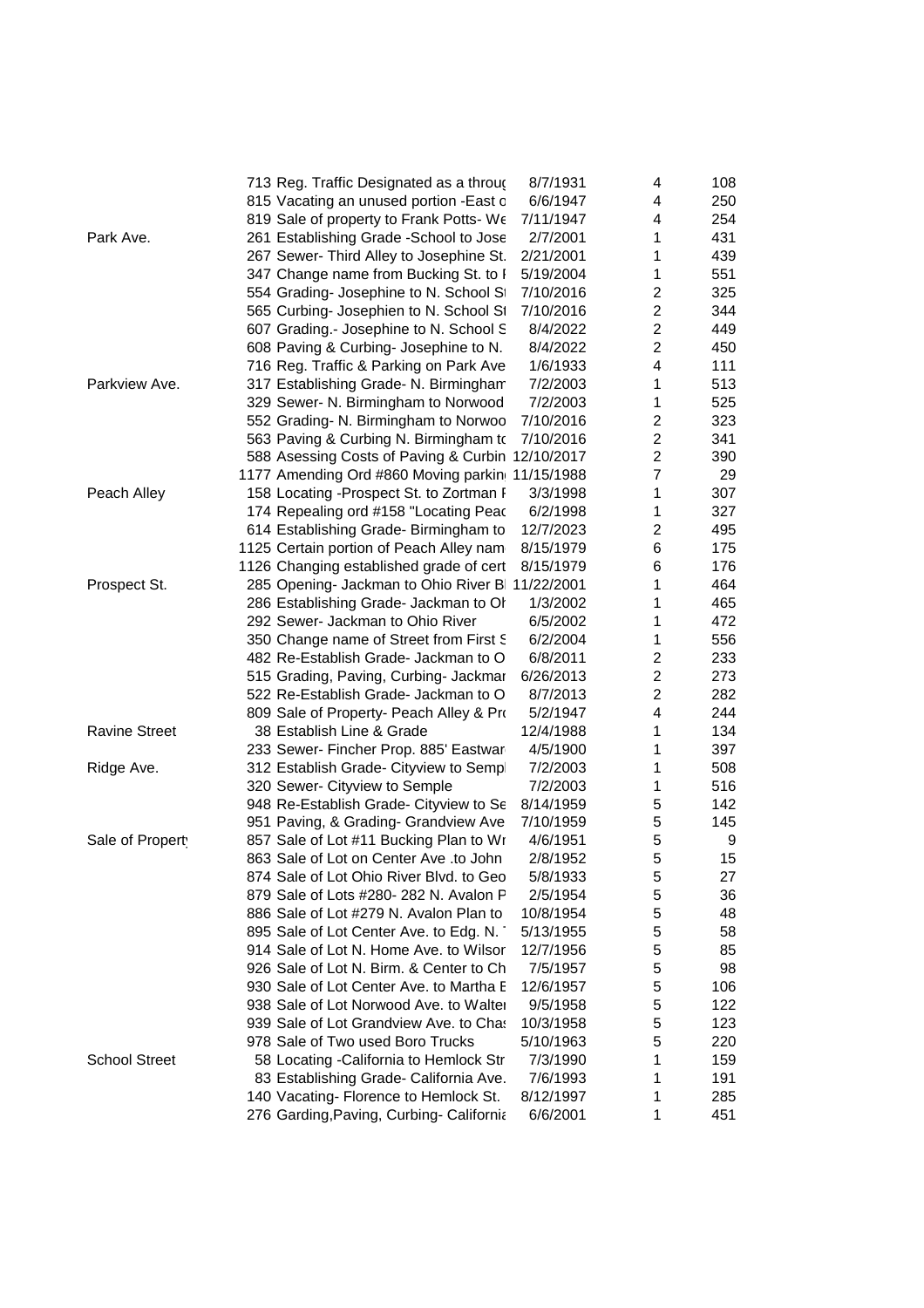|                        | 278 Re-Establishing Grade- California t                        | 7/18/2001             | 1              | 454       |
|------------------------|----------------------------------------------------------------|-----------------------|----------------|-----------|
| Sedalia Ave.           | 495 Sewer- On Sedalia & Erdner                                 | 7/11/2012             | 2              | 248       |
|                        | 539 Sewer- Sedalia to New Brighton Rc 12/10/2014               |                       | 2              | 300       |
|                        | 570 Sewer- 10ft. Alley Westwardly                              | 11/6/2016             | 2              | 351       |
|                        | 689 Sewer- 8" San. Sewer in Sedalia A                          | 5/3/2029              | 4              | 56        |
|                        | 743 Accepting Ground & Extending Sec                           | 1/5/1937              | 4              | 156       |
|                        | 744 Sewer- Extension Gardner Ave. We 11/12/1937                |                       | 4              | 158       |
|                        | 747 Asessing Costs of Sewer                                    | 3/18/1938             | 4              | 161       |
|                        | 765 Curbing, Brick Alley to Sylvan                             | 11/8/1940             | 4              | 194       |
|                        | 775 Re-Locating Lines at Angle for Stre                        | 7/11/1941             | 4              | 207       |
|                        | 776 Vacating a portion at Angle to confo                       | 7/12/1941             | 4              | 208       |
|                        | 811 Grading, Paving, Curbing, -Brick Al                        | 6/6/1947              | 4              | 246       |
|                        | 817 Re-Establish Grade                                         | <b>Jul-47</b>         | 4              | 252       |
|                        | 824 Re-Establishing Grade- East of Syl                         | 12/5/1947             | 4              | 259       |
|                        | 883 Paving, & Curbing, -Gardner to Uni-                        | 7/23/1954             | 5              | 40        |
| Semple Ave.            | 311 Establishing Grade-West Line of H                          | 7/2/2003              | 1              | 506       |
|                        | 322 Sewer- Norwood to Boro Line & thr                          | 7/2/2003              | 1              | 518       |
|                        | 667 Establish Grade-Norwood to Oakw                            | 11/4/2027             | 4              | 30        |
|                        | 668 Grading, & Curbing-Norwood to N.                           | 11/4/2027             | 4              | 31        |
|                        | 677 Grading, Paving, Curbing-Ridge to                          | 4/20/2028             | 4              | 42        |
|                        | 678 Sewer- Norwood to North Birmingh                           | 4/20/2028             | 4              | 43        |
|                        | 681 Amending Ord. #677 - Extending Pa                          | 6/1/2028              | 4              | 46        |
|                        | 683 Re-Establish Grade- East & West c                          | 10/5/2028             | 4              | 48        |
|                        | 808 Sale of Property - At No. Birminghar                       | 5/2/1947              | 4              | 243       |
|                        | 949 Establish Grade- Existing Paving to                        | 8/14/1959             | 5              | 143       |
|                        | 952 Paving, & Grading - Existing Paving                        | 7/10/1959             | 5              | 146       |
| <b>Spring Alley</b>    | 32 Accepting                                                   | 1/13/1985             | 1              | 119       |
|                        | 192 Sewer- Hemlock, Locust to Ohio St                          | 8/25/1998             | 1              | 347       |
|                        | 455 Establishing Grade- Birmingham to                          | 12/9/2009             | 2              | 198       |
| <b>Spruce Street</b>   | 66 Establishing Grade- Ohio Street to                          | 5/1/1991              | 1              | 171       |
|                        | 361 Sewer- Granting Presbyterian Chur 12/15/2004               |                       | 1              | 578       |
| Sprucr Run Rd.         | 212 Sewer- New. Brighton Road to Ben                           | 6/8/1999              | 1              | 368       |
|                        | 213 Sewer- Spruce Run, & Private Prop                          | 6/8/1999              | 1              | 369       |
|                        | 223 Sewer- Bellevue Sewer in Spruce F                          | 1/4/1900              | 1              | 383       |
|                        | 331 Sewer- North Birmingham to Spruc-                          | 7/2/2003              | 1              | 527       |
| <b>Strawberry Alle</b> | 44 Open for Traffic                                            | 7/2/1989              | 1              | 142       |
|                        | 183 Establish Grade - Birmingham to Ch                         | 8/25/1998             | 1              | 338       |
|                        | 206 Sewer-Birmingham to Locust                                 | 10/6/1998             | 1              | 361       |
|                        | 229 Re-Establish Grade- Birmingham A                           | 4/5/1900              | 1              | 393       |
| Streeter Ave.          | 45 Adopted- As Located by North Side                           | 7/2/1989              |                | 143       |
|                        | 46 Declared Open for Travel                                    | 8/6/1989              |                | 144       |
| Sylvan St.             | 98 Establishing Grade- Erdner Ave. to                          | 2/17/1994             |                | 212       |
|                        | 743 Extending- Gardner to Erdner Ave.                          | 11/5/1937             | 4              | 156       |
|                        | 744 Sewer- Sewer from Sedalia Ave. to 11/12/1937               |                       | 4              | 158       |
|                        | 747 Asessing Costs of Sewer                                    | 3/18/1938             | 4              | 161       |
|                        | 765 Curbing,- Erdner Ave. to Sedalia Av                        | 11/8/1940             | 4              | 194       |
|                        | 813 Grading, & Paving- Erdner to Sedal                         |                       |                | 248       |
|                        |                                                                | 6/6/1947<br>7/12/1963 | 4              | 232       |
|                        | 983 Grading, Paving, & Curbing from sc                         |                       | 5              | 233       |
|                        | 984 Establishing Grade- south curb of E                        | 8/9/1963              | 5              |           |
| Streets (Chang         | 483 Bauer Ave. to Marie Ave.<br>12 Beaver Rd. to West End Ave. | 7/6/2011              | 2<br>1         | 235<br>96 |
|                        |                                                                | 3/31/1979             |                |           |
|                        | 384 Bucking St. to Girard Ave.                                 | 3/2/2007              | $\overline{2}$ | 100       |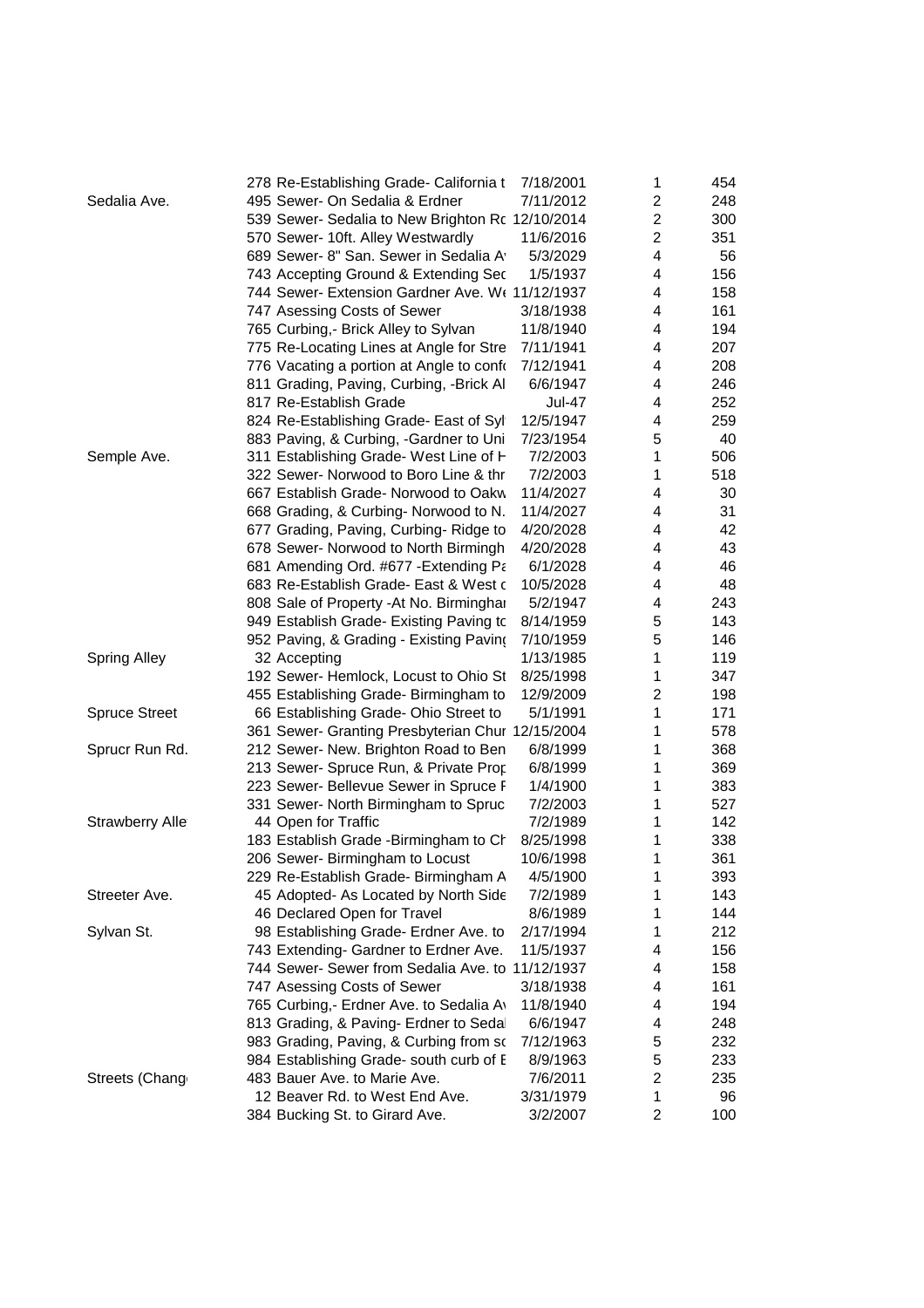|                         | 347 Bucking St. to Park Ave.                         | 5/19/2004 | 1              | 551 |  |
|-------------------------|------------------------------------------------------|-----------|----------------|-----|--|
|                         | 371 Charles St. to N. Ohio St.                       | 12/7/2005 | $\overline{c}$ | 70  |  |
|                         | 350 First St. to Prospect St.                        | 6/2/2004  | 1              | 556 |  |
|                         | 500 Forest St. to River Rd.                          | 9/5/2012  | $\overline{c}$ | 253 |  |
|                         | 890 Groveton to North Birmingham                     | 1/7/1955  | 5              | 53  |  |
|                         | 572 Middle St. to Malvern Rd.                        | 11/2/2016 | $\overline{c}$ | 354 |  |
|                         | 890 Oakwood Ave. to North Birminghan                 | 1/7/1955  | 5              | 53  |  |
|                         | 644 Ritchie Ave. to North Chestnut St.               | 1/8/2027  | 4              | 1   |  |
|                         | 500 River Ave. to Elizabeth Ave.                     | 9/5/2012  | $\overline{c}$ | 253 |  |
|                         | 684 River Road to Ohio River Blvd.                   | 5/3/2029  | 4              | 57  |  |
|                         | 500 Second Street to Elizabeth Ave.                  | 9/5/2012  | $\overline{c}$ | 253 |  |
|                         | 500 Union Ave. to North School St.                   | 9/5/2012  | $\overline{c}$ | 253 |  |
|                         | 81 West End Ave. to California Ave.                  | 6/1/1993  | 1              | 189 |  |
| Taylor Ave.             | 32 Accepting- A Street Located in the                | 1/13/1985 | 1              | 119 |  |
|                         | 179 Locating- Birmingham to Ohio St.                 | 8/25/1998 | 1              | 334 |  |
|                         | 181 Opening-Birmingham Ave. to Ohio                  | 8/25/1998 | 1              | 336 |  |
|                         | 182 Establish Grade- Ohio St. to Birmin              | 8/25/1998 | 1              | 337 |  |
|                         | 200 Sewer- School St. to Ohio St.                    | 9/1/1998  | 1              | 355 |  |
|                         | 220 Establish Grade- School to Birming               | 1/4/1900  | 1              | 376 |  |
|                         | 236 Establish Grade-School to Chestnu                | 5/3/1900  | 1              | 400 |  |
|                         | 247 Sewer- School St. to Chestnut St.                | 9/6/1900  | 1              | 412 |  |
|                         | 253 Establish Grade- Chestnut Street to 12/20/1900   |           | 1              | 422 |  |
|                         | 282 Sewer- Chestnut St. to Elizabeth Av              | 9/5/2001  | 1              | 460 |  |
|                         | 360 Vacating a portion - East of Elizabet 12/15/2004 |           | 1              | 577 |  |
|                         | 400 Re-Establishing Grade- School to C               | 2/14/2008 | $\overline{c}$ | 122 |  |
|                         | 403 Grading, Paving, & Curbing - Birmin              | 2/14/2008 | $\overline{2}$ | 124 |  |
|                         | 453 Re-Establishing Grade- Ohio to Biri 11/29/2009   |           | $\overline{2}$ | 196 |  |
|                         | 621 Grading- Ohio St. to Birmingham A                | 5/6/2024  | 3              | 61  |  |
|                         | 622 Curbing, & Paving- Birmingham to (               | 5/6/2024  | 3              | 63  |  |
| <b>Taylor to Florer</b> | 31 Accepting - Alley 14' in Width                    | 1/13/1985 | 1              | 118 |  |
|                         | 380 Establishing Grade- Chestnut to Eli 10/11/2006   |           | $\overline{c}$ | 87  |  |
| Third St.               | 358 Vacated- Jackman to Ohio River BI 12/15/2004     |           | 1              | 575 |  |
| Union Ave.              | 651 Establish Grade- Orchard Ave. to B               | 4/8/2027  | 4              | 8   |  |
|                         | 679 Vacating- New Brighton Rd. to N. H               | 9/7/2028  | 4              | 44  |  |
|                         | 692 Grading- Orchard Ave. to Boro Line 11/22/2029    |           | 4              | 66  |  |
|                         | 693 Paving, & Curbing- Agreement with Bellevue       |           | 4              | 68  |  |
|                         | 723 Sewer- in Unio Ave.                              | 11/3/1933 | 4              | 120 |  |
|                         | 764 Zoning Change. Residential to Con                | 10/4/1940 | 4              | 193 |  |
|                         | 870 Agreement with Highways Dept. to                 | 3/30/1953 | 5              | 23  |  |
|                         | 871 Widening, Relocating, Changing G                 | 5/8/1953  | 5              | 24  |  |
|                         | 882 Condemning Certain Rights of way                 | 6/1/1954  | 5              | 39  |  |
|                         | 888 Asessing Costs of Curbing                        | 12/3/1954 | 5              | 50  |  |
|                         | 896 Vacating old road bed at Kilbuck lin             | 7/8/1955  | 5              | 59  |  |
| Valleyview Ave          | 309 Establishing Grade- Cityview to Rid              | 7/2/2003  | 1              | 504 |  |
|                         | 330 Sewer- Cityview to Ridge Ave.                    | 7/2/2003  | 1              | 526 |  |
|                         | 921 Paving, & Grading- Cityview Ave. to              | 5/3/1957  | 5              | 92  |  |
|                         | 924 Re-Establish Grade- Cityview to Bo               | 6/7/1957  | 5              | 94  |  |
| Victoria Drive          | 937 Accepting a portion of Victoria Dr.              | 9/5/1958  | 5              | 121 |  |
| Virginia Ave.           | 905 Adopting certain portions as a high              | 6/8/1956  | 5              | 72  |  |
|                         | 906 Grading & Paving adopted portion o               | 7/6/1956  | 5              | 73  |  |
|                         | 908 Assessing costs of Paving portion (10/10/1956    |           | 5              | 75  |  |
|                         | 1061 Adopting of certain portioon of Virgi           | 7/9/1971  | 6              | 78  |  |
|                         |                                                      |           |                |     |  |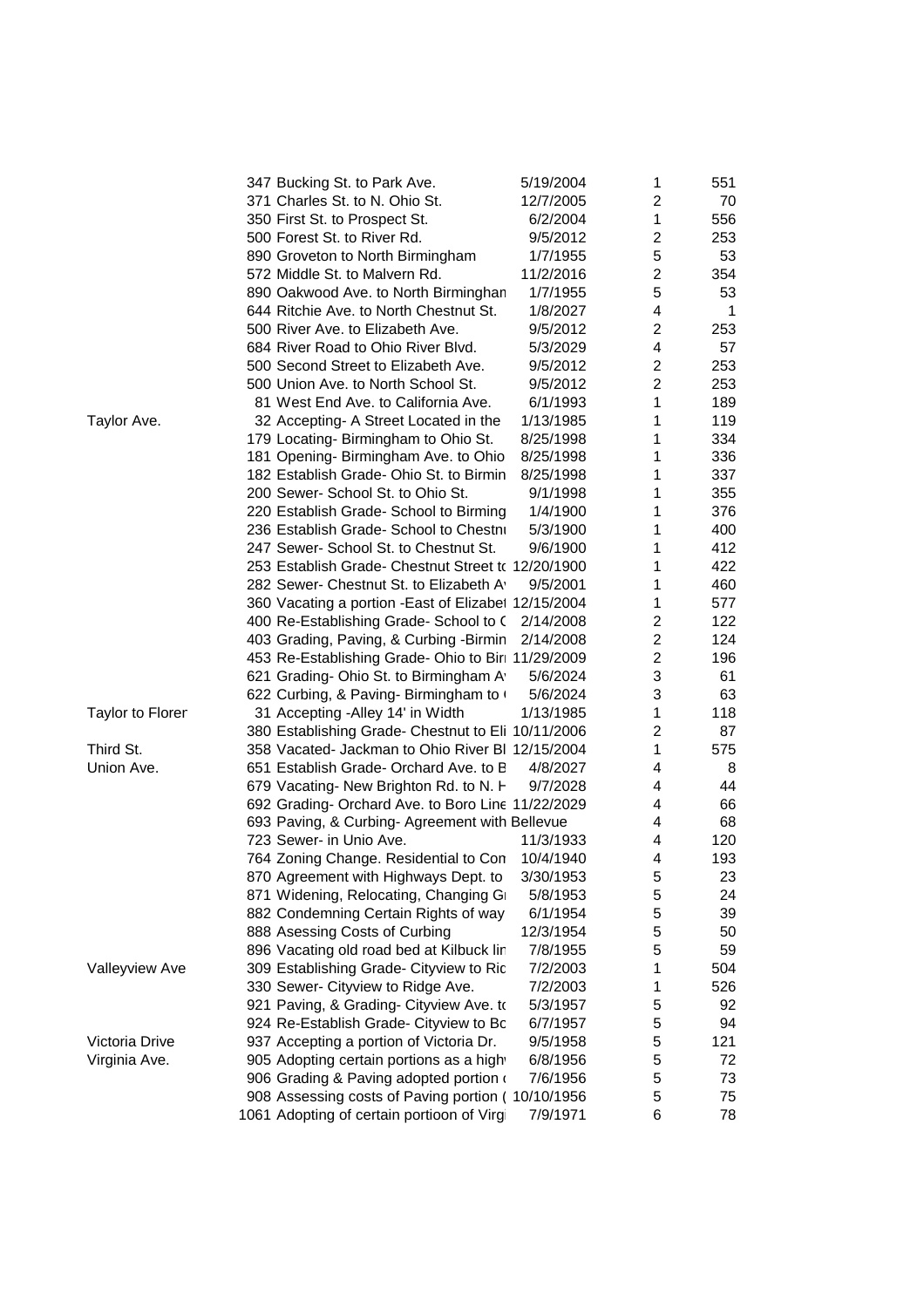|                 | 1062 Authorizing & Directing paving of a            | 8/13/1971 | 6 | 79  |
|-----------------|-----------------------------------------------------|-----------|---|-----|
|                 | 1063 Establishing Grade of Portion of Virginia Ave. |           | 6 | 80  |
| West Division S | 92 Establish Grade-California Ave. to               | 2/1/1994  |   | 206 |
|                 | 193 Sewer- East Marie Ave, to Ohio Riv              | 8/25/1998 |   | 348 |
|                 | 367 Establish Grade of East Curb Line               | 8/10/2005 | 2 | 60  |
| Weight Limit or | 997 Limiting weight permissible; other re-          | 9/11/1964 | 5 | 256 |
|                 | 1148 Load Limit of 21 tons (42,000.00) D            | 7/21/1982 | 6 | 232 |
| West Bellevue   | 16 Establish Grade                                  | 6/14/1981 |   | 98  |
|                 | 48 Re-Establish Grade- (Repealing Or 11/23/1989     |           |   | 146 |
|                 | 204 Sewer- Granting Bellevue Right to I             | 10/6/1998 |   | 359 |
|                 | 498 Establish & Re-Establish Grade-St               | 9/5/2012  | 2 | 251 |
|                 | 510 Grading, Paving, Curbing, -Starr Av             | 5/8/2013  | 2 | 267 |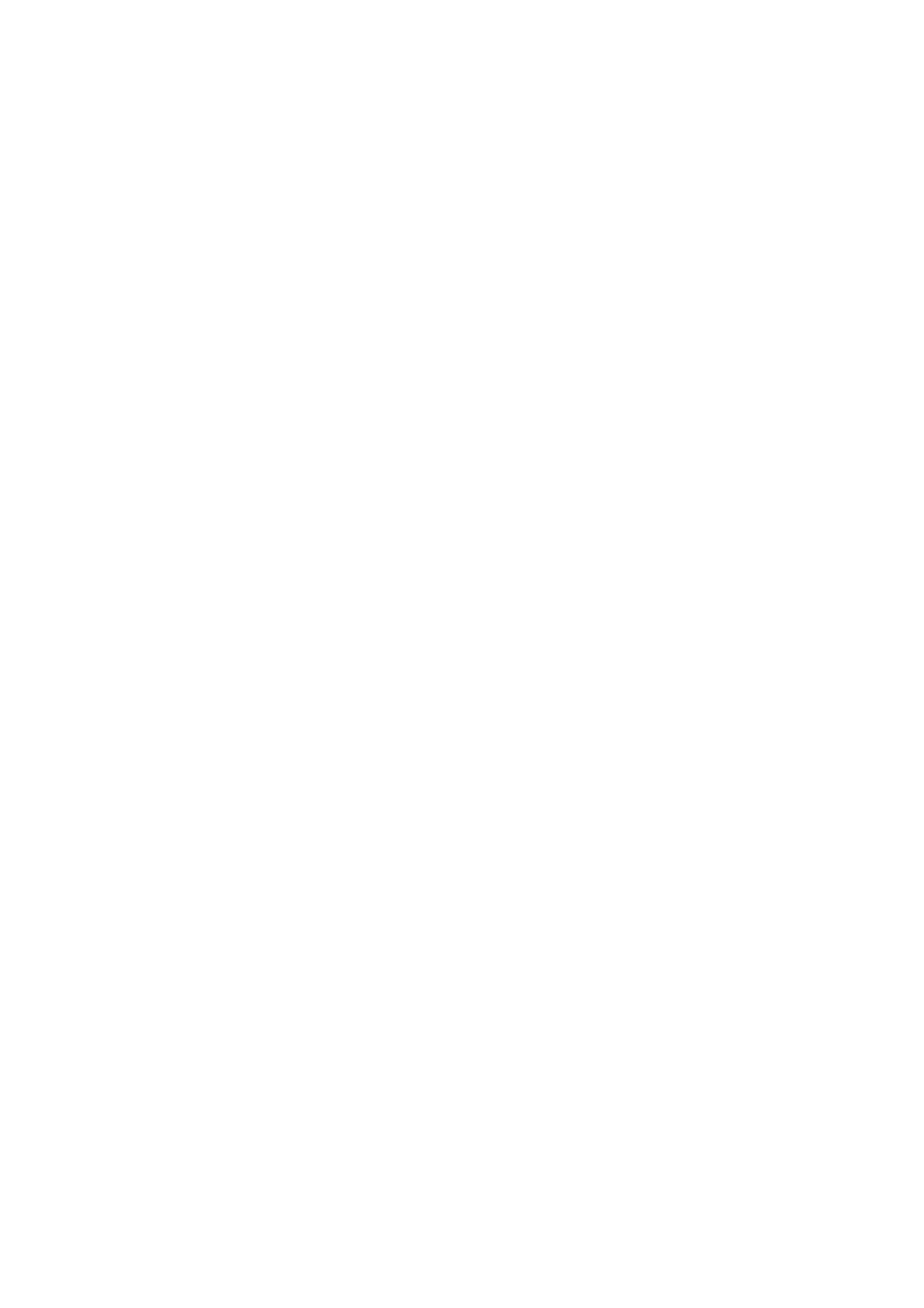Amending Ord. #746 -Zoning on Blvd. Res. To Comm. Elizabeth Ave.to Home Ave.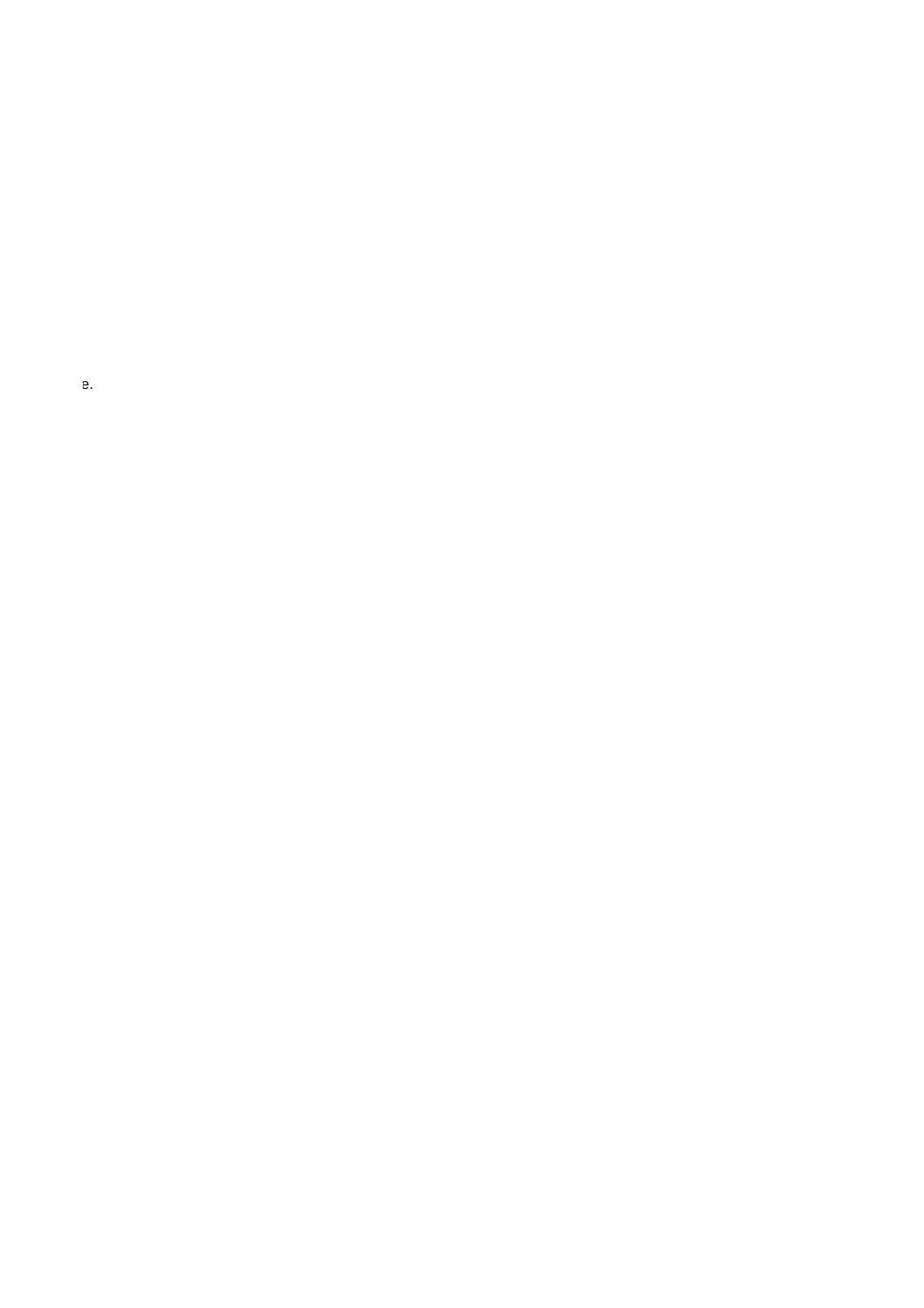| <b>RESOLUTIONS</b> |                                                              |             |       |       |
|--------------------|--------------------------------------------------------------|-------------|-------|-------|
| RES.#              | <b>RESOLUTION DESCRIPTION</b>                                | <b>DATE</b> | CARD# | PAGE# |
|                    | 1063 PTO Parking Permits                                     | 8/17/2010   |       |       |
|                    | 1057 Setting Appropriations for Fiscal Year 2010             | 1/4/2010    |       |       |
|                    | 1056 Apoint Ed Klicker as Tax Collector of 511               | 1/4/2010    |       |       |
|                    | 1055 To participate in the County Energy Audit               | 10/20/2009  |       |       |
|                    | 1054 PTO Parking Permits                                     | 8/1/2009    |       |       |
|                    | 1053 Toxic Chemicals - Clean Air                             | 4/21/2009   |       |       |
|                    | 1052 Auth. On-Line for Liquid fuels                          | 3/17/2009   |       |       |
|                    | 1051 Authorizing State Pipe to apply                         | 3/17/2009   |       |       |
|                    | 1050 Abolishing the Per Capital Tax                          | 2/1/2009    |       |       |
|                    | 1049 Appointing Inex Stauffer as Tax Collector (12/29/2008   |             |       |       |
|                    | 1048 Setting Appropriates for 2009                           | 12/29/2008  |       |       |
|                    | 1047 Appointing Open Records Officer                         | 11/18/2008  |       |       |
|                    | 1046 Fixing Sewer Rates & Charges                            | 11/18/2008  |       |       |
|                    | 1045 Est of Pension Plan - Police                            | 8/22/2008   |       |       |
|                    | 1044 Inent to Reimbursement-General Funds                    | 7/15/2008   |       |       |
|                    | 1043 Hiring Policy for Part Time Non-Civil Servic 4/15/2008  |             |       | 500   |
|                    | 1042 Est. & Mnt. Pol. Pension Plan                           | 2/19/2008   |       |       |
|                    | 1041 Consent Order Decree                                    | 1/15/2008   |       |       |
|                    | 1040 Appt. Inez Stauffer Tax Collector                       | 12/28/2008  |       |       |
|                    | 1039 Appropriations for 2008                                 | 12/28/2007  |       |       |
|                    | 1038 Verizon Cable Contract                                  | 11/20/2007  |       |       |
|                    | 1037 Sanitary Sewer Overflow Plan                            | 2/19/2008   |       |       |
|                    | 1036 Aim Loan for Dump Truck                                 | 8/21/2007   |       |       |
|                    | 1035 Authorizing Secratery to apply to Pennves 5/16/2007     |             | 56    |       |
|                    | 1034 Assuring Use of Avalon Library                          | 3/20/2007   |       |       |
|                    | 1033 Adopting Inez Stauffer as the Collector of 1 12/28/2006 |             | 56    |       |
|                    | 1032 Appropriations for 2007                                 | 12/19/2006  | 55    |       |
|                    | 1031 Setting Police Pension Rate                             | 11/21/2006  |       |       |
|                    | 1030 PA Emergency Mgt. Services Code                         | 7/18/2006   | 55    |       |
|                    | 1029 Reducing contributions for Police Pension 12/29/2005    |             | 55    |       |
|                    | 1028 Inez Stauffer Collector of 511 Taxes                    | 12/20/2005  | 55    |       |
|                    | 1027 Appropriations for 2006                                 | 12/20/2005  | 55    |       |
|                    | 1026 Saled of 203 S. Birmingham Ave.                         | 9/20/2005   | 54    |       |
|                    | 1025 Delegates to the PSAB Annual meeting                    | 9/20/2005   | 54    |       |
|                    | 1024 Revised Custody Agree w/ Bank of N.Y. fo                | 9/20/2005   | 54    |       |
|                    | 1023 Winter Service Contract                                 | 8/16/2005   | 54    |       |
|                    | 1022 Authorizing Tri-Boro Committee to apply fc              | 8/16/2005   | 54    |       |
|                    | 1021 Tabled will not pass                                    |             | 54    |       |
|                    | 1020 Refunding C. Curtin her bid bond for 203 S              | 6/21/2005   | 54    |       |
|                    | 1019 Acquiring Fernleaf Ave. Property                        | 6/21/2005   | 54    |       |
|                    | 1018 Gentrification Rebate for 2006-\$25.00                  | 4/19/2005   | 54    |       |
|                    | 1017 Community Development Block Grant                       | 4/19/2005   | 53    |       |
|                    | 1016 Agreement with state for street sweeping                | 3/15/2005   | 53    |       |
|                    | 1015 Execution of a note pursuant to ord. #1291              | 3/15/2005   | 53    |       |
|                    | 1014 Recommending Appt. of Mike Mckee to Go                  | 2/15/2005   | 53    |       |
|                    | 1013 National Flood Insurance                                | 2/15/2005   | 53    |       |
|                    | 1012 Reducing contributions for Police Pension               | 1/18/2005   | 53    |       |
|                    | 1011 Sale of 203 S. Birmingham Ave. to C. Curt 12/21/2004    |             | 53    |       |
|                    | 1010 Appropriations for 2005                                 | 12/21/2004  | 53    |       |
|                    | 1009 Appointing Inez Stauffer Collecter of 511 T 12/21/2004  |             | 52    |       |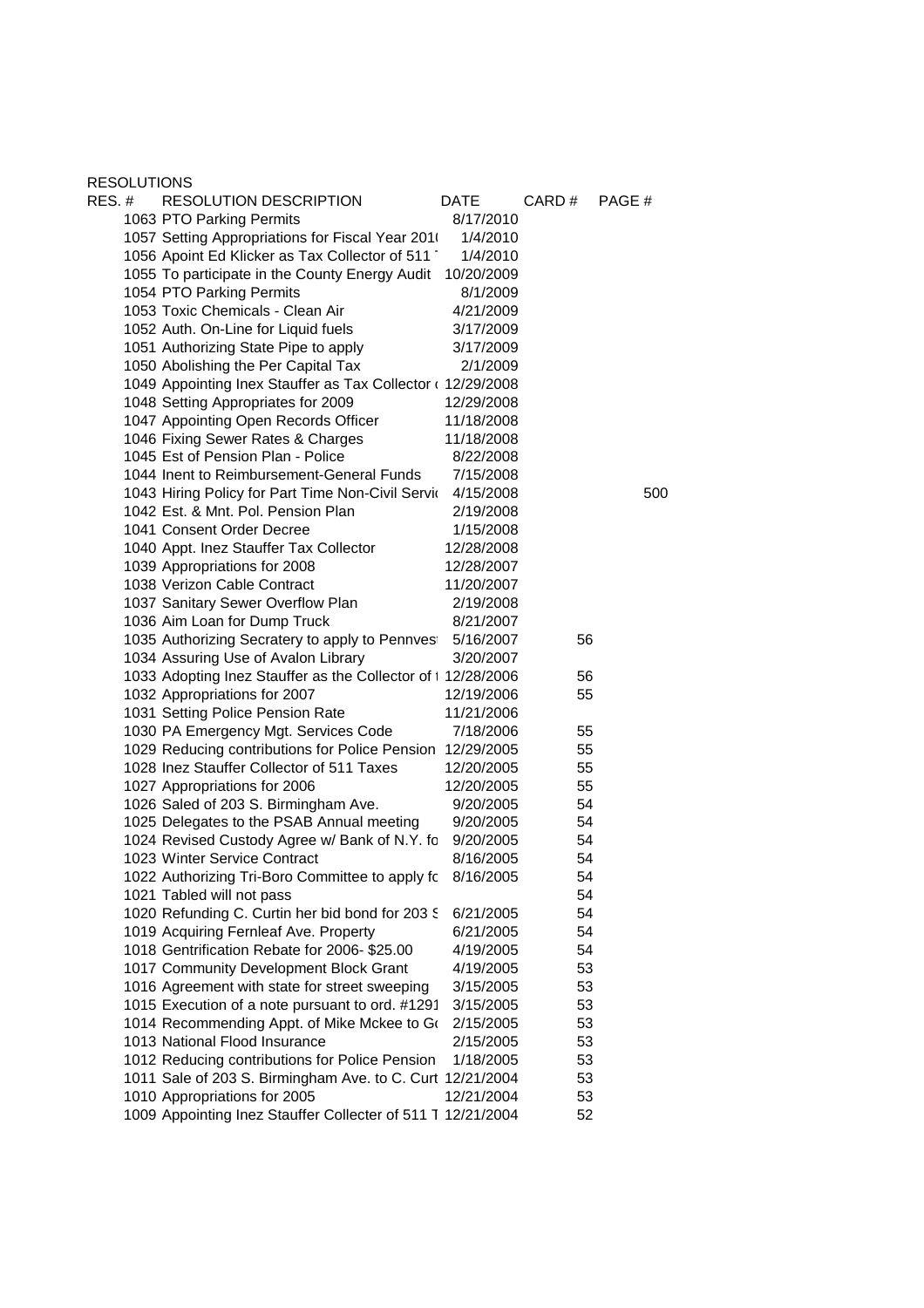| 1008 Void |                                                            |            |    |  |
|-----------|------------------------------------------------------------|------------|----|--|
|           | 1007 Authorizing Re-formation of joint Comp. pla           | 9/21/2004  | 52 |  |
|           | 1006 Alleg. County Assesment & Mitigation                  | 9/21/2004  | 52 |  |
|           | 1005 Sale of Property to PennDot                           | 8/17/2004  | 52 |  |
|           | 1004 Demolition of 712 New Brighton Rd.                    | 8/17/2004  | 52 |  |
|           | 1003 Demolition of 710 New Brighton Rd.                    | 8/17/2004  | 52 |  |
|           | 1002 Demolition of 419 N. School St.                       | 8/17/2004  | 52 |  |
|           | 1001 CDBG Grant for \$6,000                                | 8/17/2004  | 52 |  |
|           | 1000 CDBG Grant for \$6,000                                | 8/17/2004  | 52 |  |
|           | 999 CDBG Grant for \$12,000                                | 8/17/2004  | 52 |  |
|           | 998 Void                                                   |            |    |  |
|           | 997 Purchasing 708 California Ave. for 82,000.             | 8/25/2004  | 51 |  |
|           | 996 Have ACHD do plumbing inspections                      | 6/15/2004  | 51 |  |
|           | 995 Assesing a \$2 fee on each bldg permit                 | 6/15/2004  | 51 |  |
|           | 994 Middle Atlantic Insp. To do electrical inspe           | 6/15/2004  | 51 |  |
|           | 993 Retaining Bldg. Insp. Underwriters to do in            | 6/15/2004  | 51 |  |
|           | 992 Hiring Jordan Tax Service to Collect certai            | 5/18/2004  | 51 |  |
|           | 991 New Administrative consent order                       | 3/16/2004  | 51 |  |
|           |                                                            |            | 51 |  |
|           | 990 Tan Loan for 2004                                      | 1/30/2004  |    |  |
|           | 989 Void                                                   |            |    |  |
|           | 988 Reducing contr. Rate for police pension pl. 12/30/2003 |            | 50 |  |
|           | 987 Setting Appropriations for 2004                        | 12/16/2003 | 50 |  |
|           | 986 Appointing Inez Stauffer Collecter of 511 T 12/16/2003 |            | 50 |  |
|           | 985 Establishing a retirement plan for certain e 9/16/2003 |            | 50 |  |
|           | 984 Concurring Resolution-Grant from CDBG f                | 8/10/2004  | 50 |  |
|           | 983 Concurring Resolution-Grant from CDBG f                | 8/19/2004  | 50 |  |
|           | 982 Concurring Resolution-Grant from CDBG f                | 8/19/2004  | 50 |  |
|           | 981 Agreement with PennDot to salt 7/1/02-6/.              | 6/20/2003  | 49 |  |
|           | 980 Supporting Legislation to increase the pev             | 4/15/2002  | 49 |  |
|           | 979 Amending definitions in Boroughs Rules &               | 2/18/2003  | 49 |  |
|           | 978 John Hahn resignation & appointing Patric              | 2/18/2003  | 49 |  |
|           | 977 Hiring H. T. Capital Markets to invest for no          | 1/23/2003  | 49 |  |
|           | 976 Tan Loan for 2003                                      | 1/23/2003  | 49 |  |
|           | 975 Adopting Rules & Regulations to local taxp             | 2/18/2003  | 49 |  |
|           | 974 Setting the Appropriations for year 2003               | 12/20/2002 | 49 |  |
|           | 973 Reducing contribution rate to 3.5% for poli 12/17/2002 |            | 48 |  |
|           | 972 Open Records Resolution                                | 12/17/2002 | 48 |  |
|           | 971 Appointing Inez Stauffer Collecter of 511 T 12/30/2002 |            | 48 |  |
|           | 970 Condeming of 700 California Ave.                       | 9/17/2002  | 48 |  |
|           | 969 To participate in state treasurers Invest pro          | 8/20/2002  | 48 |  |
|           | 968 Avalon police pension plan for 2003                    | 7/16/2002  | 48 |  |
|           | 967 Borough Management Caucus initiative                   | 7/16/2002  | 48 |  |
|           | 966 Supporting Kilbuck twp. In placement of re             | 4/16/2002  | 48 |  |
|           | 965 Community Development Block Grant                      | 4/16/2002  | 48 |  |
|           | 964 Adopting John Werner to Zoning Board Te                | 2/19/2002  | 48 |  |
|           | 963 Tan Loan for 2002                                      | 1/24/2002  | 48 |  |
|           | 962 Tan Loan Proposal                                      |            |    |  |
|           | 961 Appointing Inez Stauffer Collecter of 511 T 12/18/2001 |            | 48 |  |
|           | 960 Setting appropriations for 2002                        | 12/18/2001 | 48 |  |
|           | 959 Requesting a grant from CDBG for \$22,00               | 8/21/2001  | 48 |  |
|           | 958 Requesting a grant from CDBG for 5,000                 | 8/21/2001  | 48 |  |
|           | 957 Requesting a grant from CDBG for \$110,0               | 8/21/2001  | 48 |  |
|           |                                                            |            |    |  |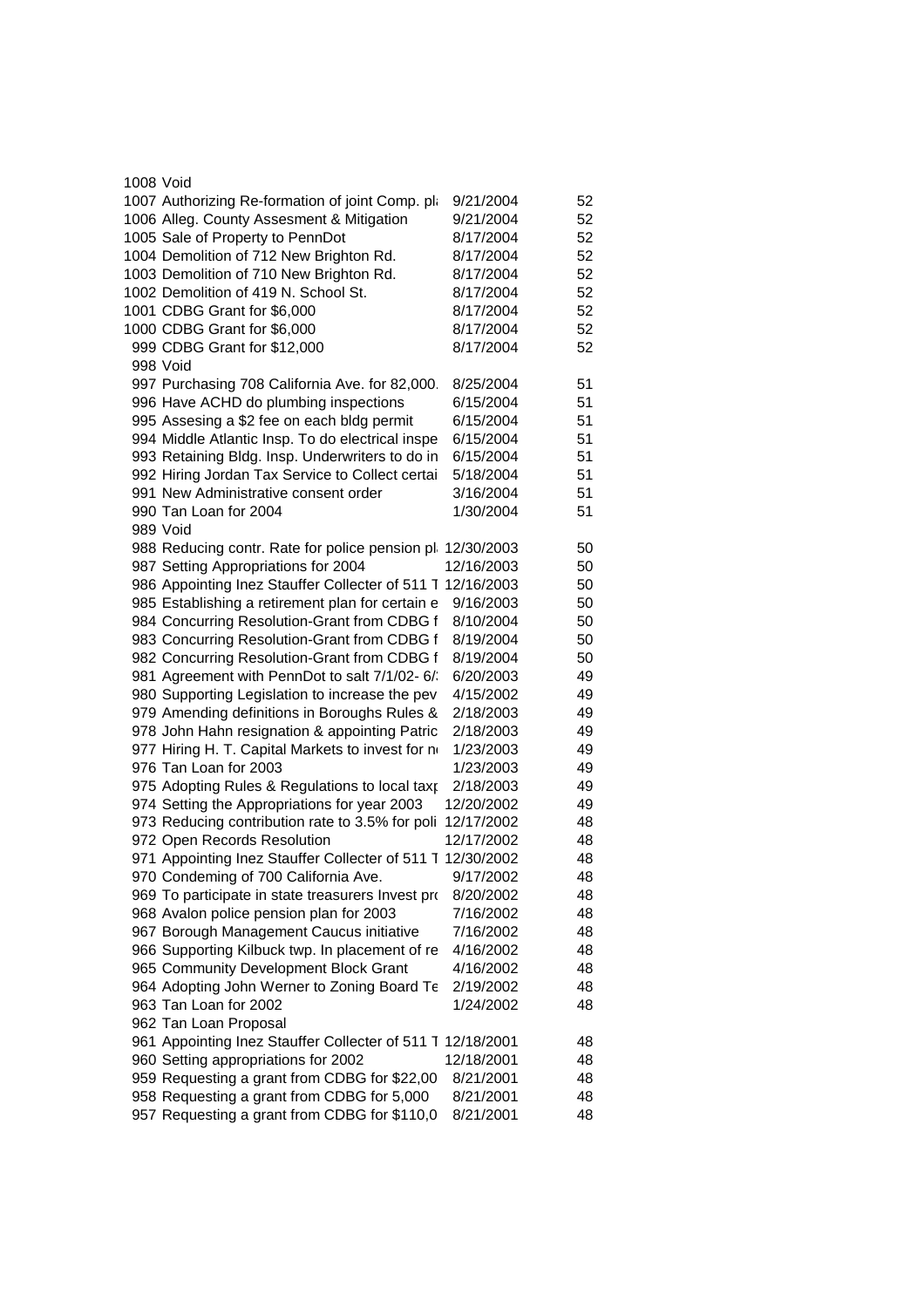| 956 To reduce Toxic Chemical Emissions on N<br>8/21/2001<br>47<br>955 to join PLGIT<br>8/21/2001<br>47<br>953 Honoring off Kersting<br>8/21/2001<br>47<br>952 Adopting a schedule of atty. Fees to collec<br>8/21/2001<br>47<br>951 Agility Agree with PennDot<br>9/18/2001<br>47<br>950 Tri-Boro Comp. Plan<br>7/17/2001<br>47<br>948 Honoring Erin Springob<br>8/21/2001<br>47<br>947 Honoring Kyra Klein<br>8/21/2001<br>47<br>946 Expressing strong opposition to redistrictin<br>10/9/2001<br>46<br>943 Police pension plan<br>10/16/2001<br>46<br>942 Gen'l Obligation note for \$100,000<br>3/20/2001<br>45<br>941 Honoring Geroge Woods<br>3/20/2001<br>45<br>940 Tax Anticipation Loan 2001<br>939 Set the Appropriations for year 2001<br>45<br>12/28/2000<br>938 Appointing Inez Stauffer Collecter of 511 T 12/28/2000<br>45<br>937 Reguarding Comprehensive Wastewater v<br>45<br>1/21/2000<br>936 Entering into an agreement with PennDot 1<br>9/19/2000<br>45<br>935 General Obligation note for \$25,000.00<br>8/15/2000<br>44<br>934 Authorizing the filing of a application for full<br>44<br>8/15/2000<br>933 Re-appointing Ty Tafel to Zoning Board, te<br>8/15/2000<br>44<br>932 Appointing Robert Powellto Zoning Board<br>8/15/2000<br>44<br>931 Formally accepting the resignation of Harr<br>7/13/2000<br>44<br>930 Appointing delegates to the PSAB 89th Ge<br>44<br>5/16/2000<br>929 Entering into a Maintenance Agreement fo<br>5/16/2000<br>44<br>928 That 317 S. Home Ave. be dedicated as a<br>43<br>3/21/2000<br>43<br>927 Authorizing the filing of an application for f<br>3/21/2000<br>926 Dept. of General Services Procurement<br>2/15/2000<br>43<br>925 Setting the Appropriations for year 2000<br>12/30/1999<br>43<br>924 Appointing Inez Stauffer Collecter of 511 T 12/30/1999<br>43<br>923 Tax Anticipation Note Year 2000<br>12/21/1999<br>43<br>922 Appointing Ethel Howie Assistant Secretar<br>12/7/1999<br>43<br>921 Ratifying the proceedings concerning the i<br>9/21/1999<br>43<br>920 Authorizing the filing of application for \$15<br>42<br>8/17/1999<br>919 Authorizing the filing of application for \$10<br>42<br>8/17/1999<br>918 Authorizing the filing of application for \$8,9<br>42<br>8/17/1999<br>917 Street Sweeping Agreement with PennDot<br>42<br>7/20/1999<br>42<br>916 Establishing a Sexual Harrassment Policy<br>4/20/1999<br>42<br>915 Authorizing sale of 1987 John Deere Front<br>4/20/1999<br>914 Community Development Block Grant<br>42<br>4/20/1999<br>913 Urging restraint in state & federal law wher<br>42<br>3/16/1999<br>912 Entering into State "Piggyback" Purchasing<br>2/16/1999<br>41<br>911 Commerce Capital appointed us unerwrite<br>1/21/1999<br>41<br>910 Collection of 511 Taxes<br>909 Taxpayers Bill of Rights<br>1/19/1999<br>41<br>908 Appointing Assistant Secretary<br>41<br>1/19/1999<br>907 Purchase of 317 S. Home Ave.<br>41<br>1/19/1999<br>41<br>906 Recognizing Avalon volunteer Fire Dept. 1 12/30/1998<br>905 Tax Anicipation Note<br>12/16/1998<br>41<br>904 Setting the Appropriations for 1999<br>41<br>12/30/1998<br>903 Appointing Inez Stauffer Tax Collector<br>41<br>12/30/1998<br>902 Authorizing the filing of an application for f 11/17/1998<br>40<br>901 Recognizing service of R. Mastromatteo to 12/30/1998<br>40 |
|------------------------------------------------------------------------------------------------------------------------------------------------------------------------------------------------------------------------------------------------------------------------------------------------------------------------------------------------------------------------------------------------------------------------------------------------------------------------------------------------------------------------------------------------------------------------------------------------------------------------------------------------------------------------------------------------------------------------------------------------------------------------------------------------------------------------------------------------------------------------------------------------------------------------------------------------------------------------------------------------------------------------------------------------------------------------------------------------------------------------------------------------------------------------------------------------------------------------------------------------------------------------------------------------------------------------------------------------------------------------------------------------------------------------------------------------------------------------------------------------------------------------------------------------------------------------------------------------------------------------------------------------------------------------------------------------------------------------------------------------------------------------------------------------------------------------------------------------------------------------------------------------------------------------------------------------------------------------------------------------------------------------------------------------------------------------------------------------------------------------------------------------------------------------------------------------------------------------------------------------------------------------------------------------------------------------------------------------------------------------------------------------------------------------------------------------------------------------------------------------------------------------------------------------------------------------------------------------------------------------------------------------------------------------------------------------------------------------------------------------------------------------------------------------------------------------------------------------------------------------------------------------------------------------------------------------------------------------------------------------------------------------------------------------------------------------------------------------------------------------------------------------------------------------------------------------------------------------------------------------------------------------------------------------------------------------------------------------|
|                                                                                                                                                                                                                                                                                                                                                                                                                                                                                                                                                                                                                                                                                                                                                                                                                                                                                                                                                                                                                                                                                                                                                                                                                                                                                                                                                                                                                                                                                                                                                                                                                                                                                                                                                                                                                                                                                                                                                                                                                                                                                                                                                                                                                                                                                                                                                                                                                                                                                                                                                                                                                                                                                                                                                                                                                                                                                                                                                                                                                                                                                                                                                                                                                                                                                                                                                |
|                                                                                                                                                                                                                                                                                                                                                                                                                                                                                                                                                                                                                                                                                                                                                                                                                                                                                                                                                                                                                                                                                                                                                                                                                                                                                                                                                                                                                                                                                                                                                                                                                                                                                                                                                                                                                                                                                                                                                                                                                                                                                                                                                                                                                                                                                                                                                                                                                                                                                                                                                                                                                                                                                                                                                                                                                                                                                                                                                                                                                                                                                                                                                                                                                                                                                                                                                |
|                                                                                                                                                                                                                                                                                                                                                                                                                                                                                                                                                                                                                                                                                                                                                                                                                                                                                                                                                                                                                                                                                                                                                                                                                                                                                                                                                                                                                                                                                                                                                                                                                                                                                                                                                                                                                                                                                                                                                                                                                                                                                                                                                                                                                                                                                                                                                                                                                                                                                                                                                                                                                                                                                                                                                                                                                                                                                                                                                                                                                                                                                                                                                                                                                                                                                                                                                |
|                                                                                                                                                                                                                                                                                                                                                                                                                                                                                                                                                                                                                                                                                                                                                                                                                                                                                                                                                                                                                                                                                                                                                                                                                                                                                                                                                                                                                                                                                                                                                                                                                                                                                                                                                                                                                                                                                                                                                                                                                                                                                                                                                                                                                                                                                                                                                                                                                                                                                                                                                                                                                                                                                                                                                                                                                                                                                                                                                                                                                                                                                                                                                                                                                                                                                                                                                |
|                                                                                                                                                                                                                                                                                                                                                                                                                                                                                                                                                                                                                                                                                                                                                                                                                                                                                                                                                                                                                                                                                                                                                                                                                                                                                                                                                                                                                                                                                                                                                                                                                                                                                                                                                                                                                                                                                                                                                                                                                                                                                                                                                                                                                                                                                                                                                                                                                                                                                                                                                                                                                                                                                                                                                                                                                                                                                                                                                                                                                                                                                                                                                                                                                                                                                                                                                |
|                                                                                                                                                                                                                                                                                                                                                                                                                                                                                                                                                                                                                                                                                                                                                                                                                                                                                                                                                                                                                                                                                                                                                                                                                                                                                                                                                                                                                                                                                                                                                                                                                                                                                                                                                                                                                                                                                                                                                                                                                                                                                                                                                                                                                                                                                                                                                                                                                                                                                                                                                                                                                                                                                                                                                                                                                                                                                                                                                                                                                                                                                                                                                                                                                                                                                                                                                |
|                                                                                                                                                                                                                                                                                                                                                                                                                                                                                                                                                                                                                                                                                                                                                                                                                                                                                                                                                                                                                                                                                                                                                                                                                                                                                                                                                                                                                                                                                                                                                                                                                                                                                                                                                                                                                                                                                                                                                                                                                                                                                                                                                                                                                                                                                                                                                                                                                                                                                                                                                                                                                                                                                                                                                                                                                                                                                                                                                                                                                                                                                                                                                                                                                                                                                                                                                |
|                                                                                                                                                                                                                                                                                                                                                                                                                                                                                                                                                                                                                                                                                                                                                                                                                                                                                                                                                                                                                                                                                                                                                                                                                                                                                                                                                                                                                                                                                                                                                                                                                                                                                                                                                                                                                                                                                                                                                                                                                                                                                                                                                                                                                                                                                                                                                                                                                                                                                                                                                                                                                                                                                                                                                                                                                                                                                                                                                                                                                                                                                                                                                                                                                                                                                                                                                |
|                                                                                                                                                                                                                                                                                                                                                                                                                                                                                                                                                                                                                                                                                                                                                                                                                                                                                                                                                                                                                                                                                                                                                                                                                                                                                                                                                                                                                                                                                                                                                                                                                                                                                                                                                                                                                                                                                                                                                                                                                                                                                                                                                                                                                                                                                                                                                                                                                                                                                                                                                                                                                                                                                                                                                                                                                                                                                                                                                                                                                                                                                                                                                                                                                                                                                                                                                |
|                                                                                                                                                                                                                                                                                                                                                                                                                                                                                                                                                                                                                                                                                                                                                                                                                                                                                                                                                                                                                                                                                                                                                                                                                                                                                                                                                                                                                                                                                                                                                                                                                                                                                                                                                                                                                                                                                                                                                                                                                                                                                                                                                                                                                                                                                                                                                                                                                                                                                                                                                                                                                                                                                                                                                                                                                                                                                                                                                                                                                                                                                                                                                                                                                                                                                                                                                |
|                                                                                                                                                                                                                                                                                                                                                                                                                                                                                                                                                                                                                                                                                                                                                                                                                                                                                                                                                                                                                                                                                                                                                                                                                                                                                                                                                                                                                                                                                                                                                                                                                                                                                                                                                                                                                                                                                                                                                                                                                                                                                                                                                                                                                                                                                                                                                                                                                                                                                                                                                                                                                                                                                                                                                                                                                                                                                                                                                                                                                                                                                                                                                                                                                                                                                                                                                |
|                                                                                                                                                                                                                                                                                                                                                                                                                                                                                                                                                                                                                                                                                                                                                                                                                                                                                                                                                                                                                                                                                                                                                                                                                                                                                                                                                                                                                                                                                                                                                                                                                                                                                                                                                                                                                                                                                                                                                                                                                                                                                                                                                                                                                                                                                                                                                                                                                                                                                                                                                                                                                                                                                                                                                                                                                                                                                                                                                                                                                                                                                                                                                                                                                                                                                                                                                |
|                                                                                                                                                                                                                                                                                                                                                                                                                                                                                                                                                                                                                                                                                                                                                                                                                                                                                                                                                                                                                                                                                                                                                                                                                                                                                                                                                                                                                                                                                                                                                                                                                                                                                                                                                                                                                                                                                                                                                                                                                                                                                                                                                                                                                                                                                                                                                                                                                                                                                                                                                                                                                                                                                                                                                                                                                                                                                                                                                                                                                                                                                                                                                                                                                                                                                                                                                |
|                                                                                                                                                                                                                                                                                                                                                                                                                                                                                                                                                                                                                                                                                                                                                                                                                                                                                                                                                                                                                                                                                                                                                                                                                                                                                                                                                                                                                                                                                                                                                                                                                                                                                                                                                                                                                                                                                                                                                                                                                                                                                                                                                                                                                                                                                                                                                                                                                                                                                                                                                                                                                                                                                                                                                                                                                                                                                                                                                                                                                                                                                                                                                                                                                                                                                                                                                |
|                                                                                                                                                                                                                                                                                                                                                                                                                                                                                                                                                                                                                                                                                                                                                                                                                                                                                                                                                                                                                                                                                                                                                                                                                                                                                                                                                                                                                                                                                                                                                                                                                                                                                                                                                                                                                                                                                                                                                                                                                                                                                                                                                                                                                                                                                                                                                                                                                                                                                                                                                                                                                                                                                                                                                                                                                                                                                                                                                                                                                                                                                                                                                                                                                                                                                                                                                |
|                                                                                                                                                                                                                                                                                                                                                                                                                                                                                                                                                                                                                                                                                                                                                                                                                                                                                                                                                                                                                                                                                                                                                                                                                                                                                                                                                                                                                                                                                                                                                                                                                                                                                                                                                                                                                                                                                                                                                                                                                                                                                                                                                                                                                                                                                                                                                                                                                                                                                                                                                                                                                                                                                                                                                                                                                                                                                                                                                                                                                                                                                                                                                                                                                                                                                                                                                |
|                                                                                                                                                                                                                                                                                                                                                                                                                                                                                                                                                                                                                                                                                                                                                                                                                                                                                                                                                                                                                                                                                                                                                                                                                                                                                                                                                                                                                                                                                                                                                                                                                                                                                                                                                                                                                                                                                                                                                                                                                                                                                                                                                                                                                                                                                                                                                                                                                                                                                                                                                                                                                                                                                                                                                                                                                                                                                                                                                                                                                                                                                                                                                                                                                                                                                                                                                |
|                                                                                                                                                                                                                                                                                                                                                                                                                                                                                                                                                                                                                                                                                                                                                                                                                                                                                                                                                                                                                                                                                                                                                                                                                                                                                                                                                                                                                                                                                                                                                                                                                                                                                                                                                                                                                                                                                                                                                                                                                                                                                                                                                                                                                                                                                                                                                                                                                                                                                                                                                                                                                                                                                                                                                                                                                                                                                                                                                                                                                                                                                                                                                                                                                                                                                                                                                |
|                                                                                                                                                                                                                                                                                                                                                                                                                                                                                                                                                                                                                                                                                                                                                                                                                                                                                                                                                                                                                                                                                                                                                                                                                                                                                                                                                                                                                                                                                                                                                                                                                                                                                                                                                                                                                                                                                                                                                                                                                                                                                                                                                                                                                                                                                                                                                                                                                                                                                                                                                                                                                                                                                                                                                                                                                                                                                                                                                                                                                                                                                                                                                                                                                                                                                                                                                |
|                                                                                                                                                                                                                                                                                                                                                                                                                                                                                                                                                                                                                                                                                                                                                                                                                                                                                                                                                                                                                                                                                                                                                                                                                                                                                                                                                                                                                                                                                                                                                                                                                                                                                                                                                                                                                                                                                                                                                                                                                                                                                                                                                                                                                                                                                                                                                                                                                                                                                                                                                                                                                                                                                                                                                                                                                                                                                                                                                                                                                                                                                                                                                                                                                                                                                                                                                |
|                                                                                                                                                                                                                                                                                                                                                                                                                                                                                                                                                                                                                                                                                                                                                                                                                                                                                                                                                                                                                                                                                                                                                                                                                                                                                                                                                                                                                                                                                                                                                                                                                                                                                                                                                                                                                                                                                                                                                                                                                                                                                                                                                                                                                                                                                                                                                                                                                                                                                                                                                                                                                                                                                                                                                                                                                                                                                                                                                                                                                                                                                                                                                                                                                                                                                                                                                |
|                                                                                                                                                                                                                                                                                                                                                                                                                                                                                                                                                                                                                                                                                                                                                                                                                                                                                                                                                                                                                                                                                                                                                                                                                                                                                                                                                                                                                                                                                                                                                                                                                                                                                                                                                                                                                                                                                                                                                                                                                                                                                                                                                                                                                                                                                                                                                                                                                                                                                                                                                                                                                                                                                                                                                                                                                                                                                                                                                                                                                                                                                                                                                                                                                                                                                                                                                |
|                                                                                                                                                                                                                                                                                                                                                                                                                                                                                                                                                                                                                                                                                                                                                                                                                                                                                                                                                                                                                                                                                                                                                                                                                                                                                                                                                                                                                                                                                                                                                                                                                                                                                                                                                                                                                                                                                                                                                                                                                                                                                                                                                                                                                                                                                                                                                                                                                                                                                                                                                                                                                                                                                                                                                                                                                                                                                                                                                                                                                                                                                                                                                                                                                                                                                                                                                |
|                                                                                                                                                                                                                                                                                                                                                                                                                                                                                                                                                                                                                                                                                                                                                                                                                                                                                                                                                                                                                                                                                                                                                                                                                                                                                                                                                                                                                                                                                                                                                                                                                                                                                                                                                                                                                                                                                                                                                                                                                                                                                                                                                                                                                                                                                                                                                                                                                                                                                                                                                                                                                                                                                                                                                                                                                                                                                                                                                                                                                                                                                                                                                                                                                                                                                                                                                |
|                                                                                                                                                                                                                                                                                                                                                                                                                                                                                                                                                                                                                                                                                                                                                                                                                                                                                                                                                                                                                                                                                                                                                                                                                                                                                                                                                                                                                                                                                                                                                                                                                                                                                                                                                                                                                                                                                                                                                                                                                                                                                                                                                                                                                                                                                                                                                                                                                                                                                                                                                                                                                                                                                                                                                                                                                                                                                                                                                                                                                                                                                                                                                                                                                                                                                                                                                |
|                                                                                                                                                                                                                                                                                                                                                                                                                                                                                                                                                                                                                                                                                                                                                                                                                                                                                                                                                                                                                                                                                                                                                                                                                                                                                                                                                                                                                                                                                                                                                                                                                                                                                                                                                                                                                                                                                                                                                                                                                                                                                                                                                                                                                                                                                                                                                                                                                                                                                                                                                                                                                                                                                                                                                                                                                                                                                                                                                                                                                                                                                                                                                                                                                                                                                                                                                |
|                                                                                                                                                                                                                                                                                                                                                                                                                                                                                                                                                                                                                                                                                                                                                                                                                                                                                                                                                                                                                                                                                                                                                                                                                                                                                                                                                                                                                                                                                                                                                                                                                                                                                                                                                                                                                                                                                                                                                                                                                                                                                                                                                                                                                                                                                                                                                                                                                                                                                                                                                                                                                                                                                                                                                                                                                                                                                                                                                                                                                                                                                                                                                                                                                                                                                                                                                |
|                                                                                                                                                                                                                                                                                                                                                                                                                                                                                                                                                                                                                                                                                                                                                                                                                                                                                                                                                                                                                                                                                                                                                                                                                                                                                                                                                                                                                                                                                                                                                                                                                                                                                                                                                                                                                                                                                                                                                                                                                                                                                                                                                                                                                                                                                                                                                                                                                                                                                                                                                                                                                                                                                                                                                                                                                                                                                                                                                                                                                                                                                                                                                                                                                                                                                                                                                |
|                                                                                                                                                                                                                                                                                                                                                                                                                                                                                                                                                                                                                                                                                                                                                                                                                                                                                                                                                                                                                                                                                                                                                                                                                                                                                                                                                                                                                                                                                                                                                                                                                                                                                                                                                                                                                                                                                                                                                                                                                                                                                                                                                                                                                                                                                                                                                                                                                                                                                                                                                                                                                                                                                                                                                                                                                                                                                                                                                                                                                                                                                                                                                                                                                                                                                                                                                |
|                                                                                                                                                                                                                                                                                                                                                                                                                                                                                                                                                                                                                                                                                                                                                                                                                                                                                                                                                                                                                                                                                                                                                                                                                                                                                                                                                                                                                                                                                                                                                                                                                                                                                                                                                                                                                                                                                                                                                                                                                                                                                                                                                                                                                                                                                                                                                                                                                                                                                                                                                                                                                                                                                                                                                                                                                                                                                                                                                                                                                                                                                                                                                                                                                                                                                                                                                |
|                                                                                                                                                                                                                                                                                                                                                                                                                                                                                                                                                                                                                                                                                                                                                                                                                                                                                                                                                                                                                                                                                                                                                                                                                                                                                                                                                                                                                                                                                                                                                                                                                                                                                                                                                                                                                                                                                                                                                                                                                                                                                                                                                                                                                                                                                                                                                                                                                                                                                                                                                                                                                                                                                                                                                                                                                                                                                                                                                                                                                                                                                                                                                                                                                                                                                                                                                |
|                                                                                                                                                                                                                                                                                                                                                                                                                                                                                                                                                                                                                                                                                                                                                                                                                                                                                                                                                                                                                                                                                                                                                                                                                                                                                                                                                                                                                                                                                                                                                                                                                                                                                                                                                                                                                                                                                                                                                                                                                                                                                                                                                                                                                                                                                                                                                                                                                                                                                                                                                                                                                                                                                                                                                                                                                                                                                                                                                                                                                                                                                                                                                                                                                                                                                                                                                |
|                                                                                                                                                                                                                                                                                                                                                                                                                                                                                                                                                                                                                                                                                                                                                                                                                                                                                                                                                                                                                                                                                                                                                                                                                                                                                                                                                                                                                                                                                                                                                                                                                                                                                                                                                                                                                                                                                                                                                                                                                                                                                                                                                                                                                                                                                                                                                                                                                                                                                                                                                                                                                                                                                                                                                                                                                                                                                                                                                                                                                                                                                                                                                                                                                                                                                                                                                |
|                                                                                                                                                                                                                                                                                                                                                                                                                                                                                                                                                                                                                                                                                                                                                                                                                                                                                                                                                                                                                                                                                                                                                                                                                                                                                                                                                                                                                                                                                                                                                                                                                                                                                                                                                                                                                                                                                                                                                                                                                                                                                                                                                                                                                                                                                                                                                                                                                                                                                                                                                                                                                                                                                                                                                                                                                                                                                                                                                                                                                                                                                                                                                                                                                                                                                                                                                |
|                                                                                                                                                                                                                                                                                                                                                                                                                                                                                                                                                                                                                                                                                                                                                                                                                                                                                                                                                                                                                                                                                                                                                                                                                                                                                                                                                                                                                                                                                                                                                                                                                                                                                                                                                                                                                                                                                                                                                                                                                                                                                                                                                                                                                                                                                                                                                                                                                                                                                                                                                                                                                                                                                                                                                                                                                                                                                                                                                                                                                                                                                                                                                                                                                                                                                                                                                |
|                                                                                                                                                                                                                                                                                                                                                                                                                                                                                                                                                                                                                                                                                                                                                                                                                                                                                                                                                                                                                                                                                                                                                                                                                                                                                                                                                                                                                                                                                                                                                                                                                                                                                                                                                                                                                                                                                                                                                                                                                                                                                                                                                                                                                                                                                                                                                                                                                                                                                                                                                                                                                                                                                                                                                                                                                                                                                                                                                                                                                                                                                                                                                                                                                                                                                                                                                |
|                                                                                                                                                                                                                                                                                                                                                                                                                                                                                                                                                                                                                                                                                                                                                                                                                                                                                                                                                                                                                                                                                                                                                                                                                                                                                                                                                                                                                                                                                                                                                                                                                                                                                                                                                                                                                                                                                                                                                                                                                                                                                                                                                                                                                                                                                                                                                                                                                                                                                                                                                                                                                                                                                                                                                                                                                                                                                                                                                                                                                                                                                                                                                                                                                                                                                                                                                |
|                                                                                                                                                                                                                                                                                                                                                                                                                                                                                                                                                                                                                                                                                                                                                                                                                                                                                                                                                                                                                                                                                                                                                                                                                                                                                                                                                                                                                                                                                                                                                                                                                                                                                                                                                                                                                                                                                                                                                                                                                                                                                                                                                                                                                                                                                                                                                                                                                                                                                                                                                                                                                                                                                                                                                                                                                                                                                                                                                                                                                                                                                                                                                                                                                                                                                                                                                |
|                                                                                                                                                                                                                                                                                                                                                                                                                                                                                                                                                                                                                                                                                                                                                                                                                                                                                                                                                                                                                                                                                                                                                                                                                                                                                                                                                                                                                                                                                                                                                                                                                                                                                                                                                                                                                                                                                                                                                                                                                                                                                                                                                                                                                                                                                                                                                                                                                                                                                                                                                                                                                                                                                                                                                                                                                                                                                                                                                                                                                                                                                                                                                                                                                                                                                                                                                |
|                                                                                                                                                                                                                                                                                                                                                                                                                                                                                                                                                                                                                                                                                                                                                                                                                                                                                                                                                                                                                                                                                                                                                                                                                                                                                                                                                                                                                                                                                                                                                                                                                                                                                                                                                                                                                                                                                                                                                                                                                                                                                                                                                                                                                                                                                                                                                                                                                                                                                                                                                                                                                                                                                                                                                                                                                                                                                                                                                                                                                                                                                                                                                                                                                                                                                                                                                |
|                                                                                                                                                                                                                                                                                                                                                                                                                                                                                                                                                                                                                                                                                                                                                                                                                                                                                                                                                                                                                                                                                                                                                                                                                                                                                                                                                                                                                                                                                                                                                                                                                                                                                                                                                                                                                                                                                                                                                                                                                                                                                                                                                                                                                                                                                                                                                                                                                                                                                                                                                                                                                                                                                                                                                                                                                                                                                                                                                                                                                                                                                                                                                                                                                                                                                                                                                |
|                                                                                                                                                                                                                                                                                                                                                                                                                                                                                                                                                                                                                                                                                                                                                                                                                                                                                                                                                                                                                                                                                                                                                                                                                                                                                                                                                                                                                                                                                                                                                                                                                                                                                                                                                                                                                                                                                                                                                                                                                                                                                                                                                                                                                                                                                                                                                                                                                                                                                                                                                                                                                                                                                                                                                                                                                                                                                                                                                                                                                                                                                                                                                                                                                                                                                                                                                |
|                                                                                                                                                                                                                                                                                                                                                                                                                                                                                                                                                                                                                                                                                                                                                                                                                                                                                                                                                                                                                                                                                                                                                                                                                                                                                                                                                                                                                                                                                                                                                                                                                                                                                                                                                                                                                                                                                                                                                                                                                                                                                                                                                                                                                                                                                                                                                                                                                                                                                                                                                                                                                                                                                                                                                                                                                                                                                                                                                                                                                                                                                                                                                                                                                                                                                                                                                |
|                                                                                                                                                                                                                                                                                                                                                                                                                                                                                                                                                                                                                                                                                                                                                                                                                                                                                                                                                                                                                                                                                                                                                                                                                                                                                                                                                                                                                                                                                                                                                                                                                                                                                                                                                                                                                                                                                                                                                                                                                                                                                                                                                                                                                                                                                                                                                                                                                                                                                                                                                                                                                                                                                                                                                                                                                                                                                                                                                                                                                                                                                                                                                                                                                                                                                                                                                |
|                                                                                                                                                                                                                                                                                                                                                                                                                                                                                                                                                                                                                                                                                                                                                                                                                                                                                                                                                                                                                                                                                                                                                                                                                                                                                                                                                                                                                                                                                                                                                                                                                                                                                                                                                                                                                                                                                                                                                                                                                                                                                                                                                                                                                                                                                                                                                                                                                                                                                                                                                                                                                                                                                                                                                                                                                                                                                                                                                                                                                                                                                                                                                                                                                                                                                                                                                |
|                                                                                                                                                                                                                                                                                                                                                                                                                                                                                                                                                                                                                                                                                                                                                                                                                                                                                                                                                                                                                                                                                                                                                                                                                                                                                                                                                                                                                                                                                                                                                                                                                                                                                                                                                                                                                                                                                                                                                                                                                                                                                                                                                                                                                                                                                                                                                                                                                                                                                                                                                                                                                                                                                                                                                                                                                                                                                                                                                                                                                                                                                                                                                                                                                                                                                                                                                |
|                                                                                                                                                                                                                                                                                                                                                                                                                                                                                                                                                                                                                                                                                                                                                                                                                                                                                                                                                                                                                                                                                                                                                                                                                                                                                                                                                                                                                                                                                                                                                                                                                                                                                                                                                                                                                                                                                                                                                                                                                                                                                                                                                                                                                                                                                                                                                                                                                                                                                                                                                                                                                                                                                                                                                                                                                                                                                                                                                                                                                                                                                                                                                                                                                                                                                                                                                |
|                                                                                                                                                                                                                                                                                                                                                                                                                                                                                                                                                                                                                                                                                                                                                                                                                                                                                                                                                                                                                                                                                                                                                                                                                                                                                                                                                                                                                                                                                                                                                                                                                                                                                                                                                                                                                                                                                                                                                                                                                                                                                                                                                                                                                                                                                                                                                                                                                                                                                                                                                                                                                                                                                                                                                                                                                                                                                                                                                                                                                                                                                                                                                                                                                                                                                                                                                |
|                                                                                                                                                                                                                                                                                                                                                                                                                                                                                                                                                                                                                                                                                                                                                                                                                                                                                                                                                                                                                                                                                                                                                                                                                                                                                                                                                                                                                                                                                                                                                                                                                                                                                                                                                                                                                                                                                                                                                                                                                                                                                                                                                                                                                                                                                                                                                                                                                                                                                                                                                                                                                                                                                                                                                                                                                                                                                                                                                                                                                                                                                                                                                                                                                                                                                                                                                |
|                                                                                                                                                                                                                                                                                                                                                                                                                                                                                                                                                                                                                                                                                                                                                                                                                                                                                                                                                                                                                                                                                                                                                                                                                                                                                                                                                                                                                                                                                                                                                                                                                                                                                                                                                                                                                                                                                                                                                                                                                                                                                                                                                                                                                                                                                                                                                                                                                                                                                                                                                                                                                                                                                                                                                                                                                                                                                                                                                                                                                                                                                                                                                                                                                                                                                                                                                |
|                                                                                                                                                                                                                                                                                                                                                                                                                                                                                                                                                                                                                                                                                                                                                                                                                                                                                                                                                                                                                                                                                                                                                                                                                                                                                                                                                                                                                                                                                                                                                                                                                                                                                                                                                                                                                                                                                                                                                                                                                                                                                                                                                                                                                                                                                                                                                                                                                                                                                                                                                                                                                                                                                                                                                                                                                                                                                                                                                                                                                                                                                                                                                                                                                                                                                                                                                |
|                                                                                                                                                                                                                                                                                                                                                                                                                                                                                                                                                                                                                                                                                                                                                                                                                                                                                                                                                                                                                                                                                                                                                                                                                                                                                                                                                                                                                                                                                                                                                                                                                                                                                                                                                                                                                                                                                                                                                                                                                                                                                                                                                                                                                                                                                                                                                                                                                                                                                                                                                                                                                                                                                                                                                                                                                                                                                                                                                                                                                                                                                                                                                                                                                                                                                                                                                |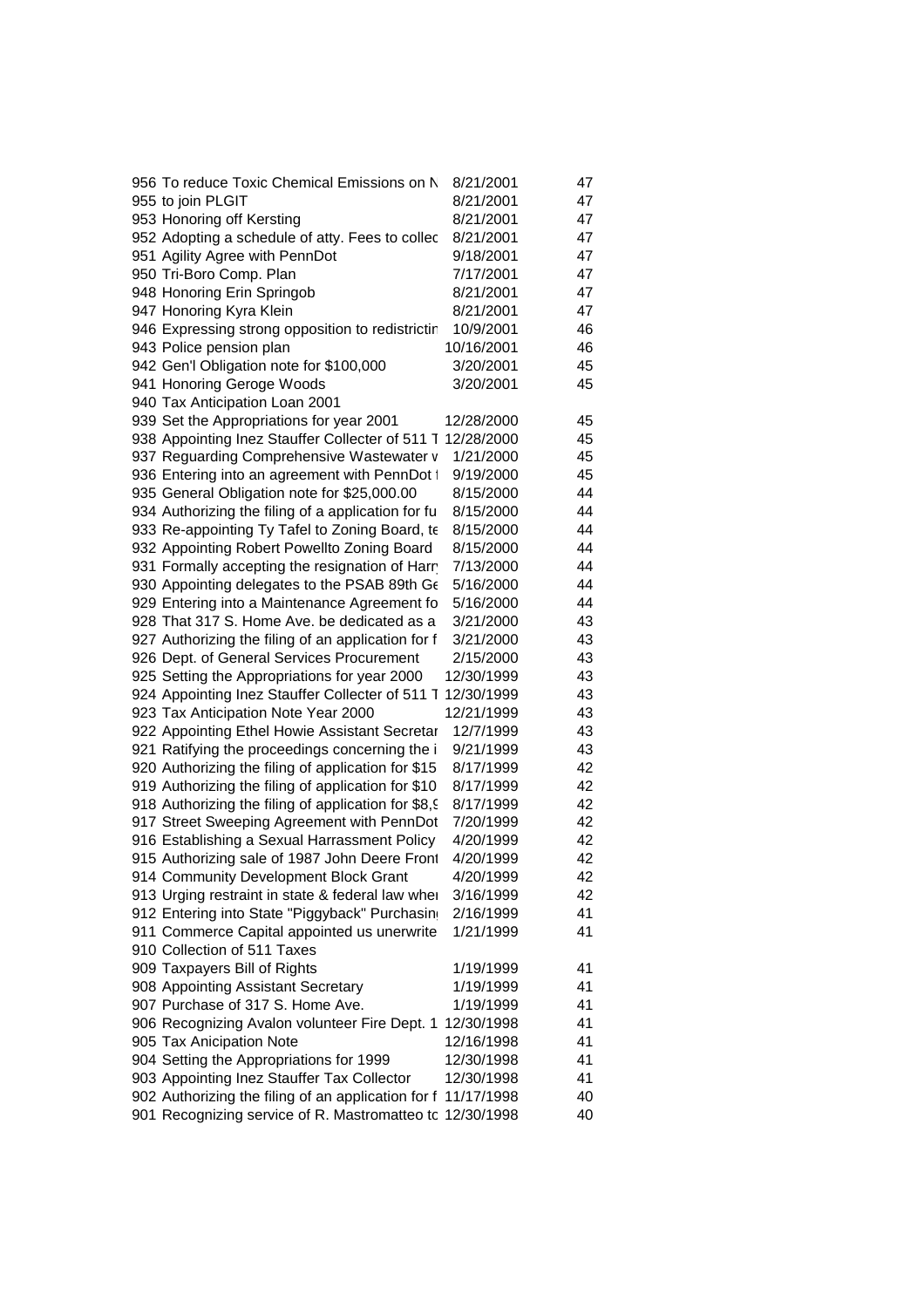| 900 Appointing Patrick Donahue a member of 110/20/1998         | 40             |
|----------------------------------------------------------------|----------------|
| 899 Recognizing Madonna Halsey's service<br>10/20/1998         | 40             |
| 898 Demoliton of 705 Hemlock Street<br>7/21/1998               | 40             |
| 897 Authorizing Council to file application to ob<br>7/21/1998 | 40             |
| 7/21/1998<br>896 Authorizing Council to file application to ob | 40             |
| 895 Authorizing Council to file an application fc<br>7/21/1998 | 39             |
| 894 Recognizing service of John Sterling<br>6/16/1998          | 39             |
| 893 Formally accepting the resignation of John<br>6/16/1998    | 39             |
| 892 Authorizing Borough to purchase real prop<br>6/16/1998     | 39             |
| 891 An agreement for Avalon dispatching servi<br>5/21/1998     | 39             |
| 890 Lawsuit abuse reform act<br>6/16/1998                      | 39             |
| 4/21/1998<br>889 Municipal Comp. Maintenace agreement          | 39             |
| 888 Alleg. County Piggyback Program<br>4/21/1998               | 39             |
| 887 Deferred Compensation Plan<br>4/21/1998                    | 39             |
| 886 Appointing Inez Stauffer as Collector of Ta 12/29/1997     | 39             |
| 885 Tax Anticipation Note Year 2000<br>12/16/1997              | 39             |
| 884 Setting the appropriations for 1998<br>12/16/1997          | 38             |
| 883 Authorizing sale of 1993 Ford Crown Victo 11/18/1997       | 38             |
| 882 An agreemetn w/ PennDot to sweep the st<br>5/19/1997       | 38             |
| 881 Extending the term of Cable system franch<br>1/21/1997     | 38             |
|                                                                | 38             |
| 880 Recognizing Ken Crawford's service on Zc<br>1/21/1997      |                |
| 879 Appointing Ty Tafel to Zoning Hearing Boa<br>1/21/1997     | 38             |
| 878 Authorizing Anticipation Loan<br>12/20/1996                | 38             |
| 877 To set appropriations for 1997<br>12/20/1996               | 38             |
| 876 Authorizing acceptance of proposal from N 12/17/1996       | 38             |
| 875 Appointing Inez Stauffer as Tax Collector f 12/17/1996     | 37             |
| 874 Establishing guidelines for police officers i 11/19/1996   | 37             |
| 873 Providing a consolidated 911 answering pr 10/15/1996       | 37             |
| 872 Entering into Maintenance Agreement with 9/17/1996         | 37             |
| 871 Amending winter maintenance agreement<br>9/17/1996         | 37             |
| 870 Application for permit to install and operate<br>6/18/1996 | 37             |
| 869 Recognizing accomplishments of Orion Pir<br>6/18/1996      | 37             |
| 5/21/1996<br>868 Formation of 911 services                     | 37             |
| 867 Disaster relief & emergency assistance<br>3/19/1996        | 37             |
| 1/16/1996<br>866 Authorizes RRZ Investments to serve as a      | 36             |
| 1/16/1996<br>865 Recognizes the services of W. Mecklenbu       | 36             |
| 864 Recognizes the services of Paul Kunkel<br>1/16/1996        | 36             |
| 1/16/1996<br>863 Recognizes the services of M. Hull            | 36             |
| 862 Recognizes the services of John McCarthy<br>1/16/1996      | 36             |
| 861 Recognizes the services of Victor Lechowi<br>1/16/1996     | 36             |
| 860 Recognizes the services of Russell Heiges 1/16/1996        | 36             |
| 859 Authorizing entering into agreement with B 12/28/1995      | 36             |
| 858 Authorizing issuance of tax anticipation no 12/28/1995     | 36             |
| 857 Appointing Inez Stauffer as Tax Collector 12/28/1995       | 36             |
| 856 Set Appropriations for year 1996<br>12/28/1995             | 36             |
| 855 Appointing Jeffery S. Baker a member of Z 10/17/1995       | 35             |
| 854 Authorizing filing of application for funds w<br>9/20/1995 | 35             |
| 853 Authorizing filing of application for funds w<br>9/19/1995 | 35             |
|                                                                |                |
| 852 Entering into Salting Agreement with Penn<br>8/15/1995     | 35             |
| 851 Agreement between Avalon & Bellevue for                    | 35<br>6/1/1995 |
| 850 Authorizing proper officers to execute doct<br>3/23/1995   | 35             |
| 849 Authorizing issuance of tax anticipation no 12/29/1994     | 34             |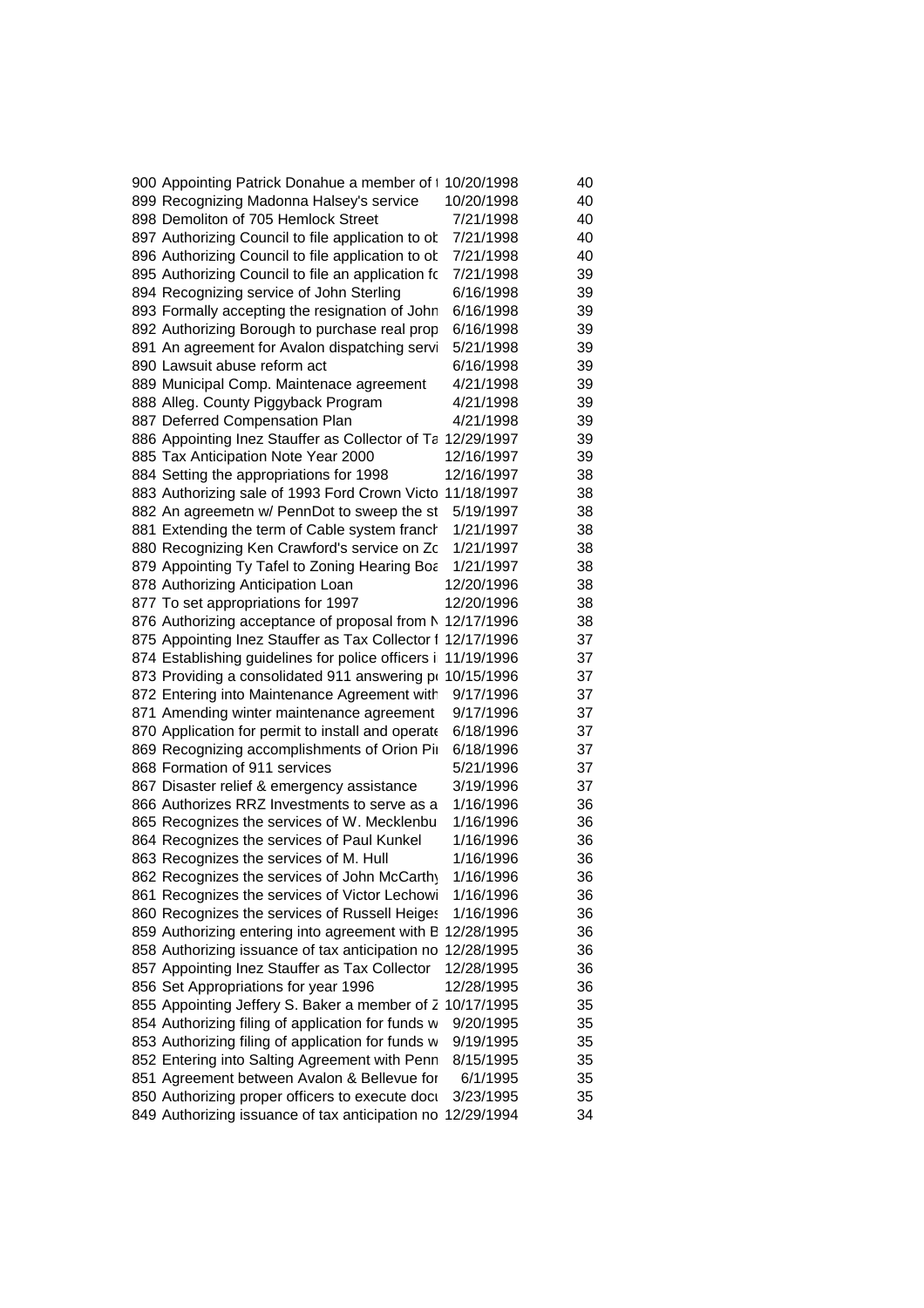| 848 Set the Appropriations for year 1995                        | 12/20/1994 | 34     |
|-----------------------------------------------------------------|------------|--------|
| 847 Appointing Inez Stauffer as Tax Collector 12/20/1994        |            | 34     |
| 846 Issuance of a special Loan Permit to upon 11/15/1994        |            | 34     |
| 845 Authorizing the execution of a note pursua 11/15/1994       |            | 34     |
| 844 Recognizing October 1994 as local chamb 10/18/1994          |            | 34     |
| 843 Authorizing application for funds with Alleg 10/18/1994     |            | 34     |
| 842 Authorizing the filing of an application for f 9/20/1994    |            | 34     |
| 841 Recognizing the outstanding efforts and de 8/16/1994        |            | 33     |
| 840 Recognizing the outstanding service and s 8/16/1994         |            | 33     |
| 839 Recognizing Avalon Volunteer Fire Compa                     | 7/6/1994   | $33\,$ |
| 838 Approving bid and authorizing the Quaker                    | 6/21/1994  | $33\,$ |
| 837 Authorizing the sale of 1983 GMC 1 ton Dt 6/21/1994         |            | 33     |
| 836 Approving bid and authorizing Quaker Vall 6/21/1994         |            | 32     |
| 835 Approving the issuance of the Tax collecto 6/21/1994        |            | 32     |
| 834 Amending Resolution 833 (\$60,000 GMC I 5/17/1994           |            | 32     |
| 833 Authorizing borrowing of \$100,000 of less                  | 4/19/1994  | 32     |
| 832 Supporting the Alleg. County Commissone 3/15/1994           |            | 32     |
| 831 Expressing thanks and appreciation to Alle 2/15/1994        |            | 32     |
| 830 Expressing thanks and appreciation to Alle 2/15/1994        |            | 32     |
| 829 Expressing thanks and appreciation to Alle 2/15/1994        |            | 31     |
| 828 Expressing thanks and appreciation to Alle 2/15/1994        |            | 31     |
| 827 Expressing thanks and appreciation to Alle 2/15/1994        |            | 31     |
| 826 Recognizing service given to the borough   2/15/1994        |            | 31     |
| 825 Appointing Maher-Duessel as independen 12/30/1993           |            | 31     |
|                                                                 |            |        |
| 824 Authorizing issuance of tax anticipation no 12/30/1993      |            | 31     |
| 823 Setting appropriations for 1994 in the amo 12/30/1993       |            | 31     |
| 822 Recognizing Daniel S. Smith's service as 2 12/21/1993       |            | 30     |
| 821 Recognizing Marie C. Gregory's service as 12/21/1993        |            | 30     |
| 820 Resolution appointing Inez L. Stauffer as $\ell$ 12/21/1993 |            | 30     |
| 819 Authorizing the sale of 1991 Chevrolet Car 10/19/1993       |            | 30     |
| 818 Supporting the keystone recreation park co 10/19/1993       |            | 30     |
| 817 Authorizing the borough to sell lots 1 & 2 o 10/19/1993     |            | 30     |
| 816 Applying for a permit to install and operate 9/21/1993      |            | 30     |
| 815 Authorizing the filing of application for func 9/21/1993    |            | 29     |
| 814 Authorizing filing of application for funds w 9/21/1993     |            | 29     |
| 813 Authorizing filing of application for funds w 9/21/1993     |            | 29     |
| 812 Authorizing the filing of an application for f              | 9/21/1993  | 29     |
| 811 Authorizing the filing of an application for f 9/21/1993    |            | 29     |
| 810 Accepting recommendation of DCA to crea 8/17/1993           |            | 29     |
| 809 Authorizing Quaker Valley COG to enter in 6/15/1993         |            | 28     |
| 808 Authorizing the sale of one 1976 Chevrole 6/15/1993         |            | 28     |
| 807 Authorizing the sale of one 1988 Oldsmobi 6/15/1993         |            | 28     |
| 806 Approving bid and authorizing Quaker Vall 6/15/1993         |            | 28     |
| 805 Supporting the general assembly of Pa. H. 4/20/1993         |            | 27     |
| 804 Opposing Kosmos cement klin's proposal + 3/16/1993          |            | 27     |
| 803 Deleting trustees of Avalon non-uniform pe 3/16/1993        |            | 27     |
| 802 Deleting trustees of Avalon Police pension 3/16/1993        |            | 27     |
| 801 Authorizing the exoneration of delinquent a 2/16/1993       |            | 27     |
|                                                                 |            |        |
| 800 Accepting resignation of Dan Smith, Coun 2/16/1993          |            | 27     |
| 799 Accepting resignation of Councilperson M: 2/16/1993         |            | 26     |
| 798 Authorizing issuance of tax anticipation no 12/29/1993      |            | 26     |
| 797 Setting appropriations for 1993 in the amo 12/29/1992       |            | 26     |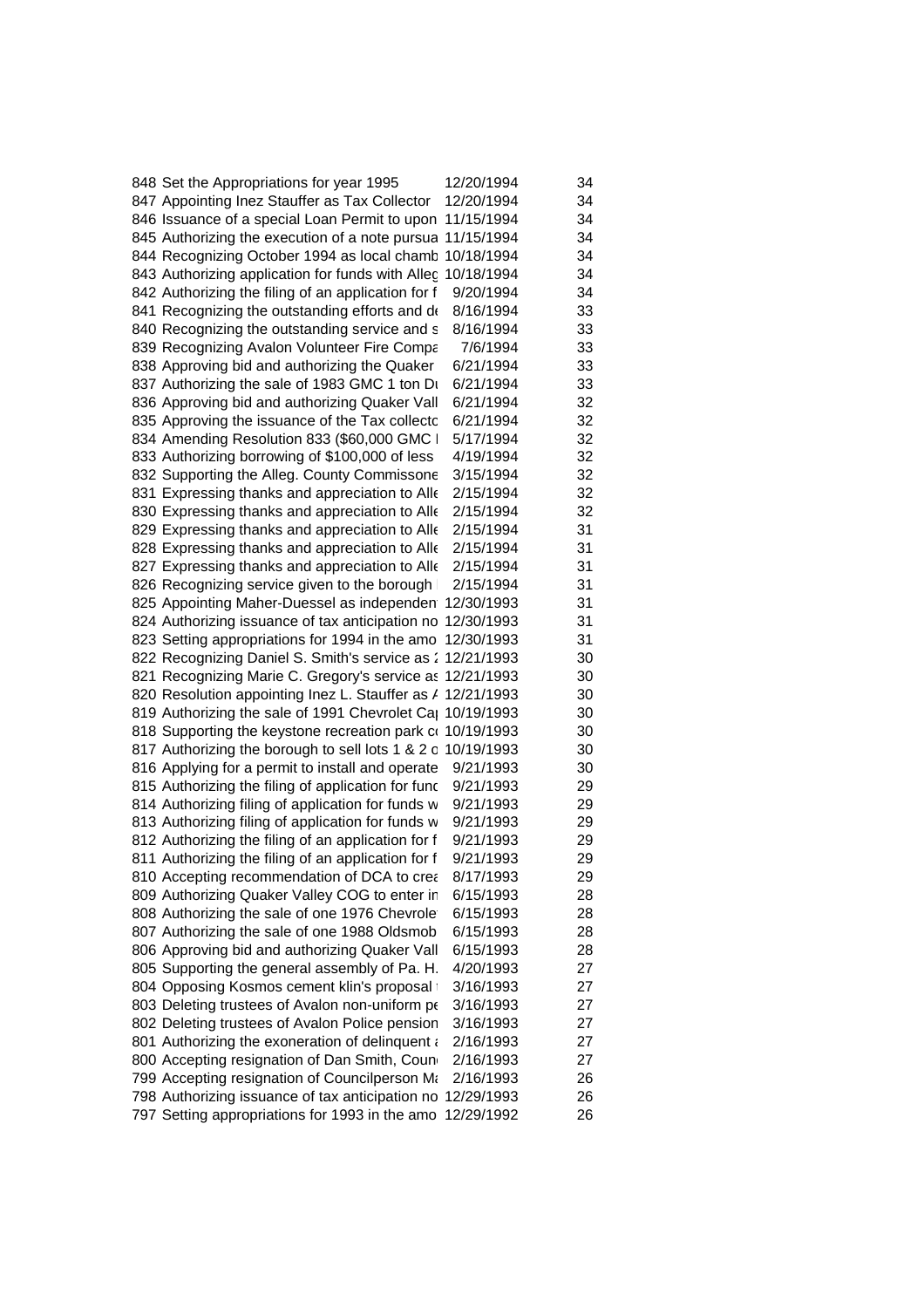| 796 Resolution appointing Inez L. Stauffer as $\ell$ 12/15/1992 | 26 |
|-----------------------------------------------------------------|----|
| 795 Athorizing John L. Steenson to perform wc 11/17/1992        | 26 |
| 794 Resolution to obtain funds for demolition o 9/22/1992       | 26 |
| 9/22/1992<br>793 Resolution authorizing filing of application   | 26 |
| 792 Resolution authorizing filing of application<br>9/22/1992   | 25 |
| 791 Resolution authorizing filing of application<br>9/22/1992   | 25 |
| 790 Resolution authorizing filing of application<br>9/22/1992   | 25 |
| 789 Resolution authorizing filing of application<br>9/22/1992   | 24 |
| 788 Resolution approving bidder & authorizing<br>9/22/1992      | 24 |
| 787 Resolution adopting an emergency operati 9/15/1992          | 24 |
| 786 Resolution recognizing William R. Price fo 6/16/1992        | 24 |
| 785 Resolution recognizing the Avalon Festival 4/21/1992        | 24 |
| 784 Resolution recognizing the Avalon Auxiliar<br>4/21/1992     | 24 |
| 783 Resoultion authorizing the submission of a 1/21/1992        | 23 |
| 782 Resolution recognizing Edwin B. Geier for<br>1/21/1992      | 23 |
| 1/21/1992                                                       | 23 |
| 781 Resolution recognizing Edwin B. Geier for                   | 23 |
| 780 Resolution authorizing Avalon to set appro 12/30/1991       |    |
| 779 Resoulution authorizing issuance of tas & 12/30/1991        | 23 |
| 778 Resolution banning the use of cement mar 12/17/1991         | 23 |
| 777 Resolution appointing Inez Stauffer Avalor 12/17/1991       | 23 |
| 776 Authorizing the Avalon Revitalization Corp 9/17/1991        | 22 |
| 775 Authorizing the filing of an application for f 9/17/1991    | 22 |
| 774 Authorizing the filing of an application for f 9/17/1991    | 22 |
| 773 Authorizing the filing of an application for f 9/17/1991    | 22 |
| 772 Authorizing the filing of an application for f 9/17/1991    | 22 |
| 771 Resolution authorizing the Dept. of commu 8/20/1991         | 22 |
| 770 Rescinded- Requesting the Pa. Economy   7/16/1991           | 21 |
| 769 Resolution reguarding the imposition of a ' 6/18/1991       | 21 |
| 768 Authorizing a \$75,000 AIM Loan for the pu 5/22/1991        | 21 |
| 767 Resolution appointing Inez Stauffer collect 12/27/1990      | 21 |
| 766 Resolution setting the appropriations for th 12/18/1990     | 21 |
| 765 Tax and Revenue Anticipation note resolul 12/18/1990        | 21 |
| 764 Appointing Maher-Duessel Certified public 2/19/1991         | 20 |
| 763 Authorizing the filing of an application for f 8/21/1990    | 20 |
| 762 Confirming the planning commission resol 8/21/1990          | 20 |
| 761 Authorizing the filing of an application for f 8/21/1990    | 20 |
| 760 Authorizing the filing of an application for f 8/221/90     | 20 |
| 759 Authorizing the filing of an application for f 8/21/1990    | 19 |
| 758 Authorizing the Dept. of Community Affairs 8/21/1990        | 19 |
| 757 Resolution authorizing the proper officers 1 6/19/1990      | 19 |
| 756 Resolution whereas William R. Bender did 6/19/1990          | 19 |
| 755 Resolution recognizing 1990 National Con 5/15/1990          | 19 |
| 754 The resolution whereas the police departm 3/20/1990         | 18 |
| 753 Resolution whereas Audrey M. Boyd was (2/20/1990            | 18 |
| 752 Resolution whereas Elizabeth D. McKelve 2/20/1990           | 18 |
| 751 Resolution appointing Inez L. Stauffer as t 1/16/1990       | 18 |
| 750 Resolution authorizing the execution of a r 1/16/1990       | 18 |
| 749 Resolution establishing a deferred comper 12/27/1989        | 17 |
| 748 The resolution setthing the appropriations 12/27/1989       | 17 |
|                                                                 | 17 |
| 747 Concurring resolution, authorizing the filing 12/19/1989    | 17 |
| 746 Tax and revenue anticipation note resoluti 12/19/1989       | 17 |
| 745 Resolution appointing Fruehauf, Kroll, & C 12/19/1989       |    |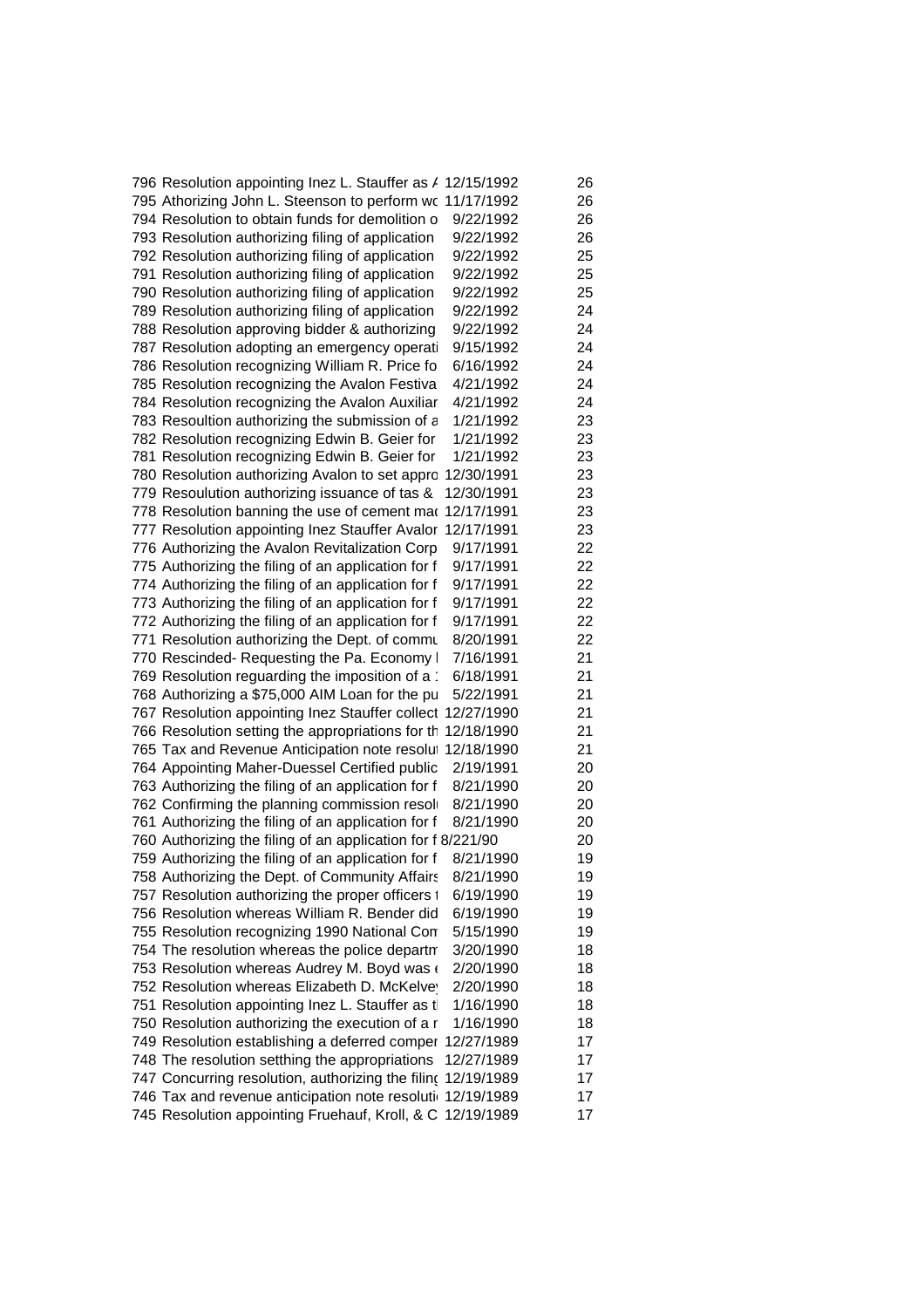| 744 Resolution appointing Micheal F. Dieckma 11/21/1989     |            | 17   |
|-------------------------------------------------------------|------------|------|
| 743 Resolution authorizing the issuance of a n 11/2/1989    |            | 16   |
| 742 Resolution developing a policy for a Drug-1 10/17/1989  |            | $16$ |
| 741 Resolution authorizing the Quaker Valley (9/19/1989     |            | 16   |
| 740 Resolution authorizing the Avalon Revitaliz 8/15/1989   |            | 16   |
| 739 Concurring resolution requessting a grant               | 8/15/1989  | 16   |
| 738 Concurring resolution requesting a parks (8/15/1989     |            | 16   |
| 737 Resolution authorizing the Quaker Valley (              | 8/15/1989  | $16$ |
| 736 Resoulution recognizing students, teacher               | 7/18/1989  | 15   |
| 735 Resolution recognizing Carl P. Beisecker's 7/18/1989    |            | 15   |
| 734 Resolution noting the Borough of Avalon w               | 6/20/1989  | 15   |
| 733 Resolution authorizing the Quaker Valley (              | 5/9/1989   | 15   |
| 732 Resolution adopting the Alleg. Cty. Solid w 3/21/1989   |            | 15   |
| 731 Resolution recognizing the efforts and dee              | 3/21/1989  | 15   |
| 730 Resolution rescinding resolution No. 727 a              | 3/21/1989  | 14   |
| 729 Resolution to obtain reimbursement of mor-              | 2/21/1989  | 14   |
| 728 Resolution authorizing the President of Co              | 2/21/1989  | 14   |
| 727 Resolution appointing Inez L. Stauffer as tl            |            | 14   |
|                                                             | 2/21/1989  |      |
| 726 Resolution requesting Alleg. Cty. Board of              | 2/21/1989  | 14   |
| 725 Resolution approving bid for Tot Parkm N.               | 1/17/1989  | 13   |
| 724 Resolution approving bid for street depres: 1/17/1989   |            | 13   |
| 723 Resolution setting the appropriations for th 12/29/1988 |            | 13   |
| 722 Resolution appointing Inez L. Stauffer as tl 12/20/1988 |            | 13   |
| 721 Tax and Revenue anticipation Note resolu 12/20/1988     |            | 13   |
| 720 Resolution engaging the Accounting firm o 12/20/1988    |            | 12   |
| 719 Concurring Resolution requesting a grant f 8/16/1988    |            | 12   |
| 718 Concurring Resolution requesting a grant f 8/16/1988    |            | 12   |
| 717 Resolution authorizing the Quaker Valley (8/16/1988     |            | 12   |
| 716 Resolution requesting a grant from Dept. c 8/16/1988    |            | 12   |
| 715 Resolution authorizing Quaker Valley COC 8/16/1988      |            | 11   |
| 714 Resolultion setting the Tax Collector's Bon             | 8/16/1988  | 11   |
| 713 Recognizing Denise Meyer, resident and N 7/19/1988      |            | 11   |
| 712 Recognizing the Greenstone United Methc 7/19/1988       |            | 11   |
| 711 Recognizing Raymond H. Parkhill for his o               | 7/19/1988  | 11   |
| 710 Approving the Alleg. Cty. Solid waste man               | 5/17/1988  | 10   |
| 709 Recognizing Tony Turici's service to the yo 4/19/1988   |            | 10   |
| 708 Supporting H. B. No. 1791 and H. B. No. 1               | 4/19/1988  | 10   |
| 707 Recognizing the loyalty and dedication of I             | 3/15/1988  | 10   |
| 706 Approving bid and Authorizing Quaker Vall               | 1/19/1988  | 10   |
| 705 Approving bid and authorizing Quaker Vall               | 1/19/1988  | -9   |
| 704 Authorizing the Borough of Avalon to partic 1/19/1988   |            | 9    |
| 703 Authorizing Ray H. Parkhill as collector of             | 1/19/1988  | 9    |
| 702 Setting Appropriations for the year 1988                | 12/29/1987 |      |
| 701 Authorizing Tax/Revenue Anticipation Note 12/15/1987    |            |      |
| 700 Authorizing Marshall & Kroll Auditors of the 12/15/1987 |            |      |
| 699 Resolution Authorizing the filing of an appl 10/20/1987 |            |      |
| 698 Resolution Authorizing the filing of an appl 10/20/1987 |            |      |
| 697 Resolution authorizing COG to advertise a 10/20/1987    |            |      |
| 696 Resolution authorizing small borrowing for 10/20/1987   |            |      |
| 695 Resolution recognizing Louis G. Geib's Se 9/15/1987     |            |      |
| 694 Resolution Confirming planning commissic 9/15/1987      |            |      |
| 693 Resolution Authorizing the filing for funds \ 9/15/1987 |            |      |
|                                                             |            |      |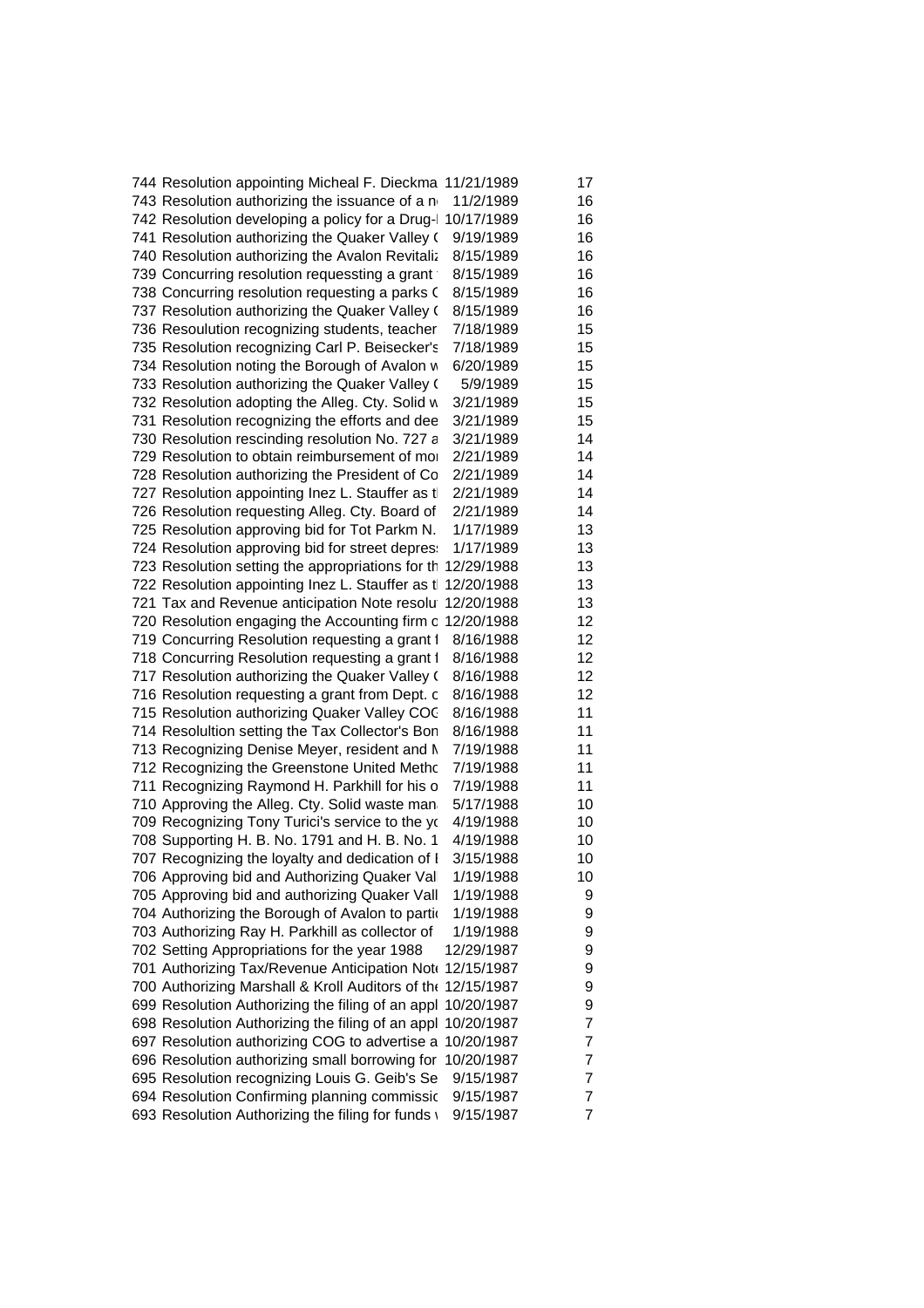| 692 Resolution appointing Robert J. Olszewski               | 7/21/1987  | 7 |  |
|-------------------------------------------------------------|------------|---|--|
| 691 Resolution to recognize the many years of               | 6/16/1987  | 7 |  |
| 690 Resolution to incur a general obligation no             | 6/4/1987   | 7 |  |
| 689 Resolution in support of state financial ass            | 4/21/1987  |   |  |
| 688 Resolution Commending the Northgate Wi                  | 3/17/1987  | 7 |  |
| 687 Authorizing participation in a joint research           | 2/17/1987  | 5 |  |
| 686 Authorizing the President of council to sigr            | 2/17/1987  | 5 |  |
| 685 Recognizing Eugene J. Thornton as man c                 | 1/20/1987  | 5 |  |
| 684 Authorizing the sale of three properties on             | 1/20/1987  | 5 |  |
| 683 Authorizing Tax/Revenue Anticipation Not 12/30/1986     |            | 5 |  |
| 682 Set Appropriations for the year 1987                    | 12/30/1986 | 5 |  |
| 681 Recognizing and paying tribute to the Nort 12/16/1986   |            | 5 |  |
| 680 Athorizing Ray H. Parkhill as Collector of E 12/16/1986 |            | 5 |  |
| 679 Authorizing Marshall & Kroll Auditors of Bc 12/16/1986  |            | 5 |  |
| 678 Advertising for bids on threee properties b: 10/21/1986 |            | 5 |  |
| 677 Recognition of commissioner Thomas J. F.                | 9/16/1986  | 5 |  |
| 676 Authorizing the filing of an application for f          | 9/3/1986   | 5 |  |
| 675 Authorizing the Avalon Revitalization Corp              | 9/3/1986   | 5 |  |
| 674 Authorizing the filing of an application for f          | 9/3/1986   | 4 |  |
| 673 Authorizing the Quaker Valley COG to adv                | 8/19/1986  | 4 |  |
| 672 Concurring Resolution authorizing the filing            | 8/19/1986  | 4 |  |
| 671 Recognition of Pastor Leonard Schultz as                | 6/17/1986  | 4 |  |
| 670 Recognition of the northgate high school g              | 6/17/1986  | 4 |  |
| 669 Authorized COG to Advertise and bid the N               | 5/15/1986  | 4 |  |
| 668 Authorized COG to accept bid from Wine (                | 4/1/1986   | 4 |  |
| 667 Setting the Tax Collecters bond for four ye             | 3/18/1986  | 4 |  |
| 666 Approving an Amendment to the Mun. Emp                  | 3/18/1986  | 4 |  |
| 665 Proclaiming "Engineers Week" - Tribute to               | 2/18/1986  | 4 |  |
| 664 Authorizing Ray H. Parkhill to Collect Act.             | 2/18/1986  | 3 |  |
| 663 Robert Thomas's recognition to Borough S                | 1/21/1986  | 3 |  |
| 662 Raymond Quigley's recognition to Borough                | 1/21/1986  | 3 |  |
| 661 Scott Fadzen's recognition to Borough Ser               | 1/21/1986  | 3 |  |
| 660 Joesph Elm's recognition to Borough Servi               | 1/21/1986  | 3 |  |
| 659 Guy DiPaola's recognition to Borough Serv               | 1/21/1986  | 3 |  |
| 658 Authorizing Tax/Revenue Anticipation Not 12/30/1985     |            | 3 |  |
| 657 Setting Appropriations for the year 1986 as 12/30/1985  |            | 3 |  |
| 656 Authorizing Marshall & Kroll Auditors of Bc 12/12/1985  |            | 3 |  |
| 655 Lease Purchase Agreement with Borg-Wa 10/10/1985        |            | 3 |  |
| 654 Municipal Pension Plan be Placed in Empl 10/10/1985     |            | 3 |  |
| 653 Fire Relief Funds Submitted to Avalon Fire 10/10/1985   |            | 3 |  |
| 652 Application for funds with Alleg. Cty. Dept.            | 9/26/1985  | 3 |  |
| 651 Revitalization Corp. Auth. Request for Gra              | 9/26/1985  | 3 |  |
| 650 Authorization for filing for funds with Alleg.          | 9/26/1985  | 3 |  |
| 649 John A Murphy tribute and recognition for               | 4/11/1985  | 3 |  |
| 648 Requesting President & Senators & Congr                 | 2/20/1985  | 2 |  |
| 647 Authorization of membership to COG (Qua                 | 1/16/1985  | 2 |  |
| 646 Resolution Amending ord. #1134                          | 1/15/1985  | 2 |  |
| 645 Set the Appropriations for year 1985                    | 12/28/1984 | 2 |  |
| 644 Authorization of Tax/Revenue Anticipation 12/28/1984    |            | 2 |  |
| 643 Marshall & Kroll engaged to audit earned i 12/24/1984   |            | 2 |  |
| 642 Mandl's Bakery recognition for 50 years in 10/17/1984   |            | 2 |  |
| 641 Grievance procedure for handicap discrimi 10/17/1984    |            | 2 |  |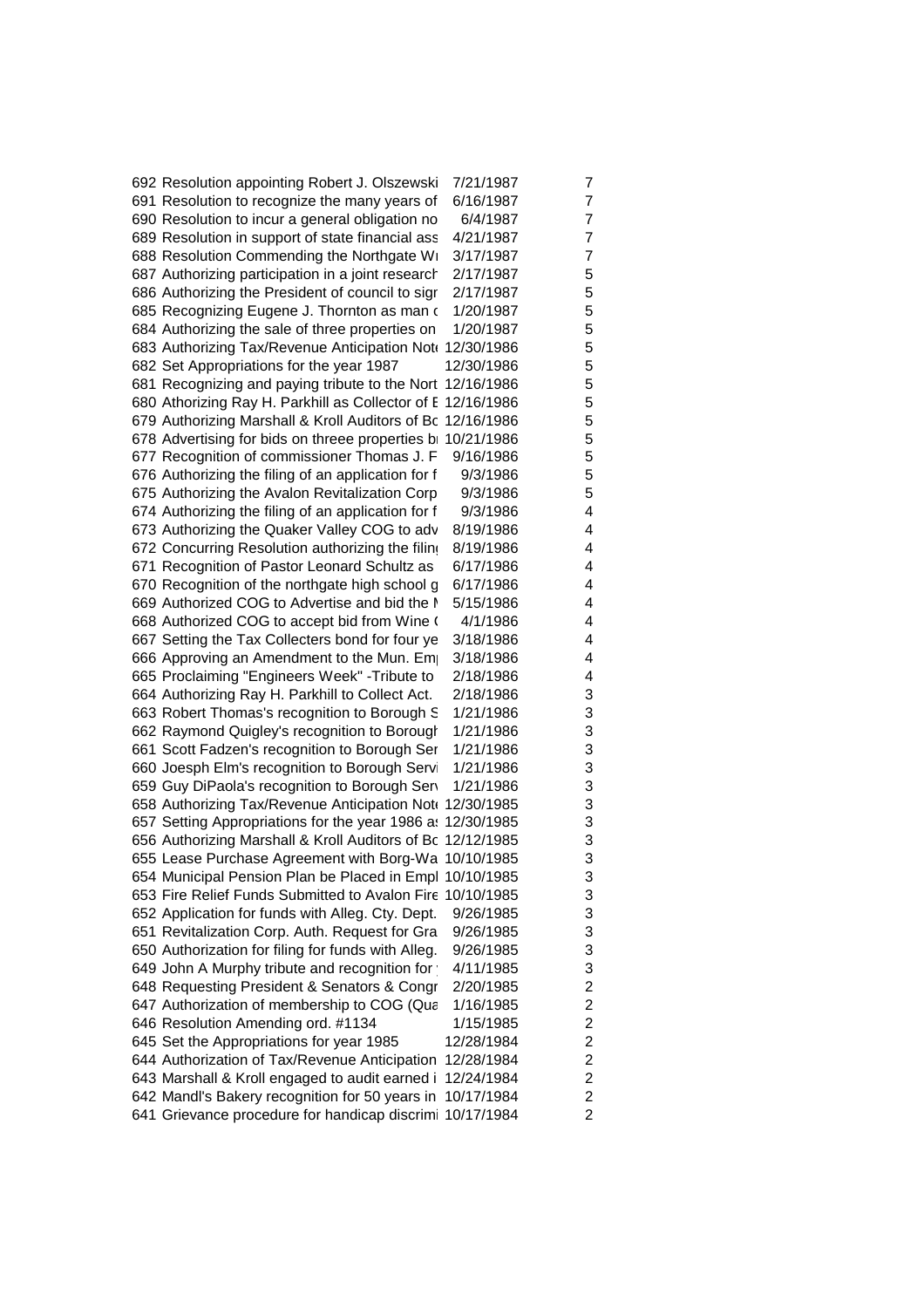| 640 Designating Ethel C. Carlin to file applicati             | 9/19/1984  | 2          |    |  |
|---------------------------------------------------------------|------------|------------|----|--|
| 639 Designating Robert Thomas to file applicat                | 9/19/1984  | 2          |    |  |
| 638 Authorization of the Avalon Revitalization (              | 9/19/1984  | 2          |    |  |
| 637 Resolution for plan revision- the Straub Cc               | 8/15/1984  | 2          |    |  |
| 636 Supporting senate Bill 1137 and House Bil                 | 3/28/1984  | 1          |    |  |
| 635 Raymond Horn, member of Fire Dept. 35 y                   | 3/7/1984   | 1          |    |  |
| 634 Gertrude Thomas service to the borough                    | 1/30/1984  |            |    |  |
| 633 Robert Thomas, Tax collector's service to                 | 1/30/1984  |            |    |  |
| 632 Wesley Semple's recognition to Borough S                  | 1/30/1984  |            |    |  |
| 631 Ann Wrenshall's recognition to Boro Servio                | 1/30/1984  |            |    |  |
| 630 Ed Appelt's Recognition to Borough Servic                 | 1/30/1984  |            |    |  |
| 629 Approving appropriations for the year 1984                | 1/3/1984   |            |    |  |
| 628 Authorizing the issuance of Tax/Revenue,                  | 1/10/1984  | 1          |    |  |
| 627 Proclaiming 1983 thru 1992 "Decade of the 12/21/1983      |            | 1          |    |  |
| 626 Appointing Marshall and Kroll to Audit Earl 12/23/1983    |            | 1          |    |  |
| 625 Authorization to MEIT in legal Dispositon c 10/19/1983    |            | 1          |    |  |
| 624 Approving the Borrowing of Tax Anticipatic                | 1/24/1984  | 1          |    |  |
| 623 In Support of early re-enactment of Fed. G                | 1/20/1983  | 1          |    |  |
| 622 Entering into a Lease Agreement with App                  | 1/2/1983   | 1          |    |  |
| 621 Setting Appropriations for the year 1983                  | 12/28/1982 | 20         | 1  |  |
| 620 Appointing Marshall & Kroll auditor for 198 12/28/1982    |            | 20         | 2  |  |
| 618 Appointing Robert M. Thomas tax collector 12/15/1982      |            | 20         | 3  |  |
| 617 Confirming Avalon's application for a \$50,(10/20/1982    |            | 20         | 4  |  |
| 616 Designated John M. Porch to collect Merc: 10/20/1982      |            | 20         | 5  |  |
| 615 Appointing Marshall & Kroll to audit all acc              | 9/23/1982  | 20         | 6  |  |
| 614 Establishing a Board of Appeals to rule on                | 8/25/1982  | 20         | 7  |  |
| 613 Participate in the cooperatiove puchasing                 | 7/21/1982  | 20         | 8  |  |
| 612 Commending & praising the Northgate Fla                   | 6/16/1982  | 20         | 9  |  |
| 611 Intention to adopt mercantile tax                         | 6/16/1982  | 20         | 10 |  |
| 610 Recognition of service to the Borough of A                | 1/20/1982  | 19         | 11 |  |
| 609 Recognition of service to the borough of A                | 1/20/1982  | 19         | 12 |  |
| 608 Recognition of service to the borough of A                | 1/20/1982  | 19         | 13 |  |
| 607 Authorizing borrowing of \$225,000                        | 1/6/1982   | 19         | 14 |  |
| 606 Setting appropriations for the year 1982                  | 12/30/1981 | 19         | 15 |  |
| 605 Avalon's interest in further exploring the pc 12/16/1981  |            | 19         | 16 |  |
| 604 Authorizing application for funds with Alleg 12/16/1981   |            | 19         | 17 |  |
| 603 Authorizing membership in the municiapal 11/18/1981       |            | 19         | 18 |  |
| 602 Apple two computer agreement (Borough (6/10/1981)         |            | 19 19 - 20 |    |  |
| 601 Void duplication of resolution No. 595 of 10/15/80        |            | 19         | 21 |  |
| 600 Authorizing borrowing of \$200,000                        | 1/21/1981  | 19         | 22 |  |
| 599 Appointing Marshall & Kroll CPA to audit a 12/30/1980     |            | 19         | 23 |  |
| 598 Setting appropriatons for the year 1981                   | 12/30/1980 | 19         | 24 |  |
| 597 To particitpate in the Pa. State Assoc. of b 12/17/1980   |            | 18         | 25 |  |
| 596 Recognition service to the Borough by Dor 10/15/1980      |            | 18         | 26 |  |
| 595 Authorizing a proper deed to John B. McD 10/15/1980       |            | 18         | 27 |  |
| 594 Authorizing the filing of an application for f 10/15/1980 |            | 18         | 28 |  |
| 593 Appointing Raymond J. Quigley, Jr. to cou 10/15/1980      |            | 18         | 29 |  |
| 592 Proclaiming April 1, 1980 as census day in                | 3/19/1980  | 18         | 30 |  |
| 591 Recognition service to the Borough by Her                 | 1/16/1980  | 18 31-37   |    |  |
| 590 Recognition service to the Borough by Sta                 | 1/16/1980  | 18         | 38 |  |
| 589 Recognition service to the Borough by Will                | 1/16/1980  | 18         | 39 |  |
| 588 Recognition service to the Borough by Her                 | 1/16/1980  | 18         | 40 |  |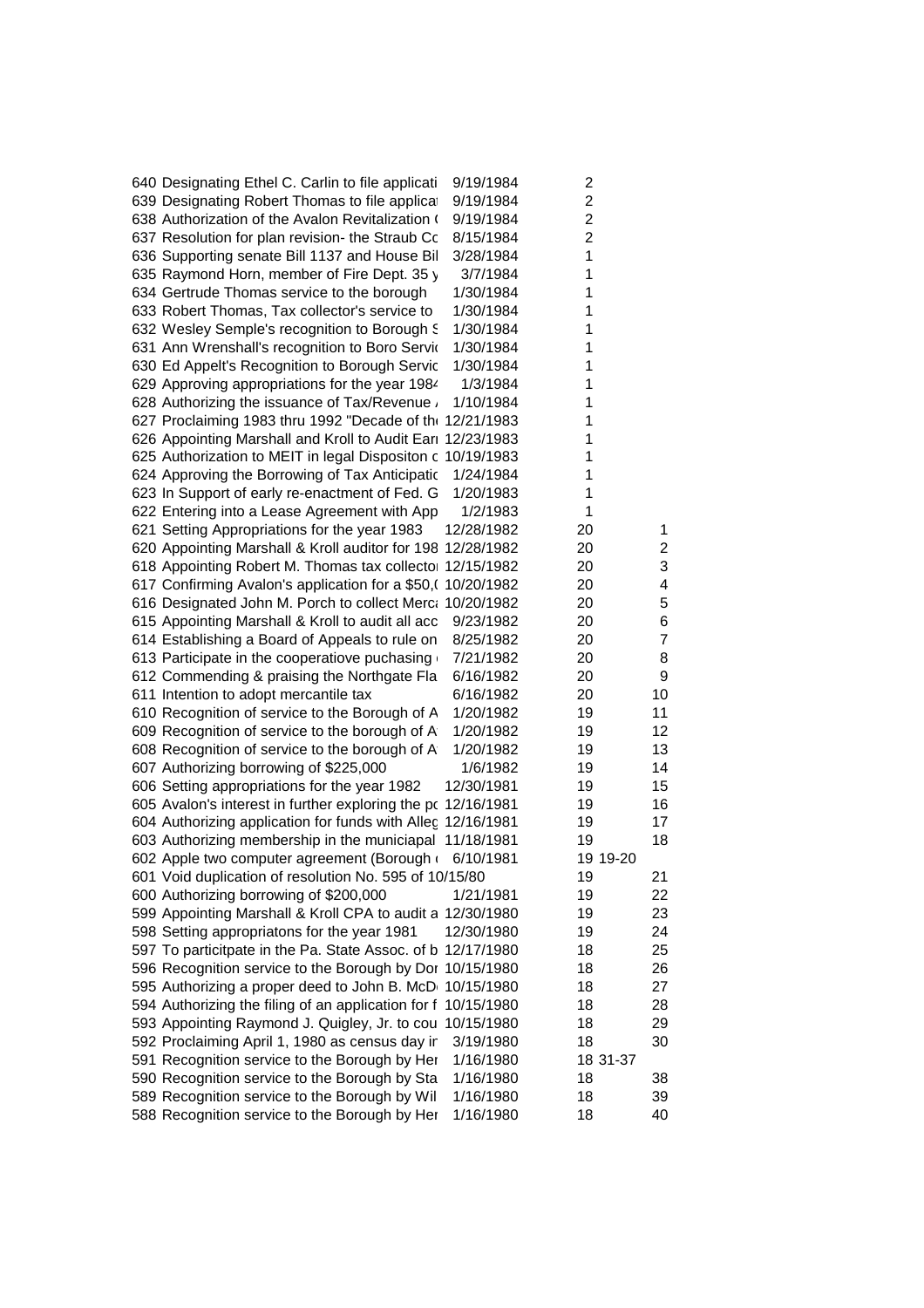| 587 Authorizing Borrowing of \$175,000 loan<br>1/16/1980        | 18 | 41 |  |
|-----------------------------------------------------------------|----|----|--|
| 586 Appointing Marshall & Kroll to audit tax ac 1/28/1979       | 18 | 42 |  |
| 585 Setting the appropriations for the year 198 12/31/1979      | 18 | 43 |  |
| 584 Councils support to the president of the U. 12/19/1979      | 18 | 44 |  |
| 583 Sponsoring proposed amendment to the c 5/23/1979            | 17 | 45 |  |
| 582 Councils support to the citizens for clean a 12/29/1978     | 17 | 46 |  |
| 581 Authorizing \$175,000 tax anticipation loan 12/29/1978      | 17 | 47 |  |
| 1/3/1979<br>580 Marshall & Kroll appointed to audit tax acc     | 17 | 48 |  |
| 1/3/1979<br>579 Appropriations ET for year 1979                 | 17 | 49 |  |
| 578 Appointing Stanley Wielgus council memb 12/23/1978          | 17 | 50 |  |
| 12/23/1978<br>577 Leonard A. Tusa passing 12/3/78               | 17 | 51 |  |
| 576 Borough of Avalon desires that Act 170 be 10/20/1978        | 17 | 52 |  |
| 575 Borough of Avalon desires to become a m 10/18/1978          | 17 | 53 |  |
|                                                                 |    |    |  |
| 574 Requesting legislature to put in motion wh: 5/17/1978       | 17 | 54 |  |
| 573 Commending & praising the Northgate Fla<br>4/4/1978         | 17 | 55 |  |
| 572 Authorizing to execute an application to the department     | 17 | 56 |  |
| 571 Supporting the community blood drive<br>3/15/1978           | 17 | 57 |  |
| 570 Appointing John A. Murphy member of cou<br>3/15/1978        | 17 | 58 |  |
| 569 Recognition of service to the boro of Harry<br>1/3/1978     | 16 | 59 |  |
| 1/3/1978<br>568 Recogniton of service to the boro of Ralph      | 16 | 60 |  |
| 567 Recognition of service to the boro of Harry<br>1/3/1978     | 16 | 61 |  |
| 566 Authorizing the tax anticipation loan for the year 1978     | 16 | 62 |  |
| 565 Appointing Marshall and Kroll CPA for the 12/29/1977        | 16 | 63 |  |
| 564 Setting appropriations for the year 1978<br>12/29/1977      | 16 | 64 |  |
| 563 Setting the tax collectors bond at \$180,00(12/29/1977      | 16 | 65 |  |
| 2/11/1977<br>562 Authorization to borrow \$175,000              | 16 | 66 |  |
| 561 Appointing Marshall & Kroll CPA to audit a 12/30/1976       | 16 | 67 |  |
| 560 Setting appropriations for the year 1977<br>12/30/1976      | 16 | 68 |  |
| 559 Application for permit to operate flashing w 11/17/1976     | 16 | 69 |  |
| 558 Alleg. County Dept. of Manpower guideline 5/19/1976         | 16 | 70 |  |
| 557 Appt. for each of the 3 members of the Zor<br>4/21/1976     | 16 | 71 |  |
| 556 Recognition of service to the boro of Avalo 1/21/1976       | 16 | 72 |  |
| 555 Recognition of service to the boro of Avalo 1/2/176         | 16 | 73 |  |
| 1/21/1976                                                       | 15 | 74 |  |
| 554 Borrowing of \$175,000 for year 1976                        |    |    |  |
| 553 Appointing marshall and Kroll auditor of w. 12/30/1975      | 15 | 75 |  |
| 12/30/1975<br>552 Appropriations for the year 1976              | 15 | 76 |  |
| 551 Port Authority desired to put benches at se 10/13/1975      | 15 | 77 |  |
| 550 Enforcing Bldg. code ord. No. 1033 reguar 6/13/1975         | 15 | 78 |  |
| 549 Recognition of Ralph Hughes as a preside<br>5/9/1975        | 15 | 79 |  |
| 548 Council support to establish a county-wide<br>4/11/1975     | 15 | 80 |  |
| 547 Council participating in the national flood li<br>3/14/1975 | 15 | 81 |  |
| 546 Setting tax collector bond at \$180,000<br>3/14/1975        | 15 | 82 |  |
| 2/14/1975<br>545 Participate in program of police photograpl    | 15 | 83 |  |
| 544 Amendment to Police Pension fund<br>3/8/1975                | 15 | 84 |  |
| 543 Indicating the desire of council to participa<br>1/10/1975  | 15 | 85 |  |
| 542 Support of continuation of federal revenue<br>1/15/1975     | 15 | 86 |  |
| 541 Urging Pa. Leg. To provide state revenue :<br>1/15/1975     | 15 | 87 |  |
| 540 Borrowing of \$175,000 for year 1975<br>12/30/1974          | 15 | 88 |  |
| 539 Appropriations for the year 1975<br>12/30/1974              | 15 | 89 |  |
| 538 Appointing Wm. Price councilman to fill un<br>10/1/1974     | 15 | 90 |  |
| 537 Avalon Public library be the agency of the<br>7/16/1974     | 14 | 91 |  |
| 536 Borough Co. contributing one officer for du 5/10/1974       | 14 | 92 |  |
|                                                                 |    |    |  |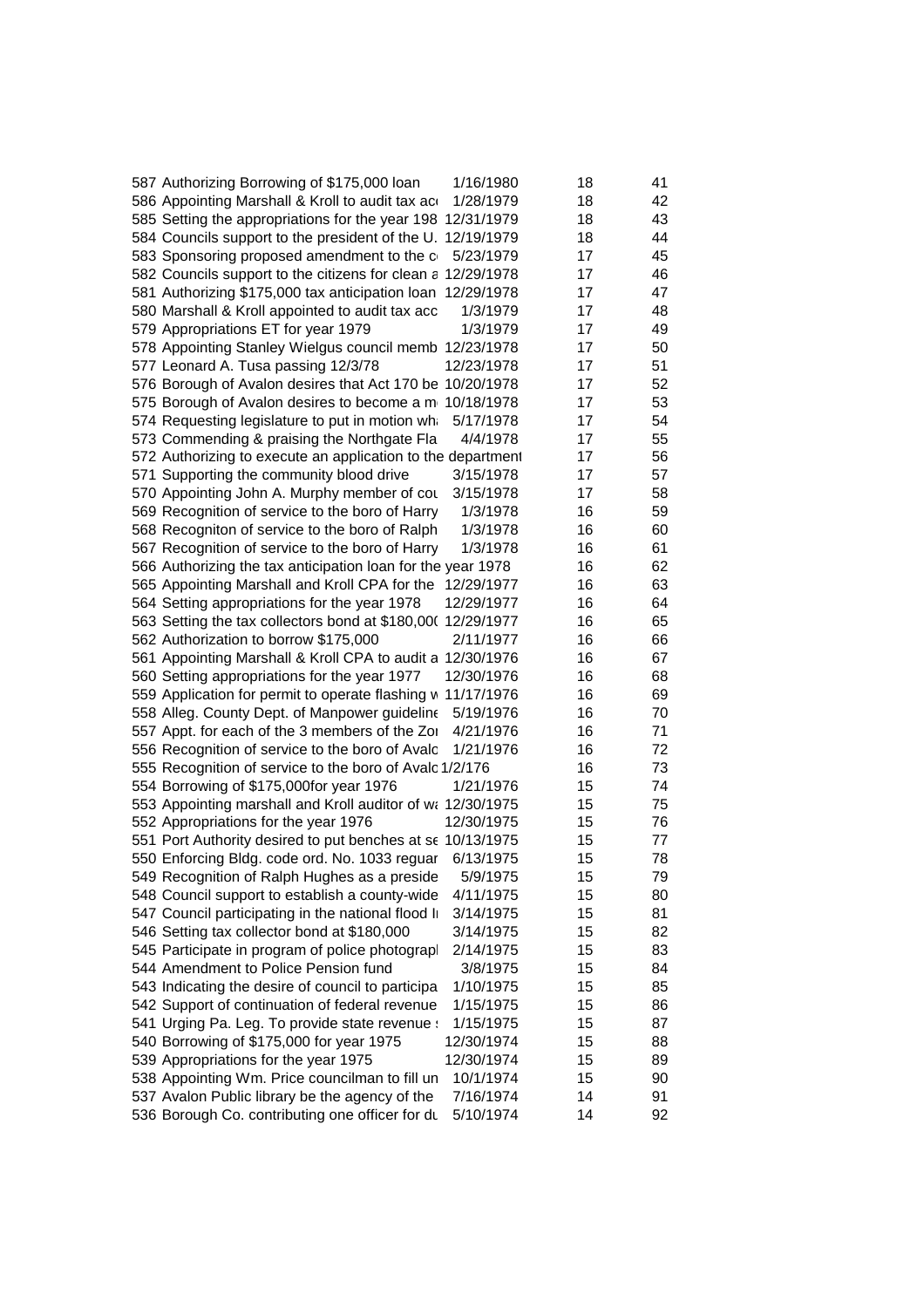| 5/10/1974                                                                                                     |          |          |  |
|---------------------------------------------------------------------------------------------------------------|----------|----------|--|
| 535 Tax Coll. File liens for del. Boro real estate<br>534 Property on Oak St. owned by Borough, C<br>3/8/1974 | 14<br>14 | 93<br>94 |  |
| 533 Recognition of employment to the Borough<br>3/8/1974                                                      | 14       | 95       |  |
| 12/27/1973                                                                                                    | 14       | 96       |  |
| 532 Borrowing of \$175,000 for year 1974<br>12/27/1973                                                        | 14       | 97       |  |
| 531 Appropriations for the year 1974                                                                          |          |          |  |
| 10/12/1973<br>530 Sale of R.I. Addy property                                                                  | 14       | 98       |  |
| 529 3 properties owned by Cty. School & Boro<br>9/14/1973                                                     | 14       | 99       |  |
| 528 Request application by county housing Au<br>8/10/1973                                                     | 14       | 100      |  |
| 527 County comprehensive solid waste management plan u                                                        | 14       | 101      |  |
| 526 Application to PennDot \$20,000 to pay sha 4/27/1973                                                      | 14       |          |  |
| 525 No Resolution                                                                                             |          |          |  |
| 524 Sale of use Ditto machine, to American Le<br>3/9/1973                                                     | 14       |          |  |
| 523 Borrow \$150,000 for year 1973 and ability<br>3/9/1973                                                    | 14       |          |  |
| 522 Approve improvement re Topics- Traffic sit 1/29/1973                                                      | 14       |          |  |
| 521 Borrow \$125,000 to be used through year<br>1/12/1973                                                     | 13       |          |  |
| 1/12/1973<br>520 Budget Appropriations- 1973                                                                  | 13       |          |  |
| 519 Resolution to borrow \$50,000 for WPNB- : 12/27/1972                                                      | 13       |          |  |
| 518 No Resolution                                                                                             |          |          |  |
| 517 Appointment of Green Engineering Co. to   10/13/1972                                                      | 13       |          |  |
| 516 Endorsment of 5 men for Home Rule- Cou 10/13/1972                                                         | 13       |          |  |
| 515 Application for approval by PennDot for paving of S. Ho                                                   | 13       |          |  |
| 514 General Assembly of Penna. Has passed I<br>6/1/1972                                                       | 13       |          |  |
| 513 Due to inadequate funds for current expen<br>6/1/1972                                                     | 13       |          |  |
| 512 Reimbursement of funds from Alleg. Count<br>6/1/1972                                                      | 12       |          |  |
| 511 Annual allocation of liquid fuel tax funds to<br>6/1/1972                                                 | 12       |          |  |
| 510 Month of April is being observed locally an<br>4/1/1972                                                   | 12       |          |  |
| 509 Request to permit the recording of a plan of<br>4/1/1972                                                  | 12       |          |  |
| 2/1/1972<br>508 New constitution provides for framing and                                                     | 12       |          |  |
| 507 The adoption of comprehensive sewage no<br>12/1/1971                                                      | 12       |          |  |
| 506 Borrowing \$150,000 in anticipating current<br>1/1/1972                                                   | 12       |          |  |
| 505 The authorization of appropriation for the y 12/1/1971                                                    | 11       |          |  |
| 1/1/1972<br>504 Avalon Council delegated the Avalon Plan                                                      | 11       |          |  |
|                                                                                                               |          |          |  |
| 12/1/1971<br>503 John H. Feather, Jr. has been appointed ta                                                   | 11       |          |  |
| 502 Registration of William John Robinson, Ta 12/1/1971                                                       | 11       |          |  |
| 501 Act 31 of 1971 permits local governments<br>8/1/1971                                                      | 11       |          |  |
| 500 Authorize the borrowing of \$150,000 for th<br>1/1/1971                                                   | 11       |          |  |
| 499 Authorize appropriation for the year 1971<br>12/1/1970                                                    | 11       |          |  |
| 11/1/1970<br>498 Application for financial aid to the authority                                               | 10       |          |  |
| 497 Authorizing the borrowing of \$79,000 in an<br>11/1/1970                                                  | 10       |          |  |
| 496 Planning for future Development of Borough of Avalon                                                      | 10       |          |  |
| 495 Appoint new councilman to fill the unexpire<br>9/1/1970                                                   | 10       |          |  |
| 494 Complaints from numerous residents to re-<br>9/1/1970                                                     | 10       |          |  |
| 493 William John Robinson, Tax collector for th<br>9/1/1970                                                   | 10       |          |  |
| 492 Make application for reimbursement funds<br>7/1/1970                                                      | 10       |          |  |
| 491 Areawide planning agency designation<br>4/1/1970                                                          | 9        |          |  |
| 490 Revised appropriations for the year 1970 a<br>2/1/1970                                                    |          |          |  |
| 489 Authorizing the borrowing of \$150,000 for<br>1/1/1970                                                    |          |          |  |
| 488 Voluntary resignation of Richard A. Francis<br>1/1/1970                                                   |          |          |  |
| 487 Recognition of service to the Borough of A<br>1/1/1970                                                    |          |          |  |
| 486 Recognition of service to the Borough of A<br>1/1/1970                                                    |          |          |  |
| 485 Recognition of service to the Borough of A<br>1/1/1970                                                    |          |          |  |
| 484 Appropriation for the year 1970 are authori<br>12/1/1969                                                  |          |          |  |
|                                                                                                               |          |          |  |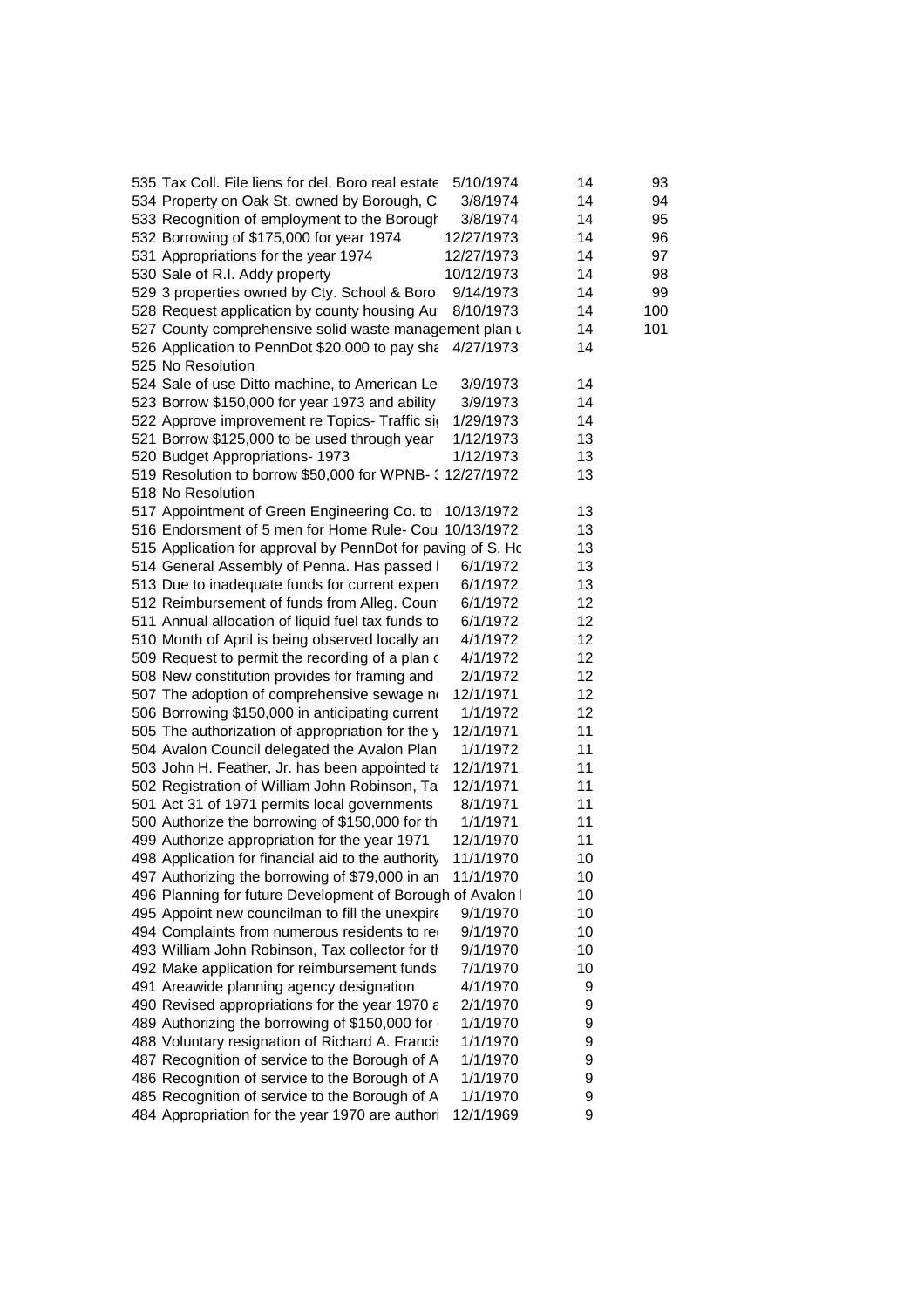| 483 William John Robinson has been duly elec 12/1/1969         |           | 9                       |
|----------------------------------------------------------------|-----------|-------------------------|
| 482 Adopting certain rules and regulations for the filing of e |           | 8                       |
| 481 Adopting rules & regulations for the filing of earned inco |           | 8                       |
| 480 This resolution was by-passed                              | 11/1/1969 | 8                       |
| 479 Borough of Avalon bring suit against the Port Authority    |           | 8                       |
| 478 Building of new Avalon Swimming Pool an                    | 2/1/1969  | 8                       |
| 477 Sale of \$100,000 General obligation bonds                 | 1/1/1969  | 8                       |
| 476 Authorization of the borrowing of \$100,000                | 1/1/1969  | 8                       |
| 475 Authorization of appropriations for the year               | 12/1/1968 | 8                       |
| 474 To continue social security with received a                | 12/1/1968 | 8                       |
| 473 Dispose of certain real estate presently ow 11/1/1968      |           |                         |
| 472 Receive planning assistance from commor                    | 9/1/1968  |                         |
| 471 Planning requirements for the Penna. Sew                   | 8/1/1968  |                         |
| 470 Borough of Avalon desires to take advanta                  | 7/1/1968  |                         |
|                                                                |           |                         |
| 469 Authorization of the revised appropriations                | 5/1/1968  |                         |
| 468 Modernization and standardization of traffi                | 4/1/1968  |                         |
| 467 Tenure of office has been terminated for F                 | 1/1/1968  |                         |
| 466 Arbitration between the Borough Police de                  | 1/1/1968  |                         |
| 465 Authorizing the borrowing of \$100,000 in a                | 1/1/1968  |                         |
| 464 Authorization of appropriations for year 19                | 12/1/1967 | 6                       |
| 463 Amendment 9-A to the Constitution of Pa.                   | 10/1/1967 | 6                       |
| 462 Resignation of Robert Freudenrich as Sec                   | 10/1/1967 | 6                       |
| 461 Mrs. Jean E. Trapp, 804 Center Ave. bo ap                  | 9/1/1967  | 6                       |
| 460 Authorizing the borrowing of \$100,000 in a                | 9/1/1967  | 6                       |
| 459 Presentation of commonwealth of Penna. I                   | 8/1/1967  | 6                       |
| 458 Congratulations to the Borough of Bellevu                  | 6/1/1967  | 6                       |
| 457 Engage public accounting firm for 1967 to                  | 4/1/1967  | 6                       |
| 456 All Borough employees should receive equ                   | 3/1/1967  | 5                       |
|                                                                |           |                         |
| 455 Appropriations for the year 1967                           | 3/1/1967  | 5                       |
| 454 Endorsing Rowlesburg and Stonewall Jack                    | 12/1/1966 | 5                       |
| 453 Authorizing the borrowing of \$100,000 in a                | 12/1/1966 | 5                       |
| 452 Port Authority Transit of Alleg. Cty. Rean tl              | 4/1/1966  | 5                       |
| 451 Authorization of appropriations for year 19                | 3/1/1966  | 5                       |
| 450 Notice of sale of bonds in amount of \$160,                | 3/1/1966  | 5                       |
| 449 William John Robinson, tax collector for bo                | 2/1/1966  | 5                       |
| 448 Recognition of services of Henry V. Kartho                 | 2/1/1966  |                         |
| 447 William J. Robinson has been elected to the                | 1/1/1966  |                         |
| 446 Authorizing the borrowing of \$100,000 in a                | 12/1/1965 | 4                       |
| 445 Bill introduced in the House of Representa                 | 9/1/1965  |                         |
| 444 Execute a deed in the sum of \$500,000 to                  | 6/1/1965  |                         |
| 443 Commonwealth of Pa. is in planning stage                   | 5/1/1965  |                         |
|                                                                |           |                         |
| 442 Resolve that uncollected taxes amounting                   | 4/1/1965  | 4                       |
| 441 Eric B. Logan, tax collector for borough 19                | 4/1/1965  | 3                       |
| 440 Authorizing the execution of a promissory                  | 4/1/1965  | 3                       |
| 440 Claude Tejan is designated to determine th                 | 8/1/1958  |                         |
| 439 Employees of the Borough of Avalon have                    | 4/1/1965  | 3                       |
| 438 Appropriations for year 1965 as authorize                  | 3/1/1965  | 3                       |
| 437 Authorizing the execution of a promissory                  | 4/1/1965  | 3                       |
| 436 Resolution authorizing the execution of a p                | 3/1/1965  | 3                       |
| 435 Appointing members to the regional planni                  | 2/1/1965  | 3                       |
| 434 Authorizing the execution of a promissory                  | 1/1/1964  | $\overline{\mathbf{c}}$ |
| 433 Avalon Borough Council, in meeting assen                   | 9/1/1964  | $\overline{2}$          |
|                                                                |           |                         |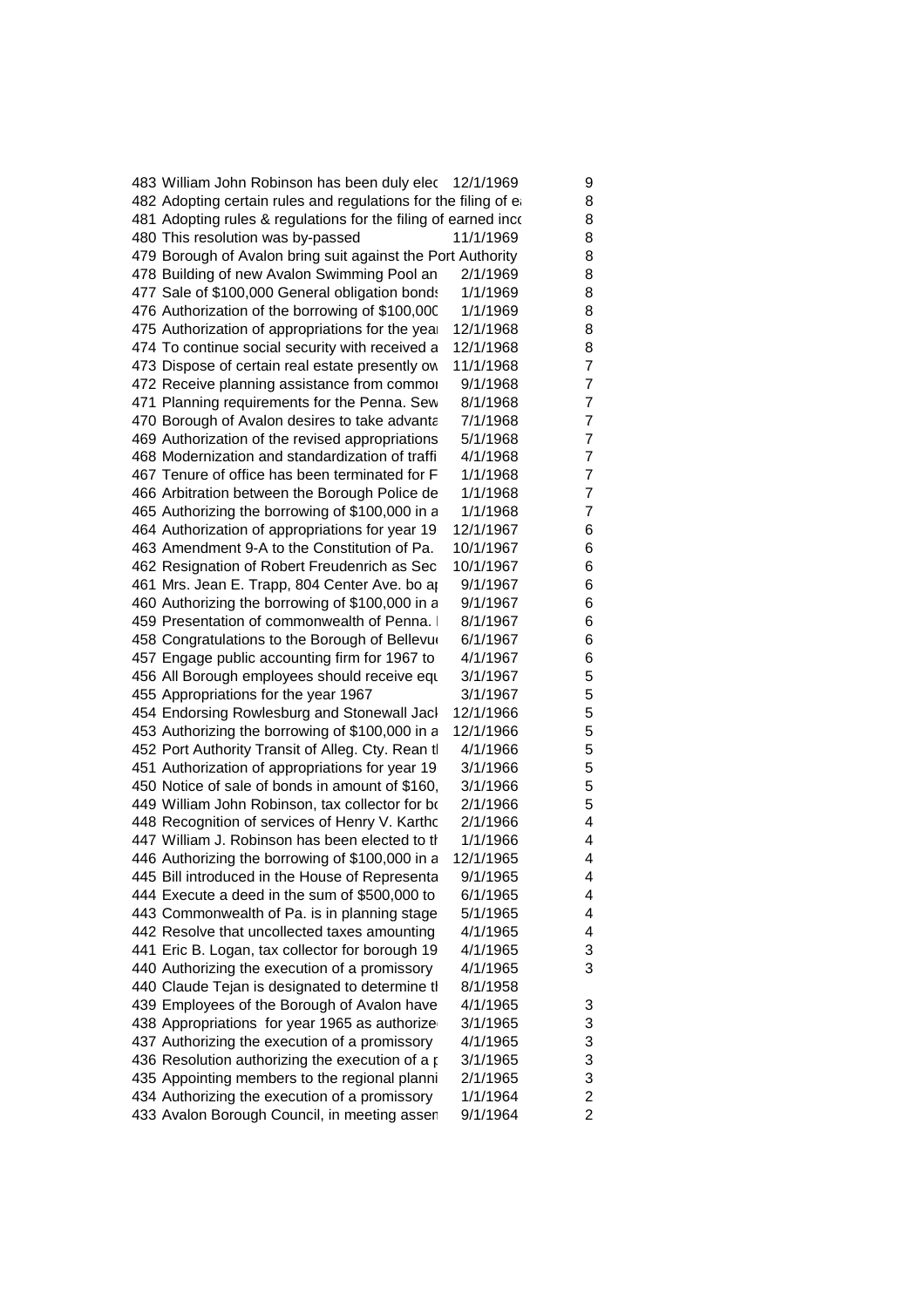| 432 Appropriations for year 1964 as given in re                         | 6/1/1964  | $\overline{c}$ |
|-------------------------------------------------------------------------|-----------|----------------|
| 431 School District of Borough of Avalon is ow                          | 5/1/1964  | $\overline{2}$ |
| 430 Authorizing the execution of a promissory                           | 5/1/1964  | $\overline{c}$ |
| 429 Received numerous complaints from resid                             | 4/1/1964  | $\overline{c}$ |
| 428 Authorizing the execution of a promissory                           | 4/1/1964  | $\overline{2}$ |
| 427 Uncollectable tax amounting to \$3,800 for                          | 4/1/1964  |                |
| 426 Eric B Logan, Tax Collector for Avalon Bor                          | 4/1/1964  |                |
| 425 Appropriations for the year 1964                                    | 4/1/1964  |                |
| 424 Execution of a promissory note in the sum                           | 3/1/1964  |                |
| 423 Dept. of Highways, commonwealth of Pa.                              | 3/1/1964  |                |
| 422 Coucilman Earl V. Taylor, John E. Feather                           | 1/1/1964  |                |
| 421 Suit by state, remaking signs effective at N. Brighton, Home & Unic |           | 347            |
| 420 The Borough of Avalon did purchase parki                            | 11/1/1963 | 348            |
| 419 Invest \$25,000 in 90 day U.S. Treasury no                          | 7/1/1963  | 349            |
| 418 Borough of Avalon has in its possession \$                          | 7/1/1963  | 350            |
| 417 Invest \$5,000 in the fire truck sinking fund                       | 7/1/1963  | 351            |
|                                                                         |           |                |
| 416 George A. Robertson has for 36 years faith                          | 6/1/1963  | 352            |
| 415 Eric B. Logan, Tax Collector for the Boroug                         | 3/1/1963  | 353            |
| 414 Prevailing Wage Act of 1961, Act 442 is no                          | 3/1/1963  | 354            |
| 413 Appropriations for the year 1963 are autho                          | 3/1/1963  | 355            |
| 412 Eric B. Logan, Tax Collector for year 1962                          | 3/1/1963  | 356            |
| 411 Resolution of the Borough of Avalon fixing                          | 3/1/1963  | 357            |
| 410 Desire of Borough of Avalon to foster and                           | 2/1/1963  | 358            |
| 409 Resolution appointing an individual authori                         | 2/1/1963  | 359            |
| 408 Borough of Avalon to Cooperate with Dept                            | 12/1/1962 | 360            |
| 407 George A. Robertson be appointed tempor                             | 12/1/1962 | 361            |
| 406 Penna. State Assoc. of Boroughs has prep                            | 11/1/1962 | 362            |
| 405 Appointing an individual, Mr. W. Thomas F                           | 10/1/1962 | 363            |
| 404 Express sympathy by council in the death                            | 8/1/1962  | 364-65         |
| 403 Limit the speed on Highway LR02212 betw                             | 5/1/1962  | 366            |
| 402 Authorizing the execution of a promissory                           | 5/1/1962  | 367            |
| 401 Authorizing the execution of a promissory                           | 4/1/1962  | 368            |
| 400 Eric Logan, Tax Collector for Avalon for ye                         | 3/1/1962  | 369            |
| 399 Appropriations for the year 1962 are autho                          | 3/1/1962  | 370            |
| 398 Authorizing the execution of a promissory                           | 3/1/1962  | 371            |
| 397 Authorizing the execution of a promissory                           | 2/1/1962  | 372            |
| 396 Resolution authorizing the execution of a p                         | 1/1/1962  | 373            |
| 395 Prepared deeds for the following propertie                          | 9/1/1961  | 374            |
| 394 Authorizing the execution of a promissory                           | 6/1/1961  | 375            |
| 393 Resolution calling for revision of the formu                        | 6/1/1961  | 376            |
| 392 Authorizing the execution of a promissory                           | 5/1/1961  | 377            |
| 391 Calling for the repeal by the Congress of th                        | 4/1/1961  | 378            |
| 390 Resolution commending the Avalon High S                             | 4/1/1961  | 379            |
| 389 Appointing an individual, Mr. W. Thomas F                           | 4/1/1961  | 381            |
| 388 Authorizing the execution of a promissory                           | 4/1/1961  | 380            |
| 387 Resolution authorized the execution of a p                          | 3/1/1961  | 382            |
| 386 Appropriations for the year 1961 are autho                          | 3/1/1961  | 383            |
| 385 Authorizing the execution of a promissory                           | 2/1/1961  | 384            |
| 383 Authorizing the execution of a promissory                           | 12/1/1960 | 385            |
| 382 Authorizing the execution of a promissory                           | 12/1/1960 | 386            |
| 381 Authorizing the execution of a promissory                           | 11/1/1960 | 387            |
|                                                                         |           | 388            |
| 380 A resolution commending the Pittsburgh P 11/1/1960                  |           |                |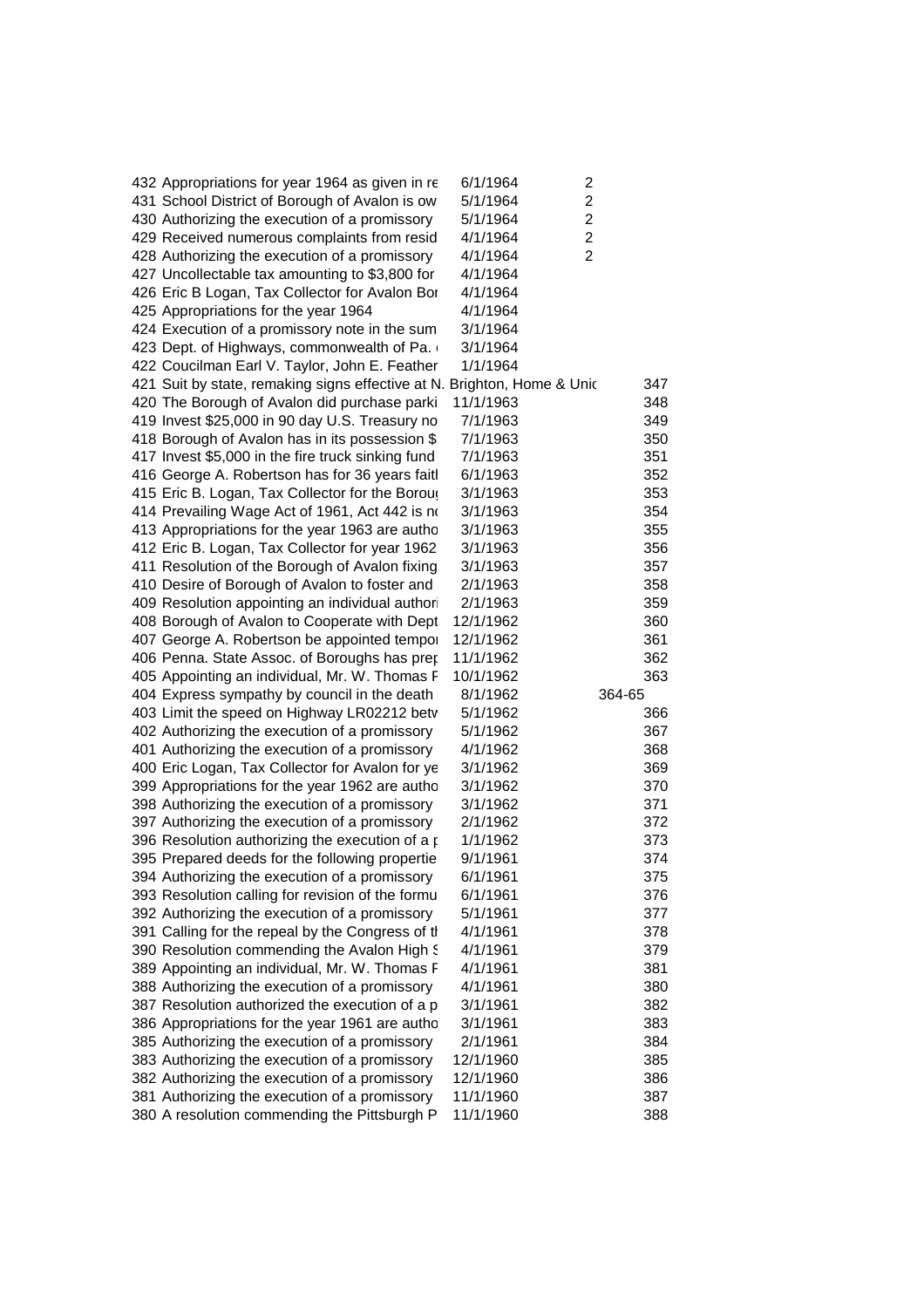| 379 Authorizing a promissory note in the sum c 10/1/1960                  | 389 |
|---------------------------------------------------------------------------|-----|
| 378 Authorizing a promissory note in the sum c<br>9/1/1960                | 390 |
| 377 Resolution authorizing a promissory note i<br>8/1/1960                | 391 |
| 376 Resolution authorizing a promissory note i<br>7/1/1960                | 392 |
| 375 Authorizing the execution of a promissory note in the amount of \$4   | 393 |
| 374 Authorizing the execution of a promissory<br>5/1/1960                 | 394 |
| 373 Authorizing the execution of a promissory<br>4/1/1960                 | 395 |
| 372 Appropriations for the year 1960 are autho<br>3/1/1960                | 396 |
| 371 Avalon expressed sympathy in the death c<br>3/1/1960                  | 397 |
| 370 Authorizing the execution of a promissory<br>3/1/1960                 | 398 |
| 369 Due to water main break on Marie Ave. bo<br>3/1/1960                  | 399 |
| 368 Council prepared an indenture granting a 2<br>4/1/1960                | 404 |
| 367 Prepared a deed to Robert and Mary Kunk<br>3/1/1960                   | 400 |
|                                                                           |     |
| 366 Authorizing the execution of a promissory<br>2/1/1960                 | 401 |
| 365 Tenure of office for Clemmer Andrews, Ha<br>1/1/1960                  | 402 |
| 364 Authorizing the execution of a promissory<br>12/1/1959                | 403 |
| 12/1/1959<br>363 Authorizing the execution of a promissory                | 404 |
| 362 Authorizing the execution of a promissory<br>11/1/1959                | 405 |
| 361 Authorizing the execution of a promissory<br>10/1/1959                | 406 |
| 360 Authorizing the execution of a promissory<br>9/1/1959                 | 407 |
| 359 Grande and pave several streets in Avalor<br>8/1/1959                 | 408 |
| 358 Messrs. Golden and Eberhard saved the li<br>8/1/1959                  | 409 |
| 357 Citizens of Avalon organized and placed ir<br>8/1/1959                | 410 |
| 356 Current formula for the distribution of local governments of their sh | 411 |
| 355 Rule 4 conducting rules governing the con<br>7/1/1959                 | 412 |
| 354 Rebuild and resurface several streets in th<br>6/1/1959               | 413 |
| 353 Authorizing the execution of a promissory<br>6/1/1959                 | 414 |
|                                                                           |     |
| 352 Application of Municipal authorities for con<br>5/1/1959              | 415 |
| 351 Authorizing the execution of a promissory<br>5/1/1959                 | 416 |
| 350 Authorizing the execution of a promissory<br>4/1/1959                 | 417 |
| 349 Avalon Council are opposed to the passag<br>3/1/1959                  | 418 |
| 348 Council Authorized 5% increase in salary t<br>3/1/1959                | 419 |
| 347 Authorizing the execution of a promissory<br>3/1/1959                 | 420 |
| 346 Reimburse the motor license fund from the<br>3/1/1959                 | 421 |
| 345 Reimburse the motor license fund from the<br>3/1/1959                 | 422 |
| 4/1/1959<br>344 Authorizations for the year 1957 are autho                | 423 |
| 2/1/1959<br>343 Authorizing the execution of a promissory                 | 424 |
| 342 Borough of Avalon to erect, operate and m<br>12/1/1958                | 425 |
| 341 Avalon Council to issue a Christmas Prese<br>12/1/1958                | 426 |
| 339 Prepared deed for Tray and Louise Staffer<br>7/1/1958                 | 427 |
| 338 Reciept, handling, storage, and distributior<br>6/1/1958              | 428 |
| 337 Prepared deed t howard E. Reichle and Be<br>6/1/1958                  | 429 |
|                                                                           |     |
| 336 Solicitor, Carl Brueck, Jr. for borough of Av<br>6/1/1958             | 430 |
| 335 Eric B. Logan of Avalon, Avalon Bank, a m<br>5/1/1958                 | 431 |
| 334 Bond of Avalon tax collector of Avalon hav<br>5/1/1958                | 432 |
| 333 Eric B. Logan, Tax collector for the year 19<br>4/1/1958              | 434 |
| 332 Receive, handle and distribute federal surr<br>2/1/1958               | 435 |
| 331 Appropriations for 1958 have been authori<br>2/1/1958                 | 436 |
| 330 Tenure of office have terminated for Charle<br>1/1/1958               | 437 |
| 329 Prepared deed for Leo & Ann Weiss and J 10/1/1957                     | 438 |
| 328 Prepared deed for L. E. Clark for the sum of \$150.00 for property o  | 439 |
| 327 Prepared deed for Mary E. Klebe for the st 9/1/1957                   | 440 |
|                                                                           |     |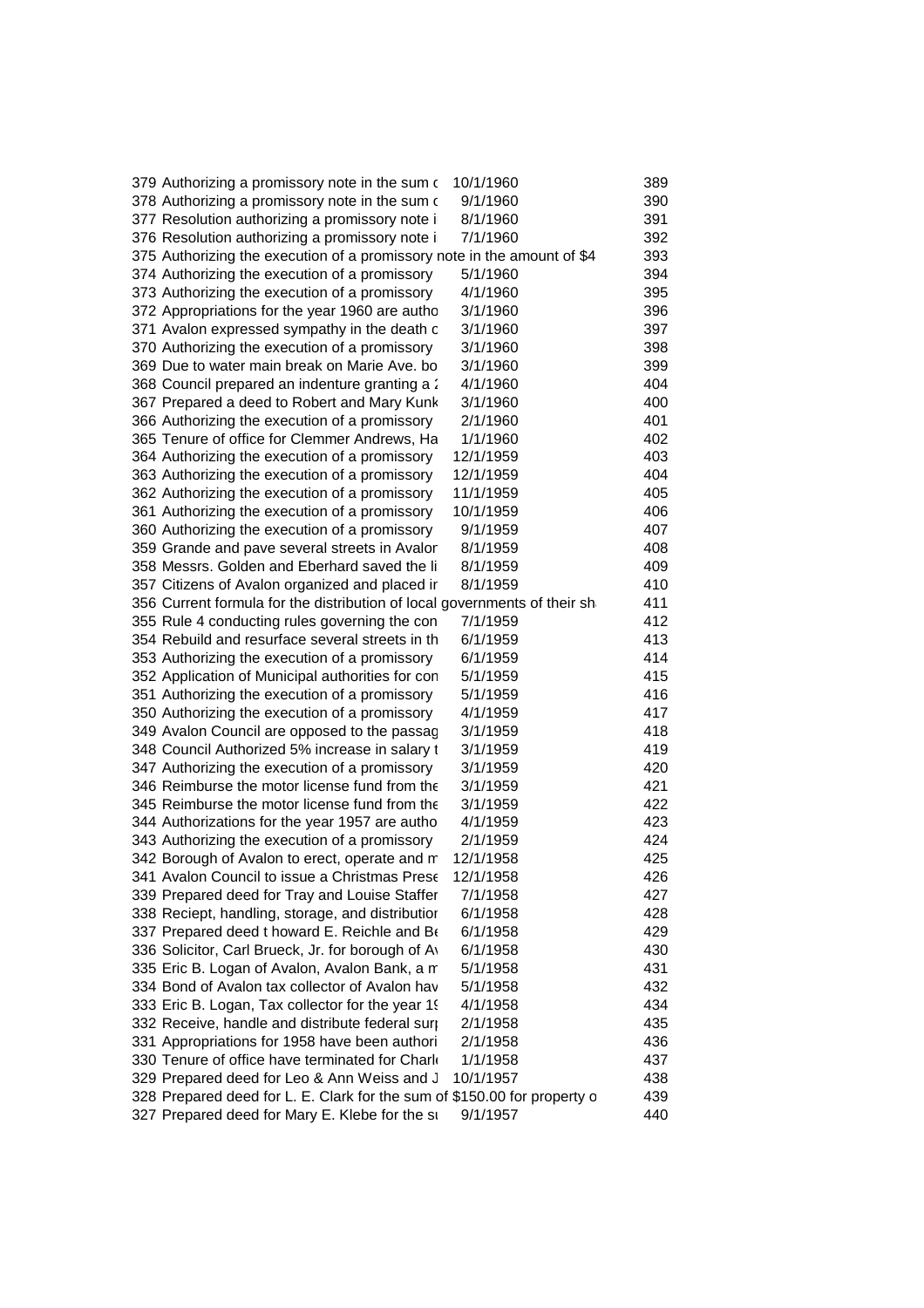|       | 327 Prepared deed for May B. Klebe for the su                           | 9/1/1957  | 441    |
|-------|-------------------------------------------------------------------------|-----------|--------|
|       | 326 Presentation of deed in the amount of \$50                          | 9/1/1957  | 442    |
|       | 325 Presentation of deed in the amount of \$20                          | 8/1/1957  | 443    |
|       | 324 Received a communication from William N                             | 5/1/1957  | 444    |
|       | 323 Rate of compensationfor the solicitor for co                        | 3/1/1957  | 445    |
|       | 322 Eric B. Logan, Tax Collector for the Boroug                         | 3/1/1957  | 446    |
|       | 321 Authorizing the appropriations for the year                         | 3/1/1957  | 447    |
|       | 320 Resignation of Vincent V. Kroen as counci                           | 7/1/1956  | 448    |
|       | 319 Resignation of Ralph E. Newlin, Burgess c                           | 7/1/1956  | 449    |
|       | 318 Eric B. Logan, tax collector for the borough                        | 4/1/1956  |        |
|       |                                                                         |           | 450    |
|       | 317 Authorizing the appropriations for the year                         | 3/1/1956  | 451    |
|       | 316 Express appreciation for Hugh P. Rankin a                           | 1/1/1956  | 452    |
|       | 315 Filling the vacancy caused by the death of                          | 11/1/1955 | 453    |
|       | 314 Eric B. Logan, Tax Collector was exonerat                           | 10/1/1955 | 454    |
|       | 313 Improving of Union Ave. certain properties were taken for widening  |           | 455    |
|       | 312 Meeting of Council to express sympathy in 10/1/1955                 |           | 456    |
|       | 311 Due to resignation of Oscar I. Gerwig, Cou                          | 7/1/1955  | 457    |
|       | 310 Authorizing appropriations for year 1955                            | 6/1/1955  | 458    |
|       | 309 Eric B. Logan, Tax Collector for year 1954                          | 5/1/1955  | 459    |
|       | 308 Controller expunge from his books, lien ba                          | 2/1/1955  | 460    |
|       | 307 Fixing the salary of the wage tax collector                         | 8/1/1954  | 461    |
|       | 306 William Lenzner, trading as Lenzner Coacl                           | 6/1/1954  | 463    |
|       | 305 Authorizing the execution of a promissory                           | 6/1/1954  | 464    |
|       |                                                                         | 5/1/1954  |        |
|       | 304 Controller of Avalon Borough carried as a                           |           | 465    |
|       | 303 Authorizing the execution of a promssory note in the amount of \$40 |           | 466    |
|       | 302 Limit the speed on State Hwg. 02211 in Bo                           | 4/1/1954  | 467    |
|       | 301 The fixing of the tax collector's bond for the                      | 4/1/1954  | 468    |
|       | 300 Authorizing the execution of a promissory                           | 4/1/1954  | 469    |
|       | 299 Eric B. Logan, Tax collector the borough o                          | 3/1/1954  | 470    |
|       | 298 Authorizing the execution of a promissory                           | 3/1/1954  | 471    |
|       | 297 Authorizing appropriations for the year 195                         | 3/1/1954  | 472    |
|       | 296 Inadequacies of present traffic route and fa                        | 2/1/1954  | 473    |
|       | 295 Authorizing the execution of a promissory                           | 2/1/1954  | 474    |
|       | 294 Borough of Avalon enacted Ord. No. 878 p                            | 2/1/1954  | 475    |
|       | 293 Authorizing the execution of a promissory note in the sum of \$30,0 |           | 476    |
|       |                                                                         |           |        |
|       | 292 Authorizing the execution of a promissory   12/1/1953               |           | 477    |
|       | 291 Authorizing the execution of a promissory   11/1/1953               |           | 478    |
|       | 290 Authorizing the execution of a promissory note in the sum of \$5,00 |           | 479    |
|       | 289 Borough of Avalon advertised for public sa                          | 10/1/1953 | 480    |
|       | 288 Avalon Council created an Employee Pens                             | 6/1/1953  | 481    |
|       | 287 Authorizign the execution of a promissory                           | 6/1/1953  | 482    |
|       | 286 Authorizing the execution of a promissory                           | 5/1/1953  | 483    |
|       | 285 Eric B. Logan, Tax collector for the boroug                         | 4/1/1953  | 485-86 |
|       | 284 Authorize the execution of a promissory no                          | 4/1/1953  | 487    |
|       | 283 Authorize appropriations for year 1953                              | 3/1/1953  | 488    |
| 282-A | Authorizing the execution of a promissory                               | 3/1/1953  |        |
|       | 282 Athorizing ther execution of a promissory r                         | 2/1/1953  | 489    |
|       |                                                                         |           |        |
|       | 281 Approving the plans of the dept. of Highwa                          | 12/1/1952 | 490    |
|       | 280 Avalon Borough in meeting assembled to $\epsilon$                   | 8/1/1952  | 491    |
|       | 279 Authorizing the execution of a promissory                           | 6/1/1952  | 492    |
|       | 278 Eric B. Logan, tax collector for Avalon for y                       | 5/1/1952  | 493    |
|       | 277 Authorizing the execution of a promissory                           | 5/1/1952  | 494    |
|       |                                                                         |           |        |